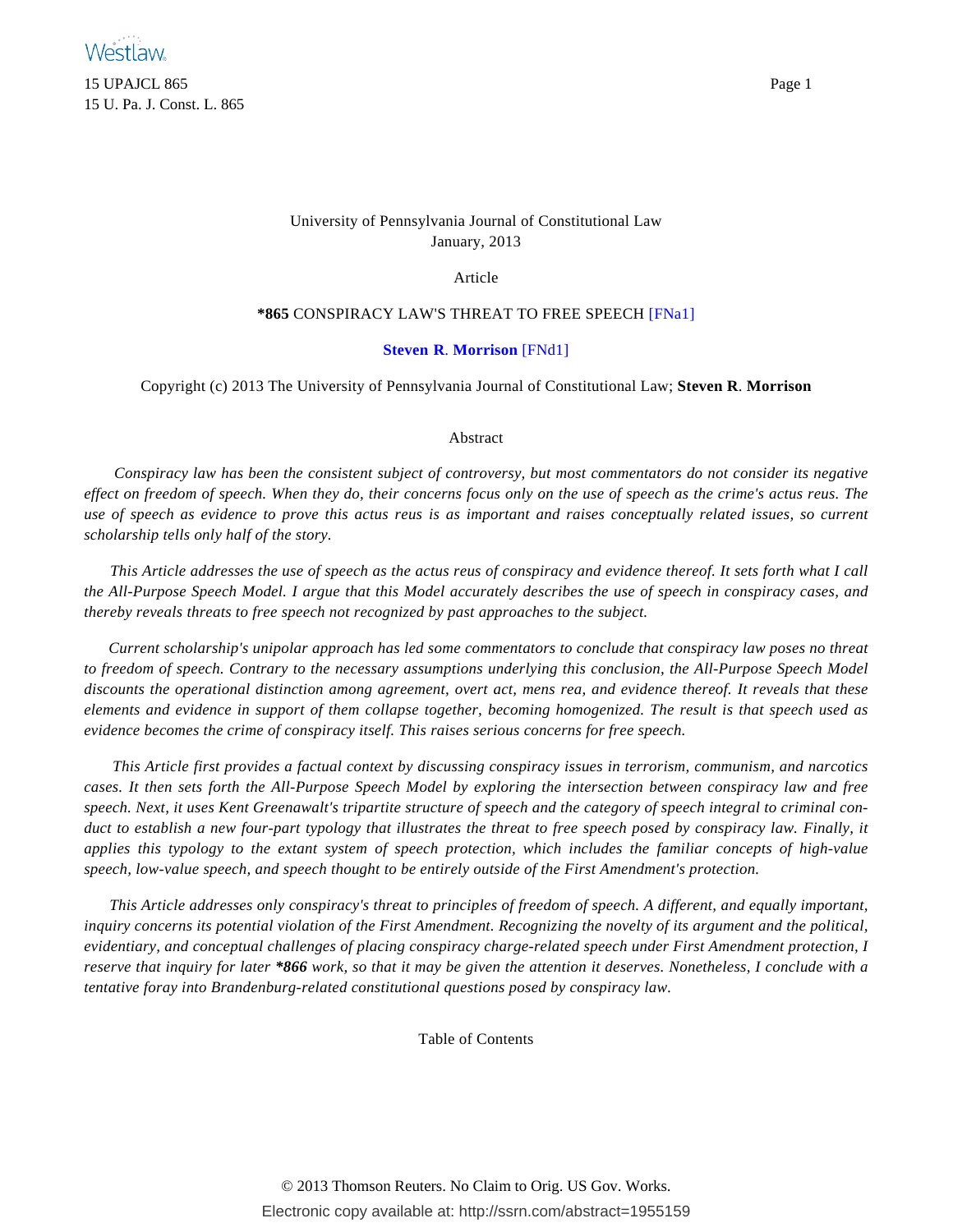| I. Introduction                                             | 867 |
|-------------------------------------------------------------|-----|
| II. The Factual Context                                     | 874 |
| A. Sami Omar Al-Hussayen                                    | 874 |
| B. Tarek Mehanna                                            | 876 |
| C. Beyond Terror                                            | 877 |
| D. Communism, Hip-Hop, and Ji-<br>had                       | 878 |
| E. World-Wide Communism and<br>the Global Jihad Movement    | 883 |
| F. Law Enforcement Responses                                | 886 |
| III. The Intersection of Speech and<br>Conspiracy           | 889 |
| A. When the All-Purpose Speech<br>Model Presents No Problem | 889 |
| B. Why Do Problems Arise?                                   | 891 |
| C. Structure of the Problem                                 | 892 |
| 1. Agreement                                                | 892 |
| 2. Overt Act                                                | 895 |
| 3. Actus Reus and Mens Rea                                  | 899 |
| 4. Actus Reus and Evidence There-<br>of                     | 900 |
| IV. A Structure of Speech                                   | 901 |
| A. Pre-Existing Structures                                  | 901 |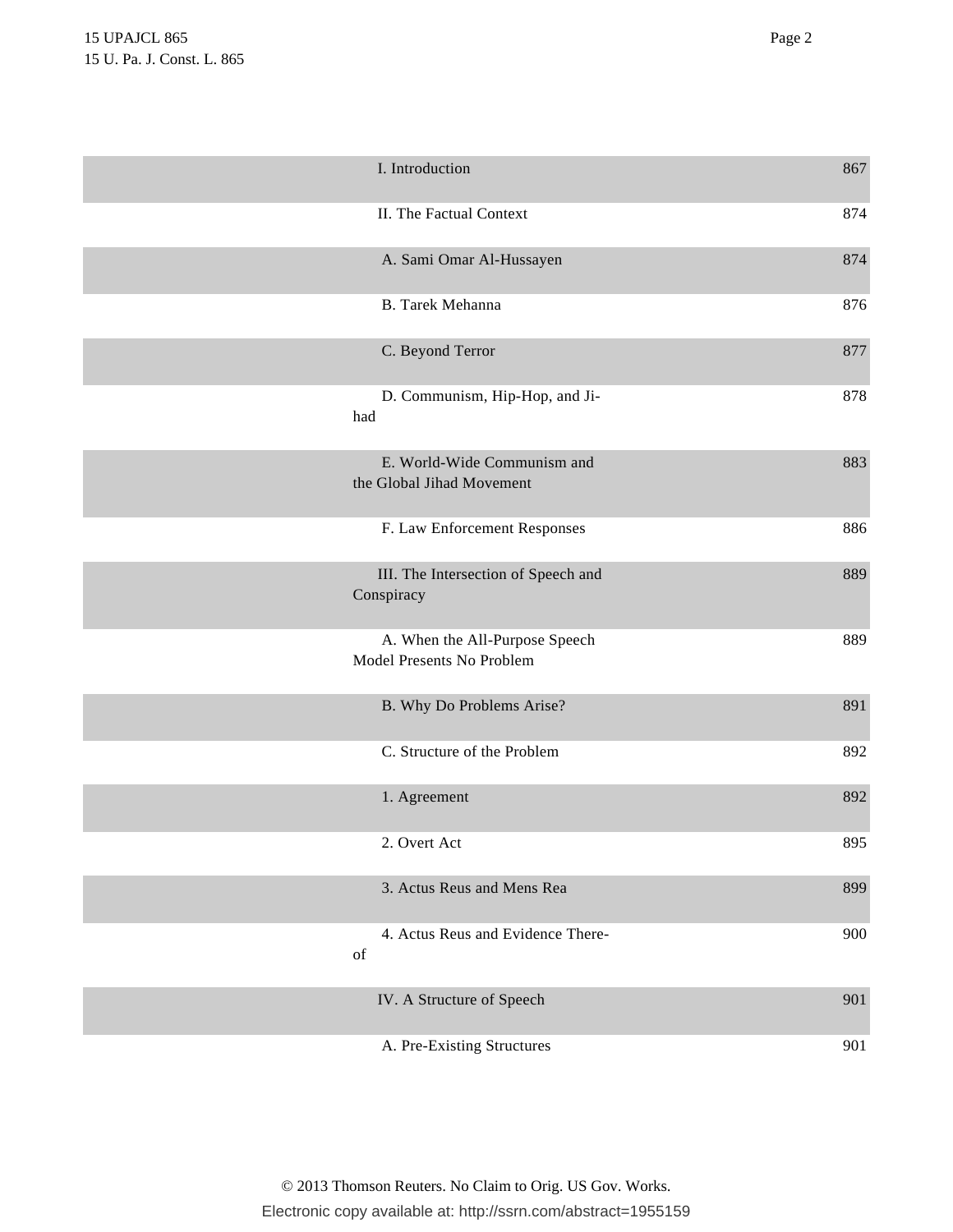| 1. Speech Integral to Criminal Con-<br>duct                                | 901 |
|----------------------------------------------------------------------------|-----|
| 2. What is "Integral" Speech?                                              | 903 |
| 3. Greenawalt's Theory of Speech<br>Acts                                   | 906 |
| B. Problems With Greenawalt's Tri-<br>partite Structure                    | 908 |
| C. Distilling Greenawalt's Structure                                       | 910 |
| 1. Combining Integral Speech and<br>the Aspirational-Operational Structure | 912 |
| V. Of Conspiracies and Threats to<br>Principles of Free Speech             | 913 |
| VI. Conclusion                                                             | 917 |

### **\*867** I. Introduction

<span id="page-2-2"></span><span id="page-2-1"></span><span id="page-2-0"></span>Since its advent in the thirteenth and fourteenth centuries, criminal conspiracy law has been, at least in hindsight, a subject of great controversy. [\[FN1\]](#page-23-1) As American law began its earnest development of First Amendment jurisprudence in the twentieth century, [\[FN2\]](#page-23-2) a number of scholars and jurists began to recognize the confluence of these two areas of law. [\[FN3\]](#page-23-3) Given the novelty of substantive speech rights, however, this confluence remains underexplored. [\[FN4\]](#page-23-4) As a result, most critiques of conspiracy law have little to **\*868** do with free speech. [\[FN5\]](#page-23-5) When they do, [\[FN6\]](#page-24-0) the concern always involves the use of speech only as the actus reus of agreement and, sometimes, the overt act. [\[FN7\]](#page-24-1)

<span id="page-2-5"></span><span id="page-2-4"></span><span id="page-2-3"></span>This approach tells only one side of the story. [\[FN8\]](#page-24-2) In conspiracy cases, just as in substantive crime cases, speech is used as evidence of the crime as well as the crime itself. This dual use of speech comprises what I call the "All Purpose Speech Model." In the pages that follow, I argue that this Model accurately describes the use of speech in conspiracy cases, and thereby reveals threats to free speech not recognized by past approaches to the subject.

<span id="page-2-6"></span>Unlike past scholarship, [\[FN9\]](#page-24-3) the All-Purpose Speech Model considers speech's multiple uses together because they raise conceptually related concerns. This is so because the functional distinction among agreement, overt act, mens rea, and evidence of these elements is actually an illusion. All of conspiracy's elements and evidence thereof collapse together, **\*869** becoming homogenized. This means that speech as both crime and evidence thereof are subject to problems of speech's ambiguity [\[FN10\]](#page-24-4) and the fact that courts favor the government in conspiracy cases. [\[FN11\]](#page-24-5)

<span id="page-2-8"></span><span id="page-2-7"></span>The dual uses of speech must be considered together because of the nature of conspiracy's elements and their proof. Conspiratorial agreements can be inferred, [\[FN12\]](#page-24-6) and overt acts, if they are required, [\[FN13\]](#page-25-0) can be proven by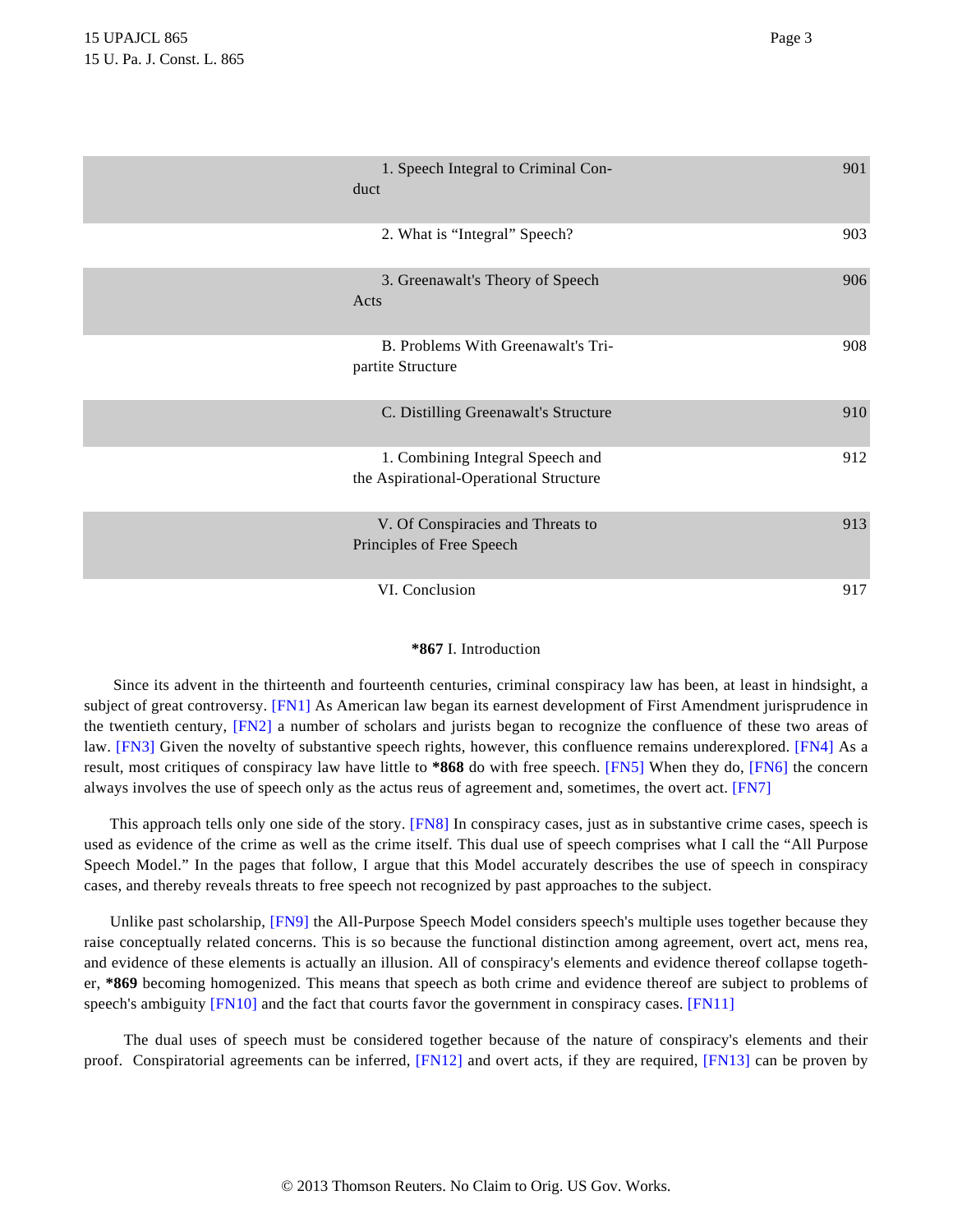<span id="page-3-3"></span><span id="page-3-2"></span><span id="page-3-1"></span><span id="page-3-0"></span>the most minor and legal conduct or speech. [\[FN14\]](#page-25-1) Evidence of someone's mens rea and state of mind can amount to evidence of both an agreement and overt act. [\[FN15\]](#page-25-2) This allows and encourages proof of a conspiracy by verbosity of speech evidence; prosecutors are rewarded with convictions by inundating **\*870** juries with mounds of "bad" sounding speech [\[FN16\]](#page-25-3)--"bad" speech being that which sounds indicative of criminal activity, but may or may not actually be so. [\[FN17\]](#page-25-4) The evidentiary distinction between agreement, overt act, mens rea, and evidence of these elements fades; "bad" speech assumes the appearance of relevance to proving all of these things, and amounts to a normatively unacceptable blunderbuss approach [\[FN18\]](#page-25-5) to evidence that implicates free speech concerns. [\[FN19\]](#page-25-6) Put another way, in conspiracy trials, speech is the sole necessary building block, which works to prove conspiracy's homogenized set of ostensibly distinct elements.

<span id="page-3-6"></span><span id="page-3-5"></span><span id="page-3-4"></span>By accurately describing the use of speech in conspiracy cases, the All-Purpose Speech Model reveals threats to free speech that have not been recognized under the prior unipolar approach. Kent Greenawalt, for example, has dismissed the concern, writing, "no one supposes that the criminal law of conspiracy raises serious First Amendment problems." [\[FN20\]](#page-25-7) This makes sense if speech as the crime of conspiracy and speech as evidence thereof are treated separately: on one hand, there is obvious value to criminalizing certain conspiracies, [\[FN21\]](#page-25-8) and on the other, as Greenawalt writes, "freedom to say what one feels and believes and hopes to do does not constitute freedom from use of one's statements as evidence." [\[FN22\]](#page-25-9)

<span id="page-3-11"></span><span id="page-3-10"></span><span id="page-3-9"></span><span id="page-3-8"></span><span id="page-3-7"></span>**\*871** This approach assumes a separation between speech-as-evidence and the crime it is meant to prove. It employs what Thomas I. Emerson called the "expression-action analysis" [\[FN23\]](#page-25-10) to the use of speech in criminal cases, which arises when the government either seeks to make speech itself an inchoate crime or when it seeks to use speech as evid-ence of a "crime of action." [\[FN24\]](#page-26-0) Although Emerson noted that this analysis becomes particularly problematic in the context of conspiracy, [\[FN25\]](#page-26-1) he made clear that his expression-action analysis was oriented toward the use of speech either as crime or as evidence of a substantive crime. [\[FN26\]](#page-26-2) The expression-action analysis does not address the problems associated with speech being used simultaneously as the crime itself and evidence thereof. In other words, the homogenization of conspiracy's elements and evidence thereof eliminates the distinction between expression-as-evidence and action-as-element. Expression becomes the crime itself, and so conspiracy directly threatens free speech. [\[FN27\]](#page-26-3)

<span id="page-3-14"></span><span id="page-3-13"></span><span id="page-3-12"></span>In this way, the All-Purpose Speech Model reveals conspiracy's threats to free speech and, possibly, the First Amendment. There is an important difference between the two. [\[FN28\]](#page-26-4) Greenawalt distinguishes between "the **\*872** political principle of freedom of speech" and "the constitutional protection" of speech under the First Amendment. [\[FN29\]](#page-26-5) Legislatures, hopefully, look to principles of free speech when crafting law, which may protect more speech than the First Amendment requires. [\[FN30\]](#page-26-6) Courts, in turn, provide a First Amendment floor of protection that also may protect speech against occasional legislative encroachments. [\[FN31\]](#page-26-7)

<span id="page-3-16"></span><span id="page-3-15"></span>This Article argues that conspiracy law threatens free speech, i.e. speech that is valuable in light of recognized rationales for protecting speech, but may not be constitutionally protected. Recognizing the novelty of its argument and the political, evidentiary, and conceptual challenges of placing conspiracy charge-related speech under First Amendment protection, [\[FN32\]](#page-26-8) I reserve that inquiry for later work, so that it may be given the attention it deserves. [\[FN33\]](#page-26-9)

<span id="page-3-20"></span><span id="page-3-19"></span><span id="page-3-18"></span><span id="page-3-17"></span>To make its argument, this Article sets forth a new typology of speech. Current typologies do not respond as well as they might to the use of speech in conspiracy cases. These typologies are Kent Greenawalt's tripartite structure of speech, which includes situation-altering utterances, weak imperatives, and assertions of fact and value, [\[FN34\]](#page-26-10) and the category of speech "integral" to criminal conduct. [\[FN35\]](#page-26-11) I combine these two systems to produce a more useful fourpart typology of speech, which includes what I call operational and aspirational speech, [\[FN36\]](#page-26-12) and speech that is necessary, facilitative, or related to the criminal conduct alleged. I call this the Conspiracy Specific Speech Typology. It illus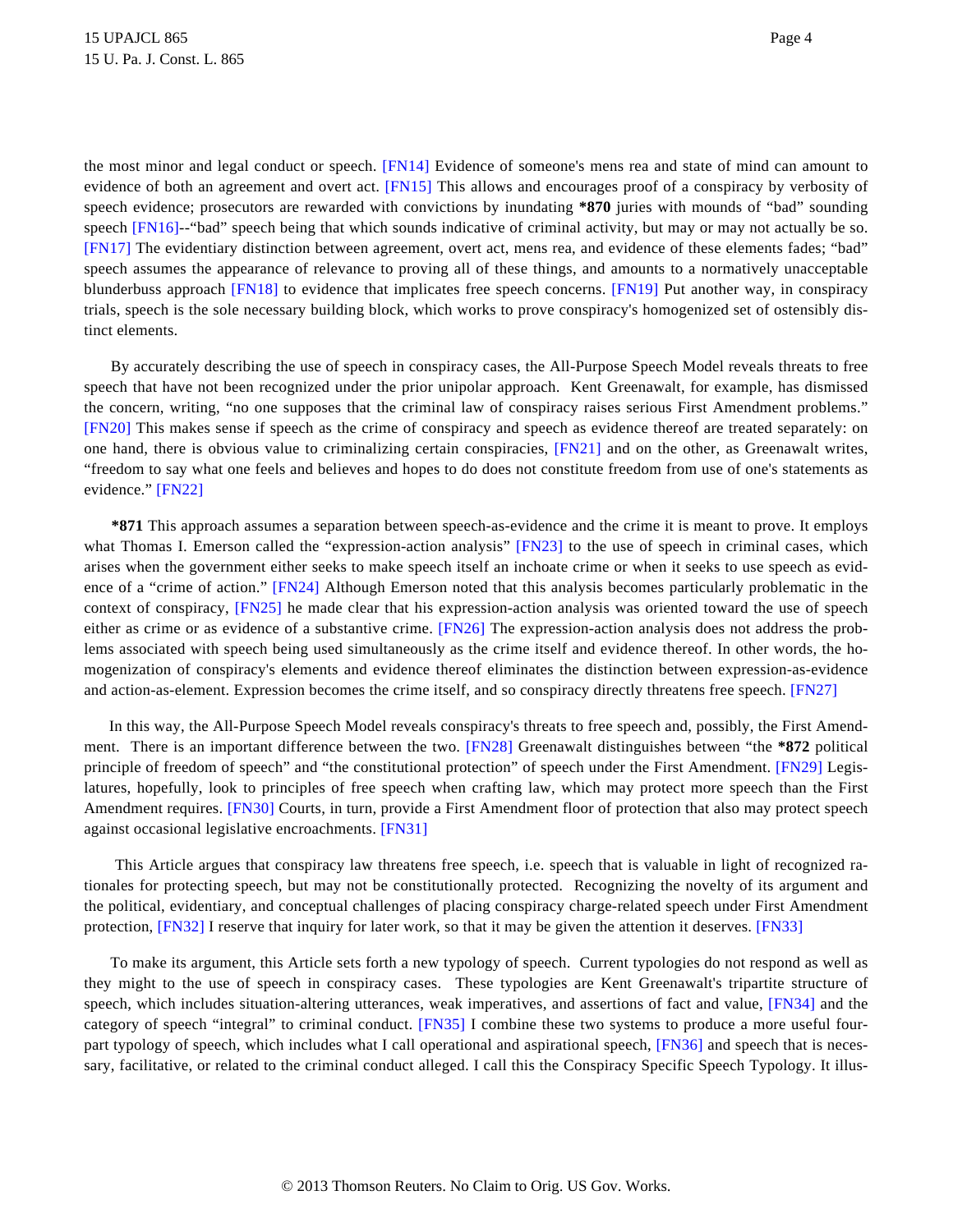trates the relevant kinds of speech used in conspiracy cases and reveals when speech is used in normatively acceptable, uncontroversial ways, and when it is used in ways that threaten free speech.

<span id="page-4-0"></span>To these ends, this Article proceeds in four main parts. In Part II, I provide a factual context. I discuss two post-9/11 terrorism-related **\*873** conspiracy cases, on one of which, United States v. Mehanna, I was a member of the defense team. [\[FN37\]](#page-27-0) I also discuss speech related to jihad, communism, and hip-hop music.

In Part III, I present the All-Purpose Speech Model by discussing the intersection of speech and conspiracy. In Part IV, I deconstruct Greenawalt's tripartite structure of speech and the category of speech integral to criminal conduct, and present the Conspiracy Specific Speech Typology.

<span id="page-4-2"></span><span id="page-4-1"></span>In Part V, I briefly set forth the familiar three-level structure of speech protection, which includes what most scholars call high-value speech, low-value speech, [\[FN38\]](#page-27-1) and speech not believed to be governed by First Amendment considerations. [\[FN39\]](#page-27-2) I bring all of the parts of this Article together and use this structure to illustrate further how conspiracy law threatens free speech. In the conclusion, I point to a possible future in which First Amendment requirements bear heavily on conspiracy law. This future, I suggest, is based on the Brandenburg line of cases and a reconceiving of the dangers associated with criminal conspiracies.

# **\*874** II. The Factual Context

# A. Sami Omar Al-Hussayen

<span id="page-4-4"></span><span id="page-4-3"></span>Sami Omar Al-Hussayen was a doctoral student in computer science at the University of Idaho [\[FN40\]](#page-27-3) when, in 2004, he was charged with providing and conspiring to provide material support to a designated foreign terrorist organization. [\[FN41\]](#page-27-4)

<span id="page-4-5"></span>His indictment indicated that between 1994 and 2003, Al-Hussayen provided "expert advice and assistance, communications equipment, currency, monetary instruments, financial services and personnel." [\[FN42\]](#page-27-5) He did so "by, among other things, creating and maintaining internet websites and other internet media designed to recruit mujahideen and raise funds for violent jihad in Israel, Chechnya and other places." [\[FN43\]](#page-27-6)

<span id="page-4-8"></span><span id="page-4-7"></span><span id="page-4-6"></span>The indictment detailed that Al-Hussayen "helped create, operate and maintain various websites and internet media associated with" certain Islamic organizations [\[FN44\]](#page-27-7) that, said the government, had connections to Hamas. These websites and Al-Hussayen's assistance were used to support and justify violent jihad. [\[FN45\]](#page-27-8) For example, Al-Hussayen "published or broadcasted a wide variety of speeches, lectures and articles justifying and glorifying violent jihad, as well as graphic videos depicting mujahideen and other subjects relating to violent jihad, with the intent to inspire viewers to engage in and provide financial support for violent jihad." [\[FN46\]](#page-27-9)

<span id="page-4-13"></span><span id="page-4-12"></span><span id="page-4-11"></span><span id="page-4-10"></span><span id="page-4-9"></span>One of the websites with which Al-Hussayen was involved contained a hyperlink to another website that solicited donations to Hamas. [\[FN47\]](#page-27-10) On that same website and another, users were "invited to sign up for an internet e-mail group, maintained and moderated by Al-Hussayen and others, in order to obtain 'news' of violent jihad on Chechnya." [\[FN48\]](#page-27-11) As an administrator, Al-Hussayen had the authority to accept, retain and delete messages posted to the group. [\[FN49\]](#page-27-12) Materials distributed on the site included the "Virtues of Jihad" [\[FN50\]](#page-27-13) and instructions on how to train for jihad. [\[FN51\]](#page-27-14)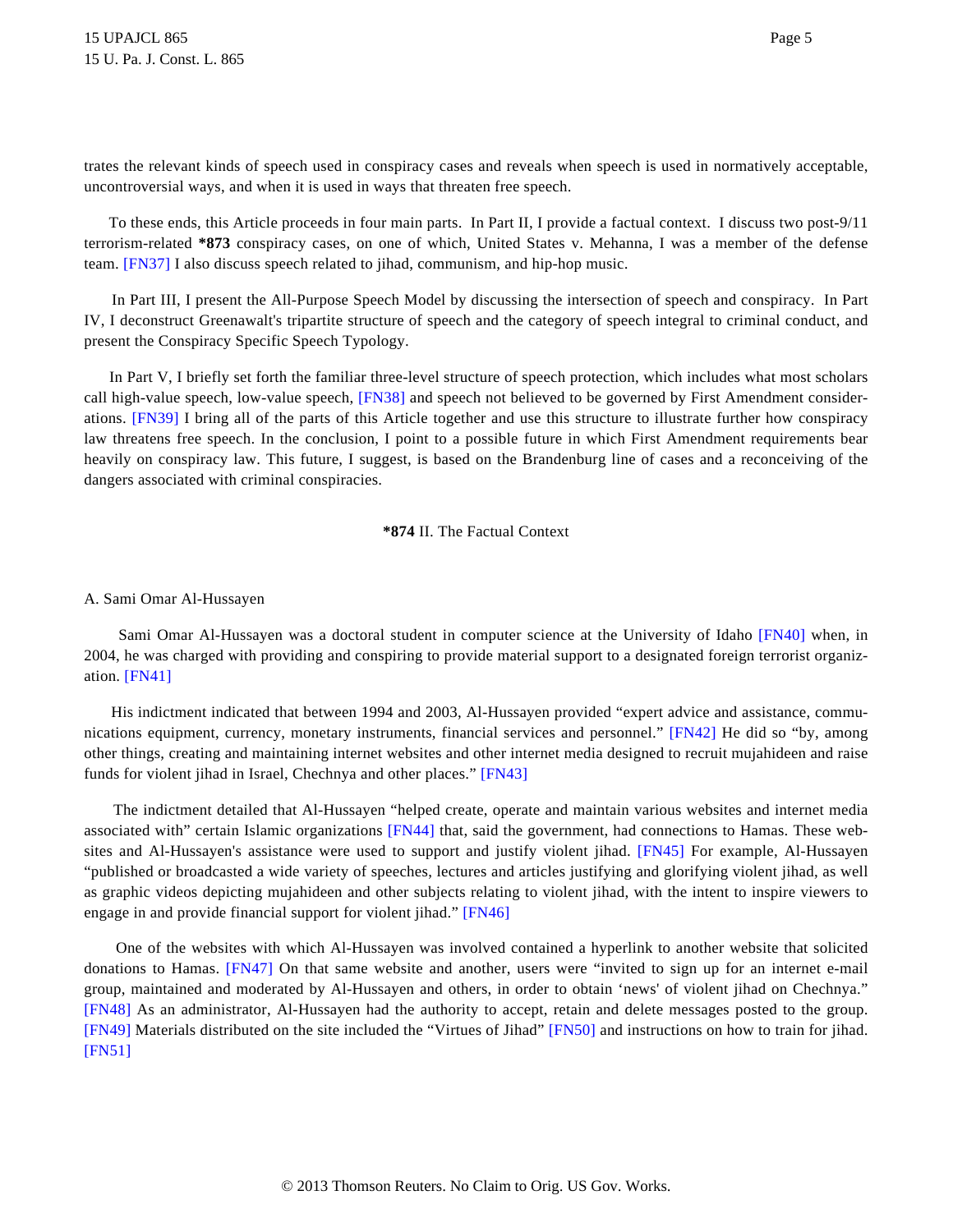<span id="page-5-0"></span>**\*875** At trial, the government argued that Al-Hussayen had a "dual persona. One face to the public and a private face of extreme jihad." [\[FN52\]](#page-27-15) It defined "violent jihad" as

the taking of action against persons or governments that are deemed to be enemies of a fundamentalist version of Islam. Historically, violent jihad has included armed conflicts and other violence in numerous areas of the world, including Afghanistan, Chechnya, Israel, the Philippines and Indonesia. The armed conflicts in these geographic areas and elsewhere have involved murder, maiming, kidnaping, and destruction of property. [\[FN53\]](#page-27-16)

<span id="page-5-2"></span><span id="page-5-1"></span>The indictment and the government's opening statement led one juror to believe that Al-Hussayen was "going to be in jail for life." [\[FN54\]](#page-28-0)

<span id="page-5-5"></span><span id="page-5-4"></span><span id="page-5-3"></span>At trial, the government argued that Al-Hussayen's "'fingerprints were intricately involved in the building of Web sites that called on young people to go and kill themselves' and to make donations for attacks." [\[FN55\]](#page-28-1) It emerged, however, there was no evidence that the websites actually recruited people, or that Al-Hussayen believed their jihadi message. [\[FN56\]](#page-28-2) Furthermore, the defense argued that the hyperlinks from Al-Hussayen's website to the website that facilitated donations to Hamas were removed before Al-Hussayen became involved. [\[FN57\]](#page-28-3) Finally, the websites that Al-Hussayen volunteered for were those of Muslim charities. [\[FN58\]](#page-28-4) The government alleged that buried deep within them were a handful of violent messages-- written by people other than Al-Hussayen--that encouraged attacks on the United States and donations to terrorist organizations. [\[FN59\]](#page-28-5)

<span id="page-5-10"></span><span id="page-5-9"></span><span id="page-5-8"></span><span id="page-5-7"></span><span id="page-5-6"></span>By the end of the trial, the juror who thought Al-Hussayen would be going away for life had changed his mind. In the course of the trial, he had heard no evidence that Al-Hussayen supported terrorism. [\[FN60\]](#page-28-6) The government's case, he said, "was a real stretch." [\[FN61\]](#page-28-7) The entire jury agreed, acquitting Al-Hussayen of all the terrorism charges after only a few hours of deliberation. [\[FN62\]](#page-28-8)

### **\*876** B. Tarek Mehanna

<span id="page-5-12"></span><span id="page-5-11"></span>Tarek Mehanna was found guilty in December 2011 of providing and conspiring to provide material support to al Qaeda, and conspiracy to kill in a foreign country. [\[FN63\]](#page-28-9) These charges were based on two factual allegations. First, Mehanna was charged with conspiracy based on a 2004 trip he took to Yemen, the purpose of which the government alleged was to find and train at a terrorist training camp so that he could proceed to Iraq to fight against United States forces. [\[FN64\]](#page-28-10) Second, Mehanna was charged with conspiracy to provide and actually providing material support based on his translation of a publicly available document [\[FN65\]](#page-28-11) called 39 Ways to Serve and Participate in Jihad [\[FN66\]](#page-28-12)and a "jihadi video" called The Expedition of Umar Hadid, [\[FN67\]](#page-28-13) also publicly available. [\[FN68\]](#page-28-14) There was no evidence that Mehanna performed these translations at al Qaeda's behest, or that he had any contact at all with al Qaeda. [\[FN69\]](#page-28-15)

<span id="page-5-18"></span><span id="page-5-17"></span><span id="page-5-16"></span><span id="page-5-15"></span><span id="page-5-14"></span><span id="page-5-13"></span>The government argued that Mehanna's translation work was itself material support, because it encouraged others to fight jihad and otherwise support al Qaeda. [\[FN70\]](#page-28-16) This translation work, as well as instant messages between Mehanna and others, [\[FN71\]](#page-28-17) jihadi videos, [\[FN72\]](#page-29-0) and images of 9/11 and **\*877** Osama bin Laden, [\[FN73\]](#page-29-1) were all "bad" speech that was introduced to show Mehanna's state of mind [\[FN74\]](#page-29-2) as well as infer the alleged conspiracy's agreement and overt act.

### C. Beyond Terror

The results of these cases were indictments or convictions for activity that may or may not have been actual criminal conspiracies, may or may not have ripened into actual conduct, an expansion of conspiratorial combinations beyond what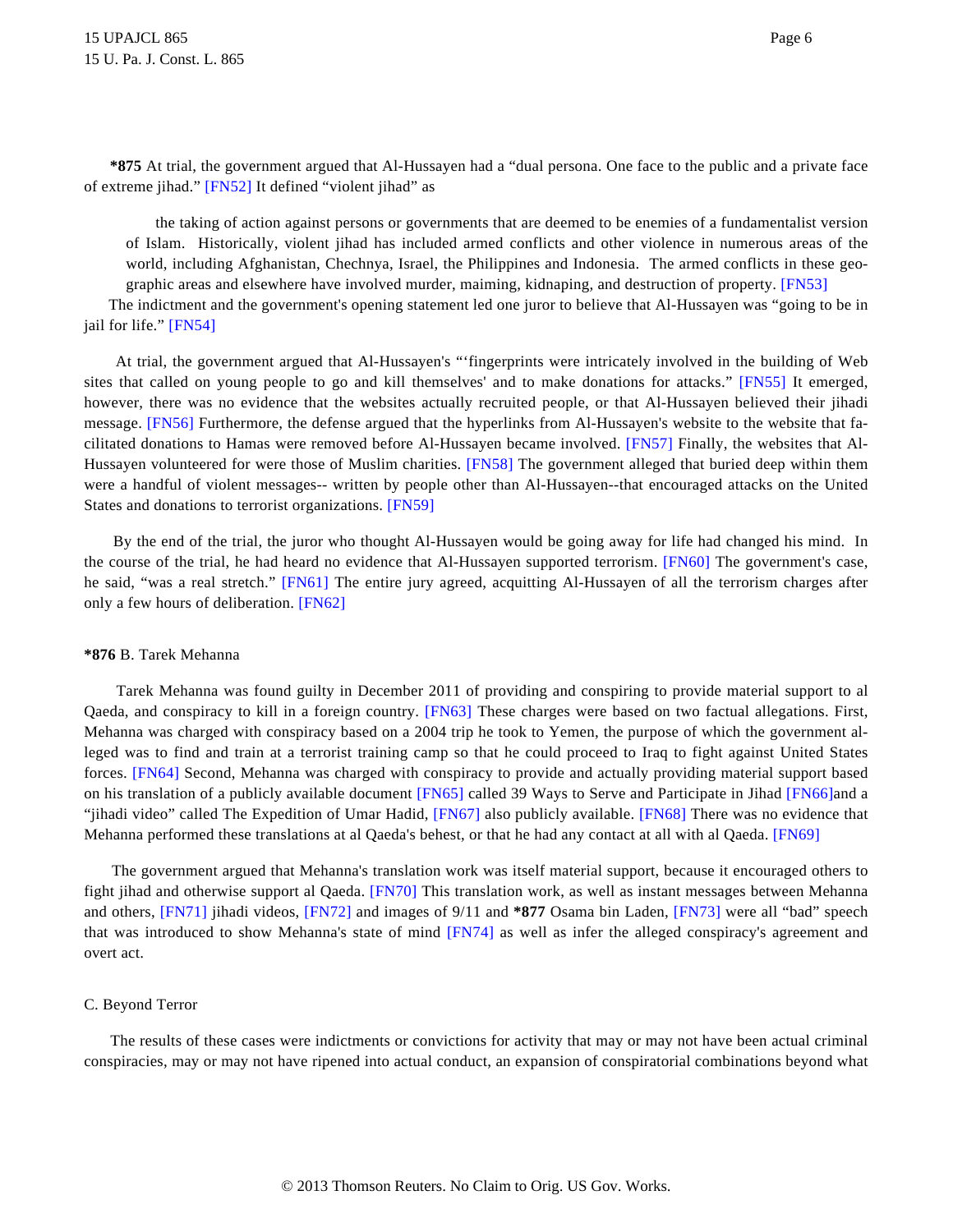<span id="page-6-1"></span><span id="page-6-0"></span>traditional conspiracy law recognizes, and a fear-driven milieu that sees terrorism as "different" and thus favors the government. [\[FN75\]](#page-29-3) These phenomena are not new to the 9/11 era, nor are they restricted to terror-related cases. The First Amendment conspiracy cases emerging in the wake of World War I can be seen as the results of anti-socialist preventive policing, [\[FN76\]](#page-29-4) just as the post-World War II cases [\[FN77\]](#page-29-5) are now recognized as part of an anti-communist witch hunt. [\[FN78\]](#page-29-6) The doctrine of variance, designed to address these prosecutorial missteps, was established in Kotteakos v. United States, a fraud conspiracy case. [\[FN79\]](#page-29-7)

<span id="page-6-6"></span><span id="page-6-5"></span><span id="page-6-4"></span><span id="page-6-3"></span><span id="page-6-2"></span>Consider also the recent First Circuit opinion in United States v. Dellosantos. [\[FN80\]](#page-29-8) In that case, the government charged the defendant with conspiracy to distribute narcotics. [\[FN81\]](#page-29-9) The conspiracy allegedly included a total of eighteen people. [\[FN82\]](#page-29-10) The defendant was convicted after a trial of conspiracy to distribute cocaine and marijuana. [\[FN83\]](#page-29-11)

<span id="page-6-8"></span><span id="page-6-7"></span>**\*878** On appeal, the First Circuit determined that two conspiracies operated, one that included distribution of cocaine, and another that included distribution of cocaine and marijuana. [\[FN84\]](#page-29-12) The Court found that Dellosantos was a member of the cocaine-only conspiracy, [\[FN85\]](#page-29-13) and so vacated his conviction for distributing both drugs. [\[FN86\]](#page-29-14)

In proving that Dellosantos conspired to distribute both marijuana and cocaine, the government,

under the guise of its single conspiracy theory . . . subjected the Defendants to voluminous testimony relating to unconnected crimes in which they took no part. This situation created a pervasive risk of "evidentiary spillover," where the jury might have unfairly transferred to the Defendants the guilt relating to the other sixteen individuals. Specifically, there was a pervasive risk that such transference of guilt might have led the jury to find the Defendants guilty of joining the conspiracy . . . despite the fact that the evidence was insufficient to support such a finding. [\[FN87\]](#page-29-15)

<span id="page-6-10"></span><span id="page-6-9"></span>In light of this, the Court concluded that "there should be little question that the jury's decision to find the Defendants guilty of joining the conspiracy . . . was influenced by the plethora of evidence implicating the other sixteen indicted codefendants." [\[FN88\]](#page-29-16)

### D. Communism, Hip-Hop, and Jihad

<span id="page-6-11"></span>The All-Purpose Speech Model is a problem because of the "bad" and inaccurate meaning given to the speech used. The government can seek to impose such meanings at trial or, where the defendant is charged with a conspiracy related to his association with a suspect group, a priori assumptions of "badness" may be applied to his speech. [\[FN89\]](#page-29-17)

Justice Black, writing in Yates v. United States, leveled this criticism of the dubiously relevant use of speech in conspiracy trials:

<span id="page-6-12"></span>**\*879** The kind of trials conducted here are wholly dissimilar to normal criminal trials. Ordinarily these "Smith Act" trials are prolonged affairs lasting for months. In part this is attributable to the routine introduction in evidence of massive collections of books, tracts, pamphlets, newspapers, and manifestoes discussing Communism, Socialism, Capitalism, Feudalism and governmental institutions in general, which, it is not too much to say, are turgid, diffuse, abstruse, and just plain dull. Of course, no juror can or is expected to plow his way through this jungle of verbiage. The testimony of witnesses is comparatively insignificant. Guilt or innocence may turn on what Marx or Engels or someone else wrote or advocated as much as a hundred or more years ago. Elaborate, refined distinctions are drawn between "Communism," "Marxism," "Leninism," "Trotskyism," and "Stalinism." When the propriety of obnoxious or unorthodox views about government is in reality made the crucial issue, as it must be in cases of this kind, prejudice makes conviction inevitable except in the rarest circumstances. [\[FN90\]](#page-30-0)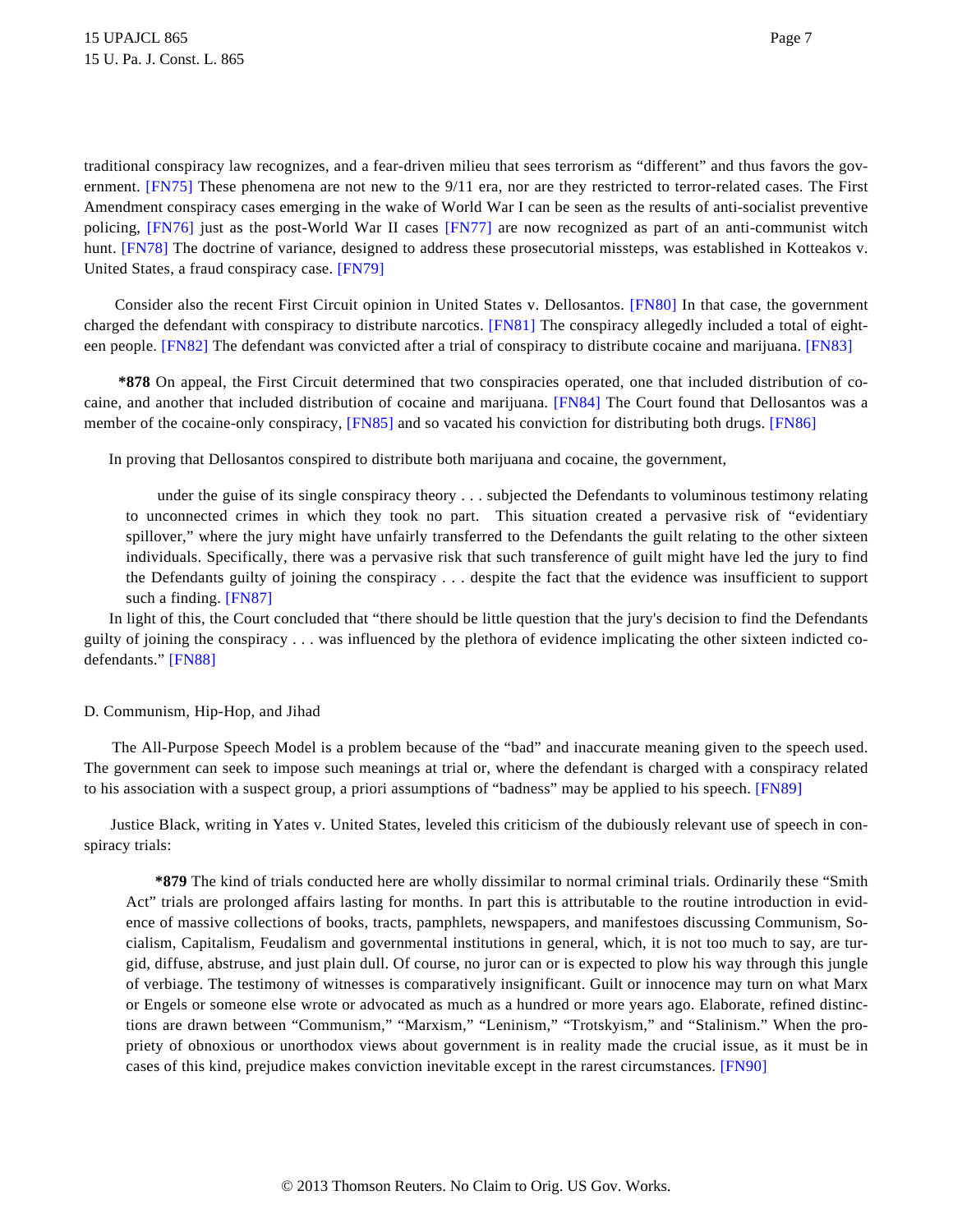<span id="page-7-2"></span><span id="page-7-1"></span><span id="page-7-0"></span>Communist-related speech in the 1950s carried "bad" speech connotations that may or may not have portended the danger their stigma suggested. [\[FN91\]](#page-30-1) Hip-hop lyrics have similarly been used against defendants in drug conspiracy trials. In one case, a twenty-minute video of the defendant rapping with another man about his involvement in the drug trade was used to prove his involvement in a narcotics conspiracy, [\[FN92\]](#page-30-2) even though no drugs were actually seized. [\[FN93\]](#page-30-3) The defendant testified that rapping was his art and that his lyrics were not true, but were meant to draw a re-sponse from the crowd. [\[FN94\]](#page-30-4) The Eighth Circuit found that admission of the video did not violate the defendant's rights. [\[FN95\]](#page-30-5)

<span id="page-7-6"></span><span id="page-7-5"></span><span id="page-7-4"></span><span id="page-7-3"></span>In another case, the government introduced a rap video it had found on YouTube during the course of a defendant's drug conspiracy trial. [\[FN96\]](#page-30-6) The Eleventh Circuit found error in admission of this video, in part because the defendant was not in it, had not authored the lyrics, and had not adopted the views expressed. [\[FN97\]](#page-30-7)

<span id="page-7-9"></span><span id="page-7-8"></span><span id="page-7-7"></span>**\*880** The government's definition of jihad in the Al-Hussayen case and other cases also illustrates this a priori as-sumption of "badness." [\[FN98\]](#page-30-8) In fact, jihad can mean a number of things. It can mean a body of legal doctrine pertaining to legitimate warfare; [\[FN99\]](#page-30-9) "disputation and efforts made for the sake of God and in his cause"; [\[FN100\]](#page-30-10) "'internal,' 'spiritual' jihad [[that is] every bit as old as its 'external,' 'fighting' counterpart''; [\[FN101\]](#page-30-11) and preaching the word of Islam. [\[FN102\]](#page-30-12)

<span id="page-7-13"></span><span id="page-7-12"></span><span id="page-7-11"></span><span id="page-7-10"></span>For charges that include a substantive act, the All-Purpose Speech Model is less concerning, both because actual conduct vouches for speech's relevance and because the government has less need to use words like jihad in simplified, exaggerated, and unsupported ways. [\[FN103\]](#page-30-13) This is why most observers are not troubled [\[FN104\]](#page-30-14) by the Second Circuit's rejection of the defendant's First Amendment claim in United States v. Rahman. [\[FN105\]](#page-31-0) Rahman was the Muslim cleric found guilty of seditious conspiracy for plotting to bomb the World Trade Center in 1993 and assassinate Egyptian President Hosni Mubarak. [\[FN106\]](#page-31-1) Although Rahman engaged only in speech, it was closely tied to actual conduct, not least of which was the actual bombing of the World Trade Center. [\[FN107\]](#page-31-2) Because there was actual conduct, the government had no need to advance a dubiously reliable definition of jihad. Rahman's own use of jihad, in fact, clearly confirmed his criminality. He exhorted his **\*881** followers to "'do jihad with the sword, with the cannon, with the grenades, with the missile . . . against God's enemies."" [\[FN108\]](#page-31-3)

<span id="page-7-17"></span><span id="page-7-16"></span><span id="page-7-15"></span><span id="page-7-14"></span>Contrast Rahman's definition of jihad with that set forth by one Islamic scholar: "the believer may undertake jihad 'by his heart; his tongue; his hands; and by the sword'--the foremost of these being the first." [\[FN109\]](#page-31-4) Another scholar notes that some Islamic traditions indicate that the best type of jihad is speaking the truth to an iniquitous ruler or tyrant. [\[FN110\]](#page-31-5) The Quran, in turn, states that a Muslim should "[c]ombat the polytheists with your possessions, your selves, and your tongues." [\[FN111\]](#page-31-6)

<span id="page-7-21"></span><span id="page-7-20"></span><span id="page-7-19"></span><span id="page-7-18"></span>The point is that talk of jihad, like communist tracts and hip-hop, is often a priori assumed to be probative of criminal intent or activity. [\[FN112\]](#page-31-7) This is separate from but related to the All-Purpose Speech Model. It is related because the dual uses of speech inherent in the Model raise serious questions of process outcome reliability. [\[FN113\]](#page-31-8) When speech is used as evidence and as crime (with the same speech often used for both), confidence in a guilty verdict may be undermined. [\[FN114\]](#page-31-9) The a priori assumption is also separate from the All-Purpose Speech Model because the Model would exist whether language were saddled with an a priori "bad" assumption, or it was given a "bad" meaning by the prosecutor at trial. The practical result is qualitatively the same; "bad" speech is admitted that is not as probative as it appears. A priori assumptions simply make the speech much more damning and difficult to counter.

<span id="page-7-22"></span>**\*882** In pursuing inchoate offenses, less actual conduct means that the government must increasingly rely on speech to be simultaneously the agreement, overt act, evidence of these elements, and evidence of mens rea. [\[FN115\]](#page-31-10) This en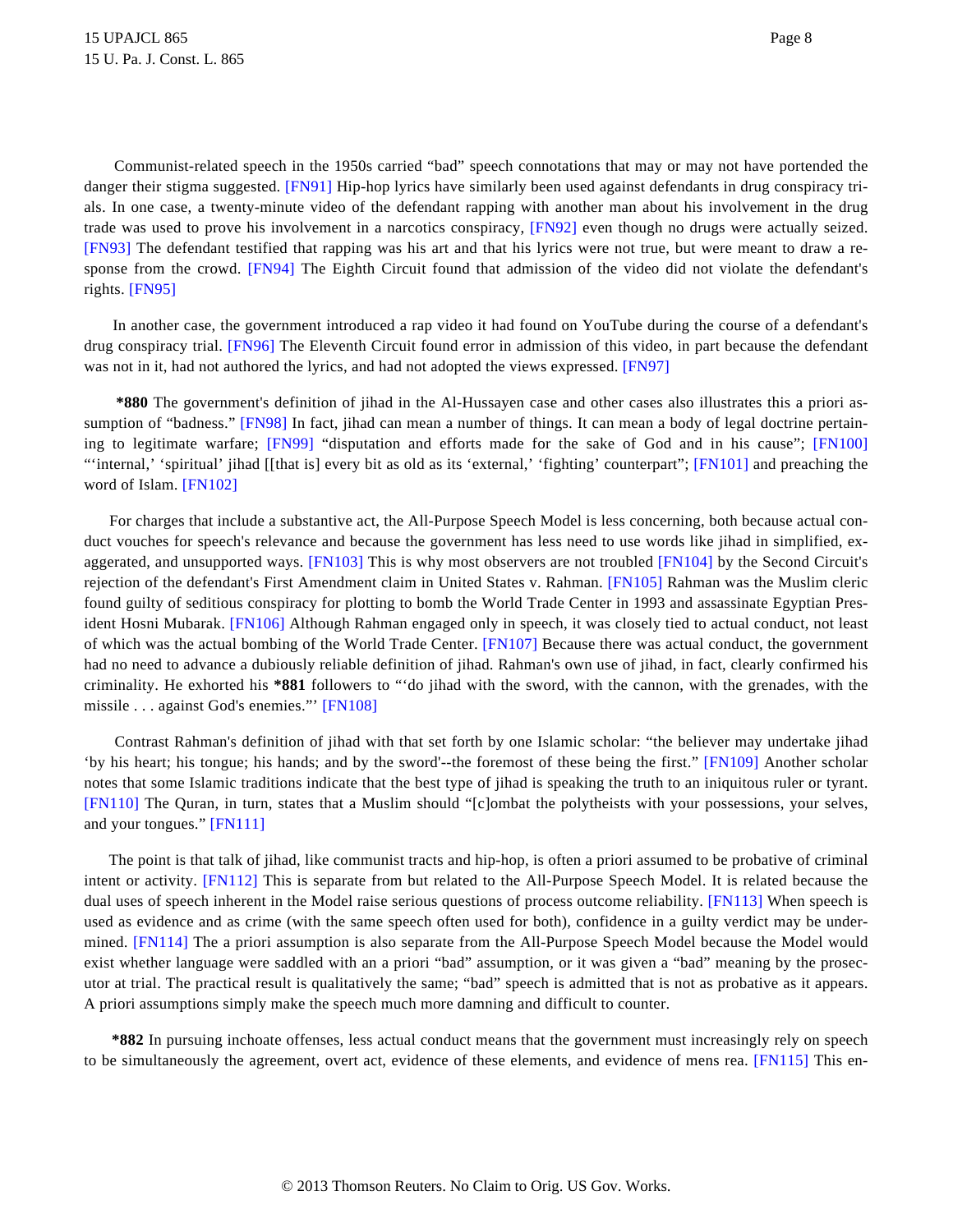<span id="page-8-1"></span><span id="page-8-0"></span>courages prosecutors to stretch the meaning of language. Jihad has come to mean terrorism, and not only in the government's eyes. [\[FN116\]](#page-31-11) Groups like al Qaeda also have practically redefined the word to mean abject and raw terrorism. [\[FN117\]](#page-31-12)

<span id="page-8-2"></span>These varied meanings, and the government's interest in avoiding another 9/11, lead to disturbing linguistic shapeshifting. If a defendant has been critical of the U.S. Government, he is not speaking truth to a tyrant but is evincing criminal intent. If someone claims that he wants to spread the word of Islam, this does not mean that he wants to engage in proselytizing, but that he wants to engage in fighting. If someone argues that Chechen rebels are freedom fighters and that Russian soldiers in that region are war criminals, it means that he believes that the 9/11 hijackers were freedom fighters and the people killed in those attacks got what they deserved. [\[FN118\]](#page-31-13) If someone argues that the insurgencies in Iraq and Afghanistan are justified to defend these countries, then that person must intend to kill U.S. service people if given the chance. When someone uses the word jihad, that person must support terrorism and must himself be a criminal. If he has not taken any action, his crime is conspiracy.

<span id="page-8-3"></span>The challenge, then, is to embed language into its milieu by deeply understanding it. In a Seventh Circuit drug case, for example, in which a rap lyric was introduced, the defendant argued that this music "'constitutes a popular musical style that describes urban life' . . . [and] the reality around its author." [\[FN119\]](#page-31-14) The Seventh Circuit responded that the defendant's "knowledge of this reality . . . was relevant" to the charged crimes. [\[FN120\]](#page-31-15)

<span id="page-8-6"></span><span id="page-8-5"></span><span id="page-8-4"></span>In that case, drugs were found in the defendant's luggage, [\[FN121\]](#page-31-16) and so there was little prejudice to introducing the rap lyrics. In light of the All-Purpose Speech Model, however, this case suggests that the government will **\*883** give defendants' speech "bad" meanings, even when the government, judge, or jury do not understand the speech [\[FN122\]](#page-32-0) or the meaning of the speech is stretched. People who live in crime-ridden neighborhoods--or in communities that are perceived to be crime-ridden--have a greater incentive to censor themselves than people in safe or apparently safe neighborhoods. Put another way, innocent talk of things like jihad, [\[FN123\]](#page-32-1) communism, and drug dealing can be misconstrued [\[FN124\]](#page-32-2) and result in threats to free speech.

### <span id="page-8-7"></span>E. World-Wide Communism and the Global Jihad Movement

<span id="page-8-9"></span><span id="page-8-8"></span>Conspiracy law has always struggled to define its borders, and so has given rise to doctrines including the Pinkerton rule on vicarious liability, [\[FN125\]](#page-32-3) multiplicity, [\[FN126\]](#page-32-4) admission of co-conspirators' statements, [\[FN127\]](#page-32-5) and rules to exclude those statements. [\[FN128\]](#page-32-6) The basic question is who is in a conspiracy and who is not. The answer has always lain in whether someone agreed to join. [\[FN129\]](#page-32-7)

<span id="page-8-11"></span><span id="page-8-10"></span>The conceptual difficulties with proving agreements notwithstanding, [\[FN130\]](#page-32-8) some conspiracy charges stretch the notion of agreement beyond what traditional conspiracy law recognizes. During the anti-communist era, for example, Congress found that:

**\*884** The Communist movement in the United States is an organization numbering thousands of adherents, rigidly and ruthlessly disciplined. . . . [I] t seeks converts far and wide by an extensive system of schooling and indoctrination. . . . [Congress must pass] legislation recognizing the existence of such world-wide conspiracy and designed to prevent it from accomplishing its purpose in the United States. [\[FN131\]](#page-32-9)

<span id="page-8-14"></span><span id="page-8-13"></span><span id="page-8-12"></span>The twenty-first century's "global jihad movement" [\[FN132\]](#page-32-10) follows the notion of a world-wide communist conspiracy in form and function. It refers to an alleged international conspiracy to organize and execute Islam-related terror attacks. [\[FN133\]](#page-32-11) Whenever someone is accused of such terror activity, the government claims he is part of that conspiracy. This argument, and its conceptual difficulty, is illustrated in the testimony of a government expert in United States v.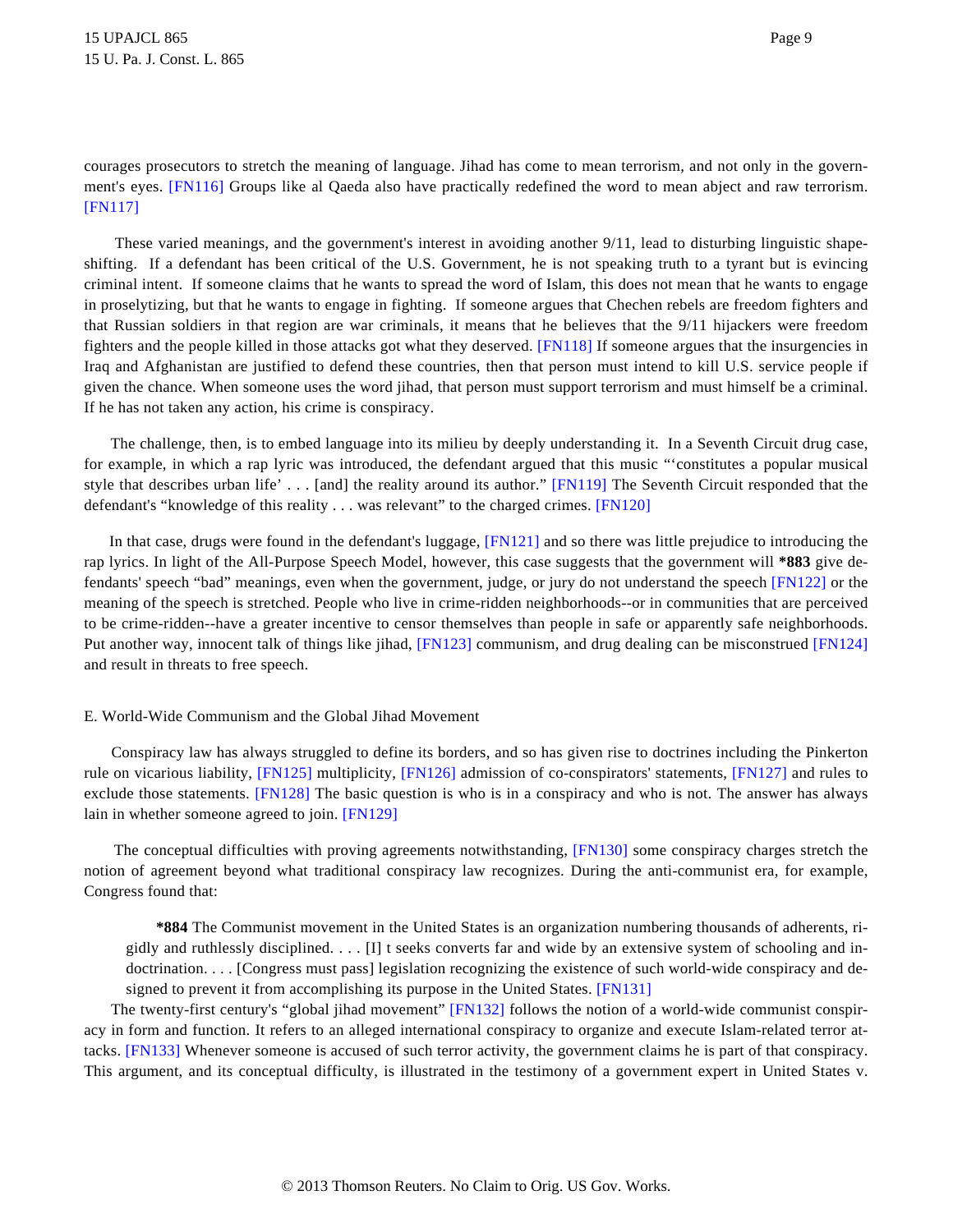# Kassir:

[A]l Qaeda is not just an organization. Al Qaeda also views itself as an ideology. It hopes to encourage people around the world who are unable to travel to places like Afghanistan or Somalia or wherever else, it hopes to encourage those people to do what they can at home.

Particularly after 9/11, there was a tremendous emphasis on the training camps are closed [sic]. You can't just come to Afghanistan now to get training and go home. Now the battle is in your own backyard. The battle is what you yourself are able to do with your own abilities, so you should do whatever you can. It is an individual duty upon you to participate in the struggle. It is not about Usama Bin Laden and it's not about al Qaeda. It is about the methodology and the ideology behind them. If you follow the same methodology and the same ideology, then you too can be al Qaeda. [\[FN134\]](#page-32-12)

<span id="page-9-3"></span><span id="page-9-2"></span><span id="page-9-1"></span><span id="page-9-0"></span>Ironically, the United States' success against al Qaeda may contribute to this conceptually problematic approach. As the United States and its allies have been successful in targeting and disrupting al Qaeda, [\[FN135\]](#page-32-13) the terrorist **\*885** organization has been defeated as a structured organization [\[FN136\]](#page-32-14) that traditional conspiracy law recognizes. It has become an idea, [\[FN137\]](#page-33-0) and al Qaeda-inspired jihad has retained currency. [\[FN138\]](#page-33-1) The United States is now fighting a dangerous idea. [\[FN139\]](#page-33-2) This idea, much like that of communism, is the link between domestic conspiracy defendants and their supposed ideological leaders abroad. [\[FN140\]](#page-33-3)

<span id="page-9-5"></span><span id="page-9-4"></span>A defendant's alleged inclusion in the global jihad movement permits a broad swath of speech to be introduced in evidence. Someone's comment that 9/11 was justified, or that bin Laden is a role model, becomes an agreement to join the international conspiracy. Communication of this comment to another amounts to recruitment and thus an overt act. Finally, support for 9/11 and bin Laden provides evidence of the mens rea to provide material support to terrorism. [\[FN141\]](#page-33-4)

#### <span id="page-9-6"></span>**\*886** F. Law Enforcement Responses

<span id="page-9-7"></span>Conspiracy law is a natural response to perceived national crises because, as Justice Jackson wrote, "[c]onspiratorial movements do indeed lie back of the political assassination, the coup d'etat, the putsch, the revolution, and seizures of power in modern times . . . ." [\[FN142\]](#page-33-5) Three specific law enforcement responses to such perceived crises increase conspiracy's threat to free speech.

<span id="page-9-11"></span><span id="page-9-10"></span><span id="page-9-9"></span><span id="page-9-8"></span>First, the judicial system provides for "exceptions" [\[FN143\]](#page-33-6) in the context of terrorism, [\[FN144\]](#page-33-7) socialism, [\[FN145\]](#page-33-8) communism, [\[FN146\]](#page-33-9) and drugs, [\[FN147\]](#page-33-10) which create matrices of new legal rules that shift the adversarial balance in criminal cases in favor of the government and away from defendants. [\[FN148\]](#page-34-0) These exceptions are often viewed as necessary in light of the country's Wars on Terrorism, **\*887** Communism, and Drugs, [\[FN149\]](#page-34-1) in which the danger is apparently so serious that the government must be given great leeway in the criminal justice process. [\[FN150\]](#page-34-2)

<span id="page-9-18"></span><span id="page-9-17"></span><span id="page-9-16"></span><span id="page-9-15"></span><span id="page-9-14"></span><span id="page-9-13"></span><span id="page-9-12"></span>Second, the government applies a "prevention paradigm" of law enforcement, [\[FN151\]](#page-34-3) which means that inchoate offenses will be charged at ever earlier stages, [\[FN152\]](#page-34-4) increasing the risk of prosecutorial error. [\[FN153\]](#page-34-5) Because conspiracy is often proved in large part by speech, earlier law enforcement intervention also increases the risk that protected speech will be used to prove nonexistent conspiracies. [\[FN154\]](#page-34-6) This is, in part, why Aziz Huq has argued that the use of religious speech in terrorism trials is problematic because it is a poor signal for criminal intent in general, [\[FN155\]](#page-34-7) and unjustifiably targets the Muslim community specifically. [\[FN156\]](#page-34-8) This is a problem because it chills individuals' speech and hinders Muslim communities' ability to worship and discuss their religion. [\[FN157\]](#page-34-9) For example, prior to the use of religious speech as a signal of terrorism, a Muslim may have referred to himself as Salafi, which is a fundamentalist strain of Islam that is not necessarily connected to terrorism. The government has, however, connected Salafism to terror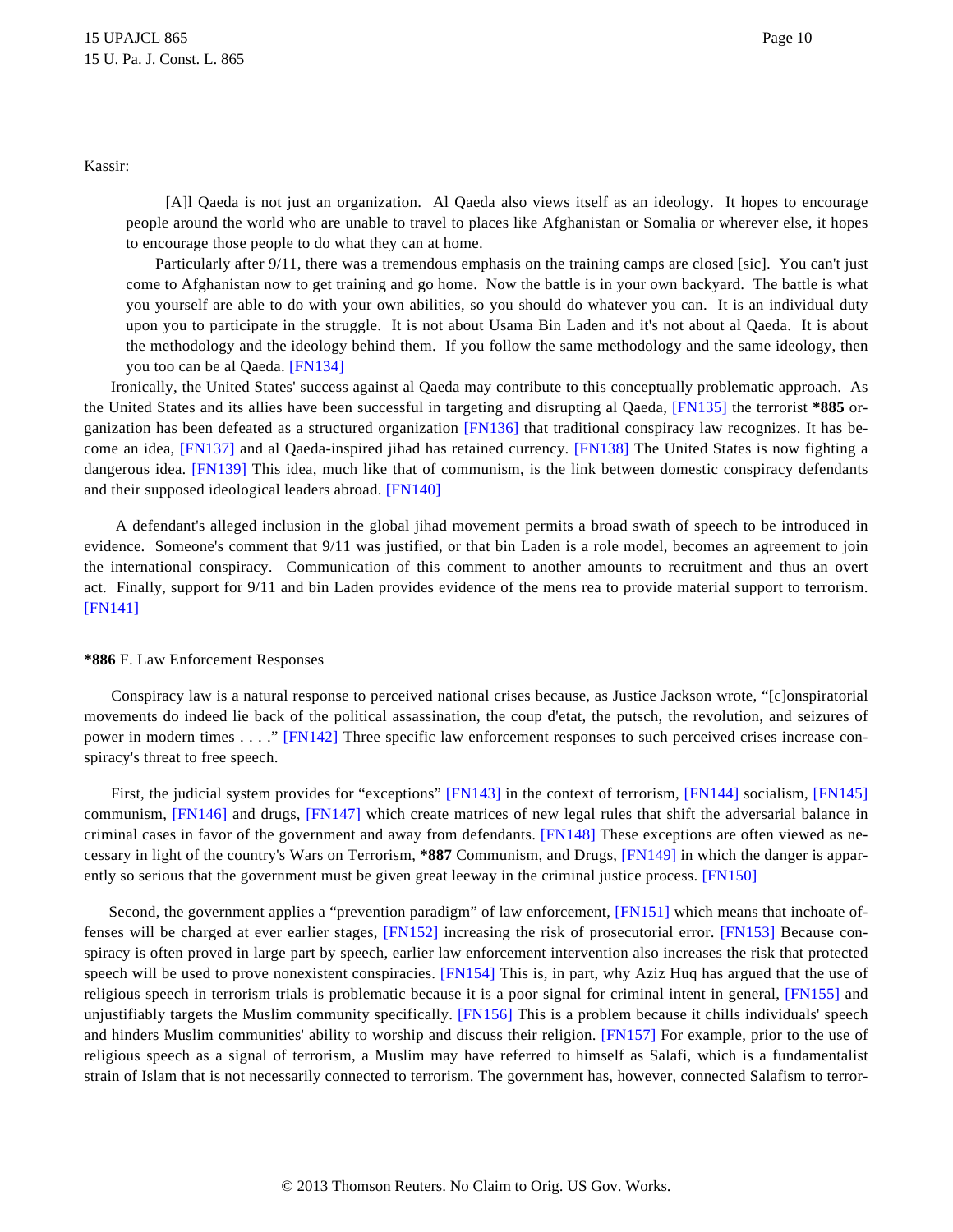<span id="page-10-2"></span><span id="page-10-1"></span><span id="page-10-0"></span>ism, so the Muslim might no longer call himself Salafi. [\[FN158\]](#page-34-10) Religious speech, Huq **\*888** argues, is inaccurately used as a proxy for criminal intent, probably underlies a number of plea bargains, [\[FN159\]](#page-35-0) and leads to pretextual charges such as those for false statements and immigration violations. [\[FN160\]](#page-35-1)

<span id="page-10-3"></span>Third, the government applies an "unaffiliated model" of conspiratorial liability, linking unconnected people in ways which traditional conspiracy law does not recognize. [\[FN161\]](#page-35-2)

<span id="page-10-5"></span><span id="page-10-4"></span>In the post-9/11 era, these law enforcement responses have resulted in prosecutors employing "an aggressive approach to traditional conspiracy liability, thereby establishing a capacity to prosecute potential terrorists . . . even in the absence of any specificity as to particular violent acts they might commit." [\[FN162\]](#page-35-3) The government does so by linking defendants to the "global jihad movement," [\[FN163\]](#page-35-4) even though the defendants may be unconnected to any designated foreign terrorist organization. [\[FN164\]](#page-35-5)

<span id="page-10-9"></span><span id="page-10-8"></span><span id="page-10-7"></span><span id="page-10-6"></span>These law enforcement responses carry with them the public safety virtues that traditional conspiracy law and scholars like Robert Chesney, [\[FN165\]](#page-35-6) Neal Kumar Katyal, [\[FN166\]](#page-35-7) and Lawrence Rosenthal [\[FN167\]](#page-35-8) express. The vice, **\*889** however, is that it worsens the problems associated with the All-Purpose Speech Model by leading to the prosecution of people who may not have actually conspired to commit a crime or who were not serious about it. Some defendants may have plans that are, according to former FBI Deputy Director John Pistole, "more aspirational than operation-al." [\[FN168\]](#page-35-9) Others may not be criminals, but law-abiding dissenters. For those people, the prevention paradigm results in a risk of "prosecuting dissenting thought uncoupled from culpable action." [\[FN169\]](#page-35-10) It "might strike the wrong balance between the benefits of preventive action and the risks that defendants will be prosecuted for acts that they might never actually have committed." [\[FN170\]](#page-35-11) The All-Purpose Speech Model lies at the heart of this "wrong balance."

#### III. The Intersection of Speech and Conspiracy

<span id="page-10-10"></span>By now it is clear that speech intersects with conspiracy in intimate and important ways. Questions remain: When is this intersection not a problem? Why do problems arise? What is the structure of the problem? And what is the danger flowing from this problem?

### A. When the All-Purpose Speech Model Presents No Problem

<span id="page-10-12"></span><span id="page-10-11"></span>The All-Purpose Speech Model observes that speech can be both a crime and evidence thereof. If nothing else is said, this observation does not amount to much. We are normatively satisfied with many categories of speech being crimes (and thus unprotected), [\[FN171\]](#page-35-12) just as we are with relevant speech being admissible as evidence of crimes (thus, in my controversial **\*890** opinion, [\[FN172\]](#page-36-0) unprotected [\[FN173\]](#page-36-1)). In run-of-the-mill cases, speech and crime intersect in two justifiable ways. [\[FN174\]](#page-36-2)

<span id="page-10-16"></span><span id="page-10-15"></span><span id="page-10-14"></span><span id="page-10-13"></span>First, consider a defendant who is charged with conspiracy in connection with a planned bank robbery who is caught by law enforcement with a shotgun in the process of executing the robbery. [\[FN175\]](#page-36-3) The admission in evidence of the defendant's writings that referred to committing crimes with shotguns [\[FN176\]](#page-36-4) is not a problem, even in light of the defendant's First Amendment objection that the writings show only his abstract beliefs. [\[FN177\]](#page-36-5) This is so because when actual conduct occurs, the outcome reliability concerns inherent in using speech as evidence of a speech crime are largely absent. In other words, the conduct of possessing the gun lends great relevancy to the speech. When actual conduct takes place, the All-Purpose Speech Model poses no real problem.

Second, a defendant accused of selling drugs might have explicitly discussed with co-conspirators the amount of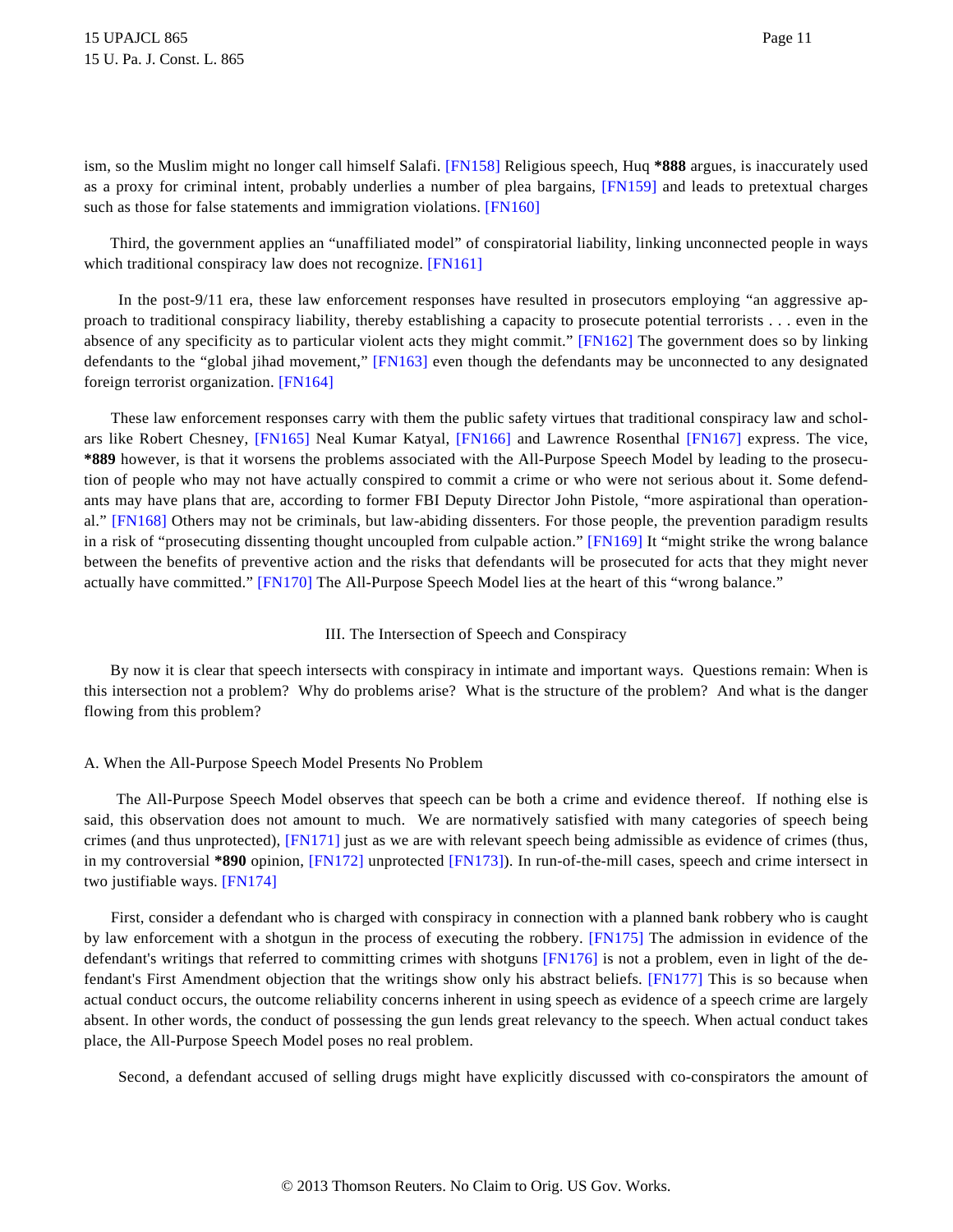<span id="page-11-1"></span><span id="page-11-0"></span>drugs involved in their crime. [\[FN178\]](#page-36-6) Admission of these discussions is also not a concern, even if no drugs are found. This case does not present serious All-Purpose Speech Model concerns because the speech is unambiguously associated with legitimately criminal activity. [\[FN179\]](#page-36-7)

The First Circuit's approach in the landmark conspiracy case, United States v. Spock, refers to both of these occasions. Limiting the use of speech to prove mens rea, the Court wrote:

When the alleged agreement is both bifarious and political within the shadow of the First Amendment, we hold that an individual's specific intent to adhere to the illegal portions may be shown in one of three ways: by the individual defendant's prior or subsequent unambiguous statements; by the individual defendant's subsequent commission of the very illegal act contemplated by the agreement; or by the individual **\*891** defendant's subsequent legal act if that act is "clearly undertaken for the specific purpose of rendering effective the later illegal activity which is advocated." [\[FN180\]](#page-36-8)

### <span id="page-11-2"></span>B. Why Do Problems Arise?

<span id="page-11-3"></span>The pursuit of all inchoate crimes poses an inherent danger of erroneous outcomes. [\[FN181\]](#page-36-9) Expanded use of the prevention paradigm, unaffiliated model, and specific crime exceptions all encourage law enforcement intervention at ever earlier points in time. While this may serve public safety, it also intensifies problems associated with the All-Purpose Speech Model. Invoking these problems, Eugene Volokh asked:

Would you feel safe writing an article describing how easily people can illegally make [a] drug, and using that as an argument for why it's pointless to keep the drug illegal, when you know that your past praise of the drug might persuade a jury that the article is really intended to facilitate crime? [\[FN182\]](#page-36-10)

<span id="page-11-4"></span>Volokh pointed to the problematic use of speech when there is no actual conduct to vouch for its reliability or when the speech used is dubiously probative of criminal intent or agreement.

<span id="page-11-6"></span><span id="page-11-5"></span>Courts have failed to address this problem because they have focused only on speech-as-crime. Contrary to the holdings in a prominent line of cases, [\[FN183\]](#page-36-11) conspiracy charges largely do away with defendants' speech rights **\*892** altogether, in part because those cases do not recognize the dual nature of the All-Purpose Speech Model. Thus, when the First Circuit in Spock said, "the important lesson of Noto, Scales and Yates [is] that one may belong to a group, knowing of its illegal aspects, and still not be found to adhere thereto," [\[FN184\]](#page-37-0) it was expressing a normative hope, resting on a presumed, but largely inoperative, balancing test. [\[FN185\]](#page-37-1) Membership in such groups cannot itself be criminal, but it can be used as evidence of conspiracy, which in turn establishes the crime itself.

### <span id="page-11-7"></span>C. Structure of the Problem

### 1. Agreement

<span id="page-11-9"></span><span id="page-11-8"></span>An agreement to commit a crime lies at the heart of conspiracy law. [\[FN186\]](#page-37-2) It is a necessary actus reus [\[FN187\]](#page-37-3) and can also indicate the mens rea of the conspirators. [\[FN188\]](#page-37-4) At first blush, the fact that the agreement can perform this dual role is not a conceptual concern: an agreement to commit a crime is surely evidence of someone's criminal state of mind. There are other characteristics, however, that raise All-Purpose Speech Model issues.

<span id="page-11-10"></span>Circumstantial evidence is admissible to prove an agreement. [\[FN189\]](#page-37-5) There need not be an explicit offer and acceptance to engage in a criminal **\*893** conspiracy; the agreement may be inferred from evidence of concert of action among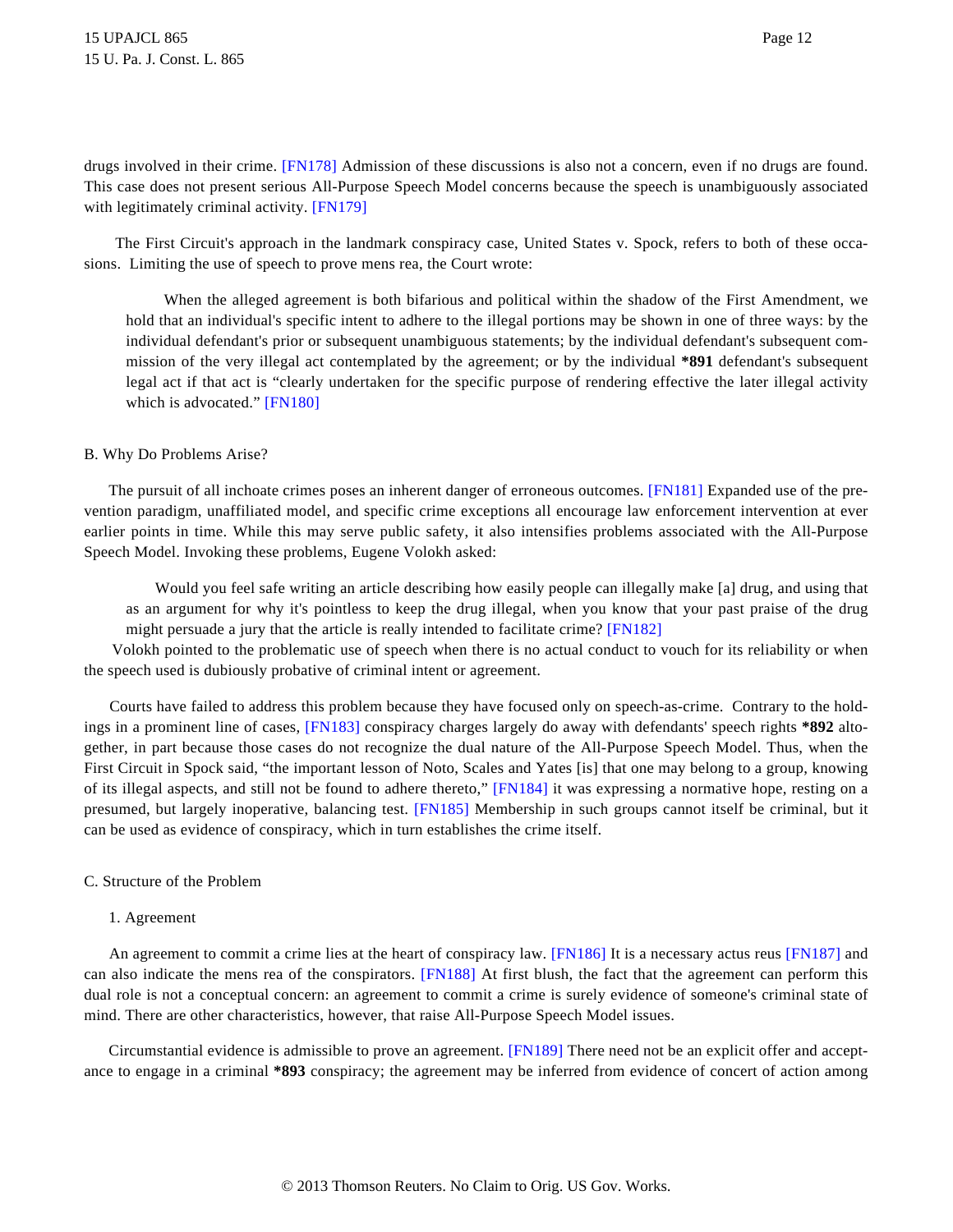<span id="page-12-1"></span><span id="page-12-0"></span>people who work together to achieve a common end. [\[FN190\]](#page-37-6) A tacit understanding may be sufficient, [\[FN191\]](#page-37-7) as may be "the working relationship between the parties that has never been articulated but nevertheless amount to a joint criminal enterprise." [\[FN192\]](#page-37-8)

<span id="page-12-3"></span><span id="page-12-2"></span>As Abraham Goldstein wrote, "[t]he illusory quality of agreement is increased by the fact that it, like intent, must inevitably be based upon assumptions about what people acting in certain ways must have had in mind." [\[FN193\]](#page-37-9) Although mere presence, guilty knowledge, and even close association with an alleged co-conspirator are insufficient on their own to prove a conspiracy, [\[FN194\]](#page-37-10) they may be considered to raise a permissible inference of participation in a conspiracy. [\[FN195\]](#page-37-11) By piling on evidence of "bad" speech and associations, prosecutors can paint a picture of a conspiracy where in reality there is none. [\[FN196\]](#page-37-12)

<span id="page-12-5"></span><span id="page-12-4"></span>This presents difficulties for juries. How can juries determine what is an agreement and what is mere presence or close association? Assuming jurors are able to do so, how are they to process the apparent contradiction that presence or association cannot be used alone to prove an agreement, but may be used to infer participation in the conspiracy? These problems are exacerbated by the fact that conspiracy is believed to be characterized by secrecy and is therefore usually difficult to prove except by inferences drawn from the conduct of the parties. [\[FN197\]](#page-37-13)

<span id="page-12-8"></span><span id="page-12-7"></span><span id="page-12-6"></span>The practical results of these problems are twofold. First, prosecutors will introduce as massive an amount of evidence as possible in the hope that more evidence of presence, knowledge, and association will inundate **\*894** jurors [\[FN198\]](#page-38-0) and compel them to find an agreement. [\[FN199\]](#page-38-1) This rests on an a priori assumption that a conspiracy exists. "The trial becomes a vehicle for constant shaping and forming of the crime, through colloquies among court and counsel, as each new item of evidence is offered by the prosecution to fill out an agreement whose scope will be unknown until the entire process is completed." [\[FN200\]](#page-38-2) Second, given the apparent difficulty in proving conspiracies because of their secrecy, courts relax standards of proof in favor of the prosecution in ways that affect the relevance inquiry for determining admissibility of evidence. [\[FN201\]](#page-38-3) The fact that co-conspirator hearsay is admissible facilitates these processes. [\[FN202\]](#page-38-4) If there are terrorism [\[FN203\]](#page-38-5) and drug **\*895** exceptions, [\[FN204\]](#page-38-6) they compound what can be called the "conspiracy exception." [\[FN205\]](#page-38-7)

<span id="page-12-12"></span><span id="page-12-11"></span><span id="page-12-10"></span><span id="page-12-9"></span>The agreement is the lynchpin element in conspiracy cases. This could have led courts either to make it more or less difficult to prove. Given the widely held belief that conspiracies are difficult to prove, courts have given the prosecution great advantages in proving an agreement. [\[FN206\]](#page-38-8) This means that the agreement element does not pose a significant barrier to a conspiracy charge, and it is difficult for the defendant to disprove whenever multi-person inchoate activity is implicated in the criminal process.

# 2. Overt Act

<span id="page-12-14"></span><span id="page-12-13"></span>In addition to an agreement, proof of a conspiracy usually requires an overt act. [\[FN207\]](#page-38-9) Its primary purpose is to show the operation of the conspiracy. [\[FN208\]](#page-39-0) Put another way, the requirement of an overt act represents an acknowledgement that talk (the agreement) is cheap. A second purpose of **\*896** the overt act is to provide a locus pœnitentiæ, or a chance for a conspirator to withdraw from the conspiracy without accruing any liability. [\[FN209\]](#page-39-1)

<span id="page-12-15"></span>The overt act requirement is intended to limit the definition of conspiracies and ensure that only people who have actually conspired are indicted. The requirement should, for example, prevent mere braggarts from being prosecuted for "agreeing" to rob a bank or kill a political figure with whom they particularly disagree. In fact, it is so easy to prove an overt act that the element has little meaning at all.

<span id="page-12-16"></span>The overt act need not be illegal in and of itself. It can be a very minor act, including making a phone call, [\[FN210\]](#page-39-2)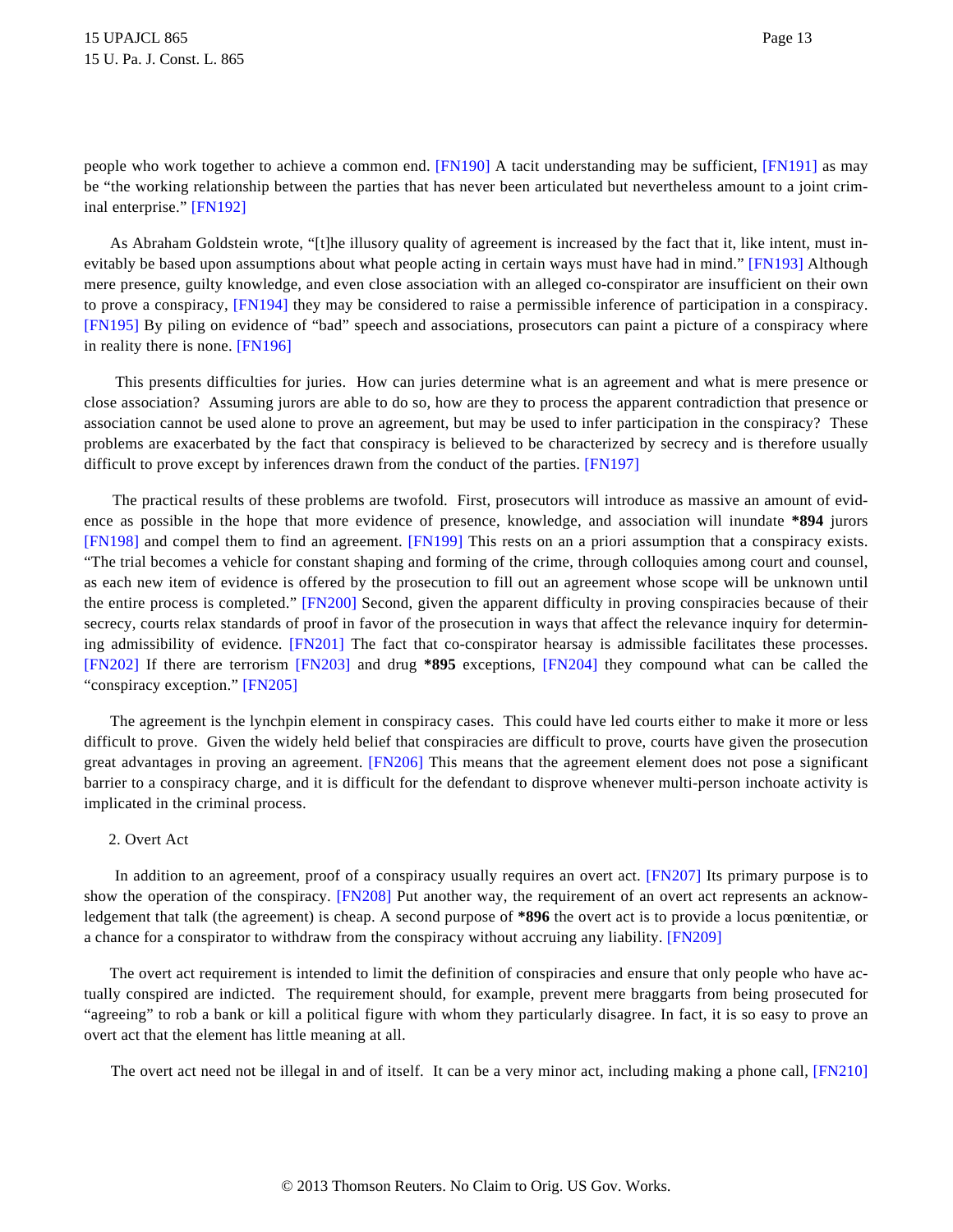<span id="page-13-1"></span><span id="page-13-0"></span>traveling to another city, [\[FN211\]](#page-39-3) watching a video, [\[FN212\]](#page-39-4) sending a text message, [\[FN213\]](#page-39-5) or giving or receiving directions. [\[FN214\]](#page-39-6) Almost anything that the prosecution can show furthered the alleged conspiracy in any way will be admitted in evidence. Because the overt act can be something very minor, its role as a locus pœnitentiæ is not a strong one; if the government wants to prosecute someone, it can easily find an overt act to charge. [\[FN215\]](#page-39-7)

<span id="page-13-3"></span><span id="page-13-2"></span>Having found an overt act, jurors may use it to infer an agreement. [\[FN216\]](#page-39-8) This is circular logic that collapses the separate actus rei of agreement and overt act into one. For example, we know that defendants agreed to rob a **\*897** bank because they bought ski masks. Buying ski masks constitutes an overt act because the defendants agreed to rob the bank. This logic encourages proof by verbosity and so prosecutors will inundate the jury with massive amounts of apparently damning evidence that may not be probative. [\[FN217\]](#page-39-9) As actus rei are piled into evidence, the prosecutor simultaneously and effortlessly proves the mens rea, and vice versa. [\[FN218\]](#page-39-10)

<span id="page-13-6"></span><span id="page-13-5"></span><span id="page-13-4"></span>Otherwise protected speech can be used as an overt act. For example, a defendant's statement, "[t]he banking system is unjust and we need to do everything we can to undermine it," may be relevant to proving motive or intent to form a conspiracy to rob a bank. To say that this statement furthers the conspiracy, however, is often a tenuous argument, but one that courts accept. [\[FN219\]](#page-39-11) Other countries [\[FN220\]](#page-40-0) and the United States, in treason trials, prohibit the use of speech as an overt act.

# a. Treason

<span id="page-13-7"></span>As the only crime enumerated in the United States Constitution, and one that explicitly requires an overt act, [\[FN221\]](#page-40-1) treason provides an originalist vantage point for a discussion about the use of speech to prove conspiracy's elements. It suggests that the law should treat conspiracy's overt act as not only quantitatively more than some minor and legal act, but also qualitatively different than mere speech, however "bad."

<span id="page-13-9"></span><span id="page-13-8"></span>Courts have held uniformly that treason's overt act must be actual conduct; it may not be speech in any form. [\[FN222\]](#page-40-2) This is so because the overt act **\*898** requirement exists to show that the treasonous intent has moved from the realm of thought into the realm of action. [\[FN223\]](#page-40-3) Held against the mirror of American treason jurisprudence, the use of speech to prove a conspiracy's overt act seems overly broad, unfaithful to stare decisis, and even unconstitutional. [\[FN224\]](#page-40-4)

<span id="page-13-11"></span><span id="page-13-10"></span>In Yates v. United States, Justice Black invoked treason to address the concerning confluence of speech rights and conspiracy trials, writing, "[t]he requirement of proof of an overt act in conspiracy cases is no mere formality, particularly in prosecutions like these [anti-communist trials] which in many respects are akin to trials for treason." [\[FN225\]](#page-40-5) The high **\*899** evidentiary bar set for proof of treason was necessary, he said, "to keep people from being convicted of disloyalty to government during periods of excitement when passions and prejudices ran high, merely because they expressed 'unacceptable' views." [\[FN226\]](#page-41-0)

<span id="page-13-14"></span><span id="page-13-13"></span><span id="page-13-12"></span>Justice Douglas revisited this observation twelve years later, writing in Epton v. New York, "[w]hether the overt act required to convict a defendant for conspiracy must be shown to be constitutionally unprotected presents an important question." [\[FN227\]](#page-41-1) He returned to treason: "Although the Court has indicated that the overt act requirement of the treason clause ensures that 'thoughts and attitudes alone cannot make a treason' it has never decided whether activities protected by the First Amendment can constitute overt acts for purposes of a conviction for treason." [\[FN228\]](#page-41-2) His question has gone unanswered. [\[FN229\]](#page-41-3)

### <span id="page-13-15"></span>3. Actus Reus and Mens Rea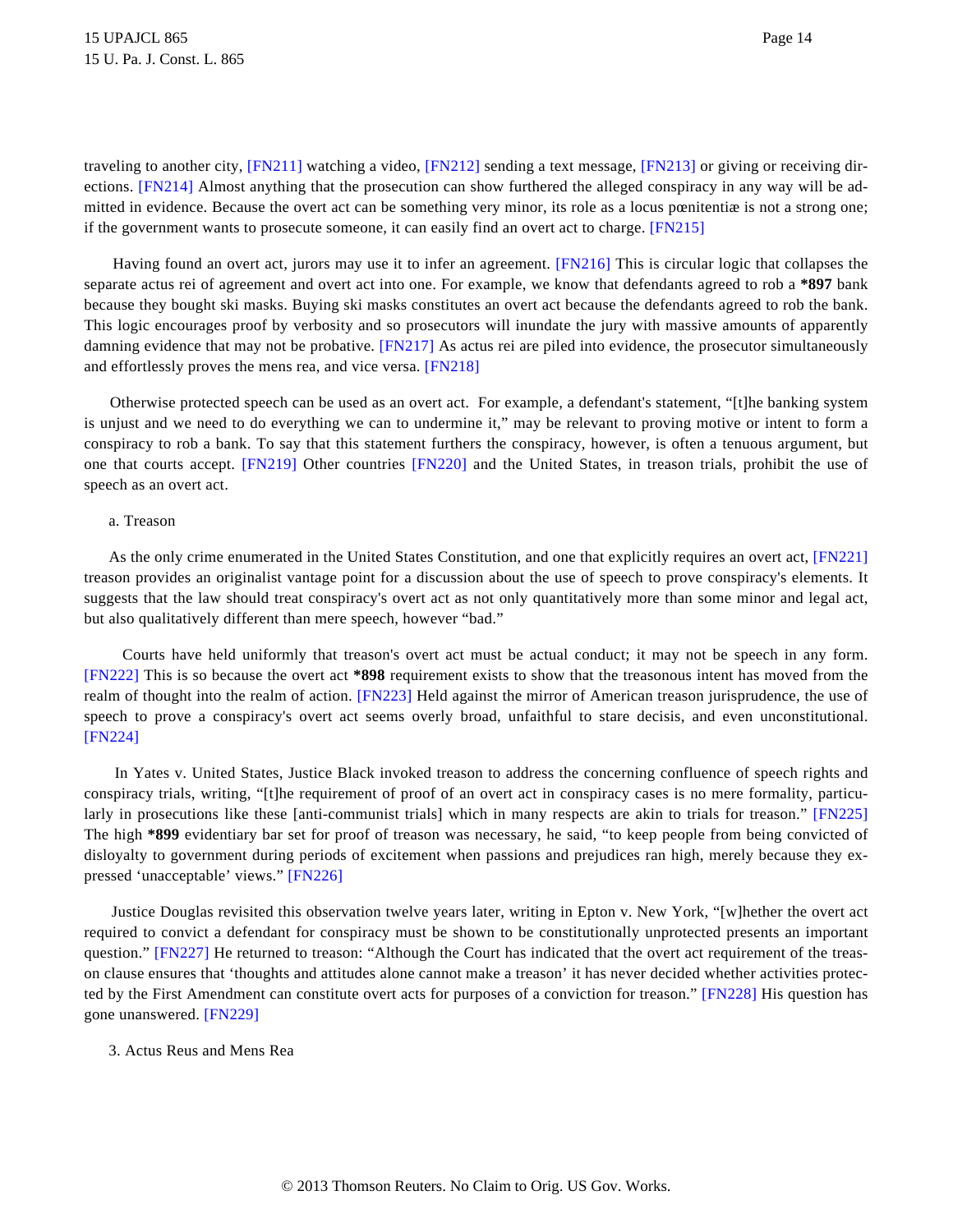If the Framers were concerned that talk was cheap, at least in the treason context, criminal law has similarly been concerned with how to prove that someone actually meant to do the crime of which he was accused. Lord Coke developed the principle actus non facit reum nisi mens sit rea, or "an act does not make a person guilty unless [his] mind is also guilty." [\[FN230\]](#page-41-4) From this principle emerged the separate concepts of actus reus and mens rea.

<span id="page-14-1"></span><span id="page-14-0"></span>The concepts of actus reus and mens rea are meant to perform different tasks. Actus reus is meant to ensure that an act that is prohibited actually took place. Mens rea is meant to ensure that if the act took place, the actor had a guilty state of mind. [\[FN231\]](#page-41-5) The two concepts have, for good reason, been conceptually separated from each other, though some have been skeptical that they are, in reality, distinct. [\[FN232\]](#page-41-6)

<span id="page-14-6"></span><span id="page-14-5"></span><span id="page-14-4"></span><span id="page-14-3"></span><span id="page-14-2"></span>**\*900** Michael Moore rejected this skepticism, [\[FN233\]](#page-41-7) but acknowledged that "complex action" crimes do see a merger of actus reus and mens rea. [\[FN234\]](#page-41-8) He noted conspiracy's complexity, [\[FN235\]](#page-41-9) and so his discussion of actus reus in that crime indicated its merger with the crime's mens rea. [\[FN236\]](#page-41-10) The All-Purpose Speech Model highlights this merger; in speech, however ambiguous, a prosecutor can find both actus reus and evidence of mens rea. [\[FN237\]](#page-41-11) The prevention paradigm means that the probity of speech is increasingly doubtful as government pursues potential crimes at earlier and earlier stages. This means that alleged agreements are even more inferred, and prosecutors attempt to prove them by even more ambiguous speech. Lines blur even further, and proof of actus reus and mens rea become less distinct. [\[FN238\]](#page-41-12)

### <span id="page-14-7"></span>4. Actus Reus and Evidence Thereof

Just as prosecutors can find both actus reus and evidence of mens rea in the same speech, they can similarly find both actus reus and evidence thereof. Al-Hussayen's website administration, for example, provided the overt act, evidence of the agreement, and evidence of his mens rea to support his conspiracy charge. This once again amounts to circular logic: we know Al-Hussayen agreed to provide material support because he engaged in an overt act in its furtherance, and we know this was an overt act because he had agreed to provide material support.

# **\*901** IV. A Structure of Speech

<span id="page-14-9"></span><span id="page-14-8"></span>While conspiracy law has failed to address the problems associated with the All-Purpose Speech Model, speech law has similarly been unsuccessful. What is needed is a typology of speech that illustrates how conspiracy law threatens free speech. Two preexisting systems, the category of speech integral to criminal conduct [\[FN239\]](#page-41-13) and Kent Greenawalt's tripartite structure of speech, [\[FN240\]](#page-41-14) provide good starting points. From these structures a new four-part typology emerges that reveals the threat and, in the future, may guide questions of admissibility based on whether the speech in question is necessary, facilitative, or merely related to a conspiracy, and whether the speech is aspirational or operational. I call this the Conspiracy Specific Speech Typology.

#### A. Pre-Existing Structures

1. Speech Integral to Criminal Conduct

<span id="page-14-10"></span>Speech integral to criminal conduct ("integral speech") provides insight into the use of speech to prove a conspiracy charge. At its simplest, if speech is integral to a conspiracy, then it is not protected. [\[FN241\]](#page-41-15) Conversely, if speech is not integral, then it may be protected. It makes sense that speech that comprises a conspiracy's agreement or overt act is integral, and so can be prohibited. This is fine as far as its goes, which is not very far. As we will see, case law leaves us wanting an adequate definition of integral speech, especially in the conspiracy context. In addition, integral speech says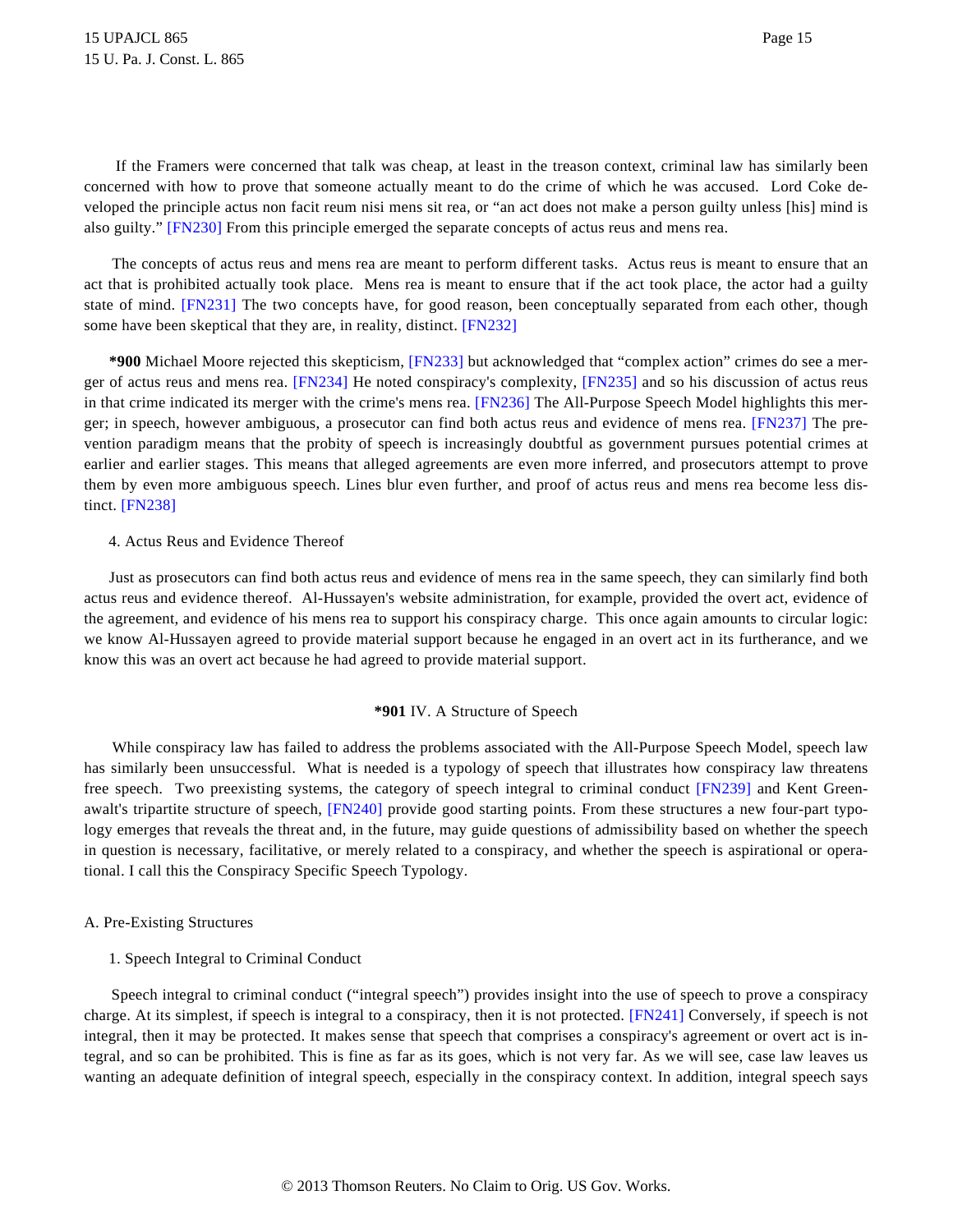nothing about speech as evidence of actus reus or mens rea.

<span id="page-15-2"></span><span id="page-15-1"></span><span id="page-15-0"></span>Only a small number of cases mention the category of integral speech. [\[FN242\]](#page-42-0) Fittingly, only a small amount of scholarship touches on the category. [\[FN243\]](#page-42-1) **\*902** These sources say little of substance about integral speech; none provide an adequate exegesis of the category. One commentator does offer an explicit, if terse, explanation. He refers to integral speech as that which constitutes a "speech act" that furthers a crime. [\[FN244\]](#page-42-2) In other words, integral speech is that type of speech that is viewed less as speech and more as a "vehicle" [\[FN245\]](#page-42-3) that moves a criminal enterprise forward. [\[FN246\]](#page-42-4)

<span id="page-15-6"></span><span id="page-15-5"></span><span id="page-15-4"></span><span id="page-15-3"></span>Beyond that, the legal opinions and articles that apply integral speech are unhelpful in defining the category. Giboney v. Empire Storage & Ice Co., [\[FN247\]](#page-43-0) **\*903** which formally introduced the category in 1949, complicates the issue. United States v. Stevens, which gave the category contemporary life in 2010, is also unhelpful. [\[FN248\]](#page-43-1)

2. What is "Integral" Speech?

<span id="page-15-8"></span><span id="page-15-7"></span>In four cases, the category of integral speech has been prominent, if implicitly so. These cases are United States v. Stevens, [\[FN249\]](#page-43-2) New York v. Ferber, [\[FN250\]](#page-43-3) Ashcroft v. Free Speech Coalition, [\[FN251\]](#page-43-4) and Giboney v. Empire Storage & Ice Co. [\[FN252\]](#page-43-5) They leave a definition of integral speech undetermined.

<span id="page-15-10"></span><span id="page-15-9"></span>In Stevens, the Supreme Court held that the First Amendment protected certain depictions of animal cruelty. [\[FN253\]](#page-43-6) Some have argued that Stevens breathed new life into the integral speech category. This is an overly optimistic view, because Stevens merely mentioned integral speech in a list of other categories of speech that enjoyed no First Amendment protection. [\[FN254\]](#page-43-7) It did so merely to illustrate that the First Amendment does not imply absolute protection for all speech. [\[FN255\]](#page-43-8)

<span id="page-15-13"></span><span id="page-15-12"></span><span id="page-15-11"></span>The Stevens Court refrained from expanding on its use of New York v. Ferber [\[FN256\]](#page-43-9) to develop the integral speech category. In Ferber, the Court held that child pornography was an unprotected category of speech because "[t]he market for child pornography was 'intrinsically related' to the underlying abuse, and was therefore 'an integral part of the production of such materials, an activity illegal throughout the Nation."' [\[FN257\]](#page-43-10) The Ferber Court thus presented a consequentialist approach to understanding integral speech. If speech encourages or results in some other illegal conduct, then it is integral and unprotected. The Court's approach was fundamentally one of managing the effect in order to thwart the underlying illegal cause. [\[FN258\]](#page-43-11) Justice Alito, dissenting in Stevens, adopted Ferber's consequentialist theory. [\[FN259\]](#page-43-12) **\*904** Although the Ferber Court reached the correct normative result, it confused the category of integral speech. [\[FN260\]](#page-43-13)

<span id="page-15-20"></span><span id="page-15-19"></span><span id="page-15-18"></span><span id="page-15-17"></span><span id="page-15-16"></span><span id="page-15-15"></span><span id="page-15-14"></span>Integral speech is more correctly and elegantly a deontological category. [\[FN261\]](#page-43-14) To be "integral," speech must be a part of, and not a result of, criminal conduct. In Ashcroft v. Free Speech Coalition, the Court suggested Ferber's miscat-egorization, holding that virtual child pornography was generally protected. [\[FN262\]](#page-43-15) It so held because virtual child pornography did not result from actual child sexual abuse. [\[FN263\]](#page-43-16) The Court could have given deference to Congress' determination that virtual child pornography harms children in less direct ways. [\[FN264\]](#page-43-17) Instead, the Court adopted a deontological approach, implicitly rejecting the Ferber analysis and stating that the law prohibiting virtual child pornography prohibited speech that was attached to no crime. [\[FN265\]](#page-43-18)

<span id="page-15-22"></span><span id="page-15-21"></span>The Giboney opinion provides the first explicit acknowledgment of the integral speech category, to which Stevens and Ferber were later to refer. [\[FN266\]](#page-43-19) It does not invoke Ferber's consequentialist approach, preferring instead a deontological one. Even within that view, however, Giboney leaves us wanting a definition.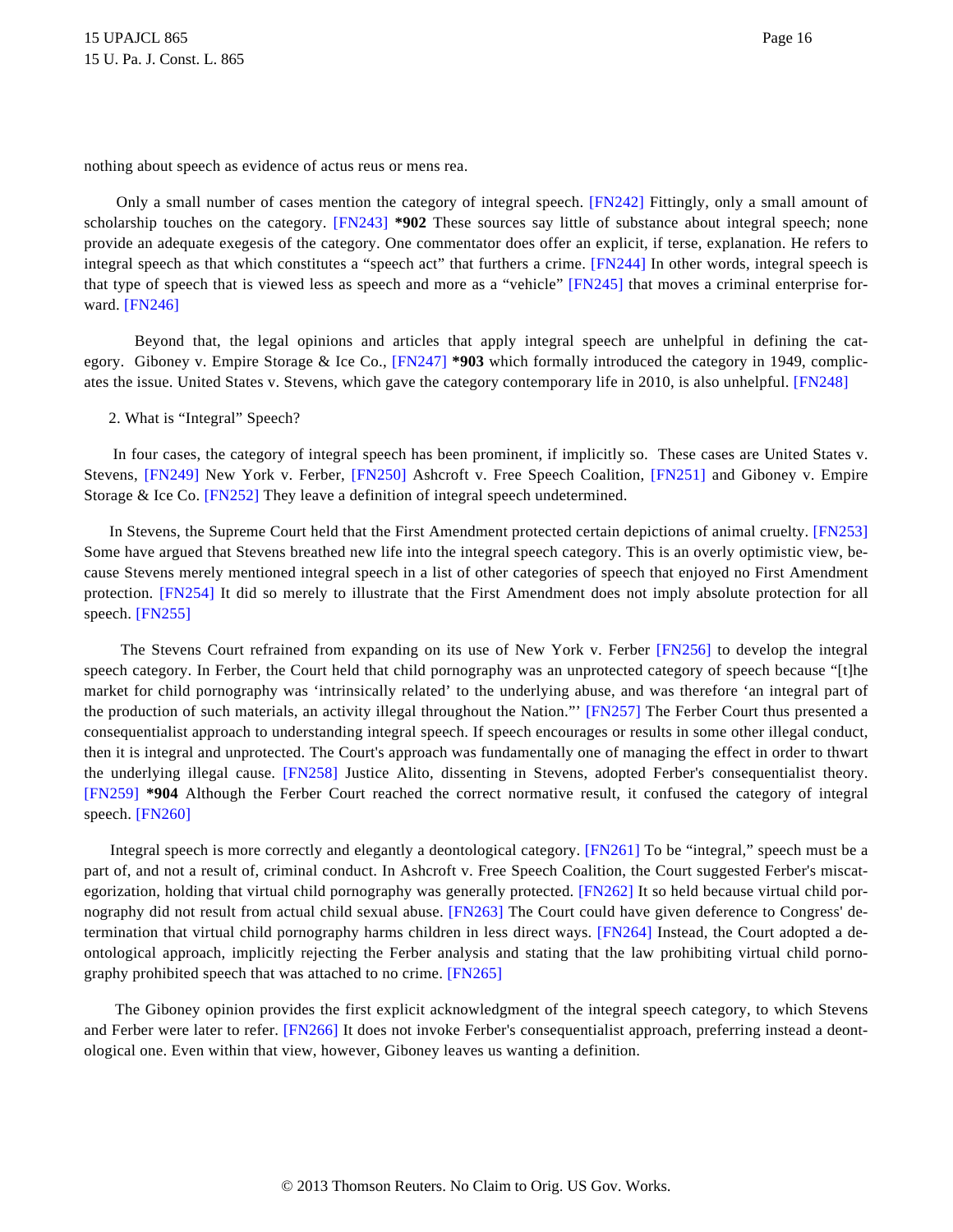<span id="page-16-2"></span><span id="page-16-1"></span><span id="page-16-0"></span>Giboney considered a labor dispute in which union members attempted to pressure a wholesale ice company to deal only with union ice peddlers. [\[FN267\]](#page-43-20) Union members engaged in conduct that was in violation of the state's antitrade restraint law. [\[FN268\]](#page-44-0) They also operated pickets that were peaceful and published only truthful information. [\[FN269\]](#page-44-1) The specific question was whether the state could enjoin union members from peaceful picketing "carried on as an essential and inseparable part of a course of conduct which is in **\*905** violation of the state law." [\[FN270\]](#page-44-2) In other words, if the union was engaged in conduct to illegally restrain trade, and engaged in speech that was "integral" to that conduct, could the speech be restricted?

<span id="page-16-5"></span><span id="page-16-4"></span><span id="page-16-3"></span>The Court rejected the union position, stating that the picketing could not "be treated in isolation." [\[FN271\]](#page-44-3) "[T]he sole immediate object of the" picketing, "as well as the other activities of the [union] was to compel Empire to agree to stop selling ice to nonunion peddlers." [\[FN272\]](#page-44-4) These "other activities" included a "powerful transportation combination," patrolling, and a picket line that warned union members not to cross it. [\[FN273\]](#page-44-5) These activities plus the "publicizing" at the picketing "constituted a single and integrated course of conduct." [\[FN274\]](#page-44-6)

<span id="page-16-7"></span><span id="page-16-6"></span>The Court's holding that integral speech is not protected is problematic for two reasons. First, the fact that the Court based its opinion on picketing that was peaceful and truthful begs the question: if it was peaceful and truthful, was it truly "integral" to criminal conduct? Second, lending First Amendment concern to this question, the Court indicated that the speech and the illegal conduct were separable. [\[FN275\]](#page-44-7) The Court could have held that the speech was protected, but not its associated illegal conduct. [\[FN276\]](#page-44-8)

<span id="page-16-11"></span><span id="page-16-10"></span><span id="page-16-9"></span><span id="page-16-8"></span>Giboney presents three possible definitions of integral speech. The category could include speech that is necessary to executing illegal conduct. [\[FN277\]](#page-44-9) It could include speech that facilitates (and may or may not be necessary to executing) the illegal conduct. [\[FN278\]](#page-44-10) The most likely reading of Giboney is that **\*906** speech that is merely related to the illegal conduct (and may or may not be facilitative or necessary) is not protected. [\[FN279\]](#page-44-11) If this is the case, then Giboney raises serious free speech issues that directly implicate the All-Purpose Speech Model, as we shall see.

3. Greenawalt's Theory of Speech Acts

<span id="page-16-14"></span><span id="page-16-13"></span><span id="page-16-12"></span>Kent Greenawalt's extensive work on speech acts [\[FN280\]](#page-44-12) provides the best extant theoretical base from which to analyze speech's use in conspiracy cases. He sets forth a tripartite structure of speech, which includes "situation-altering utterances," "assertions of fact and value," and "weak imperatives." [\[FN281\]](#page-45-0) Although he groups weak imperatives and situation-altering utterances in the same category, and juxtaposes them with assertions of fact and value, [\[FN282\]](#page-45-1) there are meaningful differences between the two.

a. Greenawalt's Tripartite Structure of Speech

<span id="page-16-16"></span><span id="page-16-15"></span>Situation-altering utterances are words that "directly alter[] the social environment by 'doing' something rather than telling something or recommending something. Examples are words of agreement that commit people to action and threats that introduce a new danger into victims' lives." [\[FN283\]](#page-45-2) For Greenawalt, such words can be prohibited without a free **\*907** speech problem. [\[FN284\]](#page-45-3) A situation-altering utterance could be saying "I do" to the priest who asks if you will marry the person next to you, [\[FN285\]](#page-45-4) or, in the conspiracy context, saying the same thing to the person who asks if you agree to rob a bank with him.

<span id="page-16-19"></span><span id="page-16-18"></span><span id="page-16-17"></span>Weak imperatives are "requests and encouragements that do not sharply alter the listener's normative environment" because they do not create "new rights or new obligations or new consequences of [one's] behavior. Weak imperatives often indicate beliefs about values and facts and cannot always be disentangled from them." [\[FN286\]](#page-45-5) Weak imperatives are not commands. [\[FN287\]](#page-45-6) They are, for example, saying to your roommate, "Please shut the door," [\[FN288\]](#page-45-7) or saying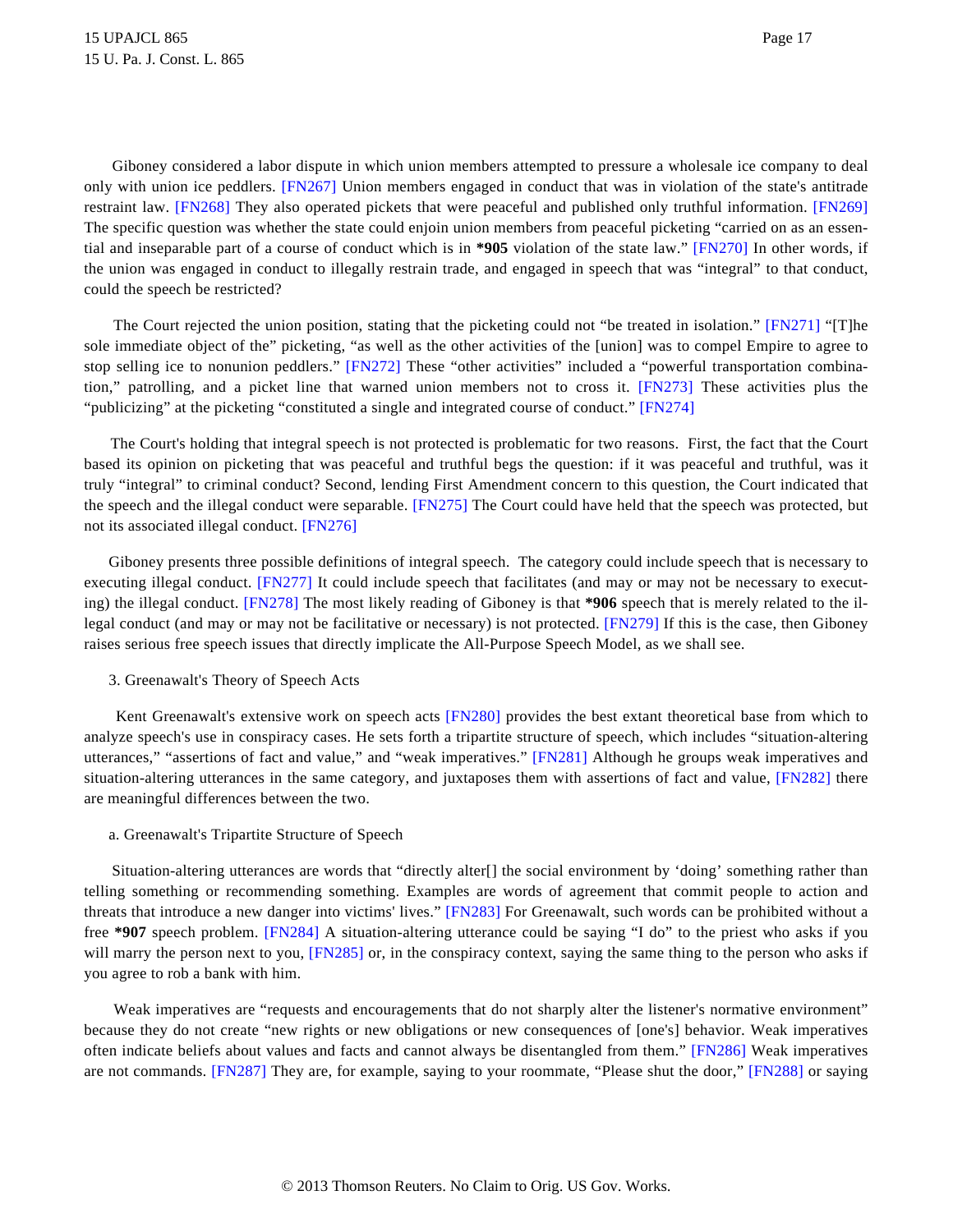### <span id="page-17-0"></span>to your co-conspirator, "Kill him, Jack." [\[FN289\]](#page-45-8)

<span id="page-17-3"></span><span id="page-17-2"></span><span id="page-17-1"></span>Greenawalt does not define assertions of fact and value, [\[FN290\]](#page-45-9) as the name of that category speaks for itself. He does, however, offer nuanced variations of these assertions. General assertions of fact include, "Physical objects have gravitational force," and "Your wife has a lover." [\[FN291\]](#page-45-10) Motivational assertions are made to achieve an end, and include telling your roommate, "The breeze from the window is making me cold." [\[FN292\]](#page-45-11)

## b. Levels of Protection

<span id="page-17-4"></span>Greenawalt assigned different levels of First Amendment protection to his three categories of speech, based on how norm-altering they are. Assertions of fact and value deserve the highest level of speech protection, and situation-altering utterances deserve the lowest because they are "ways of doing things, not of asserting things," and so are subject to regulation just as is any noncommunicative behavior. [\[FN293\]](#page-45-12) Weak imperatives are given a level of protection between assertions of fact and value and situation-altering utterances, because they are norm-altering but not "sharply" so. [\[FN294\]](#page-45-13)

#### <span id="page-17-5"></span>c. Speech on a Continuum

<span id="page-17-7"></span><span id="page-17-6"></span>Throughout his work, Greenawalt acknowledges that speech in the real world does not fall neatly into categories. Rather, it exists on a continuum. **\*908** For example, weak imperatives in the form of "requests and encourage-ments," imply assertions of fact and value. [\[FN295\]](#page-45-14) Greenawalt also groups weak imperatives with situation-altering utterances, [\[FN296\]](#page-45-15) thus implying their overlap. To complete the circle, Volokh has noted that assertions of fact and value can be situation-altering because they may alter a hearer's normative environment. [\[FN297\]](#page-45-16)

### <span id="page-17-8"></span>B. Problems With Greenawalt's Tripartite Structure

<span id="page-17-10"></span><span id="page-17-9"></span>Throughout his writing, Greenawalt implies that his structure is not perfect, and perhaps for that reason attempts to set forth not an absolutely true structure, but one that serves a purpose. [\[FN298\]](#page-45-17) The question, then, is whether his structure is useful for analyzing the use of speech in conspiracy cases. [\[FN299\]](#page-45-18) A better system is possible.

Four criticisms of Greenawalt's structure in the context of conspiracy charges present themselves. They begin from Greenawalt's acknowledgement that all three of his categories overlap. In the conspiracy context, they go far beyond overlapping; they each become as useful as the others, and in the same ways. This is the blunderbuss problem of speech admissibility I refer to above. For example, an assertion of fact and value, "The bank is open from 9 a.m. to 5 p.m.," can be used simultaneously to infer an agreement, as an overt act, and to prove mens rea. A weak imperative, "[w]e could really use some ammunition," and a situation-altering utterance, "I'll steal the getaway car if you buy the ski masks," can both perform the exact same functions.

<span id="page-17-14"></span><span id="page-17-13"></span><span id="page-17-12"></span><span id="page-17-11"></span>So the first criticism is that in the conspiracy context, Greenawalt's three categories are not meaningfully different. This is so in part because Greenawalt was concerned with speech as crime, and not with speech as evidence thereof. Indeed, in expressing his concern that ambiguous speech or "weak agreements" might wrongly be used to prove a conspiratorial **\*909** agreement, [\[FN300\]](#page-45-19) he remained focused on the speech-as-crime side of the All-Purpose Speech Model. He therefore noted that conspiratorial agreements have never been supposed to raise free speech problems, [\[FN301\]](#page-46-0) and, in the end, "freedom to say what one feels and believes and hopes to do does not constitute freedom from use of one's statements as evidence." [\[FN302\]](#page-46-1) To prevent the use of speech as evidence would threaten public safety, and so "we can simply regard the First Amendment as not ordinarily precluding evidentiary use of what people say." [\[FN303\]](#page-46-2)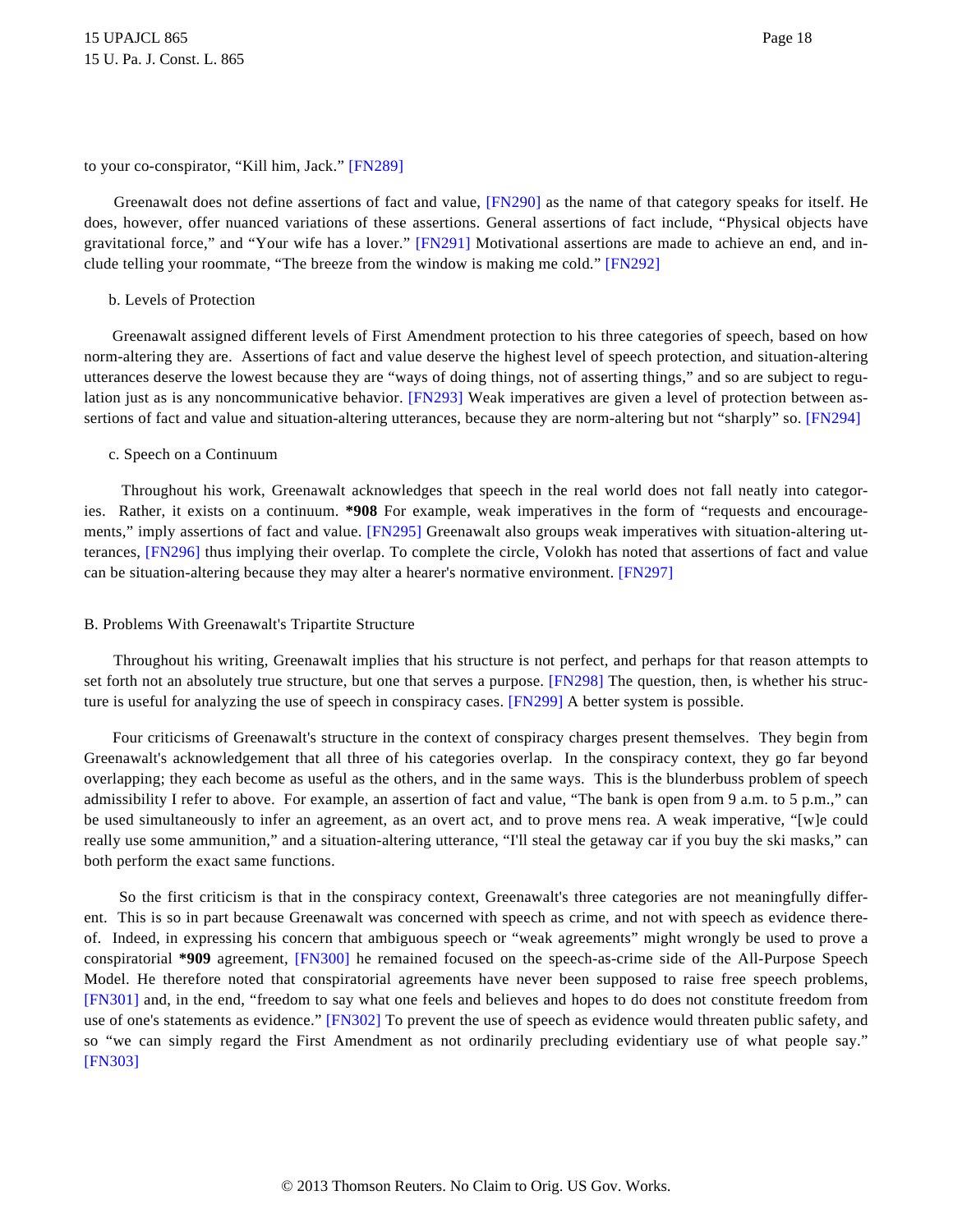<span id="page-18-1"></span><span id="page-18-0"></span>The second criticism arises from Greenawalt's acknowledgement that ambiguous speech, weak agreements, and, I would add, the fact that agreements can be inferred, create outcome reliability problems. [\[FN304\]](#page-46-3) This is true as far as he takes it, which is to the use of such speech as the agreement itself. But this is a problem for the use of speech as evidence as well. Greenawalt's focus on speech-as-crime led him to conclude that "[e]ven constitutionally protected communications can help establish intent." [\[FN305\]](#page-46-4) His examples are too easy: "I will kill Claude," he says, should be used to prove that Alice intended to shoot Claude, as should Alice's statement, "I hate Claude and would like to see him dead." [\[FN306\]](#page-46-5)

<span id="page-18-2"></span>Greenawalt's conclusion is less certain in light of tougher examples. What if Alice had said the following: "[k]illing is sometimes justified by my religion, when it is to stop evil people"; "[i]f our leaders can murder people in drone attacks, then I can kill too"; or "my faith has been shaken over the last year, so that even killing does not seem immoral anymore." Consider, furthermore, that Claude was not actually shot, and that Alice is charged only with conspiracy to kill Claude. In that case, the use of Alice's apparently protected speech is problematic.

<span id="page-18-3"></span>The third criticism is that Greenawalt's structure might protect too much speech. He says that a speaker's motives and objective in speaking are irrelevant to determining its protection. [\[FN307\]](#page-46-6) This statement is valid if the question is only whether a particular speech act should be a crime or not: situation-altering utterances should not be protected, whatever the speaker's motive, because they are like non-communicative behavior, and assertions of **\*910** fact and value should be protected, whatever the speaker's motive, because even despite a bad motive, such assertions are located at the First Amendment's core. [\[FN308\]](#page-46-7)

<span id="page-18-5"></span><span id="page-18-4"></span>When conspiracy is the alleged crime, a speaker's intent matters greatly to infer agreement, provide an overt act, and establish mens rea. If I tell my friend, "[t]here are three guards at the bank, lightly armed," this can be used to infer an agreement and can certainly be considered an overt act because my intention is that my bank-robbing co-conspirator be informed about the bank's security apparatus. [\[FN309\]](#page-46-8) One observer has argued that "[t]o prevent the use of conspiracy law to convict individuals on the basis of their ideas, courts should bar the use of constitutionally protected public expression as evidence either of an overt act or of an individual's specific intent." [\[FN310\]](#page-46-9) While this would go far in addressing the problems associated with the All-Purpose Speech Model, it would also throw the relevant baby out with the problematic bathwater.

<span id="page-18-8"></span><span id="page-18-7"></span><span id="page-18-6"></span>The fourth criticism emerges from Greenawalt's assertion that "weak agreements" can be taken as encouragements and therefore protected. [\[FN311\]](#page-46-10) This may be the normatively right result, but in conspiracy law, encouragements are clearly admissible as overt acts. [\[FN312\]](#page-46-11) Greenawalt's structure does not, and cannot, address this important fact.

### C. Distilling Greenawalt's Structure

<span id="page-18-10"></span><span id="page-18-9"></span>From Greenawalt's tripartite structure emerges a more useful two-part structure, which includes what I call "operational" and "aspirational" speech. Operational speech is that which effects a change in the position of people, goods, or services. [\[FN313\]](#page-46-12) Aspirational speech is that which is intended to communicate or persuade. [\[FN314\]](#page-46-13) These categories better reflect the interests **\*911** involved in the confluence of speech and conspiracy law [\[FN315\]](#page-46-14): on one hand, we want to protect people's right to express themselves freely, through aspirational speech, but we also want to allow operational speech to be used against a conspiracy defendant.

This two-part structure is a reformulation of Greenawalt's tripartite structure. Recall that he grouped situation-altering utterances and weak imperatives in the same category because they are both norm-altering. These two types of speech track well with operational speech; both are used to effect a real change in the world. Similarly, both assertions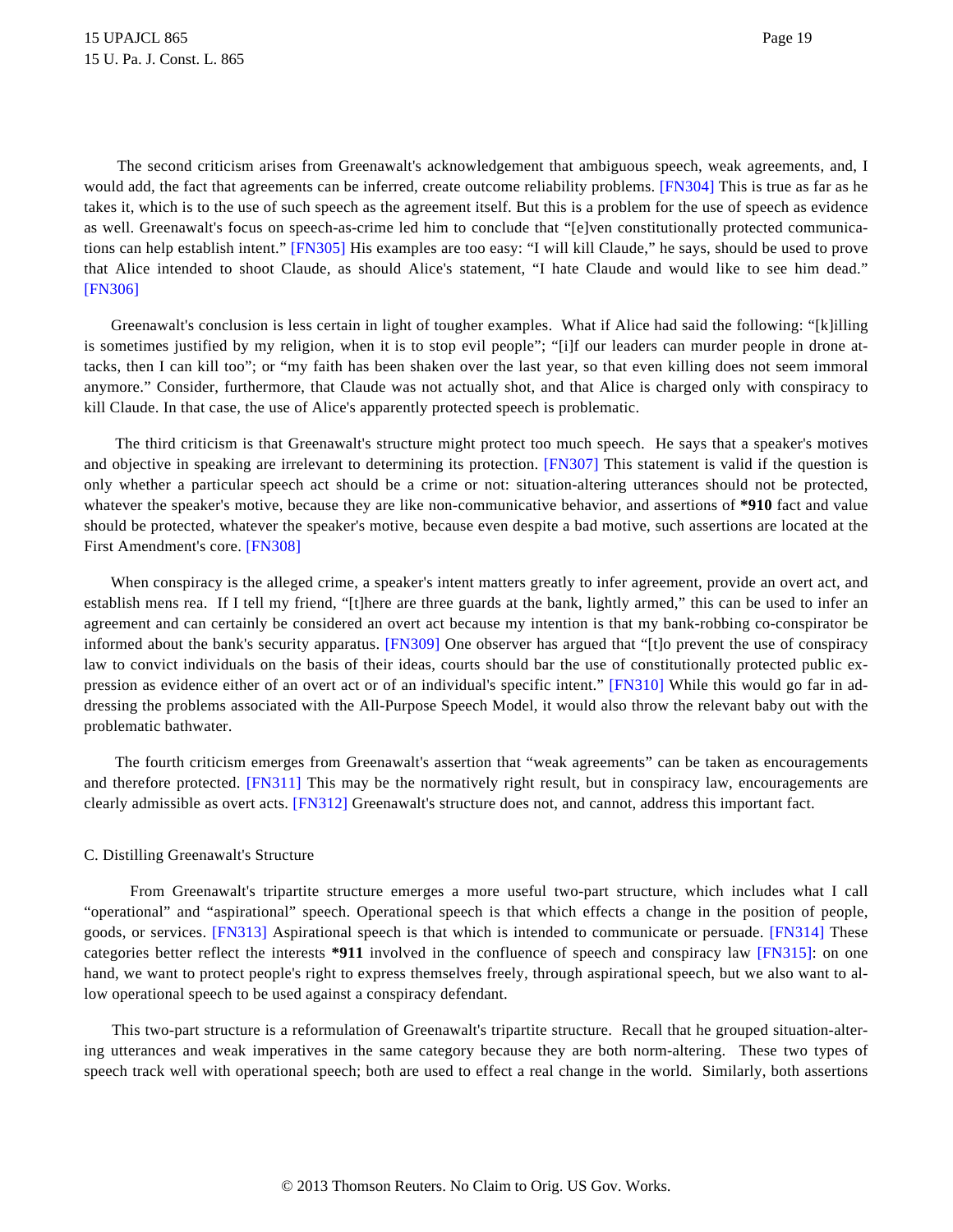of fact and value and aspirational speech are meant to communicate ideas or facts often for core First Amendment purposes.

<span id="page-19-2"></span><span id="page-19-1"></span><span id="page-19-0"></span>The two-part structure is more useful than Greenawalt's structure in the conspiracy context because the two-part structure labels speech in ways that are more relevant to conspiracy law. [\[FN316\]](#page-46-15) Greenawalt wrote that there is no First Amendment problem to admitting speech when "new commitments have unambiguously been undertaken," [\[FN317\]](#page-46-16) and to using speech as an overt act when "it reveals on its face a criminal intent or is indisputably a step in a criminal plan." [\[FN318\]](#page-46-17) These statements point to operational speech, and would, as far as they go, leave aspirational speech protected. Furthermore, they suggest that the important division is between aspirational and operational speech. To illustrate, statements of fact and value could be operational ("The guards change shifts at 3 P.M."), as could weak imperatives ("We need some guns"). [\[FN319\]](#page-46-18) Both, in turn, could be clearly situation-altering. [\[FN320\]](#page-46-19) A robber could point a gun at someone and say, "give me your money or I will pull the trigger." The robber could achieve the same result by cornering the victim, holding a gun to his side, away from the victim, and say, "I'm out of work, I need money, and this economic downturn is making me really desperate. I'd be grateful if you could help a guy out." The victim will certainly take **\*912** this as a situation-altering utterance, but it contains only assertions of fact and a weak imperative.

<span id="page-19-6"></span><span id="page-19-5"></span><span id="page-19-4"></span><span id="page-19-3"></span>The Court in Dennis v. United States and Yates v. United States invoked, if obliquely, the two-part structure. In both cases, the government brought conspiracy charges based on aspirational speech. In Dennis, the defendants "agreed to assemble and to talk and publish certain ideas at a later date." [\[FN321\]](#page-47-0) They did not organize the communist party, but agreed to organize it, and they did not teach or advocate the overthrow of the government, but merely agreed to do so. [\[FN322\]](#page-47-1) In Yates, the Court reaffirmed the notion that aspirational speech in the form of organization and advocacy was subject to Smith Act prohibitions. [\[FN323\]](#page-47-2) In reversing the defendants' convictions because they did not engage in such speech, the Court acknowledged "that distinctions between advocacy or teaching of abstract doctrines, with evil intent, and that which is directed to stirring people to action, are often subtle and difficult to grasp." [\[FN324\]](#page-47-3) For the Court, then, the difference was whether the defendants merely wanted to communicate an idea, or whether they wanted, through their words, to effect a change in others that was intended to lead to illegal conduct.

<span id="page-19-7"></span>1. Combining Integral Speech and the Aspirational-Operational Structure

<span id="page-19-8"></span>Integral speech and the aspirational-operational structure both provide important contributions [\[FN325\]](#page-47-4) and can be combined in a revealing way. In asking whether certain speech is necessary, facilitative, or merely related to an alleged conspiracy, we are asking the question posed by the actus reus requirement: did speech required to prove a crime occur? In asking whether a certain speech act is aspirational or operational, we are asking the mens rea question: what did the speaker intend? Although certainly not a perfect analogy, this does suggest that both structures bring something important to the question of conspiracy's threat to free speech.

From integral speech and the aspirational-operational structure, six categories of speech emerge: aspirational speech that is necessary, facilitative, or related to criminal conduct, and operational speech that is necessary, facilitative, or related to criminal conduct.

**\*913** Aspirational-necessary speech does not actually exist in the real world: if speech is necessary, it is by definition operational. Similarly, operational-related speech also does not exist: if the speech is operational, it is by definition either necessary or facilitative. We need not, therefore, consider these categories.

What remains is operational-necessary, operational-facilitative, aspirational-facilitative, and aspirational-related speech. Normatively and based on principles of free speech, we start from the initial position that each of these, in the order presented, becomes more protected and usually less relevant to proving a conspiracy. Operational-necessary and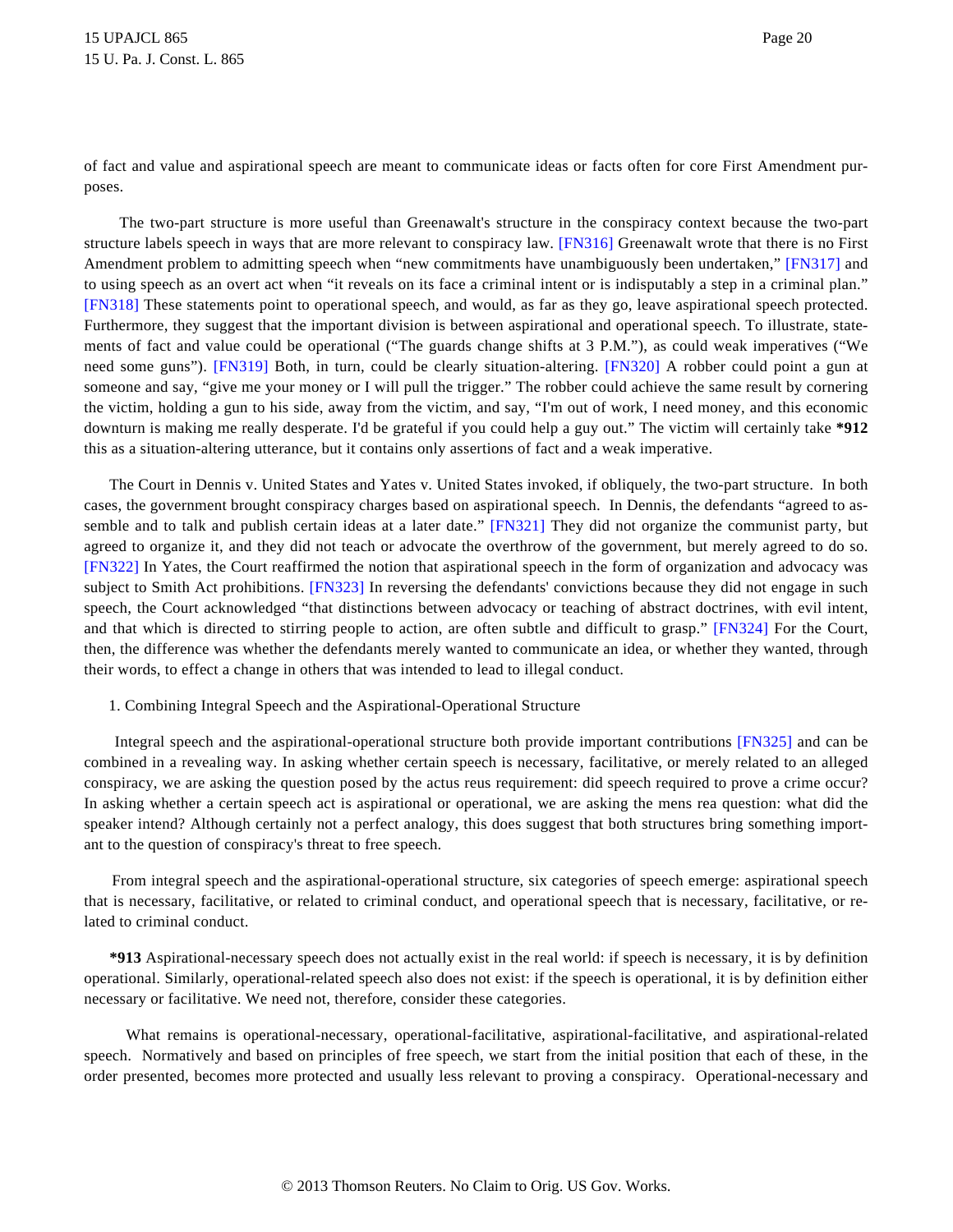<span id="page-20-3"></span><span id="page-20-2"></span><span id="page-20-1"></span><span id="page-20-0"></span>operational-facilitative speech tend to pose fewer free speech concerns [\[FN326\]](#page-47-5) because they are likely to be relevant and probative [\[FN327\]](#page-47-6) and unlikely to include high-value speech such as political or artistic expression. [\[FN328\]](#page-47-7) In turn, aspirational-facilitative and aspirational-related speech tend to be high-value. [\[FN329\]](#page-47-8) In addition to being "core" First Amendment speech, this speech is often not necessary to completion of a crime, and may not indicate the requisite mens rea. [\[FN330\]](#page-47-9) This speech is often ambiguous because it either might carry innocent meaning ("the banking system is unjust") or it might be mere bluster that is not probative of a crime ("If they ever make me carry a rifle, the first man I want to get in my sights is" the president [\[FN331\]](#page-47-10)).

<span id="page-20-4"></span>The four types of speech discussed and the initial levels of protection and relevance that inhere in each track the speech concerns that conspiracy law raises. This structure is, therefore, helpful in illustrating the free speech concerns inherent in the All-Purpose Speech Model.

### V. Of Conspiracies and Threats to Principles of Free Speech

<span id="page-20-6"></span><span id="page-20-5"></span>The history of the First Amendment is the history of establishing levels of speech protection based upon principles of free speech, including the **\*914** search for truth, [\[FN332\]](#page-47-11) serving the democratic process and self-government, [\[FN333\]](#page-47-12) enabling the marketplace of ideas, [\[FN334\]](#page-47-13) tolerance, [\[FN335\]](#page-47-14) and ensuring individual autonomy and dignity. [\[FN336\]](#page-47-15) Based on these principles, courts and scholars have placed different types of speech at different levels of protection.

<span id="page-20-10"></span><span id="page-20-9"></span><span id="page-20-8"></span><span id="page-20-7"></span>Scholars generally conceive of three levels of protection. [\[FN337\]](#page-47-16) The first division is between speech that is protected, though not absolutely, by the First Amendment, and speech that is not constitutionally protected. [\[FN338\]](#page-47-17) Speech that is not protected by the First Amendment can be called "no-value" speech. Speech that is protected by the First Amendment is subdivided into high-value [\[FN339\]](#page-48-0) (or "core" [\[FN340\]](#page-48-1)) and regulable [\[FN341\]](#page-48-2) (or "low-value" [\[FN342\]](#page-48-3)) speech. High-value speech includes political, [\[FN343\]](#page-48-4) public issue, [\[FN344\]](#page-48-5) religious, [\[FN345\]](#page-48-6) and artistic speech; [\[FN346\]](#page-48-7) regulable speech is, for example, commercial speech; [\[FN347\]](#page-48-8) and no-value speech includes things like obscenity [\[FN348\]](#page-48-9) **\*915** and solicitation to murder. [\[FN349\]](#page-48-10) In general, the poles are occupied by political speech as the most protected and criminal speech as the least protected. [\[FN350\]](#page-48-11)

<span id="page-20-13"></span><span id="page-20-12"></span><span id="page-20-11"></span>In addition to providing a structure for First Amendment analyses, these levels of protection tell us a lot about what speech is valuable in light of free speech principles. They also highlight the threats that conspiracy law poses to these principles. Consider where in this system the parts of conspiracy law reside. The criminal conspiracy itself is not a speech act, but a criminal combination of people, and so it is non-speech. Its major element, agreement, is a speech act, but is so essential to the crime of conspiracy that it can be considered to be prohibited and unprotected. When an overt act is required and it consists of speech, that element is also prohibited and unprotected. If the underlying conspiracy indictment is normatively acceptable, then there is little concern with free speech at this point.

The problem presented by the All-Purpose Speech Model arises when the evidence used to infer an agreement and to provide the overt act is considered. This evidence, which as I have argued becomes essentially the crime itself, resides at all levels of protection. Al-Hussayen's and Mehanna's speech consisted often of trenchant criticism of the United States' wars in Iraq and Afghanistan--certainly a political and public issue of great importance. Their speech also couched this criticism in religious talk of jihad, which often had innocent and directly religious meaning. This speech was high-value, just as was speech engaged in by communists in the 1950s and hip-hop fans more recently.

<span id="page-20-14"></span>Integral speech further illustrates this problem. The Court has held this category to be unprotected, [\[FN351\]](#page-48-12) but has failed to recognize its vagaries. This poses serious questions for free speech. If integral speech means speech that is necessary to achieve a criminal aim, then the Court was correct in labeling it unprotected. If integral speech includes facilit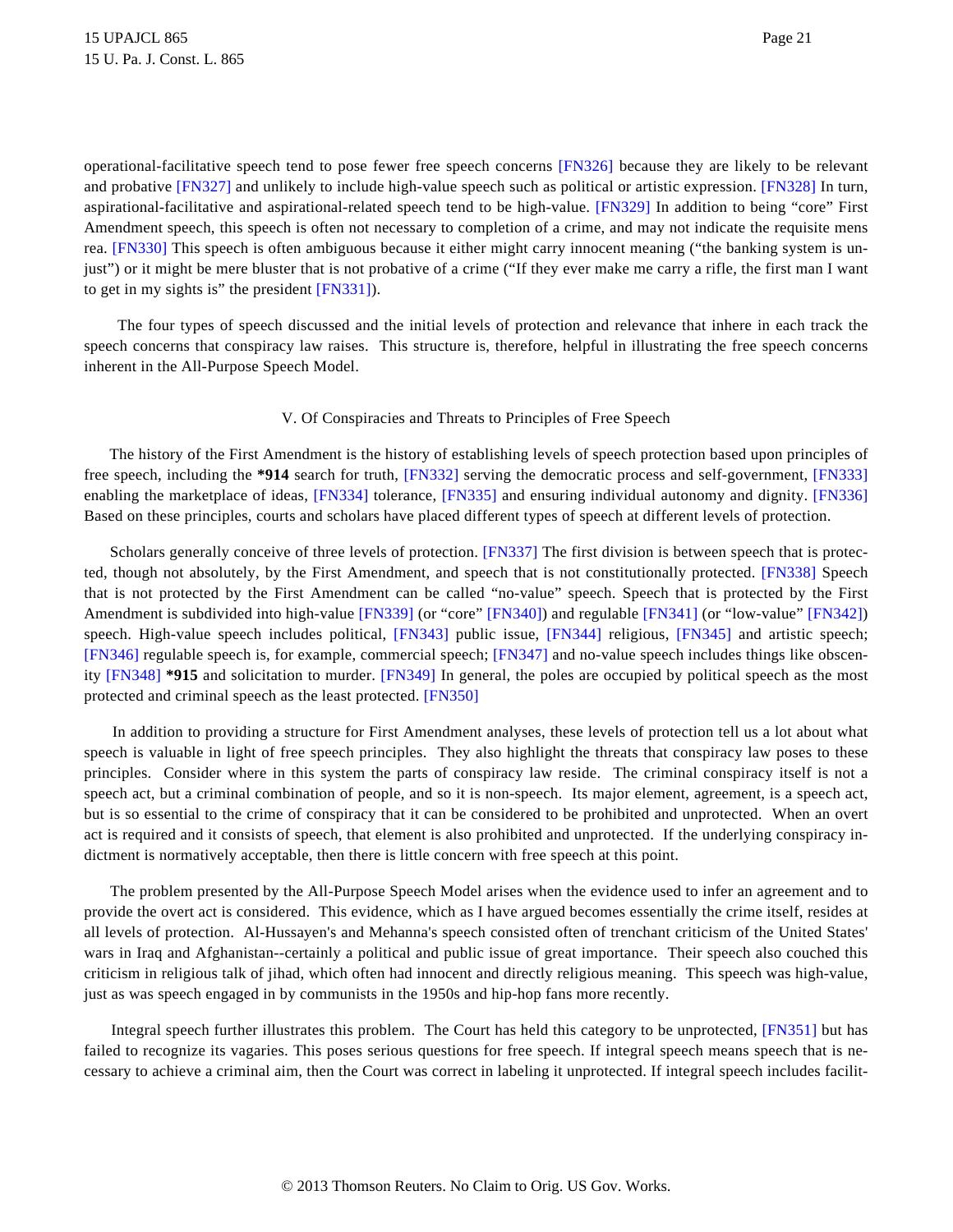ative and related speech, then labeling all integral speech unprotected is conceptually problematic. Related speech presents the greatest concern. In the Mehanna case, the defendant spoke in favor of jihad. Such speech was religious, political, and concerned a public issue, and so in isolation should have been treated as high-value speech. If Mehanna had actually conspired to provide **\*916** material support to al Qaeda (a contention I reject, the guilty verdict notwithstanding), his pro-jihad talk was likely only related to this conspiracy. For free speech purposes, there is little justification for equating this speech with orthodox necessary speech: Mehanna's jihad talk was utterly unlike, for example, speech engaged in by someone who solicits a spouse's murder.

<span id="page-21-1"></span><span id="page-21-0"></span>The operational-aspirational distinction creates another conceptual difficulty. There is, to be sure, an important difference between the two types of speech, [\[FN352\]](#page-48-13) but it is not obvious that the two types of speech can be distinguished effectively. [\[FN353\]](#page-48-14) For example, assuming arguendo that Mehanna actually wanted to encourage others to fight jihad, he also clearly wanted to register his opposition to the United States' military presence in the Middle East. It is unclear whether this speech should be treated as operational, aspirational, or both. If it is at least in part aspirational, then its use against Mehanna puts serious pressure on core First Amendment speech.

Principles of free speech may not be threatened by placing the agreement and overt act at the level of prohibited unprotected speech. When, however, evidence in support of these elements comes from all levels of protection, and when the evidence emerges as the sole manifestation of the crime of conspiracy itself, these levels are obliterated. In the context of conspiracy, then, there is no high-value speech--all speech, including political, religious, and artistic, becomes admissible, and becomes, in effect, the crime itself.

<span id="page-21-3"></span><span id="page-21-2"></span>The logical response to this concern is that criminal conspiracies are dangerous and even high-value or aspirational speech is relevant to proving them. In run of the mill conspiracy cases, such as those involving drug trafficking, child pornography, or insider trading, prosecutorial forbearance and judicial gatekeeping keep expansive and speechthreatening conspiracy charges at bay. The conceptual uncertainties inherent in the Conspiracy Specific Speech Typology are not such a problem in these cases, because the federal government usually charges only easily provable cases of clear criminality. In heady times when communists, drug runners, and Islamist terrorists appear to threaten the country, the government openly engages an **\*917** expansive prevention paradigm. [\[FN354\]](#page-48-15) This requires prosecutors to indict those who appear to pose such threats at the earliest possible moment. [\[FN355\]](#page-49-0) While perceived crises such as the Wars on Communism, Drugs, and Terrorism may give this approach some justification, they also give currency to free speech problems associated with the All-Purpose Speech Model.

## VI. Conclusion

"That darling of the modern prosecutor's nursery."

<span id="page-21-4"></span>- Judge Learned Hand, on conspiracy law. [\[FN356\]](#page-49-1) "[The people's] darling privilege."

- Congressman Harrison Gray Otis, on freedom of the press. [\[FN357\]](#page-49-2)

<span id="page-21-6"></span><span id="page-21-5"></span>This Article is about the inseparable relationship between conspiracy law and speech rights, and the conflict between them. It is also about coming to terms with the implications of a relatively new, but incredibly expansive, [\[FN358\]](#page-49-3) system of free speech. What this system entails remains to be seen.

The All-Purpose Speech Model reveals the threats that conspiracy law poses to free speech. When speech located at all levels of First Amendment protection is used as the crime of conspiracy and as evidence thereof, those levels of pro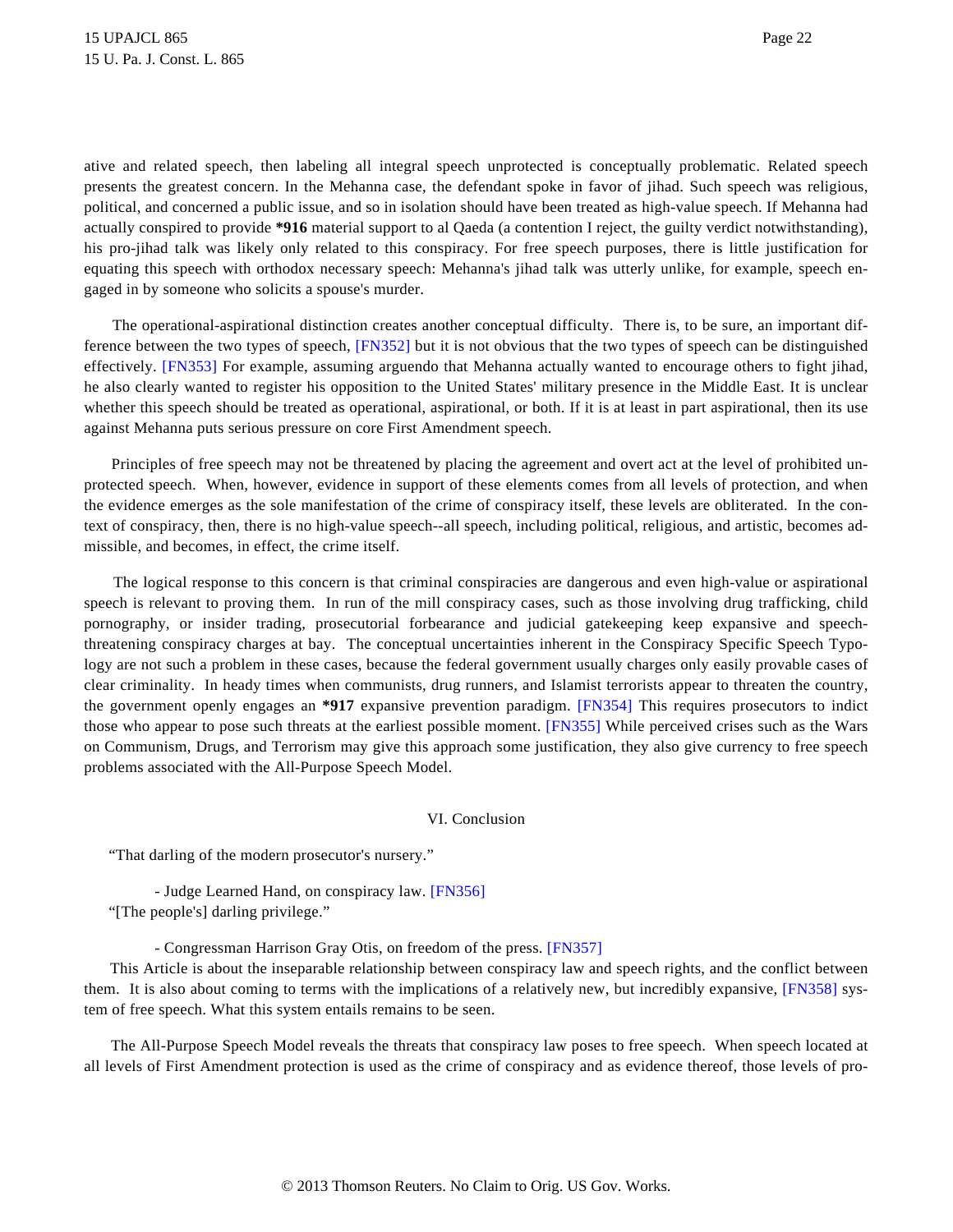tection are obliterated, and the supposedly distinct elements of conspiracy are recognized as illusory. As these conceptual walls fall, the threat to free speech increases. The cases of Sami Omar Al-Hussayen and Tarek Mehanna, and the use of speech related to jihad, communism, and hip-hop, illustrate this threat.

If this Article has done its job, it should be clear at this point that conspiracy law puts serious pressure on the principles of free speech. It leaves for future work the inquiry whether conspiracy law may violate the First Amendment itself. That subject is an important one, and deserves more attention than can be paid in these pages. I want, however, to suggest that the future of speech rights lays, in part, in constitutional challenges to conspiracy law.

<span id="page-22-4"></span><span id="page-22-3"></span><span id="page-22-2"></span><span id="page-22-1"></span>**\*918** The threshold question is what level of protection should be given to conspiratorial speech. [\[FN359\]](#page-49-4) Most scholars assume that the answer is "none at all." [\[FN360\]](#page-49-5) There is, however, a substantial countervailing opinion. Kent Greenawalt has suggested that some, but not all, criminal speech should fall under the First Amendment's aegis, and be subject to the "clear and present danger" test and its Brandenburg revision. [\[FN361\]](#page-49-6) Lee Bollinger has also acknowledged that ordinary criminal behavior can also be political expression, and so raises difficult First Amendment questions. [\[FN362\]](#page-49-7) The Supreme Court in Dennis would seemingly foreclose many conspiracy prosecutions on First Amendment grounds with its rule that "where an offense is specified by a statute in nonspeech or nonpress terms, a conviction relying upon speech or press as evidence of violation may be sustained only when the speech or publication created a 'clear and present danger' of attempting or accomplishing the prohibited crime." [\[FN363\]](#page-49-8)

<span id="page-22-7"></span><span id="page-22-6"></span><span id="page-22-5"></span>Assuming that conspiracy's speech is placed under the aegis of the First Amendment, and thus subject to the Brandenburg test, [\[FN364\]](#page-49-9) the next question is whether this speech is intended and is likely to produce "imminent lawless action." [\[FN365\]](#page-49-10) Here, too, there are diverging viewpoints. The majority opinion is that the conspiracy itself is dangerous, [\[FN366\]](#page-49-11) and so any speech used to produce it fails the Brandenburg test ab initio and is unprotected.

<span id="page-22-10"></span><span id="page-22-9"></span><span id="page-22-8"></span>There are two responses to this. First, the Constitution requires that speech rights be maximized wherever possible. [\[FN367\]](#page-49-12) Speech ought to be **\*919** restricted only where the result of protecting it would be a "serious evil" [\[FN368\]](#page-49-13) that "rises far above public inconvenience, annoyance, or unrest." [\[FN369\]](#page-49-14) Indeed, criminal statutes that infringe upon free speech must be particularly scrutinized: "those [laws] that make unlawful a substantial amount of constitutionally protected conduct may be held facially invalid even if they also have legitimate application." [\[FN370\]](#page-49-15)

<span id="page-22-14"></span><span id="page-22-13"></span><span id="page-22-12"></span><span id="page-22-11"></span>Second, the danger that conspiracy law supposedly poses in a First Amendment analysis should not be self-defining. [\[FN371\]](#page-49-16) Although some scholars have provided excellent defenses of conspiracy law, [\[FN372\]](#page-50-0) they have not made convincing arguments that all conspiracies are so dangerous that their speech should fail the Brandenburg test. [\[FN373\]](#page-50-1) Con-spiracy qua conspiracy is not necessarily dangerous. [\[FN374\]](#page-50-2) While this is certainly a normative call for prosecutorial restraint, [\[FN375\]](#page-50-3) it also raises the constitutional issue: if a prohibition on speech does not address an actual danger, then it is more likely to violate the First Amendment.

<span id="page-22-16"></span><span id="page-22-15"></span>**\*920** Finally, the All-Purpose Speech Model proposes that conspiracy law produces the same threats to free speech that the Brandenburg Court did not countenance. The Court was confronted with "a statute which, by its own words and as applied, purport[ed] to punish mere advocacy and to forbid, on pain of criminal punishment, assembly with others merely to advocate the described type of action." [\[FN376\]](#page-50-4) In light of the All-Purpose Speech Model, conspiracy law punishes the very same advocacy and forbids the very same assembly. This threatens free speech and may, in fact, violate the First Amendment.

<span id="page-22-0"></span>[\[FNa1\].](#page-0-0) Copyright 2011, **Steven R**. **Morrison**.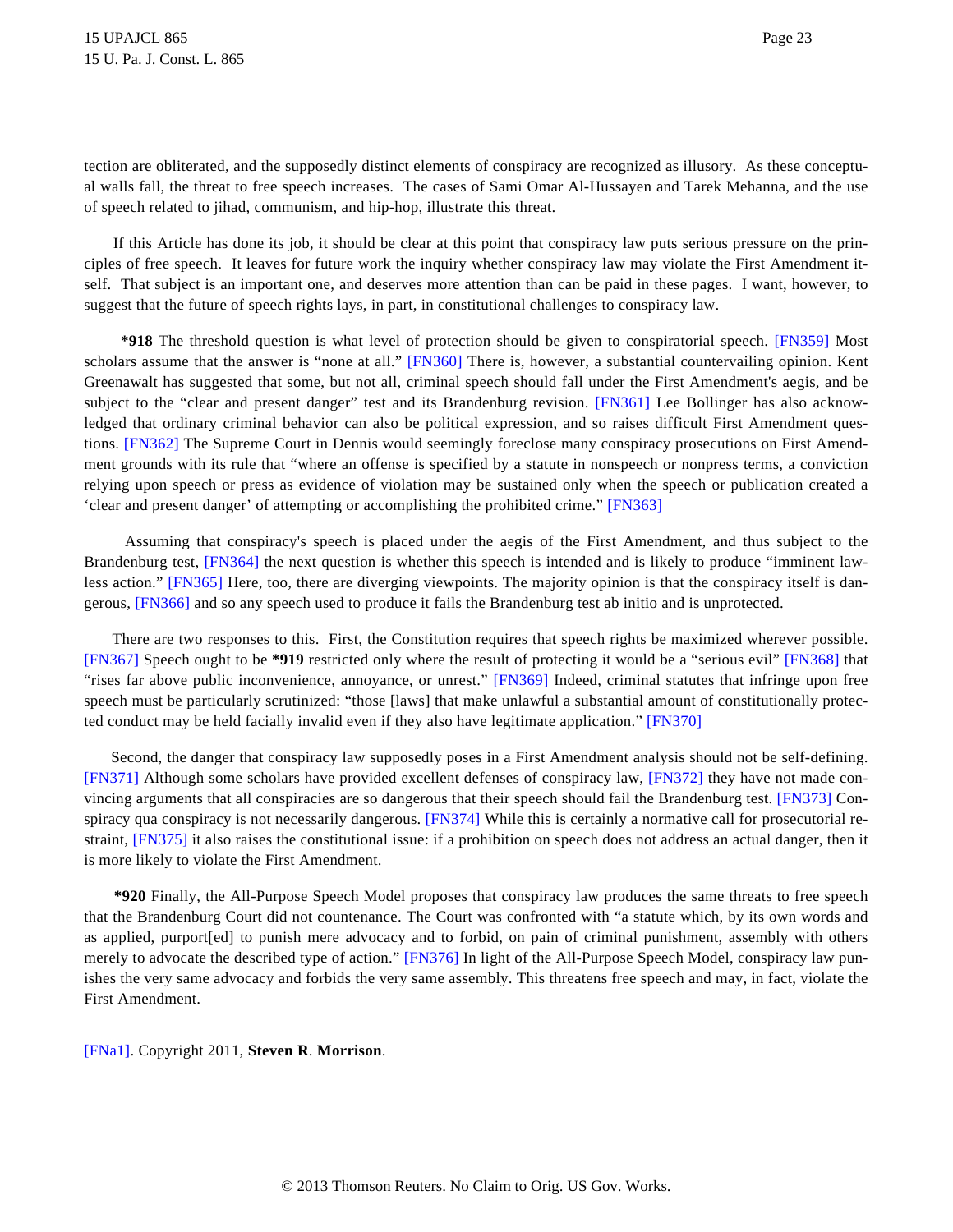<span id="page-23-0"></span>[\[FNd1\]](#page-0-1). Assistant Professor of Law, University of North Dakota School of Law. I would like to thank Larry Alexander, R. Michael Cassidy, Roger S. Clark, Ronald K.L. Collins, Ellen Podgor, Aziz Huq, Andrew March, Paul Marcus, Peter S. Margulies, Lawrence Rosenthal, Robin R. Runge, and SpearIt for their invaluable comments on earlier drafts. I am grateful also to the International Centre for Criminal Law Reform and Criminal Justice Policy, at whose 2011 annual conference I presented an early version of this Article, and also to Loyola University Chicago School of Law, at whose 2011 constitutional law colloquium I presented this work. Finally, I am grateful to the University of North Dakota School of Law and Dean Kathryn R.L. Rand for their support. A law school summer research grant made this Article possible. All errors are my own.

<span id="page-23-1"></span>[\[FN1\]](#page-2-0). See Abraham S. Goldstein, [Conspiracy to Defraud the United States, 68 Yale L.J. 405, 409 \(195](http://www.westlaw.com/Find/Default.wl?rs=dfa1.0&vr=2.0&DB=0001292&FindType=Y&ReferencePositionType=S&SerialNum=0332917432&ReferencePosition=409)9) (contending that defining the crime of conspiracy is far from settled); Francis B. Sayre, [Criminal Conspiracy, 35 Harv. L. Rev. 393](http://www.westlaw.com/Find/Default.wl?rs=dfa1.0&vr=2.0&DB=0003084&FindType=Y&SerialNum=0344996461), [393 \(1922\)](http://www.westlaw.com/Find/Default.wl?rs=dfa1.0&vr=2.0&DB=0003084&FindType=Y&SerialNum=0344996461) (criticizing the doctrine of criminal conspiracy as vague and uncertain); Developments in the Law: Criminal Conspiracy, 72 Harv. L. Rev. 920, 922-23 (1959) (highlighting the origin and early development of criminal conspiracy law); Note, Conspiracy and the First Amendment, 79 Yale L.J. 872, 872 (1970) (explaining that cases involving the use of conspiracy law to prevent individuals from joining controversial groups have attained notoriety). Cf. Neal Kumar Katyal, [Conspiracy Theory, 112 Yale L.J. 1307, 1309 \(200](http://www.westlaw.com/Find/Default.wl?rs=dfa1.0&vr=2.0&DB=0001292&FindType=Y&ReferencePositionType=S&SerialNum=0294193082&ReferencePosition=1309)3) (contending that fifty years of critiques aimed at certain features of conspiracy law have shifted the law in the wrong direction); Benjamin F. Pollack, Common Law Conspiracy, 35 Geo. L.J. 328, 328 (1947) (tracing the origin and development of criminal conspiracy).

<span id="page-23-2"></span>[\[FN2\]](#page-2-1). See Lee C. Bollinger & Geoffrey R. Stone, Dialogue, in Eternally Vigilant: Free Speech in the Modern Era 1, 1 (Lee C. Bollinger & Geoffrey R. Stone eds., 2002) (pinpointing a trilogy of cases in 1919 that first interpreted the principle of freedom of speech and press).

<span id="page-23-3"></span>[\[FN3\]](#page-2-2). See [Samuels v. Mackell, 401 U.S. 66, 75 \(1971](http://www.westlaw.com/Find/Default.wl?rs=dfa1.0&vr=2.0&DB=0000780&FindType=Y&ReferencePositionType=S&SerialNum=1971127017&ReferencePosition=75)) (Douglas, J., concurring) (dismissing concerns that violent acts are constitutionally protected and should not be evidence of an overt act in furtherance of a conspiracy); [Epton v. New](http://www.westlaw.com/Find/Default.wl?rs=dfa1.0&vr=2.0&DB=0000780&FindType=Y&ReferencePositionType=S&SerialNum=1968201657&ReferencePosition=31) [York, 390 U.S. 29, 31 \(1968\)](http://www.westlaw.com/Find/Default.wl?rs=dfa1.0&vr=2.0&DB=0000780&FindType=Y&ReferencePositionType=S&SerialNum=1968201657&ReferencePosition=31) (Douglas, J. dissenting) (considering whether a constitutionally protected right may be used as evidence of an overt act in furtherance of a conspiracy); Thomas I. Emerson, [Freedom of Association and Freedom of](http://www.westlaw.com/Find/Default.wl?rs=dfa1.0&vr=2.0&DB=0001292&FindType=Y&SerialNum=0332852899) [Expression, 74 Yale L.J. 1, 1 \(1964](http://www.westlaw.com/Find/Default.wl?rs=dfa1.0&vr=2.0&DB=0001292&FindType=Y&SerialNum=0332852899)) (writing that freedom of association "is essential to the democratic way of life. At the same time the exercise of this freedom has given rise to novel and troublesome problems. Organizations have grown in size and power, and organizational techniques have achieved a new order of effectiveness"); Geoffrey R. Stone, Perilous Times: Free Speech in Wartime From the Sedition Act of 1798 to the War on Terrorism 481 (2004) ("[T]he crime of conspiracy has routinely been used by prosecutors to 'get' union organizers, political dissenters, radicals, and other 'dangerous' individuals who could not otherwise be convicted of an offense."); David B. Filvaroff, [Conspiracy and the](http://www.westlaw.com/Find/Default.wl?rs=dfa1.0&vr=2.0&DB=0001268&FindType=Y&ReferencePositionType=S&SerialNum=0284399111&ReferencePosition=190) [First Amendment, 121 U. Pa. L. Rev. 189, 190 \(1972](http://www.westlaw.com/Find/Default.wl?rs=dfa1.0&vr=2.0&DB=0001268&FindType=Y&ReferencePositionType=S&SerialNum=0284399111&ReferencePosition=190)) (acknowledging the infancy of commentary dedicated to the conspiracy-speech combination). Indeed, a number of the major twentieth century criminal speech cases were conspiracy cases. See [Yates v. United States, 354 U.S. 298, 300 \(1957](http://www.westlaw.com/Find/Default.wl?rs=dfa1.0&vr=2.0&DB=0000780&FindType=Y&ReferencePositionType=S&SerialNum=1957120376&ReferencePosition=300)); [Dennis v. United States, 341 U.S. 494, 496 \(1951](http://www.westlaw.com/Find/Default.wl?rs=dfa1.0&vr=2.0&DB=0000780&FindType=Y&ReferencePositionType=S&SerialNum=1951116953&ReferencePosition=496)); [Hartzel](http://www.westlaw.com/Find/Default.wl?rs=dfa1.0&vr=2.0&DB=0000780&FindType=Y&ReferencePositionType=S&SerialNum=1944115525&ReferencePosition=682) [v. United States, 322 U.S. 680, 682 \(1944](http://www.westlaw.com/Find/Default.wl?rs=dfa1.0&vr=2.0&DB=0000780&FindType=Y&ReferencePositionType=S&SerialNum=1944115525&ReferencePosition=682)); [Schenck v. United States, 249 U.S. 47, 49 \(1919](http://www.westlaw.com/Find/Default.wl?rs=dfa1.0&vr=2.0&DB=0000780&FindType=Y&ReferencePositionType=S&SerialNum=1919100399&ReferencePosition=49)); [Abrams v. United States,](http://www.westlaw.com/Find/Default.wl?rs=dfa1.0&vr=2.0&DB=0000780&FindType=Y&ReferencePositionType=S&SerialNum=1919100515&ReferencePosition=617) [250 U.S. 616, 617 \(1919\)](http://www.westlaw.com/Find/Default.wl?rs=dfa1.0&vr=2.0&DB=0000780&FindType=Y&ReferencePositionType=S&SerialNum=1919100515&ReferencePosition=617); [Frohwerk v. United States, 249 U.S. 204 \(1919\)](http://www.westlaw.com/Find/Default.wl?rs=dfa1.0&vr=2.0&DB=0000780&FindType=Y&SerialNum=1919100361).

<span id="page-23-4"></span>[\[FN4\]](#page-2-2). Thomas I. Emerson, The System of Freedom of Expression 402 (1970) ( "[T]he law of inchoate crimes developed independently of the law of the First Amendment. The courts have given little explicit consideration to reconciling one set of doctrines with the other.").

<span id="page-23-5"></span>[\[FN5\]](#page-2-3). Kent Greenawalt, Speech, Crime, And The Uses of Language 81 (1989) [[hereinafter Greenawalt, Speech, Crime, and The Uses of Language]; Note, Conspiracy and the First Amendment, supra note 1, at 872 ("[C]ourts and commentators have paid surprisingly little attention to the effect of conspiracy law itself on first amendment rights.").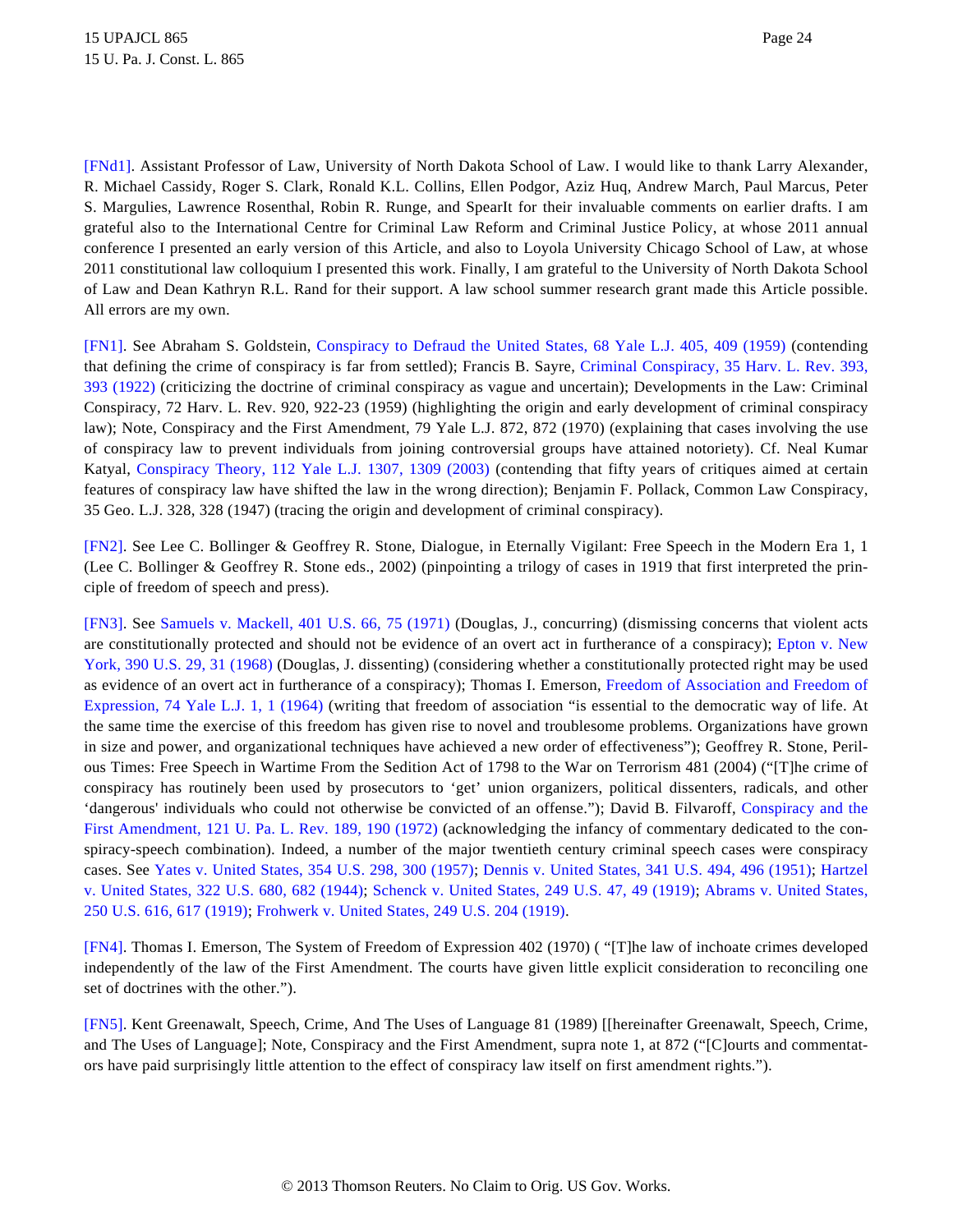<span id="page-24-0"></span>[\[FN6\]](#page-2-3). Emerson, supra note 4, at 409 ("It can readily be seen that the law of conspiracy reaches far back into inchoate conduct and has serious implications for the system of freedom of expression." (footnote omitted)).

<span id="page-24-1"></span>[\[FN7\]](#page-2-4). All of the major First Amendment cases considering criminal statutes have taken this view. See [Holder v. Human](http://www.westlaw.com/Find/Default.wl?rs=dfa1.0&vr=2.0&DB=0000708&FindType=Y&ReferencePositionType=S&SerialNum=2022339668&ReferencePosition=2714)[itarian Law Project, 130 S. Ct. 2705, 2714 \(2010](http://www.westlaw.com/Find/Default.wl?rs=dfa1.0&vr=2.0&DB=0000708&FindType=Y&ReferencePositionType=S&SerialNum=2022339668&ReferencePosition=2714)); [Virginia v. Black, 538 U.S. 343, 363 \(2003](http://www.westlaw.com/Find/Default.wl?rs=dfa1.0&vr=2.0&DB=0000780&FindType=Y&ReferencePositionType=S&SerialNum=2003269919&ReferencePosition=363)) (treating a cross burning as the actus reus of the crime); [Yates, 354 U.S. at 33](http://www.westlaw.com/Find/Default.wl?rs=dfa1.0&vr=2.0&DB=0000780&FindType=Y&ReferencePositionType=S&SerialNum=1957120376&ReferencePosition=333)3; [Dennis, 341 U.S. at 57](http://www.westlaw.com/Find/Default.wl?rs=dfa1.0&vr=2.0&DB=0000780&FindType=Y&ReferencePositionType=S&SerialNum=1951116953&ReferencePosition=575)5 (Jackson, J., concurring); [Hartzel, 322](http://www.westlaw.com/Find/Default.wl?rs=dfa1.0&vr=2.0&DB=0000780&FindType=Y&ReferencePositionType=S&SerialNum=1944115525&ReferencePosition=683) [U.S. at 683](http://www.westlaw.com/Find/Default.wl?rs=dfa1.0&vr=2.0&DB=0000780&FindType=Y&ReferencePositionType=S&SerialNum=1944115525&ReferencePosition=683); [Schenck, 249 U.S. at 48-49](http://www.westlaw.com/Find/Default.wl?rs=dfa1.0&vr=2.0&DB=0000780&FindType=Y&ReferencePositionType=S&SerialNum=1919100399&ReferencePosition=48); [Abrams, 250 U.S. at 618](http://www.westlaw.com/Find/Default.wl?rs=dfa1.0&vr=2.0&DB=0000780&FindType=Y&ReferencePositionType=S&SerialNum=1919100515&ReferencePosition=618); [Frohwerk, 249 U.S. at 205](http://www.westlaw.com/Find/Default.wl?rs=dfa1.0&vr=2.0&DB=0000780&FindType=Y&ReferencePositionType=S&SerialNum=1919100361&ReferencePosition=205). Speech as crime has also been the lengthy subject of scholarship. See generally Greenawalt, Speech, Crime, and The Uses of Language, supra note 5.

<span id="page-24-2"></span>[\[FN8\]](#page-2-5). See Emerson, supra note 4, at 402 ("[T]he law of inchoate crimes developed independently of the law of the First Amendment. The courts have given little explicit consideration to reconciling one set of doctrines with the other.").

<span id="page-24-3"></span>[\[FN9\]](#page-2-6). Robert P. Faulkner, [Evidence of First Amendment Activity at Trial: The Articulation of a Higher Evidenti](http://www.westlaw.com/Find/Default.wl?rs=dfa1.0&vr=2.0&DB=0003041&FindType=Y&ReferencePositionType=S&SerialNum=0108957234&ReferencePosition=5)ary [Standard, 42 UCLA L. Rev. 1, 5 \(1994](http://www.westlaw.com/Find/Default.wl?rs=dfa1.0&vr=2.0&DB=0003041&FindType=Y&ReferencePositionType=S&SerialNum=0108957234&ReferencePosition=5)) (considering the dangers to First Amendment activity when a factfinder could punish a party for such activity); Aziz Z. Huq, [The Signaling Function of Religious Speech in Domestic Counterterror](http://www.westlaw.com/Find/Default.wl?rs=dfa1.0&vr=2.0&DB=0001251&FindType=Y&ReferencePositionType=S&SerialNum=0361344680&ReferencePosition=835)[ism, 89 Tex. L. Rev. 833, 835 \(2011](http://www.westlaw.com/Find/Default.wl?rs=dfa1.0&vr=2.0&DB=0001251&FindType=Y&ReferencePositionType=S&SerialNum=0361344680&ReferencePosition=835)) (proposing to evaluate the government's use of religious expression as a proxy for discovering terrorist threats); Peter E. Quint, [Toward First Amendment Limitations on the Introduction of Evidence: The](http://www.westlaw.com/Find/Default.wl?rs=dfa1.0&vr=2.0&DB=0001292&FindType=Y&ReferencePositionType=S&SerialNum=0332793734&ReferencePosition=1623) [Problem of United States v. Rosenberg, 86 Yale L.J. 1622, 1623 \(1977](http://www.westlaw.com/Find/Default.wl?rs=dfa1.0&vr=2.0&DB=0001292&FindType=Y&ReferencePositionType=S&SerialNum=0332793734&ReferencePosition=1623)) (discussing the role of the First Amendment on the admissibility of certain evidence in trial); Lawrence Rosenthal, The Law Professor as Counterterrorist Tactician, 89 Tex. L. Rev. 113, 113 (2011) (responding to Aziz Huq's First Amendment concerns); Geoffrey R. Stone, Content Regulation and the First Amendment, in The First Amendment Freedom of Speech: Its Constitutional History and the Contemporary Debate 153 (Vikram David Amar ed., 2009) (explaining the First Amendment dichotomy between content-neutral and content-based restrictions); Eugene Volokh, [Speech as Conduct: Generally Applicable Laws, Illegal Courses of Con](http://www.westlaw.com/Find/Default.wl?rs=dfa1.0&vr=2.0&DB=0001111&FindType=Y&ReferencePositionType=S&SerialNum=0304801809&ReferencePosition=1278)[duct, "Situation-Altering Utterances," and the Uncharted Zones, 90 Cornell L. Rev. 1277, 1278](http://www.westlaw.com/Find/Default.wl?rs=dfa1.0&vr=2.0&DB=0001111&FindType=Y&ReferencePositionType=S&SerialNum=0304801809&ReferencePosition=1278) (2005) [hereinafter Volokh, Speech as Conduct] (raising concerns about when speech should be stripped of First Amendment protection, because it is, in fact, conduct).

<span id="page-24-4"></span>[\[FN10\]](#page-2-7). See Eugene Volokh, [Crime-Facilitating Speech, 57 Stan. L. Rev. 1095, 1185-86 \(20](http://www.westlaw.com/Find/Default.wl?rs=dfa1.0&vr=2.0&DB=0001239&FindType=Y&SerialNum=0303901703)05) [hereinafter Volokh, Crime-Facilitating Speech] ("So most speakers of crime-facilitating speech will know that the speech may facilitate crime, but relatively few will clearly intend this. For many speakers, their true mental state will be hard to determine, because their words may be equally consistent with intention to facilitate crime and with mere knowledge. This means that any conclusion about the speaker's purpose will usually just be a guess.").

<span id="page-24-5"></span>[\[FN11\]](#page-2-7). See Thomas I. Emerson, [Toward a General Theory of the First Amendment, 72 Yale L.J. 877, 955 \(1963](http://www.westlaw.com/Find/Default.wl?rs=dfa1.0&vr=2.0&DB=0001292&FindType=Y&SerialNum=0332779937)) ("The natural balance of forces in society today tends to be weighted against individual expression."); see also Goldstein, supra note 1, at 412 (noting how the ambiguous nature of a conspiracy makes it difficult for defendants to object to evidence on relevance grounds); Note, Conspiracy and the First Amendment, supra note 1, at 875 (explaining that the broad contours of conspiracy law yield "chaotic procedures which favor the prosecution's case"); Note, [The Objects of Criminal Con](http://www.westlaw.com/Find/Default.wl?rs=dfa1.0&vr=2.0&DB=0003084&FindType=Y&SerialNum=0110299608)[spiracy--Inadequacies of State Law, 68 Harv. L. Rev. 1056, 1056 \(1955](http://www.westlaw.com/Find/Default.wl?rs=dfa1.0&vr=2.0&DB=0003084&FindType=Y&SerialNum=0110299608)) (noting that conspiracy law allows prosecutors to sidestep certain technical impediments to conviction).

<span id="page-24-6"></span>[\[FN12\]](#page-2-8). [American Tobacco v. United States, 328 U.S. 781, 809-10 \(1946](http://www.westlaw.com/Find/Default.wl?rs=dfa1.0&vr=2.0&DB=0000780&FindType=Y&ReferencePositionType=S&SerialNum=1946112661&ReferencePosition=809)); [United States v. Lopez, 979 F.2d 1024, 1029](http://www.westlaw.com/Find/Default.wl?rs=dfa1.0&vr=2.0&DB=0000350&FindType=Y&ReferencePositionType=S&SerialNum=1992211516&ReferencePosition=1029) [\(5th Cir. 1993](http://www.westlaw.com/Find/Default.wl?rs=dfa1.0&vr=2.0&DB=0000350&FindType=Y&ReferencePositionType=S&SerialNum=1992211516&ReferencePosition=1029)); [United States v. Hegwood, 977 F.2d 492, 497 \(9th Cir. 199](http://www.westlaw.com/Find/Default.wl?rs=dfa1.0&vr=2.0&DB=0000350&FindType=Y&ReferencePositionType=S&SerialNum=1992176184&ReferencePosition=497)2); [United States v. Simon, 839 F.2d 1461](http://www.westlaw.com/Find/Default.wl?rs=dfa1.0&vr=2.0&DB=0000350&FindType=Y&ReferencePositionType=S&SerialNum=1988026630&ReferencePosition=1469), [1469 \(11th Cir. 198](http://www.westlaw.com/Find/Default.wl?rs=dfa1.0&vr=2.0&DB=0000350&FindType=Y&ReferencePositionType=S&SerialNum=1988026630&ReferencePosition=1469)8); Sir Robert Samuel Wright, The Law of Criminal Conspiracies and Agreements 54 (1873) ("[G]enerally speaking, there need not be any actual meeting or consultation, and that the agreement is to be inferred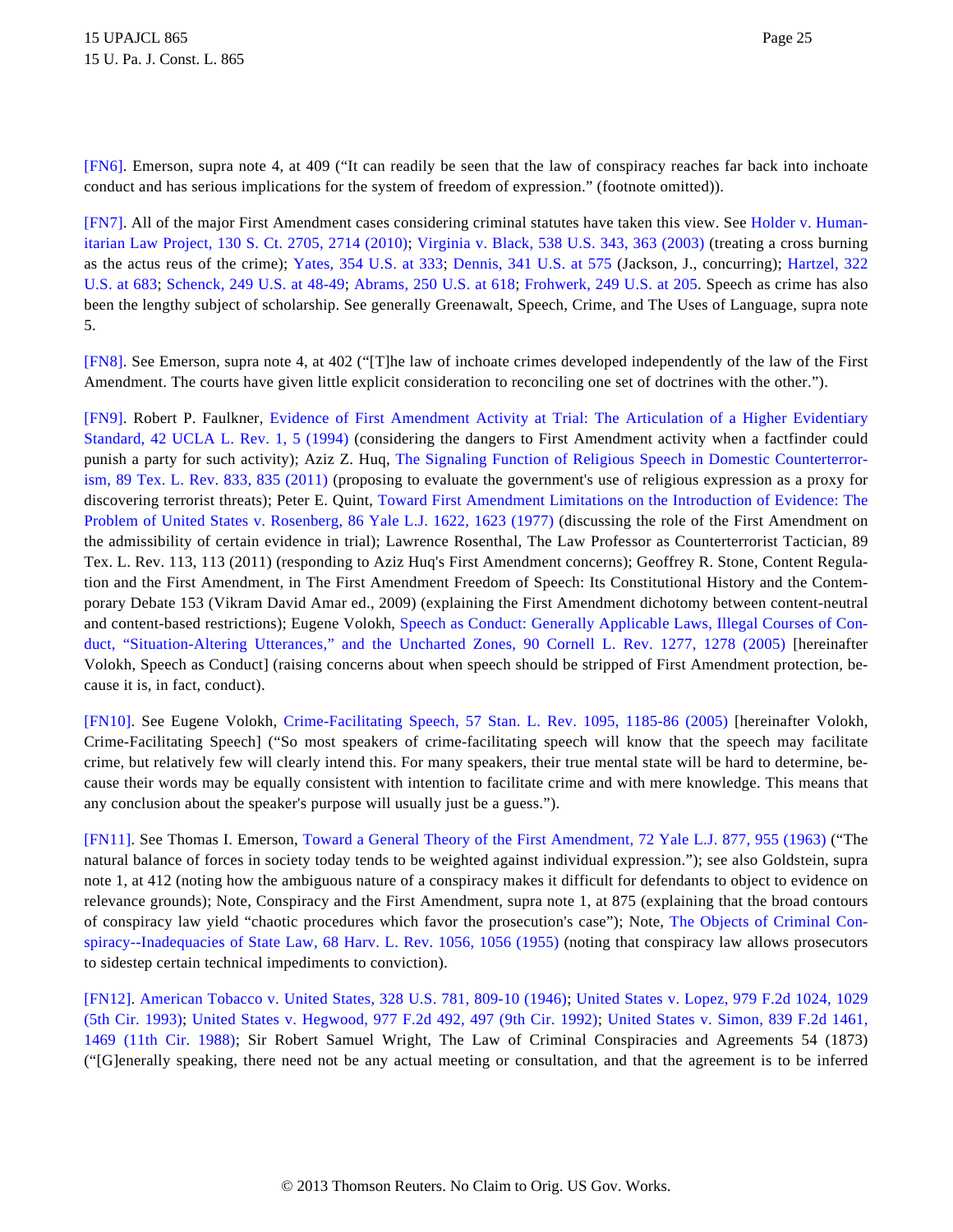from acts furnishing a presumption of a common design.").

<span id="page-25-0"></span>[\[FN13\]](#page-2-8). Title 21 drug conspiracies, for example, require no overt act, [United States v. Shabani, 513 U.S. 10, 11 \(1994](http://www.westlaw.com/Find/Default.wl?rs=dfa1.0&vr=2.0&DB=0000780&FindType=Y&ReferencePositionType=S&SerialNum=1994215758&ReferencePosition=11)); [United States v. Pumphrey, 831 F.2d 307, 308 \(D.C. Cir. 1987](http://www.westlaw.com/Find/Default.wl?rs=dfa1.0&vr=2.0&DB=0000350&FindType=Y&ReferencePositionType=S&SerialNum=1987122934&ReferencePosition=308)), nor do some conspiracies to provide material support to a foreign terrorist organization, see [18 U.S.C. §2339B \(2006](http://www.westlaw.com/Find/Default.wl?rs=dfa1.0&vr=2.0&DB=1000546&DocName=18USCAS2339B&FindType=L)); [United States v. Abdi, 498 F. Supp. 2d 1048, 1064 \(S.D](http://www.westlaw.com/Find/Default.wl?rs=dfa1.0&vr=2.0&DB=0004637&FindType=Y&ReferencePositionType=S&SerialNum=2012794447&ReferencePosition=1064). [Ohio 2007\)](http://www.westlaw.com/Find/Default.wl?rs=dfa1.0&vr=2.0&DB=0004637&FindType=Y&ReferencePositionType=S&SerialNum=2012794447&ReferencePosition=1064), nor conspiracies to commit money laundering, [Whitfield v. United States, 543 U.S. 209, 211 \(2005\)](http://www.westlaw.com/Find/Default.wl?rs=dfa1.0&vr=2.0&DB=0000780&FindType=Y&ReferencePositionType=S&SerialNum=2005945647&ReferencePosition=211).

<span id="page-25-1"></span>[\[FN14\]](#page-3-0). See [United States v. Scallion, 533 F.2d 903, 911 \(5th Cir. 1976](http://www.westlaw.com/Find/Default.wl?rs=dfa1.0&vr=2.0&DB=0000350&FindType=Y&ReferencePositionType=S&SerialNum=1976146038&ReferencePosition=911)) (traveling to another city is an overt act); [Barto](http://www.westlaw.com/Find/Default.wl?rs=dfa1.0&vr=2.0&DB=0000350&FindType=Y&ReferencePositionType=S&SerialNum=1951116300&ReferencePosition=132)[li v. United States, 192 F.2d 130, 132 \(4th Cir. 195](http://www.westlaw.com/Find/Default.wl?rs=dfa1.0&vr=2.0&DB=0000350&FindType=Y&ReferencePositionType=S&SerialNum=1951116300&ReferencePosition=132)1) (making a phone call is an overt act); [Goldman v. United States,](http://www.westlaw.com/Find/Default.wl?rs=dfa1.0&vr=2.0&DB=0000780&FindType=Y&ReferencePositionType=S&SerialNum=1918100320&ReferencePosition=477) [245 U.S. 474, 477 \(1918\)](http://www.westlaw.com/Find/Default.wl?rs=dfa1.0&vr=2.0&DB=0000780&FindType=Y&ReferencePositionType=S&SerialNum=1918100320&ReferencePosition=477) (finding sufficient evidence of an overt act to allow the jury to rule); Emerson, supra note 4, at 409 (explaining that in conspiracy law, the overt act "need not consist of action and tends to be a mere fiction").

<span id="page-25-2"></span>[\[FN15\]](#page-3-1). See [Shabani, 513 U.S. at 16](http://www.westlaw.com/Find/Default.wl?rs=dfa1.0&vr=2.0&DB=0000780&FindType=Y&ReferencePositionType=S&SerialNum=1994215758&ReferencePosition=16); Jens David Ohlin, [Joint Intentions to Commit International Crimes, 11 Chi. J. Int'](http://www.westlaw.com/Find/Default.wl?rs=dfa1.0&vr=2.0&DB=0127769&FindType=Y&ReferencePositionType=S&SerialNum=0358977272&ReferencePosition=695)l [L. 693, 695 \(2011](http://www.westlaw.com/Find/Default.wl?rs=dfa1.0&vr=2.0&DB=0127769&FindType=Y&ReferencePositionType=S&SerialNum=0358977272&ReferencePosition=695)) ("A criminal agreement provides externalized evidence that the parties intend for the crime to be committed.").

<span id="page-25-3"></span>[\[FN16\]](#page-3-2). See Note, Conspiracy and the First Amendment, supra note 1, at 878 ("[T]he volume of evidence produced by a trial of several defendants may overwhelm the jury.").

<span id="page-25-4"></span>[\[FN17\]](#page-3-3). See Huq, supra note 9, at 837 (questioning reliability of religious speech as a proxy for determining potential terror threats); Quint, supra note 9, at 1636 (questioning reliability of pro-communism speech as an indication of a illegal act by the speaker).

<span id="page-25-5"></span>[\[FN18\]](#page-3-4). This approach arises in part from "[t]he fact that it is almost impossible to supply a correct definition of the crime" of conspiracy, because of the "unsettled" law on the subject, Pollack, supra note 1, at 330, and that conspiracy law "is so vague that it almost defies definition." [Krulewitch v. United States, 336 U.S. 440, 446 \(194](http://www.westlaw.com/Find/Default.wl?rs=dfa1.0&vr=2.0&DB=0000780&FindType=Y&ReferencePositionType=S&SerialNum=1949117570&ReferencePosition=446)9) (Jackson, J., concurring). See also Note, The Objects of Criminal Conspiracy--Inadequacies of State Law, supra note 11, at 1056 ("[T]he objects of conspiracy...are defined so vaguely and broadly in the majority of states that both predictability of what will constitute an offense and objectivity by the courts in applying the law have been greatly undermined." (footnote omitted)).

<span id="page-25-6"></span>[\[FN19\]](#page-3-4). Although he was concerned with the problem of vicarious liability, not speech, Jens David Ohlin has explored, as I do here, the same underlying problem that important distinctions fundamental to criminal law principles have faded in the conspiracy law context. See generally Jens David Ohlin, [Group Think: The Law of Conspiracy and Collectiv](http://www.westlaw.com/Find/Default.wl?rs=dfa1.0&vr=2.0&DB=0001173&FindType=Y&SerialNum=0338533466)e [Reason, 98 J. Crim. L. & Criminology 147 \(200](http://www.westlaw.com/Find/Default.wl?rs=dfa1.0&vr=2.0&DB=0001173&FindType=Y&SerialNum=0338533466)7); see also [United States v. Spock, 416 F.2d 165, 188 \(1st Cir. 196](http://www.westlaw.com/Find/Default.wl?rs=dfa1.0&vr=2.0&DB=0000350&FindType=Y&ReferencePositionType=S&SerialNum=1969120268&ReferencePosition=188)9) (Coffin, J., dissenting) ("[T]he absence of clear definitions of the elements of conspiracy creates a serious risk....[Conspiracy] is...not well-defined and experience teaches that even its traditional limitations tend to disappear.").

<span id="page-25-7"></span>[\[FN20\]](#page-3-5). Kent Greenawalt, "Clear and Present Danger" and Criminal Speech, in Eternally Vigilant: Free Speech in the Modern Era, supra note 2, at 96, 111.

<span id="page-25-8"></span>[\[FN21\]](#page-3-6). See Katyal, supra note 1 (arguing that recent moves towards undermining conspiracy law are a mistake).

<span id="page-25-9"></span>[\[FN22\]](#page-3-7). Greenawalt, Speech, Crime, and The Uses of Language, supra note 5, at 245.

<span id="page-25-10"></span>[\[FN23\]](#page-3-8). Emerson's expression-action analysis is distinct from his argument that "the essence of a system of freedom of expression lies in the distinction between expression and action." Emerson, supra note 11. This is a nuance that has gone undetected. The expression-action analysis is concerned with speech being used to prove a substantive criminal action,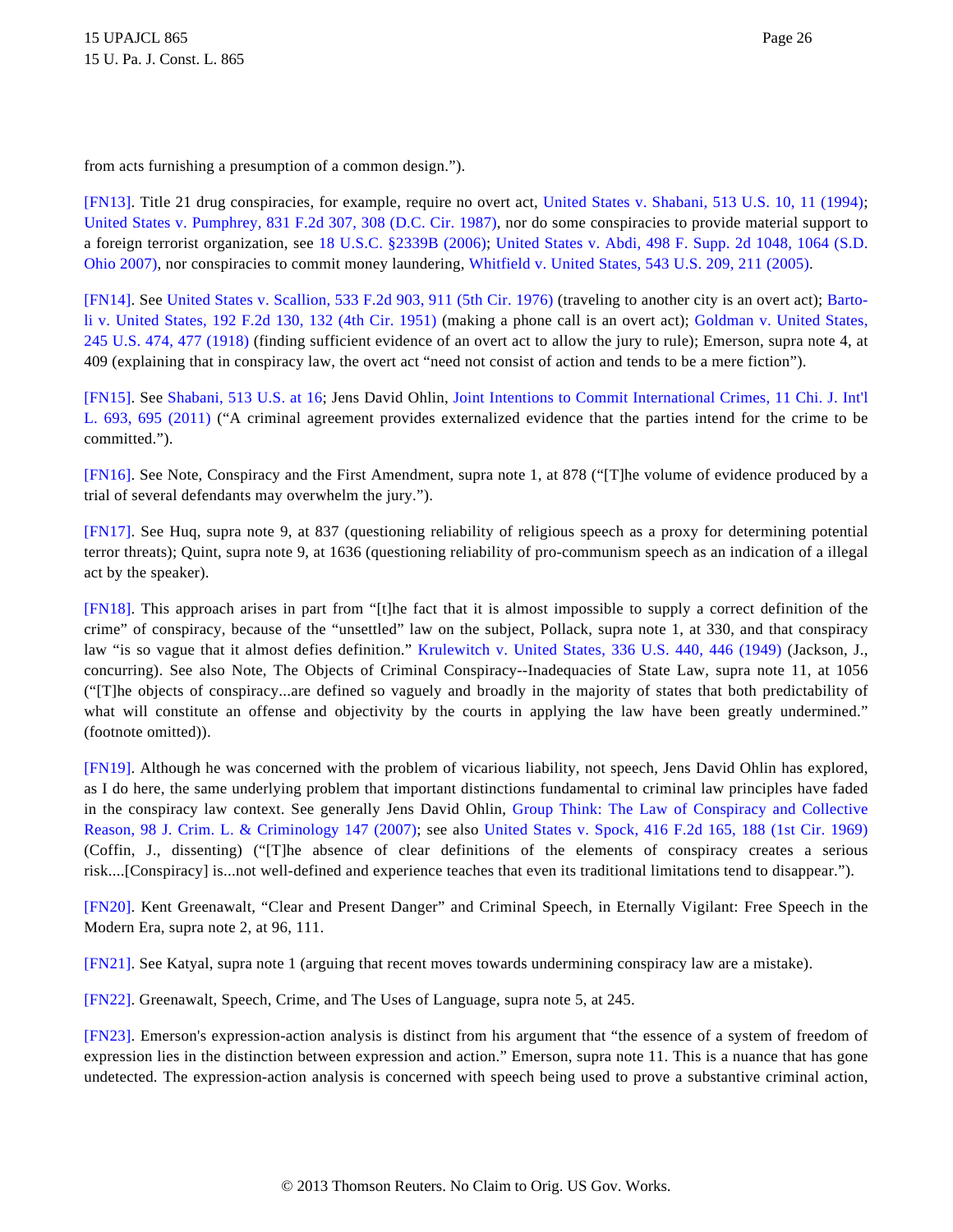and so falls outside of this Article's central concern. Emerson's discernment that speech can be "expression" or "action" is a typology of speech and so is a different inquiry. His two-part typology is, however, referenced in this article, as it closely tracks what I call "operational" and "aspirational" speech, discussed in detail below.

<span id="page-26-0"></span>[\[FN24\]](#page-3-9). Emerson, supra note 4.

<span id="page-26-1"></span>[\[FN25\]](#page-3-10). Id. See also Emerson, supra note 3, at 23-24.

<span id="page-26-2"></span>[\[FN26\]](#page-3-11). See Emerson, supra note 4, at 405, 406, 411-12 (identifying that First Amendment issues arise "when the government seeks to use expression either as evidence that the subsequent action took place or as evidence of the state of mind of the person who engaged in the action.... Perhaps the best formulation that can be made...is that there must be an unusually close connection between the expression and the action, that the expression must be an integral part of the action, not remote or unattached....[T]he government might be required to establish the action part of the offense before it would be allowed to prove any elements of expression....Proof of a crime cannot be evidenced by 'protected expression' that is so remote from action, or so subject to risk of penalty, that freedom of expression is curtailed").

<span id="page-26-3"></span>[\[FN27\]](#page-3-12). See Larry Alexander, Is There a Right of Freedom of Expression? 8 (2005) ("[W]hen the government threatens speaker S with punishment if he attempts to give certain information or express certain opinions to audience A, we are tempted to regard this as a violation of S's right to freedom of expression."). This is merely a positive statement, and says nothing about the reliability of speech to indicate an actual conspiracy, or, if a criminal conspiracy actually exists, whether and to what extent speech should be admissible to prove it. These issues are approached in this article, but are ultimately separate inquiries deserving of their own attention.

<span id="page-26-4"></span>[\[FN28\]](#page-3-13). See Frederick Schauer, Free speech: a philosophical enquiry 7 (1982) ("[T]he analysis of freedom of speech can and should be separated from questions about the limits of governmental authority in a broader sense.").

<span id="page-26-5"></span>[\[FN29\]](#page-3-14). Greenawalt, Speech, Crime, and The Uses of Language, supra note 5, at 42.

<span id="page-26-6"></span>[\[FN30\]](#page-3-15). Id. at 166.

<span id="page-26-7"></span>[\[FN31\]](#page-3-16). See id. (explaining that courts will rule unconstitutional statutes that have an unconstitutional application that legislatures overlooked).

<span id="page-26-8"></span>[\[FN32\]](#page-3-17). See Frederick Schauer, First Amendment Opportunism, in Eternally Vigilant: Free Speech in the Modern Era, supra note 2, at 175, 186, 195.

<span id="page-26-9"></span>[\[FN33\]](#page-3-17). This inquiry, indeed, would require substantial work. The interest in public safety is central and legitimate, and a coherent theory of free speech in the conspiracy context is lacking. Without that theory, any arguments in favor of free speech--or public safety, for that matter--are likely to be arbitrary. See Alexander, supra note 27, at 23.

<span id="page-26-10"></span>[\[FN34\]](#page-3-18). Greenawalt, Speech, Crime, and The Uses of Language, supra note 5, at 43, 57.

<span id="page-26-11"></span>[\[FN35\]](#page-3-19). See [United States v. Stevens, 130 S. Ct. 1577, 1586 \(2010](http://www.westlaw.com/Find/Default.wl?rs=dfa1.0&vr=2.0&DB=0000708&FindType=Y&ReferencePositionType=S&SerialNum=2021786171&ReferencePosition=1586)) (quoting [Giboney v. Empire Storage & Ice Co., 336](http://www.westlaw.com/Find/Default.wl?rs=dfa1.0&vr=2.0&DB=0000780&FindType=Y&ReferencePositionType=S&SerialNum=1949117033&ReferencePosition=498) [U.S. 490, 498 \(1949\)](http://www.westlaw.com/Find/Default.wl?rs=dfa1.0&vr=2.0&DB=0000780&FindType=Y&ReferencePositionType=S&SerialNum=1949117033&ReferencePosition=498)).

<span id="page-26-12"></span>[\[FN36\]](#page-3-20). For a closely related concept, see Emerson, supra note 4, at 18 (arguing that free speech inquiries "must be directed toward ascertaining what is expression, and therefore to be given the protection of expression, and what is action, and thus subject to regulation").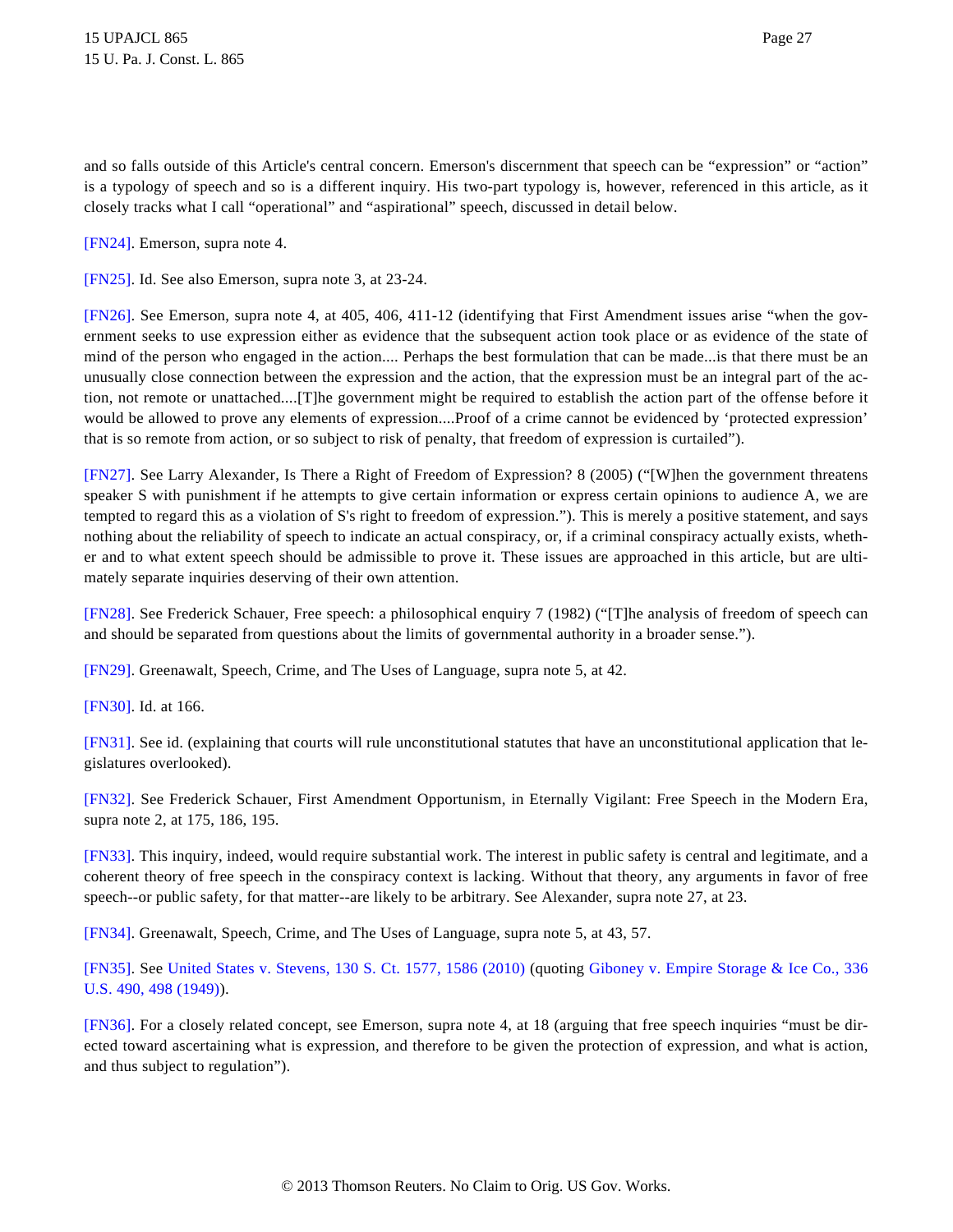# <span id="page-27-0"></span>[\[FN37\]](#page-4-0). [United States v. Mehanna, No. 09-10017-GAO, 2011 WL 3652524 \(D. Mass. Aug. 19, 2011\)](http://www.westlaw.com/Find/Default.wl?rs=dfa1.0&vr=2.0&DB=0000999&FindType=Y&SerialNum=2025913008).

<span id="page-27-1"></span>[\[FN38\]](#page-4-1). See Sonia K. Katyal, [Trademark Intersectionality, 57 UCLA L. Rev. 1601, 1608 \(2010\)](http://www.westlaw.com/Find/Default.wl?rs=dfa1.0&vr=2.0&DB=0003041&FindType=Y&ReferencePositionType=S&SerialNum=0355032278&ReferencePosition=1608) (arguing that trademarks often overlap between constitutionally "low-value" and "high-value" speech designations); David A. Strauss, Freedom of Speech and the Common-Law Constitution, in Eternally Vigilant: Free Speech in the Modern Era, supra note 2, at 32, 37 (describing "low-value" categories of speech such as, inter alia, obscenity, commercial speech, false and defamatory statements, "fighting words," perjury, blackmail); Sonja R. West, [Awakening the Press Clause, 58 UCLA L. Rev. 1025](http://www.westlaw.com/Find/Default.wl?rs=dfa1.0&vr=2.0&DB=0003041&FindType=Y&ReferencePositionType=S&SerialNum=0363471332&ReferencePosition=1049), [1049-50 \(2011\)](http://www.westlaw.com/Find/Default.wl?rs=dfa1.0&vr=2.0&DB=0003041&FindType=Y&ReferencePositionType=S&SerialNum=0363471332&ReferencePosition=1049) (observing that defenders of free speech often challenge abridgments of "low-value" or "fringe" speech as a bulwark against potential infringments of core, "high-value" speech); see also Cass R. Sunstein, Democracy and the Problem of Free Speech 122 (1993) (describing the "Madisonian ideal" which posits a two-tier First Amendment and affords more protection to political speech than nonpolitical speech).

<span id="page-27-2"></span>[\[FN39\]](#page-4-2). See [Chaplinsky v. New Hampshire, 315 U.S. 568, 572 \(1942](http://www.westlaw.com/Find/Default.wl?rs=dfa1.0&vr=2.0&DB=0000780&FindType=Y&ReferencePositionType=S&SerialNum=1942122060&ReferencePosition=572)) (stating that words "which by their very utterance inflict injury or tend to incite" a breach of the peace, such as lewd and obscene, libelous, or "fighting" words, do not garner First Amendment protection); David A. Strauss, Freedom of Speech and the Common-Law Constitution, in Eternally Vigilant: Free Speech in the Modern Era, supra note 2, at 32, 37; Richard A. Posner, The Speech Market and the Legacy of Schenck, in Eternally Vigilant: Free Speech in the Modern Era, supra note 2, at 120, 132.

<span id="page-27-3"></span>[\[FN40\]](#page-4-3). Maureen O'Hagan, A terrorism case that went awry, Seattle Times, Nov. 22, 2004, available at seattletimes.com/html/localnews/2002097570\_ sami22m.html.

<span id="page-27-4"></span>[\[FN41\]](#page-4-4). Second Superseding Indictment at 2, United States v. Al-Hussayen, No. CR 03-0048-C-EJL (D. Idaho Mar. 4, 2004).

<span id="page-27-5"></span>[\[FN42\]](#page-4-5). Id.

<span id="page-27-6"></span>[\[FN43\]](#page-4-6). Id.

<span id="page-27-7"></span>[\[FN44\]](#page-4-7). Id. at 5.

<span id="page-27-8"></span>[\[FN45\]](#page-4-8). Id.

<span id="page-27-9"></span>[\[FN46\]](#page-4-9). Id.

<span id="page-27-10"></span>[\[FN47\]](#page-4-10). Id. at 8.

<span id="page-27-11"></span>[\[FN48\]](#page-4-11). Id. at 9.

<span id="page-27-12"></span>[\[FN49\]](#page-4-12). Id.

<span id="page-27-13"></span>[\[FN50\]](#page-4-12). Id.

<span id="page-27-14"></span>[\[FN51\]](#page-4-13). Id. at 10.

<span id="page-27-15"></span>[\[FN52\]](#page-5-0). O'Hagan, supra note 40.

<span id="page-27-16"></span>[\[FN53\]](#page-5-1). Second Superseding Indictment at 5, United States v. Al-Hussayen, No. CR 03-0048-C-EJL (D. Idaho Mar. 4, 2004).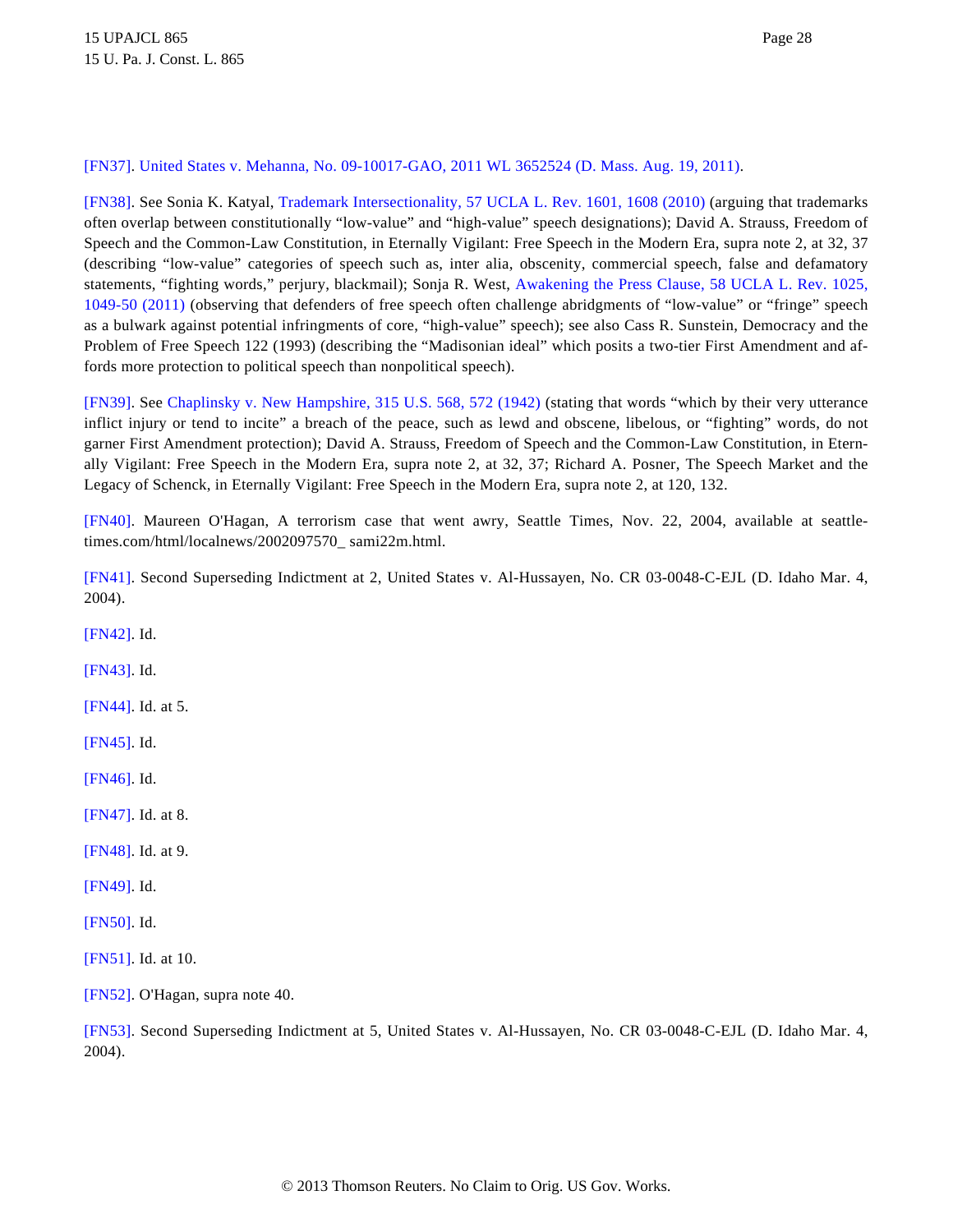<span id="page-28-0"></span>[\[FN54\]](#page-5-2). O'Hagan, supra note 40.

<span id="page-28-1"></span>[\[FN55\]](#page-5-3). Id.

<span id="page-28-2"></span>[\[FN56\]](#page-5-4). Id.

<span id="page-28-3"></span>[\[FN57\]](#page-5-5). Id.

<span id="page-28-4"></span>[\[FN58\]](#page-5-6). Id.

<span id="page-28-5"></span>[\[FN59\]](#page-5-7). Id.

<span id="page-28-6"></span>[\[FN60\]](#page-5-8). Id.

<span id="page-28-7"></span>[\[FN61\]](#page-5-9). Id.

<span id="page-28-8"></span>[\[FN62\]](#page-5-10). Id.

<span id="page-28-9"></span>[\[FN63\]](#page-5-11). Jury Verdict Form, United States v. Mehanna, No. 09-10017-GAO (D. Mass. Dec. 20, 2011).

<span id="page-28-10"></span>[\[FN64\]](#page-5-12). Second Superseding Indictment at 5, 13, United States v. Mehanna, No. 09-CR-10017-GAO (D. Mass. June 17, 2010).

<span id="page-28-11"></span>[\[FN65\]](#page-5-13). See Full Text of "39 Ways to Serve and Participate", Internet Archive, http:// www.archive.org/stream/39WaysToServeAndParticipate/39WaysToServeAndParticipateInJihad\_ djvu.txt (last visited Oct. 23, 2012).

<span id="page-28-12"></span>[\[FN66\]](#page-5-13). Second Superseding Indictment at 17, United States v. Mehanna, No. 09-CR-10017-GAO (D. Mass. June 17, 2010).

<span id="page-28-13"></span>[\[FN67\]](#page-5-14). Id. at 15-16.

<span id="page-28-14"></span>[\[FN68\]](#page-5-14). The Expedition of Shaykh 'Umar Hadid, Live Leak, http:// www.liveleak.com/view?i=5e5\_1182736217 (last visited Jan. 13, 2012).

<span id="page-28-15"></span>[\[FN69\]](#page-5-15). Rick Holmes, Tarek Mehanna, political prisoner, Holmes & Company: A blog for independent minds (Dec. 20, 2011), http:// blogs.wickedlocal.com/holmesandco/2011/12/20/tarek-mehanna-political-prisoner/ #axzz1jMHdJpOD; Adam Serwer, I Guess Posting Videos Online Can Make You a Terrorist, Mother Jones (Dec. 20, 2011), http://motherjones.com/mojo/2011/12/i-guess-posting-videos-online-can-make-you-terrorist; Daily Coverage of Tarek Mehanna's Trial, 39 Ways to Serve and Participate in Jihad, Freetarek.com, http://freetarek.wordpress.com/the-defendant/discussion-of-the-governments-proffer/39-ways-to-serve-and-participate-in-ji had/ (last visited Jan. 13, 2012).

<span id="page-28-16"></span>[\[FN70\]](#page-5-16). Second Superseding Indictment at 6, 8, 17, United States v. Mehanna, No. 09-CR-10017-GAO (D. Mass. June 17, 2010).

<span id="page-28-17"></span>[\[FN71\]](#page-5-17). Julia Spitz, Mehanna trial closings raise a familiar question, MetroWest Daily News (Dec. 17, 2011, 1:26 AM), http:// www.metrowestdailynews.com/features/x2140450734/Spitz-Mehanna-trial-closings-raise-a-familiar-question.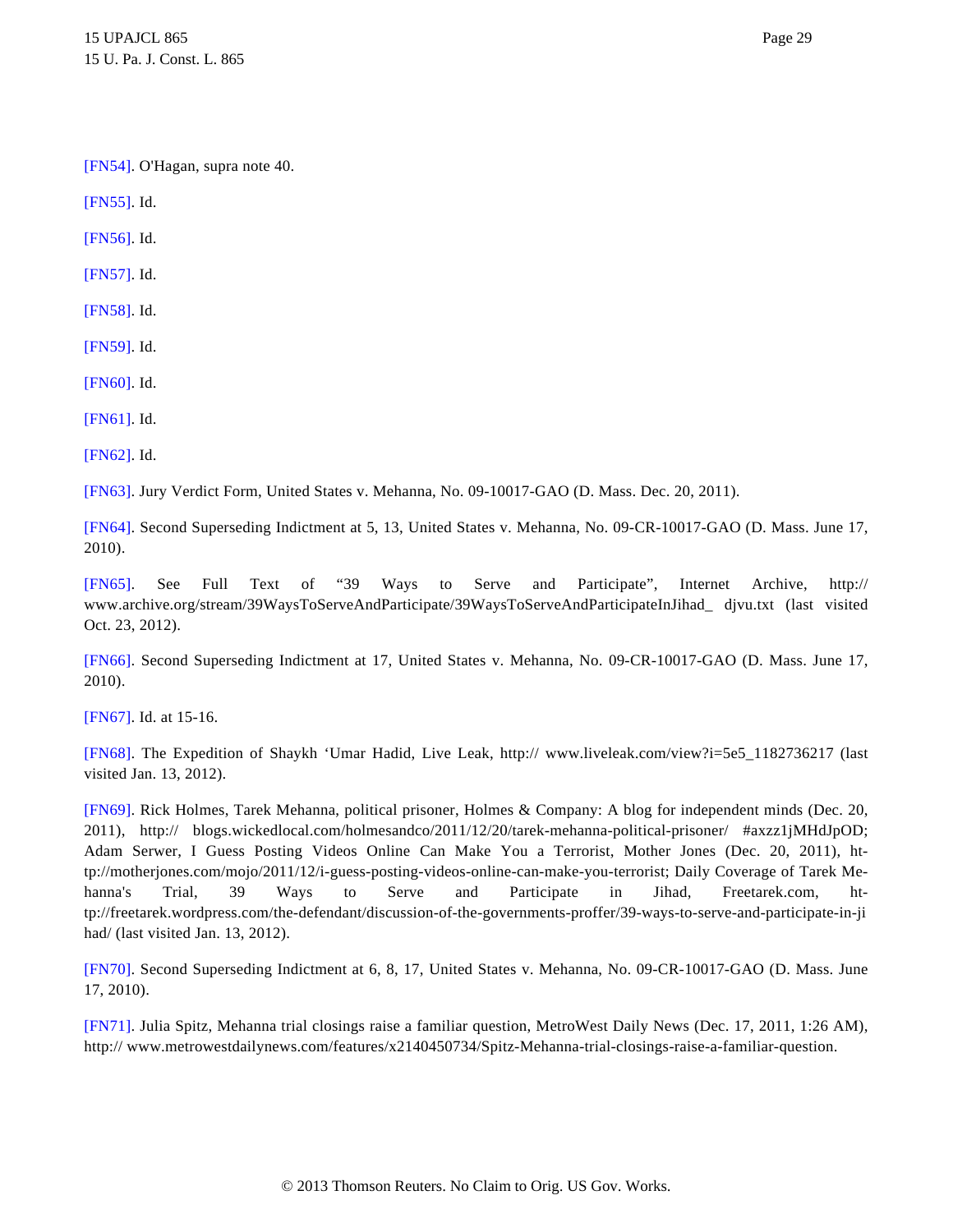<span id="page-29-0"></span>[\[FN72\]](#page-5-17). Patrick Tracey, Convicted for words, not deeds, Salon (Dec. 21, 2011, 8:55 AM), http://www.salon.com/topic/tarek\_mehanna/.

<span id="page-29-1"></span>[\[FN73\]](#page-5-17). Laurel J. Sweet, Jury convicts Sudbury man of terror plot, Boston Herald (Dec. 20, 2011), http://bostonherald.com/news/regional/view/2011\_ 1220jury\_reaches\_verdict\_in\_tarek\_mehanna\_terror\_trial.

<span id="page-29-2"></span>[\[FN74\]](#page-5-18). See Milton J. Valencia, Tarek Mehanna guilty of terror charges, Boston Globe (Dec. 20, 2011), http:// www.bostonglobe.com/metro/2011/12/20/tarek-mehanna-found-guilty-all-terror-charges/chpbwimRMbvdNMOladJ08J/s tory.html?camp=pm.

<span id="page-29-3"></span>[\[FN75\]](#page-6-0). See Note, Conspiracy and the First Amendment, supra note 1, at 872 ("Throughout various periods of xenophobia, chauvinism, and collective paranoia in American history, conspiracy law has been one of the primary governmental tools employed to deter individuals from joining controversial political causes and groups." (footnote omitted)).

<span id="page-29-4"></span>[\[FN76\]](#page-6-1). [Abrams v. United States, 250 U.S. 616 \(191](http://www.westlaw.com/Find/Default.wl?rs=dfa1.0&vr=2.0&DB=0000780&FindType=Y&SerialNum=1919100515)9); [Frohwerk v. United States, 249 U.S. 204 \(191](http://www.westlaw.com/Find/Default.wl?rs=dfa1.0&vr=2.0&DB=0000780&FindType=Y&SerialNum=1919100361)9); [Schenck v.](http://www.westlaw.com/Find/Default.wl?rs=dfa1.0&vr=2.0&DB=0000780&FindType=Y&SerialNum=1919100399) [United States, 249 U.S. 47 \(1919\)](http://www.westlaw.com/Find/Default.wl?rs=dfa1.0&vr=2.0&DB=0000780&FindType=Y&SerialNum=1919100399).

<span id="page-29-5"></span>[\[FN77\]](#page-6-1). [Yates v. United States, 354 U.S. 298, 300 \(1957\)](http://www.westlaw.com/Find/Default.wl?rs=dfa1.0&vr=2.0&DB=0000780&FindType=Y&ReferencePositionType=S&SerialNum=1957120376&ReferencePosition=300); [Dennis v. United States, 341 U.S. 494, 497 \(1951\)](http://www.westlaw.com/Find/Default.wl?rs=dfa1.0&vr=2.0&DB=0000780&FindType=Y&ReferencePositionType=S&SerialNum=1951116953&ReferencePosition=497).

<span id="page-29-6"></span>[\[FN78\]](#page-6-2). Mark Brodin, [What One Lawyer Can Do for Society: Lessons from the Remarkable Career of William P. H](http://www.westlaw.com/Find/Default.wl?rs=dfa1.0&vr=2.0&DB=0002609&FindType=Y&ReferencePositionType=S&SerialNum=0368592625&ReferencePosition=43)o[mans Jr., 46 New Eng. L. Rev. 37, 43 \(2011\)](http://www.westlaw.com/Find/Default.wl?rs=dfa1.0&vr=2.0&DB=0002609&FindType=Y&ReferencePositionType=S&SerialNum=0368592625&ReferencePosition=43); Erik Luna, [Criminal Justice and the Public Imagination, 7 Ohio St. J. Crim.](http://www.westlaw.com/Find/Default.wl?rs=dfa1.0&vr=2.0&DB=0167584&FindType=Y&ReferencePositionType=S&SerialNum=0348754848&ReferencePosition=95) [L. 71, 95 \(2009\)](http://www.westlaw.com/Find/Default.wl?rs=dfa1.0&vr=2.0&DB=0167584&FindType=Y&ReferencePositionType=S&SerialNum=0348754848&ReferencePosition=95); Dara L. Schottenfeld, Comment, [Witches and Communists and Internet Sex Offenders, Oh My: Why It](http://www.westlaw.com/Find/Default.wl?rs=dfa1.0&vr=2.0&DB=0101882&FindType=Y&ReferencePositionType=S&SerialNum=0338786244&ReferencePosition=365) [Is Time to Call Off the Hunt, 20 St. Thomas L. Rev. 359, 365 \(2008\)](http://www.westlaw.com/Find/Default.wl?rs=dfa1.0&vr=2.0&DB=0101882&FindType=Y&ReferencePositionType=S&SerialNum=0338786244&ReferencePosition=365).

<span id="page-29-7"></span>[\[FN79\]](#page-6-3). [328 U.S. 750, 752 \(1946\)](http://www.westlaw.com/Find/Default.wl?rs=dfa1.0&vr=2.0&DB=0000780&FindType=Y&ReferencePositionType=S&SerialNum=1946114131&ReferencePosition=752).

<span id="page-29-8"></span>[\[FN80\]](#page-6-4). [649 F.3d 109 \(1st Cir. 2011\)](http://www.westlaw.com/Find/Default.wl?rs=dfa1.0&vr=2.0&DB=0000506&FindType=Y&SerialNum=2025871586).

<span id="page-29-9"></span>[\[FN81\]](#page-6-5). [Id. at 110](http://www.westlaw.com/Find/Default.wl?rs=dfa1.0&vr=2.0&DB=0000506&FindType=Y&ReferencePositionType=S&SerialNum=2025871586&ReferencePosition=110).

<span id="page-29-10"></span>[\[FN82\]](#page-6-6). Id.

<span id="page-29-11"></span>[\[FN83\]](#page-6-6). Id. at 111.

<span id="page-29-12"></span>[\[FN84\]](#page-6-7). Id. at 119.

<span id="page-29-13"></span>[\[FN85\]](#page-6-8). Id.

<span id="page-29-14"></span>[\[FN86\]](#page-6-8). Id. at 111.

<span id="page-29-15"></span>[\[FN87\]](#page-6-9). Id. at 125.

<span id="page-29-16"></span>[\[FN88\]](#page-6-10). Id.

<span id="page-29-17"></span>[\[FN89\]](#page-6-11). See Herbert Wechsler et al., [The Treatment of Inchoate Crimes in the Model Penal Code of the American La](http://www.westlaw.com/Find/Default.wl?rs=dfa1.0&vr=2.0&DB=0003050&FindType=Y&ReferencePositionType=S&SerialNum=0341609970&ReferencePosition=627)w [Institute: Attempt, Solicitation, and Conspiracy, 61 Colum. L. Rev. 571, 627 \(1961\)](http://www.westlaw.com/Find/Default.wl?rs=dfa1.0&vr=2.0&DB=0003050&FindType=Y&ReferencePositionType=S&SerialNum=0341609970&ReferencePosition=627) ("The problem is in preventing legitimate agitation of an extreme or inflammatory nature from being misinterpreted as solicitation to crime. It would not be difficult to convince a jury that inflammatory rhetoric in behalf of an unpopular cause is in reality an invitation to violate the law rather than an effort to seek its change through legitimate criticism. Minority criticism has to be extreme in order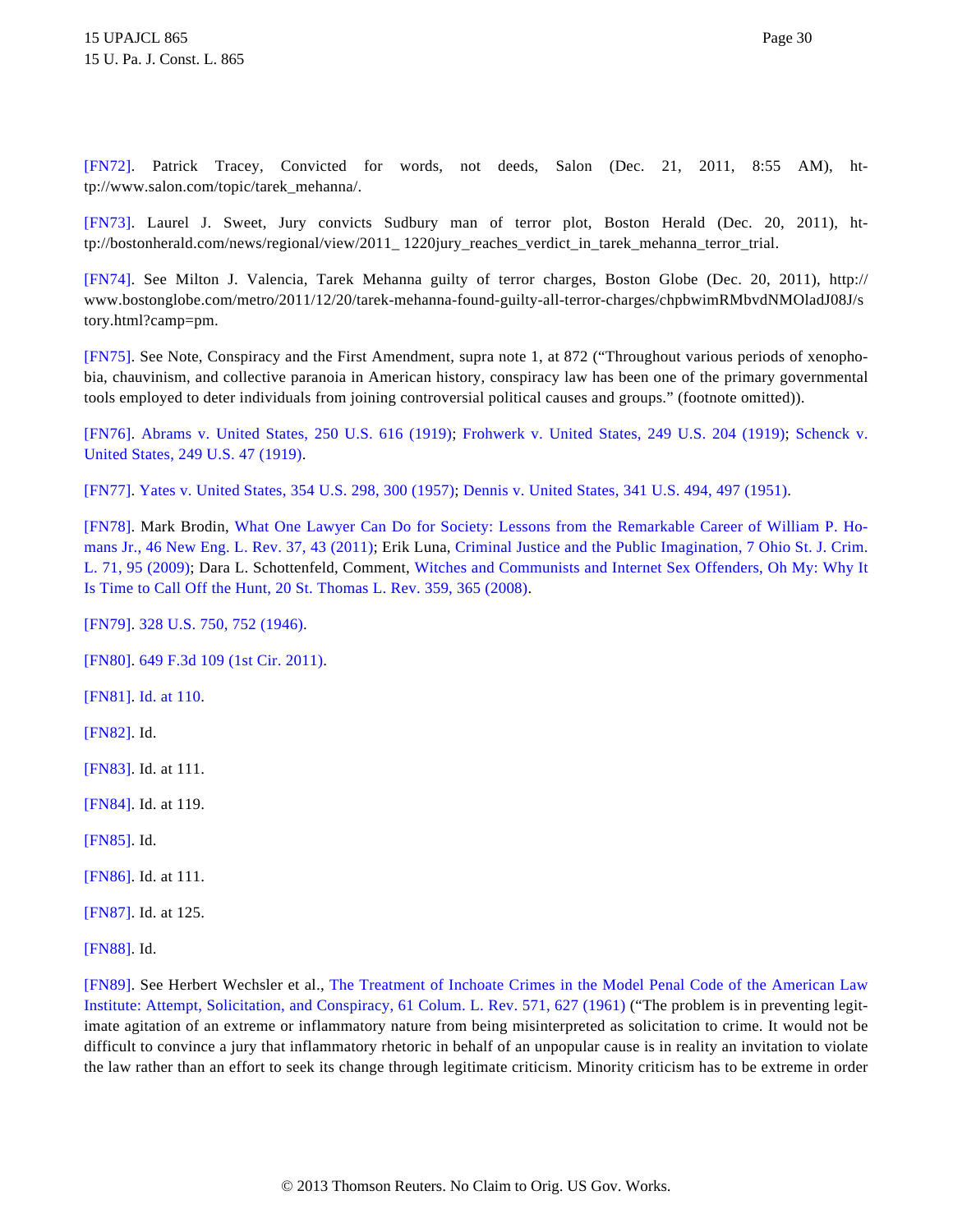to be politically audible, and if it employs the typical device of lauding a martyr, who is likely to have been a lawbreaker, the eulogy runs the risk of being characterized as a request for emulation.").

<span id="page-30-0"></span>[\[FN90\]](#page-6-12). [354 U.S. 298, 339 \(1957\)](http://www.westlaw.com/Find/Default.wl?rs=dfa1.0&vr=2.0&DB=0000780&FindType=Y&ReferencePositionType=S&SerialNum=1957120376&ReferencePosition=339) (Black, J., concurring in part and dissenting in part).

<span id="page-30-1"></span>[\[FN91\]](#page-7-0). See Huq, supra note 9, at 891-92 (observing that courts in the 1950s and 60s, concerned with anti-Communist overreach, crafted criminal conspiracy doctrine such that associational conduct could only be criminally punishable where the defendant had "specific intent" to commit the crime ascribed to the associated organization, thus preventing juries from "using unpopular associational ties as a proxy for dangerousness").

<span id="page-30-2"></span>[\[FN92\]](#page-7-1). [United States v. Moore, 639 F.3d 443, 445, 448 \(8th Cir. 2011\)](http://www.westlaw.com/Find/Default.wl?rs=dfa1.0&vr=2.0&DB=0000506&FindType=Y&ReferencePositionType=S&SerialNum=2024950813&ReferencePosition=445).

<span id="page-30-3"></span>[\[FN93\]](#page-7-2). [Id. at 446](http://www.westlaw.com/Find/Default.wl?rs=dfa1.0&vr=2.0&DB=0000506&FindType=Y&ReferencePositionType=S&SerialNum=2024950813&ReferencePosition=446).

<span id="page-30-4"></span>[\[FN94\]](#page-7-3). Id.

<span id="page-30-5"></span>[\[FN95\]](#page-7-4). Id. at 448.

<span id="page-30-6"></span>[\[FN96\]](#page-7-5). [United States v. Gamory, 635 F.3d 480, 488 \(11th Cir. 2011\)](http://www.westlaw.com/Find/Default.wl?rs=dfa1.0&vr=2.0&DB=0000506&FindType=Y&ReferencePositionType=S&SerialNum=2024764863&ReferencePosition=488).

<span id="page-30-7"></span>[\[FN97\]](#page-7-6). [Id. at 493](http://www.westlaw.com/Find/Default.wl?rs=dfa1.0&vr=2.0&DB=0000506&FindType=Y&ReferencePositionType=S&SerialNum=2024764863&ReferencePosition=493).

<span id="page-30-8"></span>[\[FN98\]](#page-7-7). Criminal Indictment (Third Superseding) at 1-2, United States v. Sadequee, No. 1:06-CR-147-WSD-GGB (N.D. Ga. Dec. 9, 2008) ("'Violent jihad,' as used in this Indictment, refers to planning, facilitating, preparing for, and engaging in acts of physical violence, including murder, kidnaping, maiming, assault, and damage to and destruction of property, against civilian and government targets, in purported defense of Muslims or retaliation for acts committed against Muslims, in the United States and in foreign nations."); Superseding Indictment at 2, United States v. Hassoun, No. 04-60001-CR-COOKE (S.D. Fla. Nov. 17, 2005) ("As used in this Superseding Indictment, the terms 'violent jihad' or 'jihad' include planning, preparing for, and engaging in, acts of physical violence, including murder, maiming, kidnapping, and hostage-taking. The term 'mujahideen' means warriors engaged in violent jihad.").

<span id="page-30-9"></span>[\[FN99\]](#page-7-8). Michael Bonner, Jihad in Islamic History: Doctrines and Practice 3 (2006); Malise Ruthven, Islam: A Very Short Introduction (1997).

<span id="page-30-10"></span>[\[FN100\]](#page-7-8). Bonner, supra note 99, at 21.

<span id="page-30-11"></span>[\[FN101\]](#page-7-9). Id. at 22.

<span id="page-30-12"></span>[\[FN102\]](#page-7-10). David Cook, Understanding Jihad 122 (2005).

<span id="page-30-13"></span>[\[FN103\]](#page-7-11). For examples of indictments invoking the word jihad negatively, see Superseding Indictment, United States v. Siraj, No. 05-104 (S-1) (NG) (E.D.N.Y. Mar. 14, 2006), and Indictment, United States v. Mustafa, No. S2 04 Cr. 356 (JFK) (S.D.N.Y Feb. 6, 2006).

<span id="page-30-14"></span>[\[FN104\]](#page-7-11). See, e.g., Joseph Grinstein, [Jihad and the Constitution: The First Amendment Implications of Combating Reli](http://www.westlaw.com/Find/Default.wl?rs=dfa1.0&vr=2.0&DB=0001292&FindType=Y&ReferencePositionType=S&SerialNum=0106125590&ReferencePosition=1365)[giously Motivated Terrorism, 105 Yale L.J. 1347, 1365 \(1996](http://www.westlaw.com/Find/Default.wl?rs=dfa1.0&vr=2.0&DB=0001292&FindType=Y&ReferencePositionType=S&SerialNum=0106125590&ReferencePosition=1365)); [Marc Rohr, Grand Illusion? The Brandenberg Test and](http://www.westlaw.com/Find/Default.wl?rs=dfa1.0&vr=2.0&DB=0001288&FindType=Y&ReferencePositionType=S&SerialNum=0288121579&ReferencePosition=26) [Speech that Encourages or Facilitates Criminal Acts, 38 Willamette L. Rev. 1, 26 \(20](http://www.westlaw.com/Find/Default.wl?rs=dfa1.0&vr=2.0&DB=0001288&FindType=Y&ReferencePositionType=S&SerialNum=0288121579&ReferencePosition=26)02); John F. Wirenius, [Brigaded](http://www.westlaw.com/Find/Default.wl?rs=dfa1.0&vr=2.0&DB=0001234&FindType=Y&ReferencePositionType=S&SerialNum=0292126612&ReferencePosition=311) [With Action: Undirected Advocacy and the First Amendment, 32 Seton Hall L. Rev. 299, 311 \(2002\)](http://www.westlaw.com/Find/Default.wl?rs=dfa1.0&vr=2.0&DB=0001234&FindType=Y&ReferencePositionType=S&SerialNum=0292126612&ReferencePosition=311).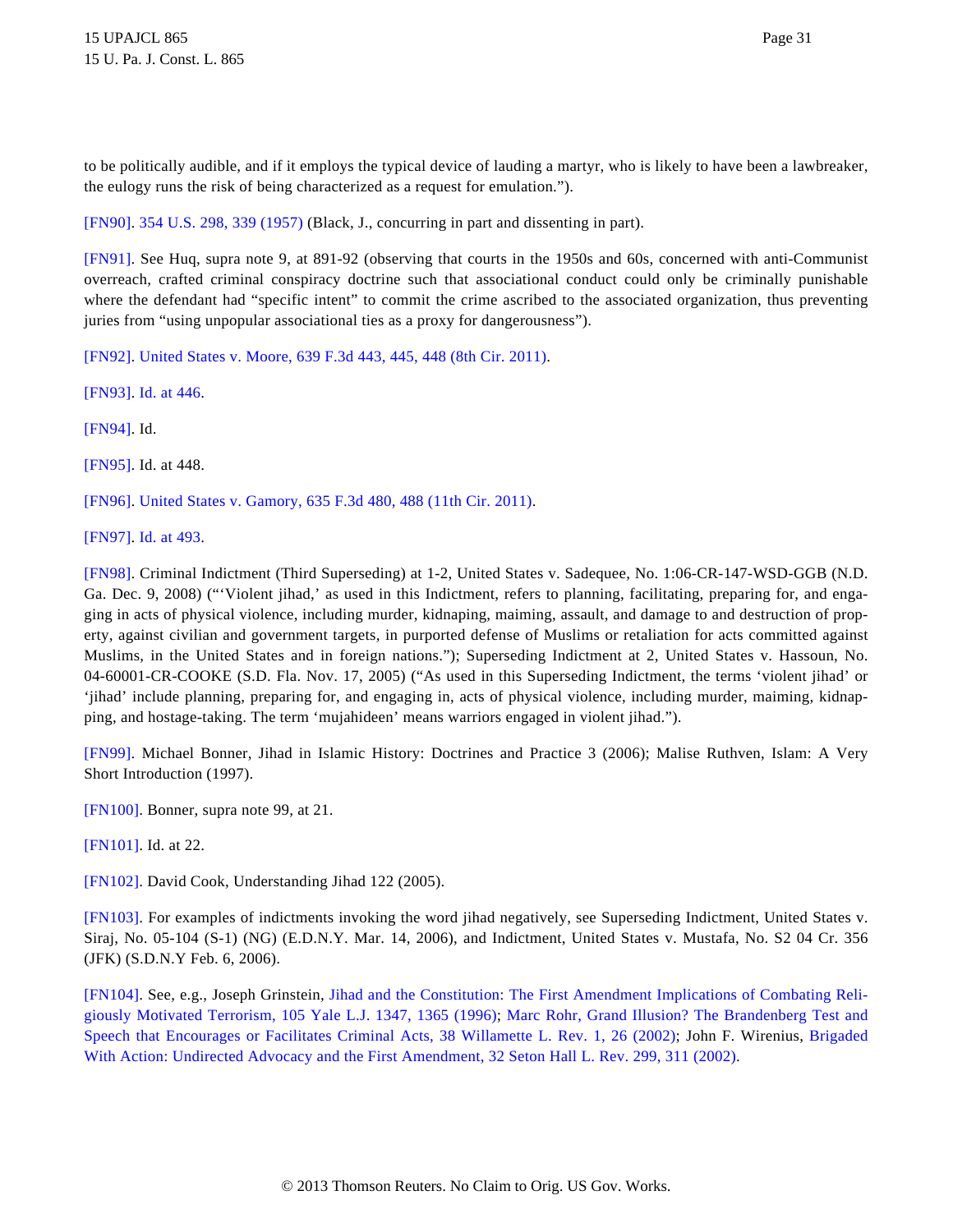<span id="page-31-0"></span>[\[FN105\]](#page-7-12). [189 F.3d 88 \(2d Cir. 1999\)](http://www.westlaw.com/Find/Default.wl?rs=dfa1.0&vr=2.0&DB=0000506&FindType=Y&SerialNum=1999195038).

<span id="page-31-1"></span>[\[FN106\]](#page-7-13). [Id. at 103-04](http://www.westlaw.com/Find/Default.wl?rs=dfa1.0&vr=2.0&DB=0000506&FindType=Y&ReferencePositionType=S&SerialNum=1999195038&ReferencePosition=103).

<span id="page-31-2"></span>[\[FN107\]](#page-7-14). [Id. at 123-24](http://www.westlaw.com/Find/Default.wl?rs=dfa1.0&vr=2.0&DB=0000506&FindType=Y&ReferencePositionType=S&SerialNum=1999195038&ReferencePosition=123).

<span id="page-31-3"></span>[\[FN108\]](#page-7-15). Id. at 104.

<span id="page-31-4"></span>[\[FN109\]](#page-7-16). Ruthven, supra note 99, at 118.

<span id="page-31-5"></span>[\[FN110\]](#page-7-17). Cook, supra note 102, at 33-34.

<span id="page-31-6"></span>[\[FN111\]](#page-7-18). Id. at 34.

<span id="page-31-7"></span>[\[FN112\]](#page-7-19). Fawaz A. Gerges has argued, for example, that:

[I]t is misleading and counterproductive to lump all jihadis under the rubric of Al Qaeda and its affiliates, because they account for only a tiny minority within the jihadi movement...[A] huge block within the jihadi movement... vehemently rejected Al Qaeda's strategy and methods and broke with their transnationalist counterparts for good.

Fawaz A. Gerges, The Far Enemy: Why Jihad Went Global 27 (2005).

Similarly, Michael Bonner has argued that "we encounter the temptation of allowing the notion of jihad to apply to almost everything--a temptation that is best for us to avoid." Bonner, supra note 99, at 11.

<span id="page-31-8"></span>[\[FN113\]](#page-7-20). Note, The Objects of Criminal Conspiracy--Inadequacies of State Law, supra note 11, at 1059 (claiming that "[s]erious problems of vagueness and lack of predictability arise...when the objects of conspiracy are defined" generally).

<span id="page-31-9"></span>[\[FN114\]](#page-7-21). It should be noted that outcome reliability problems in the context of the All-Purpose Speech Model compound the problems observed in conspiracy from more traditional vantage points. In 1873, Robert Samuel Wright observed:

The [apparently conspiratorial] concert may commonly be a mere simultaneity arising from the fact that one real or supposed grievance happens to press at the same time on many persons; and in such a case an interchange of complaints is inevitable, and does not of itself involve anything which it can be desirable to punish.

Wright, supra note 12, at 35-36.

<span id="page-31-10"></span>[\[FN115\]](#page-7-22). See [United States v. Spock, 416 F.2d 165, 188 n.9 \(1st Cir. 1969](http://www.westlaw.com/Find/Default.wl?rs=dfa1.0&vr=2.0&DB=0000350&FindType=Y&ReferencePositionType=S&SerialNum=1969120268&ReferencePosition=188)) (Coffin, J., dissenting in part) ("Counsel for the defendants were faced...with theories that the Call was the agreement and ipso facto proof of the conspiracy....").

<span id="page-31-11"></span>[\[FN116\]](#page-8-0). Gerges, supra note 112, at 3.

<span id="page-31-12"></span>[\[FN117\]](#page-8-1). Sebastian Gorka, Understanding the jihadis--by way of Sun Tzu, National Post, July 17, 2009, at A15.

<span id="page-31-13"></span>[\[FN118\]](#page-8-2). See Gilles Kepel, Jihad: The Trail of Political Islam 2-3 (2002) (describing preparations for the invasion of Afghanistan, stating "American troops were prepositioned in the former Soviet republic of Uzbekistan, an unprecedented event for which the quid pro quo would be giving the Kremlin a free hand in dealing with the Chechen uprising").

<span id="page-31-14"></span>[\[FN119\]](#page-8-3). [United States v. Foster, 939 F.2d 445, 456 \(7th Cir. 1991\)](http://www.westlaw.com/Find/Default.wl?rs=dfa1.0&vr=2.0&DB=0000350&FindType=Y&ReferencePositionType=S&SerialNum=1991136255&ReferencePosition=456).

<span id="page-31-15"></span>[\[FN120\]](#page-8-4). Id.

<span id="page-31-16"></span>[\[FN121\]](#page-8-5). [Id. at 449](http://www.westlaw.com/Find/Default.wl?rs=dfa1.0&vr=2.0&DB=0000350&FindType=Y&ReferencePositionType=S&SerialNum=1991136255&ReferencePosition=449).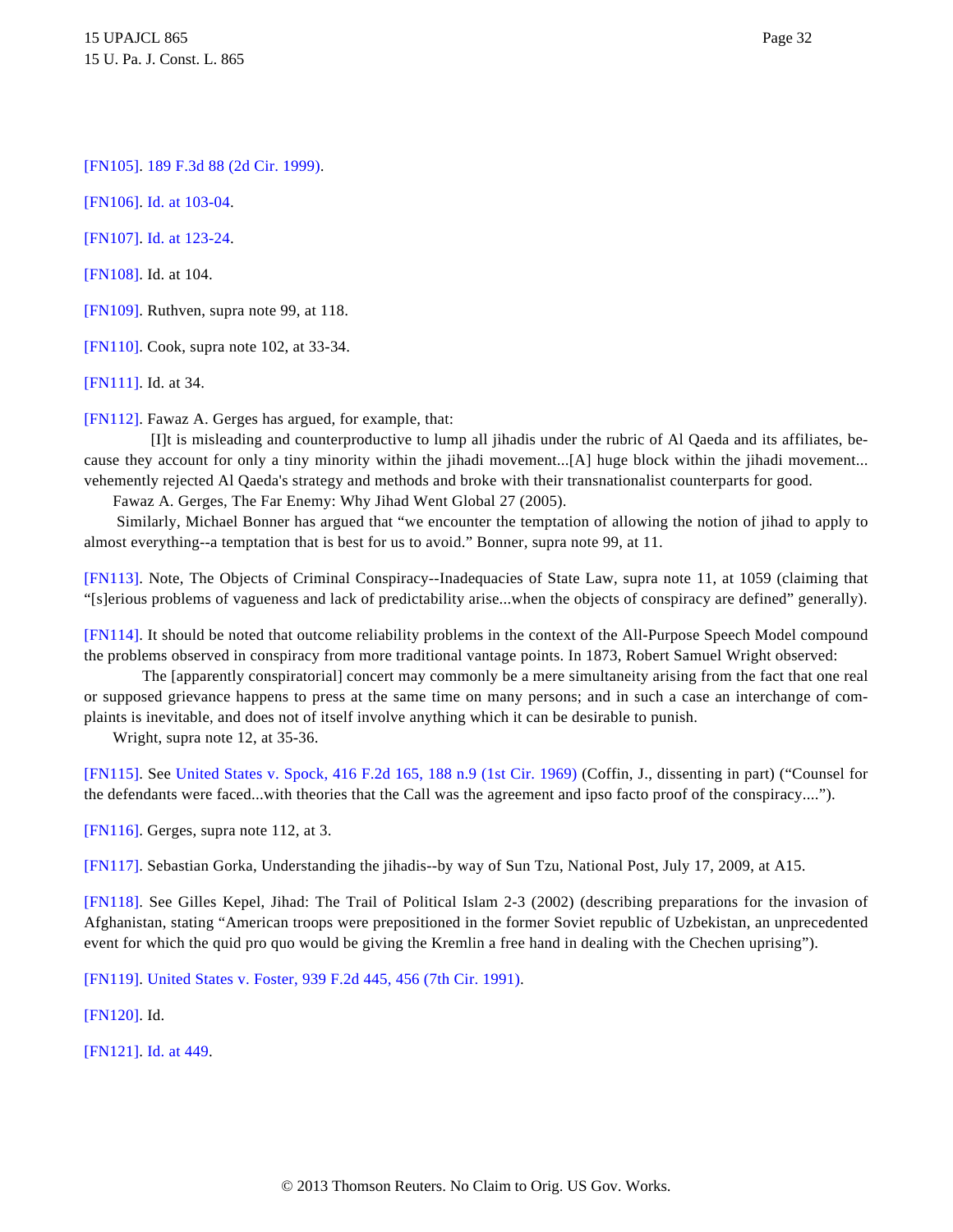<span id="page-32-0"></span>[\[FN122\]](#page-8-6). Jason E. Powell, [R.A.P.: Rule Against Perps \(Who Write Rhymes\), 41 Rutgers L.J. 479, 525 \(2009](http://www.westlaw.com/Find/Default.wl?rs=dfa1.0&vr=2.0&DB=0001226&FindType=Y&ReferencePositionType=S&SerialNum=0359845218&ReferencePosition=525)) ("The law has demonstrated its resentment toward rap music for many years in a variety of ways. This is one more method to continue that trend. Presenting violent, misogynistic rap lyrics written by a defendant to a judge and jury who do not understand where they are coming from, and in all likelihood simply have a distaste for rap, is not fair.").

<span id="page-32-1"></span>[\[FN123\]](#page-8-7). Monica K. Miller et al., [From Kobe Bryant to Saddam Hussein: A Descriptive Examination and Psychologica](http://www.westlaw.com/Find/Default.wl?rs=dfa1.0&vr=2.0&DB=0186530&FindType=Y&ReferencePositionType=S&SerialNum=0335525396&ReferencePosition=18)l [Analysis of How Religion Likely Affected Twenty-Five Recent High-Profile Trials, 9 Fla. Coastal L. Rev. 1, 18 \(200](http://www.westlaw.com/Find/Default.wl?rs=dfa1.0&vr=2.0&DB=0186530&FindType=Y&ReferencePositionType=S&SerialNum=0335525396&ReferencePosition=18)7) (describing jurors as associating jihad with terrorism or violence); see generally Shaheen Sardar Ali & Javaid Rehman, The Concept of Jihad in Islamic International Law, 10 J. Conflict & Security L. 321 (2005) (arguing that Islam has become one of the most misunderstood religions and is often associated with intolerance, violence, and aggression).

<span id="page-32-2"></span>[\[FN124\]](#page-8-7). One scholar has offered a litany of rap lyrics pointing to their wrongful use as evidence. See Powell, supra note 122.

<span id="page-32-3"></span>[\[FN125\]](#page-8-8). [Pinkterton v. United States, 328 U.S. 640, 646-47 \(1946\)](http://www.westlaw.com/Find/Default.wl?rs=dfa1.0&vr=2.0&DB=0000780&FindType=Y&ReferencePositionType=S&SerialNum=1946114732&ReferencePosition=646).

<span id="page-32-4"></span>[\[FN126\]](#page-8-8). [Braverman v. United States, 317 U.S. 49, 53-54 \(1942\)](http://www.westlaw.com/Find/Default.wl?rs=dfa1.0&vr=2.0&DB=0000780&FindType=Y&ReferencePositionType=S&SerialNum=1942117912&ReferencePosition=53).

<span id="page-32-5"></span>[\[FN127\]](#page-8-8). [Fed. R. Evid. 801\(d\)\(2\)\(E\)](http://www.westlaw.com/Find/Default.wl?rs=dfa1.0&vr=2.0&DB=1000607&DocName=USFRER801&FindType=L&ReferencePositionType=T&ReferencePosition=SP_48810000b0914).

<span id="page-32-6"></span>[\[FN128\]](#page-8-9). [United States v. Gantt, 617 F.2d 831, 845 \(D.C. Cir. 1980](http://www.westlaw.com/Find/Default.wl?rs=dfa1.0&vr=2.0&DB=0000350&FindType=Y&ReferencePositionType=S&SerialNum=1980112491&ReferencePosition=845)); [United States v. Petrozziello, 548 F.2d 20, 22 \(1s](http://www.westlaw.com/Find/Default.wl?rs=dfa1.0&vr=2.0&DB=0000350&FindType=Y&ReferencePositionType=S&SerialNum=1977103683&ReferencePosition=22)t [Cir. 1977\)](http://www.westlaw.com/Find/Default.wl?rs=dfa1.0&vr=2.0&DB=0000350&FindType=Y&ReferencePositionType=S&SerialNum=1977103683&ReferencePosition=22).

<span id="page-32-7"></span>[\[FN129\]](#page-8-10). [United States v. Hutto, 256 U.S. 524, 528 \(1921](http://www.westlaw.com/Find/Default.wl?rs=dfa1.0&vr=2.0&DB=0000780&FindType=Y&ReferencePositionType=S&SerialNum=1921200429&ReferencePosition=528)); [Pettibone v. United States, 148 U.S. 197, 203 \(1893](http://www.westlaw.com/Find/Default.wl?rs=dfa1.0&vr=2.0&DB=0000780&FindType=Y&ReferencePositionType=S&SerialNum=1893180070&ReferencePosition=203)); [Yates](http://www.westlaw.com/Find/Default.wl?rs=dfa1.0&vr=2.0&DB=0000350&FindType=Y&ReferencePositionType=S&SerialNum=1955122011&ReferencePosition=155) [v. United States, 225 F.2d 146, 155 \(9th Cir. 1955\)](http://www.westlaw.com/Find/Default.wl?rs=dfa1.0&vr=2.0&DB=0000350&FindType=Y&ReferencePositionType=S&SerialNum=1955122011&ReferencePosition=155).

<span id="page-32-8"></span>[\[FN130\]](#page-8-11). The fact that agreements can be inferred, for example, is the subject of criticism. Benjamin E. Rosenberg, Several Problems in Criminal Conspiracy Laws and Some Proposals for Reform, 43 Crim. Law Bull. 427 (2007) (addressing "certain problems that are inherent in the law of conspiracy and that occur with great frequency").

<span id="page-32-9"></span>[\[FN131\]](#page-8-12). [Communist Party of the U.S. v. Subversive Activities Control Bd., 367 U.S. 1, 7-8 \(19](http://www.westlaw.com/Find/Default.wl?rs=dfa1.0&vr=2.0&DB=0000780&FindType=Y&ReferencePositionType=S&SerialNum=1961125509&ReferencePosition=7)61) (quotation marks omitted); see also [Barenblatt v. United States, 360 U.S. 109, 131-32 \(195](http://www.westlaw.com/Find/Default.wl?rs=dfa1.0&vr=2.0&DB=0000780&FindType=Y&ReferencePositionType=S&SerialNum=1959123776&ReferencePosition=131)9) ("The record discloses considerable testimony concerning the foreign domination and revolutionary purposes and efforts of the Communist Party.").

<span id="page-32-10"></span>[\[FN132\]](#page-8-13). Robert M. Chesney, [Terrorism, Criminal Prosecution, and the Preventive Detention Debate, 50 S. Tex. L. Rev](http://www.westlaw.com/Find/Default.wl?rs=dfa1.0&vr=2.0&DB=0100490&FindType=Y&ReferencePositionType=S&SerialNum=0345815530&ReferencePosition=677). [669, 677 \(2009\)](http://www.westlaw.com/Find/Default.wl?rs=dfa1.0&vr=2.0&DB=0100490&FindType=Y&ReferencePositionType=S&SerialNum=0345815530&ReferencePosition=677) [hereinafter Chesney, Terrorism, Criminal Prosecution, and the Preventive Detention Debate].

<span id="page-32-11"></span>[\[FN133\]](#page-8-14). Although it is true that the global jihad movement is, in fact, a loosely connected international conglomeration of individuals and groups, see Marc Sageman, Leaderless Jihad: Terror Networks in the Twenty-First Century (2008), I contend that it is not a combination that traditional conspiracy law recognizes.

<span id="page-32-12"></span>[\[FN134\]](#page-9-0). [United States v. Kassir, No. 04 Cr. 356 \(JFK\), 2009 WL 2913651, at \\*3 \(S.D.N.Y. Sept. 11, 2009\)](http://www.westlaw.com/Find/Default.wl?rs=dfa1.0&vr=2.0&DB=0000999&FindType=Y&SerialNum=2019797949).

<span id="page-32-13"></span>[\[FN135\]](#page-9-1). U.S. believes it can now destroy al Qaeda, Reuters (May 3, 2011), http://www.reuters.com/article/2011/05/03/us-binladen-usa-brennan-idUSTRE7422WK20110503.

<span id="page-32-14"></span>[\[FN136\]](#page-9-2). See Elisabeth Bumiller, New Pentagon Chief Says Qaeda Defeat in Reach, N.Y. Times, July 10, 2011, at A11 (reporting Defense Secretary Panetta's comments about the near-defeat of Al Qaeda and the narrowing of the U.S. cam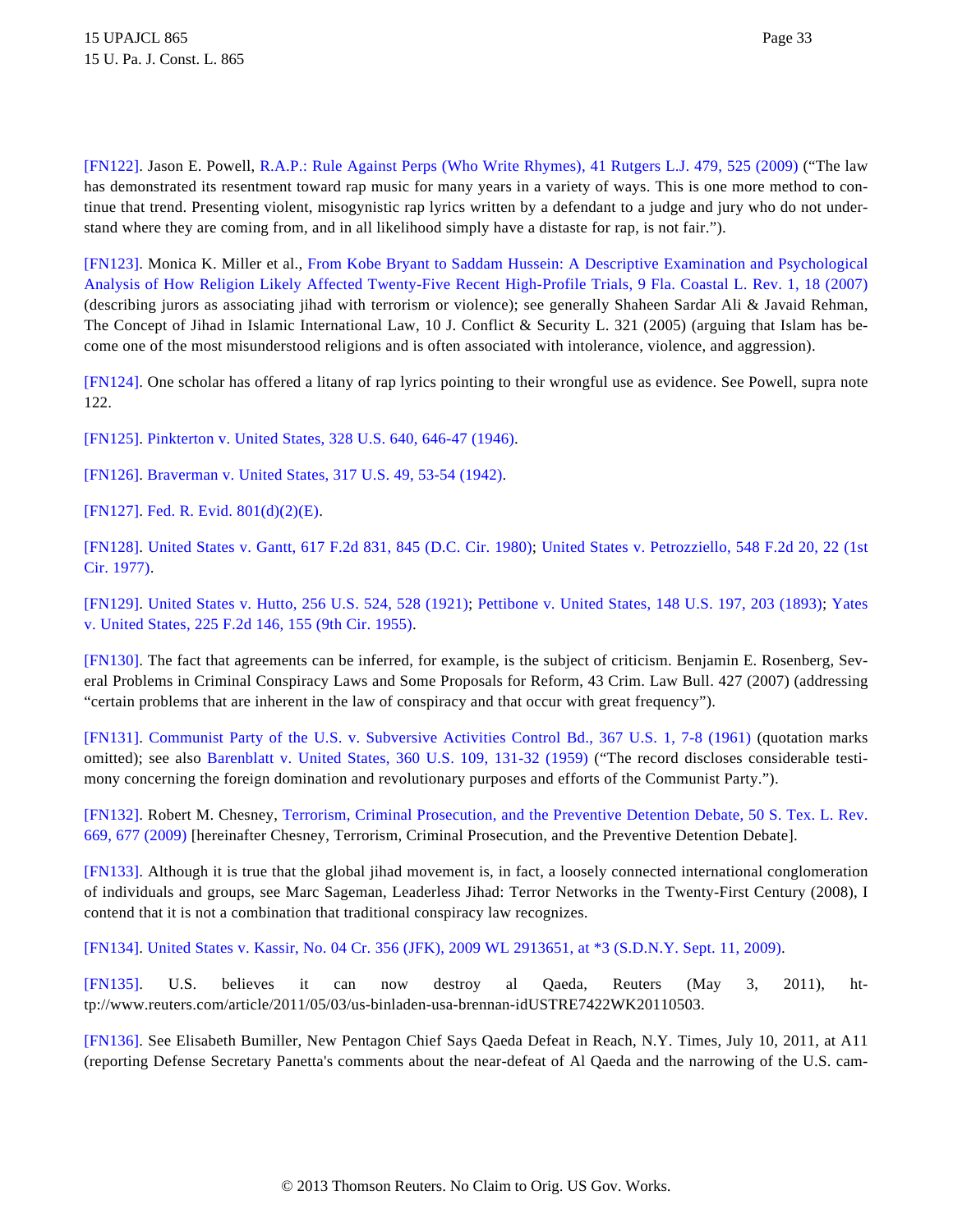paign against the organization).

<span id="page-33-0"></span>[\[FN137\]](#page-9-3). See Mark Mazzetti, Al Qaeda Affiliates Growing Independent, N.Y. Times, Aug. 30, 2011, at A8.

<span id="page-33-1"></span>[\[FN138\]](#page-9-3). Jack Healy, Blasts Rock Baghdad as Political Crisis in Iraq Deepens, N.Y. Times, Dec. 22, 2011, http:// www.nytimes.com/2011/12/23/world/middleeast/explosions-rock-baghdad-amid-iraqi-political-crisis.html?\_r=0.

<span id="page-33-2"></span>[\[FN139\]](#page-9-4). See Nat'l Security Preparedness Grp., Bipartisan Pol'y Center, Tenth Anniversary Report Card: The Status of the 9/11 Commission Recommendations 7, 20 (Sept. 2011), available at http:// www.bipartisanpolicy.org/sites/default/files/CommissionRecommendations.pdf (warning of the continuing threats of "diversification," recruitment, and self-radicalization of violent Islamist extremism).

<span id="page-33-3"></span>[\[FN140\]](#page-9-5). See Government's Opposition to Defendant's Motion to Dismiss Portions of Counts One through Three of the Second Superseding Indictment, [United States v. Mehanna, No. 09-10017-GAO, 2011 WL 3511226 \(D. Mass 2](http://www.westlaw.com/Find/Default.wl?rs=dfa1.0&vr=2.0&DB=0000999&FindType=Y&SerialNum=2025913008)011) ("Whether the [terrorist organization] ever knew that the defendants agreed to support them through [advocacy by speech] is irrelevant in a conspiracy analysis; what matters is the intent and understanding of the conspirators."); [United](http://www.westlaw.com/Find/Default.wl?rs=dfa1.0&vr=2.0&DB=0000999&FindType=Y&SerialNum=2019797949) [States v. Kassir, No. 04 CR. 356 \(JFK\), 2009 WL 2913651, at \\*1, \\*9 n.7, \(S.D.N.Y. Sept. 11, 200](http://www.westlaw.com/Find/Default.wl?rs=dfa1.0&vr=2.0&DB=0000999&FindType=Y&SerialNum=2019797949)9) (assuming that defendant's "sharing al Qaeda's ideology" merely coincidentally was sanctioned by al Qaeda, the material support statute "can criminalize the distribution of certain written materials," which includes "jihad propaganda"); [United States v](http://www.westlaw.com/Find/Default.wl?rs=dfa1.0&vr=2.0&DB=0004637&FindType=Y&ReferencePositionType=S&SerialNum=2015999490&ReferencePosition=671). [Amawi, 552 F. Supp. 2d 669, 671 \(N.D. Ohio 2008](http://www.westlaw.com/Find/Default.wl?rs=dfa1.0&vr=2.0&DB=0004637&FindType=Y&ReferencePositionType=S&SerialNum=2015999490&ReferencePosition=671)) (charging defendants with conspiracy to provide material support to terrorism by distributing "how to" videos and obtaining videos from the internet even though "[t]he government [did] not allege that any organized terrorist or insurgent organization solicited the defendants to commit the crimes charged to them").

<span id="page-33-4"></span>[\[FN141\]](#page-9-6). Although beyond the scope of this Article, the global jihad movement allows statements of far-flung people to be admitted in evidence as co-conspirator statements. See Fed. R. Evid.  $801(d)(2)(E)$  (permitting at trial testimony regarding the statements of a co-conspirator). Bin Laden's fatwa to kill all Americans and Jews could therefore be admissible against "homegrown terrorists." Al Qaeda's Second Fatwa, PBS Newshour (Feb. 23, 1998), http://www.pbs.org/newshour/terrorism/international/fatwa\_1998.html. See [United States v. Jayyousi, 657 F.3d 1085, 1099](http://www.westlaw.com/Find/Default.wl?rs=dfa1.0&vr=2.0&DB=0000506&FindType=Y&ReferencePositionType=S&SerialNum=2026168990&ReferencePosition=1099) [\(11th Cir. 2011\)](http://www.westlaw.com/Find/Default.wl?rs=dfa1.0&vr=2.0&DB=0000506&FindType=Y&ReferencePositionType=S&SerialNum=2026168990&ReferencePosition=1099); [United States v. Farhane, 634 F.3d 127, 132 n.4 \(2d Cir. 2011\)](http://www.westlaw.com/Find/Default.wl?rs=dfa1.0&vr=2.0&DB=0000506&FindType=Y&ReferencePositionType=S&SerialNum=2024533032&ReferencePosition=132).

<span id="page-33-5"></span>[\[FN142\]](#page-9-7). [Krulewitch v. United States, 336 U.S. 440, 448 \(1949\)](http://www.westlaw.com/Find/Default.wl?rs=dfa1.0&vr=2.0&DB=0000780&FindType=Y&ReferencePositionType=S&SerialNum=1949117570&ReferencePosition=448) (Jackson, J., concurring).

<span id="page-33-6"></span>[\[FN143\]](#page-9-8). These exceptions are referred to as "the exemption of certain categories of crime from normal legal rules and a fervent hostility to any arguments challenging the underlying rationale for special treatment...." Luna, supra note 78, at 102.

<span id="page-33-7"></span>[\[FN144\]](#page-9-8). Laurie R. Blank, [The Consequences of a "War" Paradigm for Counterterrorism: What Impact on Basic Right](http://www.westlaw.com/Find/Default.wl?rs=dfa1.0&vr=2.0&DB=0001145&FindType=Y&SerialNum=0372721361)s [and Values?, 46 Ga. L. Rev. 719 \(2012\)](http://www.westlaw.com/Find/Default.wl?rs=dfa1.0&vr=2.0&DB=0001145&FindType=Y&SerialNum=0372721361) (arguing that the War on Terror upends delicate legal balances and thus threatens individual rights).

<span id="page-33-8"></span>[\[FN145\]](#page-9-8). [Abrams v. United States, 250 U.S. 616, 623 \(1919](http://www.westlaw.com/Find/Default.wl?rs=dfa1.0&vr=2.0&DB=0000780&FindType=Y&ReferencePositionType=S&SerialNum=1919100515&ReferencePosition=623)); [Frohwerk v. United States, 249 U.S. 204 \(1919](http://www.westlaw.com/Find/Default.wl?rs=dfa1.0&vr=2.0&DB=0000780&FindType=Y&SerialNum=1919100361)); [Schenck](http://www.westlaw.com/Find/Default.wl?rs=dfa1.0&vr=2.0&DB=0000780&FindType=Y&SerialNum=1919100399) [v. United States, 249 U.S. 47 \(1919\)](http://www.westlaw.com/Find/Default.wl?rs=dfa1.0&vr=2.0&DB=0000780&FindType=Y&SerialNum=1919100399).

<span id="page-33-9"></span>[\[FN146\]](#page-9-9). [Yates v. United States, 354 U.S. 298 \(1957\)](http://www.westlaw.com/Find/Default.wl?rs=dfa1.0&vr=2.0&DB=0000780&FindType=Y&SerialNum=1957120376); [Dennis v. United States, 341 U.S. 494 \(1951\)](http://www.westlaw.com/Find/Default.wl?rs=dfa1.0&vr=2.0&DB=0000780&FindType=Y&SerialNum=1951116953).

<span id="page-33-10"></span>[\[FN147\]](#page-9-9). [California v. Acevedo, 500 U.S. 565, 601 \(1991](http://www.westlaw.com/Find/Default.wl?rs=dfa1.0&vr=2.0&DB=0000780&FindType=Y&ReferencePositionType=S&SerialNum=1991099273&ReferencePosition=601)) (Stevens, J., dissenting); [Skinner v. Ry. Labor Execs.' Ass'n,](http://www.westlaw.com/Find/Default.wl?rs=dfa1.0&vr=2.0&DB=0000780&FindType=Y&ReferencePositionType=S&SerialNum=1989042023&ReferencePosition=641) [489 U.S. 602, 641 \(1989](http://www.westlaw.com/Find/Default.wl?rs=dfa1.0&vr=2.0&DB=0000780&FindType=Y&ReferencePositionType=S&SerialNum=1989042023&ReferencePosition=641)) (Marshall, J., dissenting); Nat'l Treasury Emps. Union v. Von Raab, 489 U.S. 656, 686-87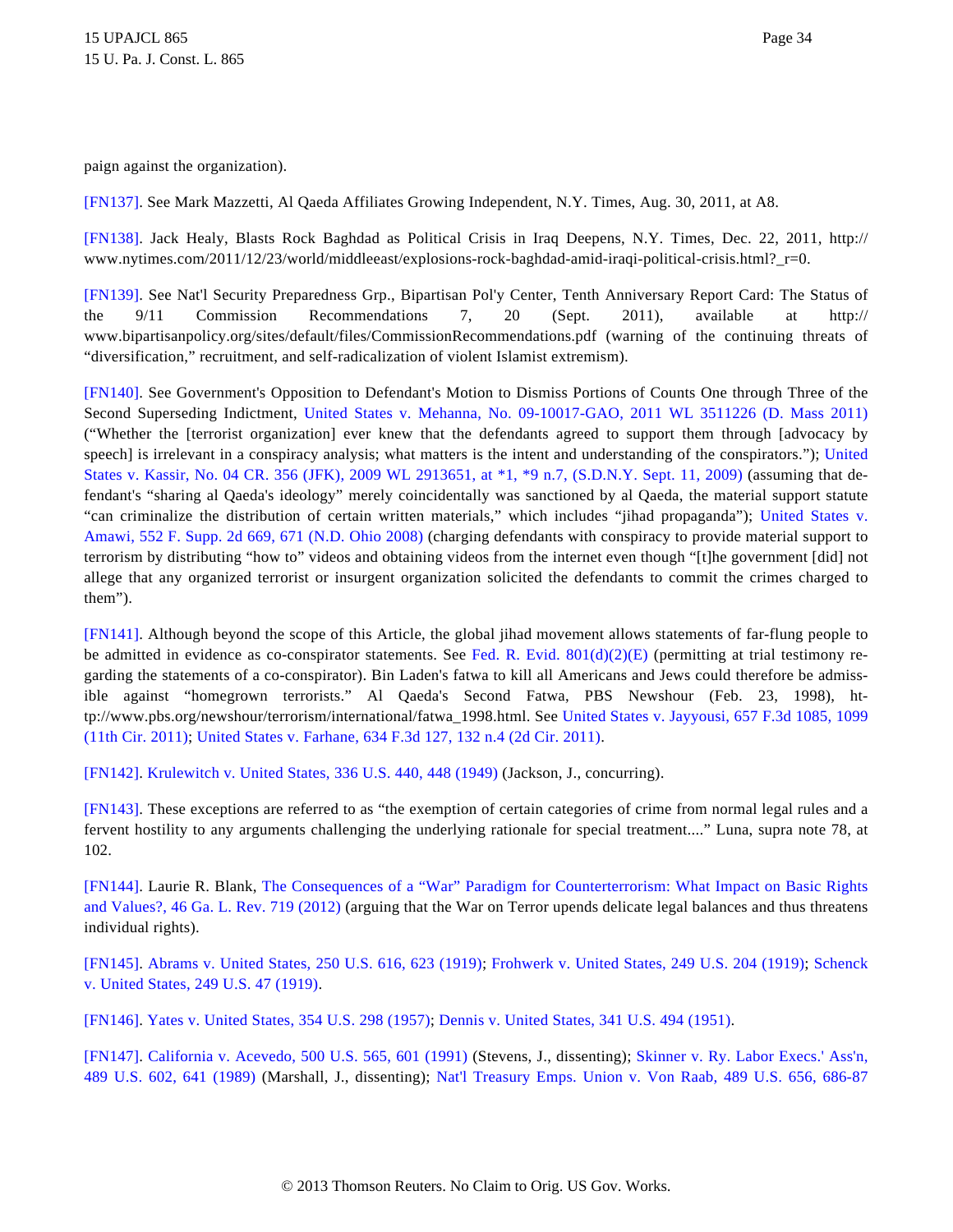[\(1989\)](http://www.westlaw.com/Find/Default.wl?rs=dfa1.0&vr=2.0&DB=0000780&FindType=Y&ReferencePositionType=S&SerialNum=1989042022&ReferencePosition=686) (Scalia, J., dissenting); Haneefah A. Jackson, Note, [When Love is a Crime: Why the Drug Prosecutions and Pun](http://www.westlaw.com/Find/Default.wl?rs=dfa1.0&vr=2.0&DB=0001531&FindType=Y&ReferencePositionType=S&SerialNum=0294275774&ReferencePosition=527)[ishments of Female Non-Conspirators Cannot Be Justified By Retributive Principles, 46 How. L.J. 517, 527](http://www.westlaw.com/Find/Default.wl?rs=dfa1.0&vr=2.0&DB=0001531&FindType=Y&ReferencePositionType=S&SerialNum=0294275774&ReferencePosition=527) (2003) ("While American criminal law is firmly based on the theory that a defendant must demonstrate the requisite mens rea (the intent to commit a crime) and actus reus (the actual criminal conduct), conspiracy law provides an exception to the act requirement of criminal prosecutions. Critics of conspiracy laws argue that it violates the very foundation of our criminal justice system because it is predominately mental and rises to the level of punishing an individual for thoughts rather than acts." (footnotes omitted)); Steven Wisotsky, [Crackdown: The Emerging "Drug Exception" to the Bill](http://www.westlaw.com/Find/Default.wl?rs=dfa1.0&vr=2.0&DB=0001159&FindType=Y&SerialNum=0103165445) of [Rights, 38 Hastings L.J. 889 \(1987\)](http://www.westlaw.com/Find/Default.wl?rs=dfa1.0&vr=2.0&DB=0001159&FindType=Y&SerialNum=0103165445).

<span id="page-34-0"></span>[\[FN148\]](#page-9-10). David B. Kopel & Joseph Olson, [Preventing a Reign of Terror: Civil Liberties Implications of Terrorism Legis](http://www.westlaw.com/Find/Default.wl?rs=dfa1.0&vr=2.0&DB=0001217&FindType=Y&ReferencePositionType=S&SerialNum=0107705248&ReferencePosition=268)[lation, 21 Okla. City U. L. Rev. 247, 268-69 \(1996](http://www.westlaw.com/Find/Default.wl?rs=dfa1.0&vr=2.0&DB=0001217&FindType=Y&ReferencePositionType=S&SerialNum=0107705248&ReferencePosition=268)); Luna, supra note 78, at 137. One way for the drug and terrorism exceptions to operate is to not require proof of an overt act. See [18 U.S.C. §2339B \(2006](http://www.westlaw.com/Find/Default.wl?rs=dfa1.0&vr=2.0&DB=1000546&DocName=18USCAS2339B&FindType=L)); [United States v. Shabani, 513](http://www.westlaw.com/Find/Default.wl?rs=dfa1.0&vr=2.0&DB=0000780&FindType=Y&ReferencePositionType=S&SerialNum=1994215758&ReferencePosition=11) [U.S. 10, 11 \(1994](http://www.westlaw.com/Find/Default.wl?rs=dfa1.0&vr=2.0&DB=0000780&FindType=Y&ReferencePositionType=S&SerialNum=1994215758&ReferencePosition=11)); [United States v. Pumphrey, 831 F.2d 307 \(D.C. Cir. 198](http://www.westlaw.com/Find/Default.wl?rs=dfa1.0&vr=2.0&DB=0000350&FindType=Y&SerialNum=1987122934)7); [United States v. Abdi, 498 F. Supp. 2d](http://www.westlaw.com/Find/Default.wl?rs=dfa1.0&vr=2.0&DB=0004637&FindType=Y&ReferencePositionType=S&SerialNum=2012794447&ReferencePosition=1064) [1048, 1064 \(S.D. Ohio 2007\)](http://www.westlaw.com/Find/Default.wl?rs=dfa1.0&vr=2.0&DB=0004637&FindType=Y&ReferencePositionType=S&SerialNum=2012794447&ReferencePosition=1064).

<span id="page-34-1"></span>[\[FN149\]](#page-9-11). Raj Dhanasekaran, When Rotten Apples Return: How the Posse Comitatus Act of 1878 Can Deter Domestic Law Enforcement Authorities From Using Military Interrogation Techniques on Civilians, 5 Conn. Pub. Interest L.J. 233, 233-38 (2005); Linda McKay-Panos, Post 9/11 Legislation and Policy in Canada-- Neo-McCarthyism?, 54 U. New Brunswick L.J. 178, 180 (2005).

<span id="page-34-2"></span>[\[FN150\]](#page-9-12). Jules Lobel, [Preventive Detention: Prisoners, Suspected Terrorists and Permanent Emergency, 25 T. Jefferso](http://www.westlaw.com/Find/Default.wl?rs=dfa1.0&vr=2.0&DB=0112966&FindType=Y&ReferencePositionType=S&SerialNum=0299168033&ReferencePosition=397)n [L. Rev. 389, 397 \(2003](http://www.westlaw.com/Find/Default.wl?rs=dfa1.0&vr=2.0&DB=0112966&FindType=Y&ReferencePositionType=S&SerialNum=0299168033&ReferencePosition=397)); Karl T. Muth, [Sarbanes-Oxley Writ Large: Sarbanes-Oxley and the Foreign Commerce Clause,](http://www.westlaw.com/Find/Default.wl?rs=dfa1.0&vr=2.0&DB=0184128&FindType=Y&ReferencePositionType=S&SerialNum=0344981077&ReferencePosition=41) [8 J. Int'l Bus. & L. 29, 41 \(2009\)](http://www.westlaw.com/Find/Default.wl?rs=dfa1.0&vr=2.0&DB=0184128&FindType=Y&ReferencePositionType=S&SerialNum=0344981077&ReferencePosition=41).

<span id="page-34-3"></span>[\[FN151\]](#page-9-13). Robert M. Chesney, [The Sleeper Scenario: Terrorism-Support Laws and the Demands of Prevention, 42 Harv](http://www.westlaw.com/Find/Default.wl?rs=dfa1.0&vr=2.0&DB=0001155&FindType=Y&ReferencePositionType=S&SerialNum=0303828621&ReferencePosition=26). [J. on Legis. 1, 26-30 \(2005](http://www.westlaw.com/Find/Default.wl?rs=dfa1.0&vr=2.0&DB=0001155&FindType=Y&ReferencePositionType=S&SerialNum=0303828621&ReferencePosition=26)); Alberto Gonzales, U.S. Att'y Gen., Remarks at the World Affairs Council of Pittsburgh on Stopping Terrorists Before They Strike: The Justice Department's Power of Prevention (Aug. 16, 2006), available at http:// www.usdoj.gov/ag/speeches/2006/ag\_speech\_060816.html (calling the prevention of terrorism "a meaningful and daily triumph").

<span id="page-34-4"></span>[\[FN152\]](#page-9-14). Emerson, supra note 4, at 402-03 ("[T]he issues [involving the interaction between inchoate crimes and the First Amendment] are gradually beginning to emerge as the increasingly complex controls of modern society range further into inchoate conduct in the effort to punish or prevent ultimate action." (footnote omitted)).

<span id="page-34-5"></span>[\[FN153\]](#page-9-14). See Jeremy M. Miller, [RICO and the Bill of Rights: An Essay on a Crumbling Utopian Ideal, 104 Com. L](http://www.westlaw.com/Find/Default.wl?rs=dfa1.0&vr=2.0&DB=0101491&FindType=Y&ReferencePositionType=S&SerialNum=0113135447&ReferencePosition=345).J. [336, 345 n.40 \(1999\)](http://www.westlaw.com/Find/Default.wl?rs=dfa1.0&vr=2.0&DB=0101491&FindType=Y&ReferencePositionType=S&SerialNum=0113135447&ReferencePosition=345).

<span id="page-34-6"></span>[\[FN154\]](#page-9-15). Emerson, supra note 4, at 402 ("Inchoate conduct frequently takes the form of expression....Consequently social regulations that reach back into inchoate conduct may raise serious First Amendment problems.").

<span id="page-34-7"></span>[\[FN155\]](#page-9-16). Huq, supra note 9.

<span id="page-34-8"></span>[\[FN156\]](#page-9-17). Id. at 836.

<span id="page-34-9"></span>[\[FN157\]](#page-9-18). Id. at 852; Dawinder S. Sidhu, The Chilling Effect of Government Surveillance Programs on The Use of the Internet by Muslim-Americans, 7 Md. L.J. Race, Religion, Gender & Class 375, 376 (2007).

<span id="page-34-10"></span>[\[FN158\]](#page-10-0). Huq, supra note 9, at 855; see also Emerson, supra note 4, at 411 ("In practice, conspiracy law can be even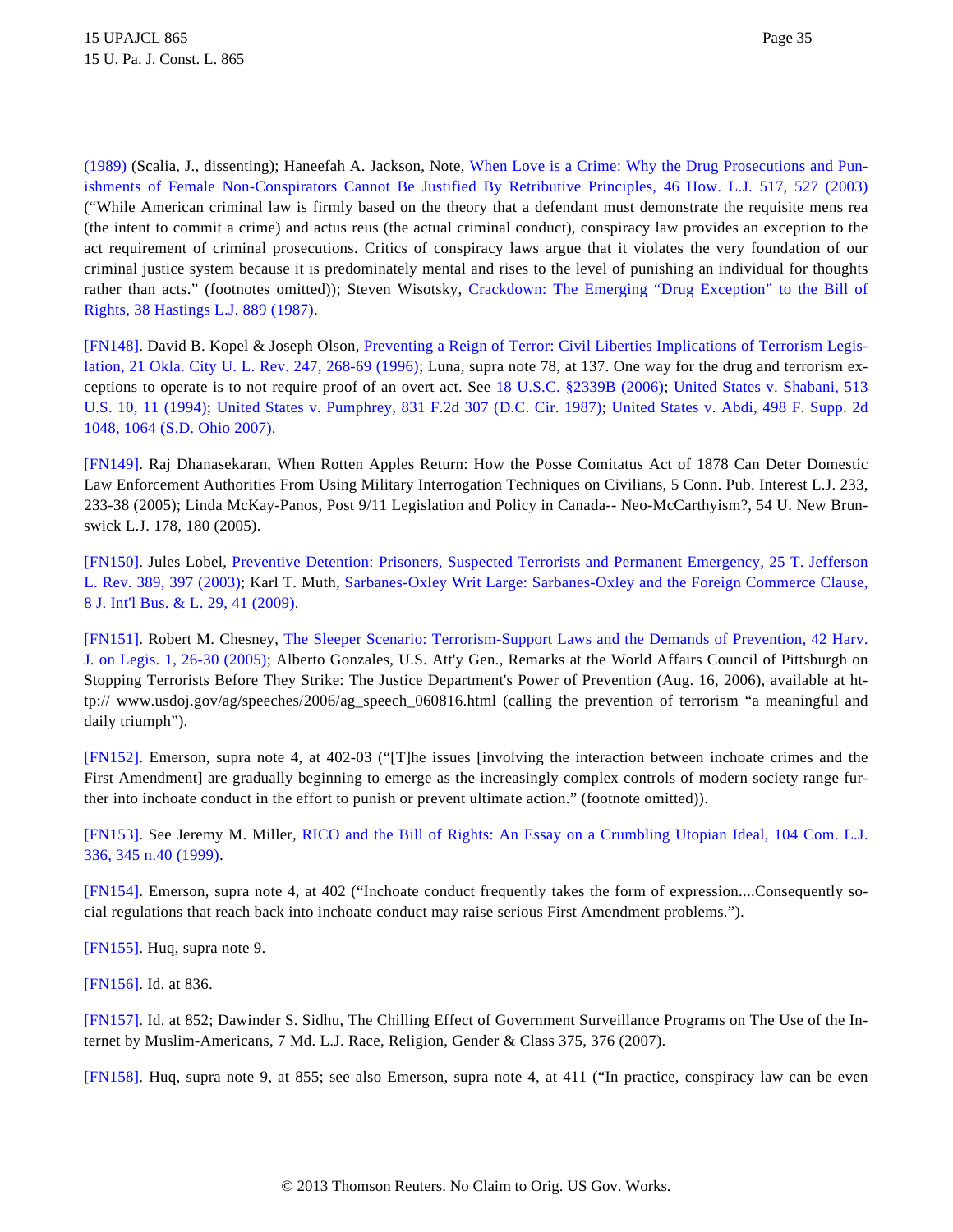more harmful to uninhibited expression. A jury, which may be hostile to an unpopular cause, decides who is in the conspiracy, what the intent of the parties was, whether the agreement contemplated some action that occurred later, and similar crucial matters. It thus becomes dangerous for any individual to participate in a campaign or demonstration that in the course of its unfolding may give rise to some violation of law. It is hard to conceive of a more chilling effect upon the system of free expression.").

<span id="page-35-0"></span>[\[FN159\]](#page-10-1). Huq, supra note 9, at 845 ("[M]any terrorism investigations (perhaps a majority) end in 'pretextual' charges, from wire fraud to immigration crimes....In those cases, the state's upstream reliance on religious speech for singling out a suspect is never revealed." (footnote omitted)).

<span id="page-35-1"></span>[\[FN160\]](#page-10-2). Id. at 847.

<span id="page-35-2"></span>[\[FN161\]](#page-10-3). Robert M. Chesney, Beyond Conspiracy? [Anticipatory Prosecution and the Challenge of Unaffiliated Terror](http://www.westlaw.com/Find/Default.wl?rs=dfa1.0&vr=2.0&DB=0001228&FindType=Y&ReferencePositionType=S&SerialNum=0331855619&ReferencePosition=439)[ism, 80 S. Cal. L. Rev. 425, 439 \(2007\)](http://www.westlaw.com/Find/Default.wl?rs=dfa1.0&vr=2.0&DB=0001228&FindType=Y&ReferencePositionType=S&SerialNum=0331855619&ReferencePosition=439) [hereinafter Chesney, Beyond Conspiracy?].

<span id="page-35-3"></span>[\[FN162\]](#page-10-4). Chesney, Terrorism, Criminal Prosecution, and the Preventive Detention Debate, supra note 132, at 676-77.

<span id="page-35-4"></span>[\[FN163\]](#page-10-5). Id. at 677.

<span id="page-35-5"></span>[\[FN164\]](#page-10-6). See [United States v. Kassir, No. 04 CR. 356\(JFK\), 2009 WL 2913651, at \\*3 \(S.D.N.Y. Sept. 11](http://www.westlaw.com/Find/Default.wl?rs=dfa1.0&vr=2.0&DB=0000999&FindType=Y&SerialNum=2019797949), 2009) (describing the testimony of the government's expert that, despite having no actual connection to al Qaeda, "[i] f you follow the same methodology and the same ideology, then you too can be al Qaeda"); Government's Opposition to Defendant's Motion to Dismiss Portions of Counts One Through Three of the Second Superseding Indictment at 20, United States v. Mehanna, No. 09-10017-GAO (D. Mass. July 29, 2011) ("Whether the [[foreign terrorist organization] ever knew that the defendants agreed to support them through [speaking] is irrelevant in a conspiracy analysis."); [United](http://www.westlaw.com/Find/Default.wl?rs=dfa1.0&vr=2.0&DB=0004637&FindType=Y&ReferencePositionType=S&SerialNum=2015999490&ReferencePosition=671) [States v. Amawi, 552 F. Supp. 2d 669, 671 \(N.D. Ohio 200](http://www.westlaw.com/Find/Default.wl?rs=dfa1.0&vr=2.0&DB=0004637&FindType=Y&ReferencePositionType=S&SerialNum=2015999490&ReferencePosition=671)8) (charging defendants with conspiracy to provide material support to terrorism by distributing "how to" videos and obtaining videos from the internet even though "[t]he government [did] not allege that any organized terrorist or insurgent organization solicited the defendants to commit the crimes charged to them").

<span id="page-35-6"></span>[\[FN165\]](#page-10-7). See Chesney, Terrorism, Criminal Prosecution, and the Preventive Detention Debate, supra note 132, at 684 (discussing conspiracy law's "capacity for prevention").

<span id="page-35-7"></span>[\[FN166\]](#page-10-7). See Katyal, supra note 1, at 1397 (arguing that applying insights from corporate law scholars and organizational theorists to conspiracy law can stymie criminal conspiracies).

<span id="page-35-8"></span>[\[FN167\]](#page-10-7). See Rosenthal, supra note 9, at 117 (arguing that "statements of ideological belief may provide valuable evidence of motive or intent in criminal prosecutions").

<span id="page-35-9"></span>[\[FN168\]](#page-10-8). Chesney, supra note 132, at 685 (quoting Transcript, Attorney General Gonzales Holds a News Conference on Terrorist Arrests, Wash. Post (June 23, 2006), http:// www.washingtonpost.com/wpdyn/content/article/2006/06/23/AR2006062300942.html.).

<span id="page-35-10"></span>[\[FN169\]](#page-10-9). Chesney, Beyond Conspiracy?, supra note 161, at 426 (describing the position of civil liberties advocates).

<span id="page-35-11"></span>[\[FN170\]](#page-10-10). Id. at 435 (citing Dahlia Lithwick, Stop Me Before I Think Again, Wash. Post, July 16, 2006, at B3).

<span id="page-35-12"></span>[\[FN171\]](#page-10-11). These include, for example, true threats, incitement, false statements, and fraud.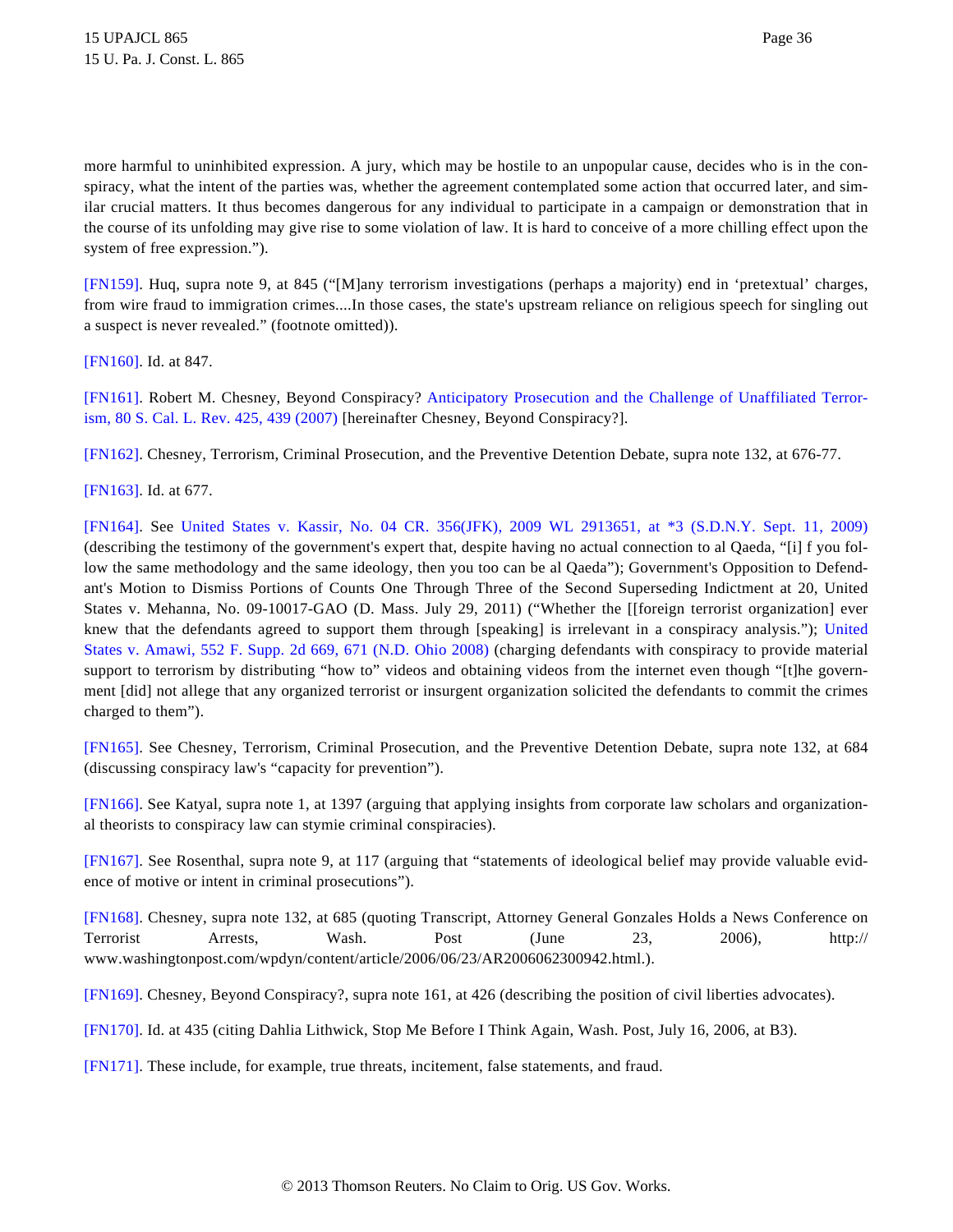<span id="page-36-0"></span>[\[FN172\]](#page-10-12). See Greenawalt, Speech, Crime, and The Uses of Language, supra note 5, at 245 ("[F]reedom to say what one feels and believes and hopes to do does not constitute freedom from use of one's statements as evidence.").

<span id="page-36-1"></span>[\[FN173\]](#page-10-12). Thomas I. Emerson, however, shared this opinion. Emerson, supra note 4, at 405 ("[E]xpression may be seriously inhibited when the speaker knows that what he says can be used against him at a later time...or can perhaps be the decisive factor in a jury's general verdict against him.").

<span id="page-36-2"></span>[\[FN174\]](#page-10-13). See [United States v. Spock, 416 F.2d 165, 185 & n.2 \(1st Cir. 1969](http://www.westlaw.com/Find/Default.wl?rs=dfa1.0&vr=2.0&DB=0000350&FindType=Y&ReferencePositionType=S&SerialNum=1969120268&ReferencePosition=185)) (Coffin, J., dissenting in part) (citing [Dir](http://www.westlaw.com/Find/Default.wl?rs=dfa1.0&vr=2.0&DB=0000780&FindType=Y&SerialNum=1943121186)[ect Sales Co. v. United States, 319 U.S. 703 \(1943](http://www.westlaw.com/Find/Default.wl?rs=dfa1.0&vr=2.0&DB=0000780&FindType=Y&SerialNum=1943121186))) ("[T]here is...justification...[for] fearing expansion of conspiracy into the realm of public discussion....Of course, closely-knit groups directed at the execution of orthodox criminal enterprises are clearly punishable as conspiracies.").

<span id="page-36-3"></span>[\[FN175\]](#page-10-14). [United States v. Brown, 374 Fed. App'x 927, 930 \(11th Cir. 2011\)](http://www.westlaw.com/Find/Default.wl?rs=dfa1.0&vr=2.0&DB=0006538&FindType=Y&ReferencePositionType=S&SerialNum=2021674348&ReferencePosition=930).

<span id="page-36-4"></span>[\[FN176\]](#page-10-15). [Id. at 930, 937](http://www.westlaw.com/Find/Default.wl?rs=dfa1.0&vr=2.0&DB=0006538&FindType=Y&ReferencePositionType=S&SerialNum=2021674348&ReferencePosition=930).

<span id="page-36-5"></span>[\[FN177\]](#page-10-16). [Id. at 937](http://www.westlaw.com/Find/Default.wl?rs=dfa1.0&vr=2.0&DB=0006538&FindType=Y&ReferencePositionType=S&SerialNum=2021674348&ReferencePosition=937).

<span id="page-36-6"></span>[\[FN178\]](#page-11-0). [United States v. Padilla-Gonzalez, 418 Fed. App'x 590, 592 \(9th Cir. 2011\)](http://www.westlaw.com/Find/Default.wl?rs=dfa1.0&vr=2.0&DB=0006538&FindType=Y&ReferencePositionType=S&SerialNum=2024722694&ReferencePosition=592).

<span id="page-36-7"></span>[\[FN179\]](#page-11-1). In Part IV of this Article, I discuss such speech as operational and integral to criminal conduct.

<span id="page-36-8"></span>[\[FN180\]](#page-11-2). [United States v. Spock, 416 F.2d 165, 173 \(1st Cir. 1969](http://www.westlaw.com/Find/Default.wl?rs=dfa1.0&vr=2.0&DB=0000350&FindType=Y&ReferencePositionType=S&SerialNum=1969120268&ReferencePosition=173)) (quoting [Scales v. United States, 367 U.S. 203, 234](http://www.westlaw.com/Find/Default.wl?rs=dfa1.0&vr=2.0&DB=0000780&FindType=Y&ReferencePositionType=S&SerialNum=1961125512&ReferencePosition=234) [\(1961\)\)](http://www.westlaw.com/Find/Default.wl?rs=dfa1.0&vr=2.0&DB=0000780&FindType=Y&ReferencePositionType=S&SerialNum=1961125512&ReferencePosition=234) (emphasis added).

<span id="page-36-9"></span>[\[FN181\]](#page-11-3). See Larry Alexander & Kimberly D. Kessler, [Mens Rea and Inchoate Crimes, 87 J. Crim. L. & Criminolog](http://www.westlaw.com/Find/Default.wl?rs=dfa1.0&vr=2.0&DB=0001173&FindType=Y&ReferencePositionType=S&SerialNum=0108757976&ReferencePosition=1173)y [1138, 1173 \(1997](http://www.westlaw.com/Find/Default.wl?rs=dfa1.0&vr=2.0&DB=0001173&FindType=Y&ReferencePositionType=S&SerialNum=0108757976&ReferencePosition=1173)) ("[A]lthough the Model Penal Code's approach to conditional purpose is the most defensible approach, it leads to counter-intuitive results in many cases.").

<span id="page-36-10"></span>[\[FN182\]](#page-11-4). See Volokh, Crime-Facilitating Speech, supra note 10, at 1189.

<span id="page-36-11"></span>[\[FN183\]](#page-11-5). Some have said that Dennis v. United States established that the First Amendment protects some speech in the conspiracy context. In the context of this Article, Dennis is appropriately viewed as a traditionalist First Amendment case in that it is concerned solely with speech itself as a crime. In that context, the Court wrote that, "where an offense is specified by a statute in nonspeech or nonpress terms, a conviction relying upon speech or press as evidence of violation may be sustained only when the speech or publication created a 'clear and present danger' of attempting or accomplishing the prohibited crime, e.g., interference with enlistment." [341 U.S. 494, 505 \(1951](http://www.westlaw.com/Find/Default.wl?rs=dfa1.0&vr=2.0&DB=0000780&FindType=Y&ReferencePositionType=S&SerialNum=1951116953&ReferencePosition=505)). The Dennis majority concerned itself with speech as a crime and did not appreciate the all-purpose speech problem presented in this Article. Justices Black and Douglas in dissent, however, did point to this Article's concern. [Id. at 579, 585](http://www.westlaw.com/Find/Default.wl?rs=dfa1.0&vr=2.0&DB=0000780&FindType=Y&ReferencePositionType=S&SerialNum=1951116953&ReferencePosition=579) (Black, Douglas, JJ., dissenting). A decade later, the Court reiterated the Dennis approach in Scales v. United States, writing that:

[T]here is no great difference between a charge of being a member in a group which engages in criminal conduct and being a member of a large conspiracy, many of whose participants are unknown or not before the court. Whatever difficulties might be thought to inhere in ascribing a course of criminal conduct to an abstract entity are certainly cured, so far as any particular defendant is concerned, by the requirement of proof that he knew that the organization engages in criminal advocacy, and that it was his purpose to further that criminal advocacy.

[367 U.S. at 226 n.18](http://www.westlaw.com/Find/Default.wl?rs=dfa1.0&vr=2.0&DB=0000780&FindType=Y&ReferencePositionType=S&SerialNum=1961125512&ReferencePosition=226). The Court's concern was merely to ensure that criminal intent was proven; it did not confront the all-purpose speech problem or even greatly question the ambiguous nature of some speech to prove intent. In the same year, however, the Court in Noto v. United States did suggest an appreciation of the all-purpose speech problem.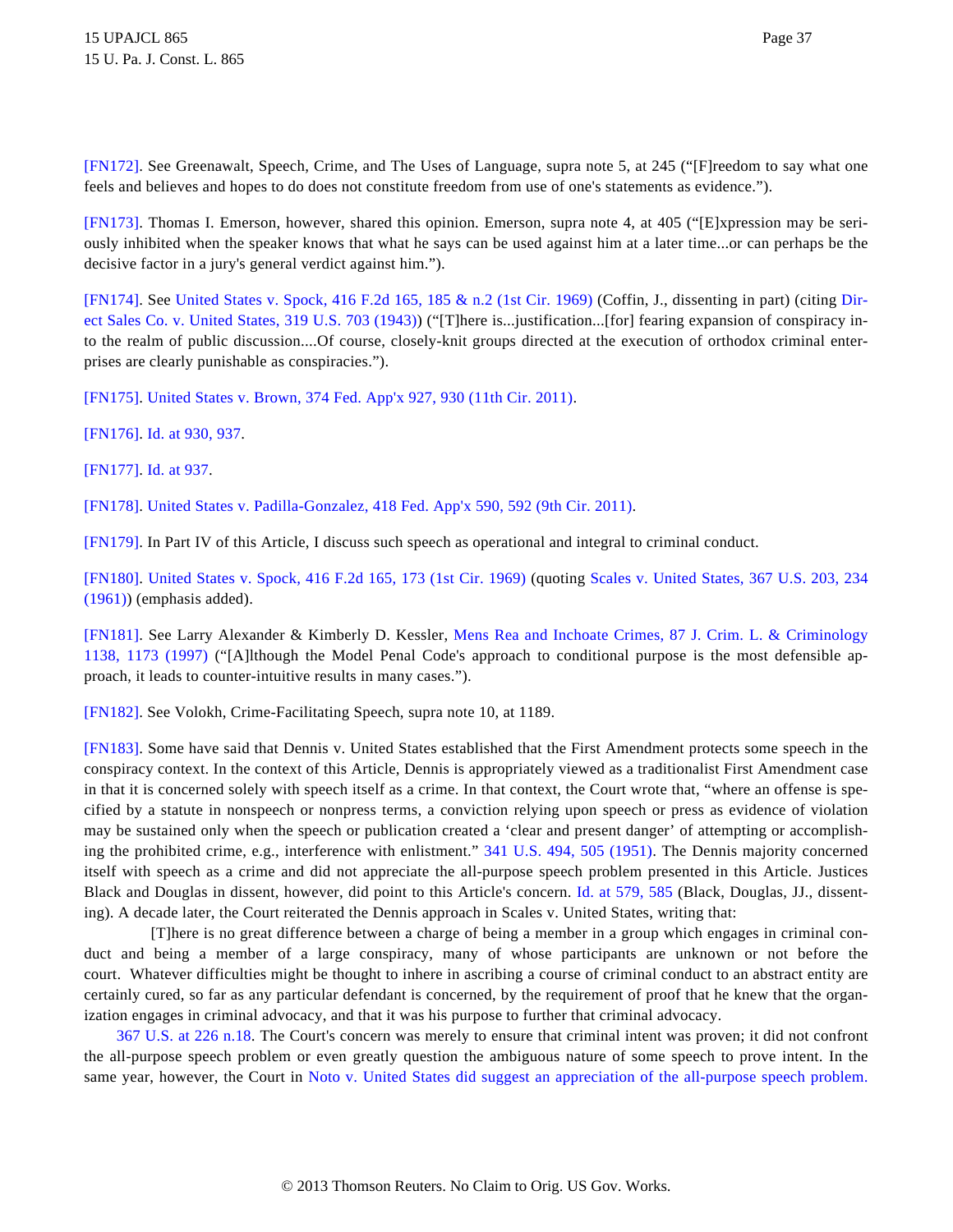[367 U.S. 290, 298 \(1961](http://www.westlaw.com/Find/Default.wl?rs=dfa1.0&vr=2.0&DB=0000780&FindType=Y&ReferencePositionType=S&SerialNum=1961125514&ReferencePosition=298)) ("But in examining that evidence it appears to us that, in the context of this record, this too fails to establish that the Communist Party was an organization which presently advocated violent overthrow of the Government now or in the future, for that is what must be proven. The most that can be said is that the evidence as to that program might justify an inference that the leadership of the Party was preparing the way for a situation in which future acts of sabotage might be facilitated, but there is no evidence that such acts of sabotage were presently advocated; and it is present advocacy, and not an intent to advocate in the future or a conspiracy to advocate in the future once a groundwork has been laid, which is an element of the crime under the membership clause.").

<span id="page-37-0"></span>[\[FN184\]](#page-11-6). [416 F.2d at 179](http://www.westlaw.com/Find/Default.wl?rs=dfa1.0&vr=2.0&DB=0000350&FindType=Y&ReferencePositionType=S&SerialNum=1969120268&ReferencePosition=179).

<span id="page-37-1"></span>[\[FN185\]](#page-11-7). [Id. at 170](http://www.westlaw.com/Find/Default.wl?rs=dfa1.0&vr=2.0&DB=0000350&FindType=Y&ReferencePositionType=S&SerialNum=1969120268&ReferencePosition=170).

<span id="page-37-2"></span>[\[FN186\]](#page-11-8). [Ianelli v. United States, 420 U.S. 770, 777 \(1975](http://www.westlaw.com/Find/Default.wl?rs=dfa1.0&vr=2.0&DB=0000780&FindType=Y&ReferencePositionType=S&SerialNum=1975129763&ReferencePosition=777)); [Braverman v. United States, 317 U.S. 49, 53 \(1942](http://www.westlaw.com/Find/Default.wl?rs=dfa1.0&vr=2.0&DB=0000780&FindType=Y&ReferencePositionType=S&SerialNum=1942117912&ReferencePosition=53)); [Mend](http://www.westlaw.com/Find/Default.wl?rs=dfa1.0&vr=2.0&DB=0000506&FindType=Y&ReferencePositionType=S&SerialNum=1999217341&ReferencePosition=1301)[ocino Envtl. Ctr. v. Mendocino Cnty., 192 F.3d 1283, 1301 \(9th Cir. 199](http://www.westlaw.com/Find/Default.wl?rs=dfa1.0&vr=2.0&DB=0000506&FindType=Y&ReferencePositionType=S&SerialNum=1999217341&ReferencePosition=1301)9); [United States v. Roberts, 14 F.3d 502, 511](http://www.westlaw.com/Find/Default.wl?rs=dfa1.0&vr=2.0&DB=0000506&FindType=Y&ReferencePositionType=S&SerialNum=1993236587&ReferencePosition=511) [\(10th Cir. 1993\)](http://www.westlaw.com/Find/Default.wl?rs=dfa1.0&vr=2.0&DB=0000506&FindType=Y&ReferencePositionType=S&SerialNum=1993236587&ReferencePosition=511).

<span id="page-37-3"></span>[\[FN187\]](#page-11-8). [United States v. Shabani, 513 U.S. 10, 16 \(1994\)](http://www.westlaw.com/Find/Default.wl?rs=dfa1.0&vr=2.0&DB=0000780&FindType=Y&ReferencePositionType=S&SerialNum=1994215758&ReferencePosition=16) (citing Regina v. Bass, (1795) 88 Eng. Rep. 881, 882).

<span id="page-37-4"></span>[\[FN188\]](#page-11-9). Ohlin, supra note 15.

<span id="page-37-5"></span>[\[FN189\]](#page-11-10). [Bell Atlantic Corp. v. Twombly, 550 U.S. 544, 553 \(200](http://www.westlaw.com/Find/Default.wl?rs=dfa1.0&vr=2.0&DB=0000780&FindType=Y&ReferencePositionType=S&SerialNum=2012293296&ReferencePosition=553)7); [Theatre Enters., Inc. v. Paramount Film Distrib](http://www.westlaw.com/Find/Default.wl?rs=dfa1.0&vr=2.0&DB=0000780&FindType=Y&ReferencePositionType=S&SerialNum=1954120587&ReferencePosition=540). [Corp., 346 U.S. 537, 540 \(1954\)](http://www.westlaw.com/Find/Default.wl?rs=dfa1.0&vr=2.0&DB=0000780&FindType=Y&ReferencePositionType=S&SerialNum=1954120587&ReferencePosition=540).

<span id="page-37-6"></span>[\[FN190\]](#page-12-0). [American Tobacco Co. v. United States, 328 U.S. 781, 809-10 \(194](http://www.westlaw.com/Find/Default.wl?rs=dfa1.0&vr=2.0&DB=0000780&FindType=Y&ReferencePositionType=S&SerialNum=1946112661&ReferencePosition=809)6); [United States v. Hegwood, 977 F.2d](http://www.westlaw.com/Find/Default.wl?rs=dfa1.0&vr=2.0&DB=0000350&FindType=Y&ReferencePositionType=S&SerialNum=1992176184&ReferencePosition=497) [492, 497 \(9th Cir. 1992\)](http://www.westlaw.com/Find/Default.wl?rs=dfa1.0&vr=2.0&DB=0000350&FindType=Y&ReferencePositionType=S&SerialNum=1992176184&ReferencePosition=497) (citing [United States v. Disla, 805 F.2d 1340, 1348 \(9th Cir. 1986\)](http://www.westlaw.com/Find/Default.wl?rs=dfa1.0&vr=2.0&DB=0000350&FindType=Y&ReferencePositionType=S&SerialNum=1986160276&ReferencePosition=1348)); [United States v. Lopez, 979](http://www.westlaw.com/Find/Default.wl?rs=dfa1.0&vr=2.0&DB=0000350&FindType=Y&ReferencePositionType=S&SerialNum=1992211516&ReferencePosition=1029) [F.2d 1024, 1029 \(5th Cir. 1992\)](http://www.westlaw.com/Find/Default.wl?rs=dfa1.0&vr=2.0&DB=0000350&FindType=Y&ReferencePositionType=S&SerialNum=1992211516&ReferencePosition=1029); [United States v. Simon, 839 F.2d 1461, 1469 \(11th Cir. 1988\)](http://www.westlaw.com/Find/Default.wl?rs=dfa1.0&vr=2.0&DB=0000350&FindType=Y&ReferencePositionType=S&SerialNum=1988026630&ReferencePosition=1469); Wright, supra note 12.

<span id="page-37-7"></span>[\[FN191\]](#page-12-0). [United States v. Paramount Pictures, 334 U.S. 131, 142 \(194](http://www.westlaw.com/Find/Default.wl?rs=dfa1.0&vr=2.0&DB=0000780&FindType=Y&ReferencePositionType=S&SerialNum=1948118957&ReferencePosition=142)8); [United States v. Concemi, 957 F.2d 942 \(1s](http://www.westlaw.com/Find/Default.wl?rs=dfa1.0&vr=2.0&DB=0000350&FindType=Y&SerialNum=1992051467)t [Cir. 1992\)](http://www.westlaw.com/Find/Default.wl?rs=dfa1.0&vr=2.0&DB=0000350&FindType=Y&SerialNum=1992051467) (citing [United States v. Boylan, 898 F.2d 230, 241-42 \(1st Cir. 1990](http://www.westlaw.com/Find/Default.wl?rs=dfa1.0&vr=2.0&DB=0000350&FindType=Y&ReferencePositionType=S&SerialNum=1990049943&ReferencePosition=241))); [United States v. Rea, 958 F.2d 1206](http://www.westlaw.com/Find/Default.wl?rs=dfa1.0&vr=2.0&DB=0000350&FindType=Y&ReferencePositionType=S&SerialNum=1992056016&ReferencePosition=1214), [1214 \(2d Cir. 1992\)](http://www.westlaw.com/Find/Default.wl?rs=dfa1.0&vr=2.0&DB=0000350&FindType=Y&ReferencePositionType=S&SerialNum=1992056016&ReferencePosition=1214).

<span id="page-37-8"></span>[\[FN192\]](#page-12-1). [United States v. Wiener, 3 F.3d 17, 21 \(1st Cir. 1993](http://www.westlaw.com/Find/Default.wl?rs=dfa1.0&vr=2.0&DB=0000506&FindType=Y&ReferencePositionType=S&SerialNum=1993163914&ReferencePosition=21)); see also [United States v. Townsend, 924 F.2d 1385 \(7th](http://www.westlaw.com/Find/Default.wl?rs=dfa1.0&vr=2.0&DB=0000350&FindType=Y&SerialNum=1991038827) [Cir. 1991\)](http://www.westlaw.com/Find/Default.wl?rs=dfa1.0&vr=2.0&DB=0000350&FindType=Y&SerialNum=1991038827).

<span id="page-37-9"></span>[\[FN193\]](#page-12-2). Goldstein, supra note 1, at 410.

<span id="page-37-10"></span>[\[FN194\]](#page-12-3). [United States v. Lyons, 53 F.3d 1198, 1201 \(11th Cir. 1995\)](http://www.westlaw.com/Find/Default.wl?rs=dfa1.0&vr=2.0&DB=0000506&FindType=Y&ReferencePositionType=S&SerialNum=1995111308&ReferencePosition=1201).

<span id="page-37-11"></span>[\[FN195\]](#page-12-4). [United States v. Hernandez, 896 F.2d 513, 518 \(11th Cir. 199](http://www.westlaw.com/Find/Default.wl?rs=dfa1.0&vr=2.0&DB=0000350&FindType=Y&ReferencePositionType=S&SerialNum=1990041909&ReferencePosition=518)0) (quoting [United States v. Kincade, 714 F.2d](http://www.westlaw.com/Find/Default.wl?rs=dfa1.0&vr=2.0&DB=0000350&FindType=Y&ReferencePositionType=S&SerialNum=1983139513&ReferencePosition=1065) [1064, 1065 \(11th Cir. 1983\)](http://www.westlaw.com/Find/Default.wl?rs=dfa1.0&vr=2.0&DB=0000350&FindType=Y&ReferencePositionType=S&SerialNum=1983139513&ReferencePosition=1065)).

<span id="page-37-12"></span>[\[FN196\]](#page-12-5). There has, in fact, been confusion about what agreement conceptually entails. See Theodore W. Cousens, Agreement as an Element in Conspiracy, 23 Va. L. Rev. 898, 909 (1937) (discussing "confusion" regarding agreement in federal courts).

<span id="page-37-13"></span>[\[FN197\]](#page-12-6). [United States v. Muse, No. 06 Cr. 600\(DLC\), 2007 WL 1989313, at \\* 4 \(S.D.N.Y. July 3, 2007](http://www.westlaw.com/Find/Default.wl?rs=dfa1.0&vr=2.0&DB=0000999&FindType=Y&SerialNum=2012678840)); [United States](http://www.westlaw.com/Find/Default.wl?rs=dfa1.0&vr=2.0&DB=0000345&FindType=Y&ReferencePositionType=S&SerialNum=1996269676&ReferencePosition=1506) [v. Ailsworth, 948 F. Supp. 1485, 1506 \(D. Kan. 199](http://www.westlaw.com/Find/Default.wl?rs=dfa1.0&vr=2.0&DB=0000345&FindType=Y&ReferencePositionType=S&SerialNum=1996269676&ReferencePosition=1506)6); Joseph F. McSorley, A Portable Guide to Federal Conspiracy Law: Tactics and Strategies for Criminal and Civil Cases 12-13 (2d ed. 2003).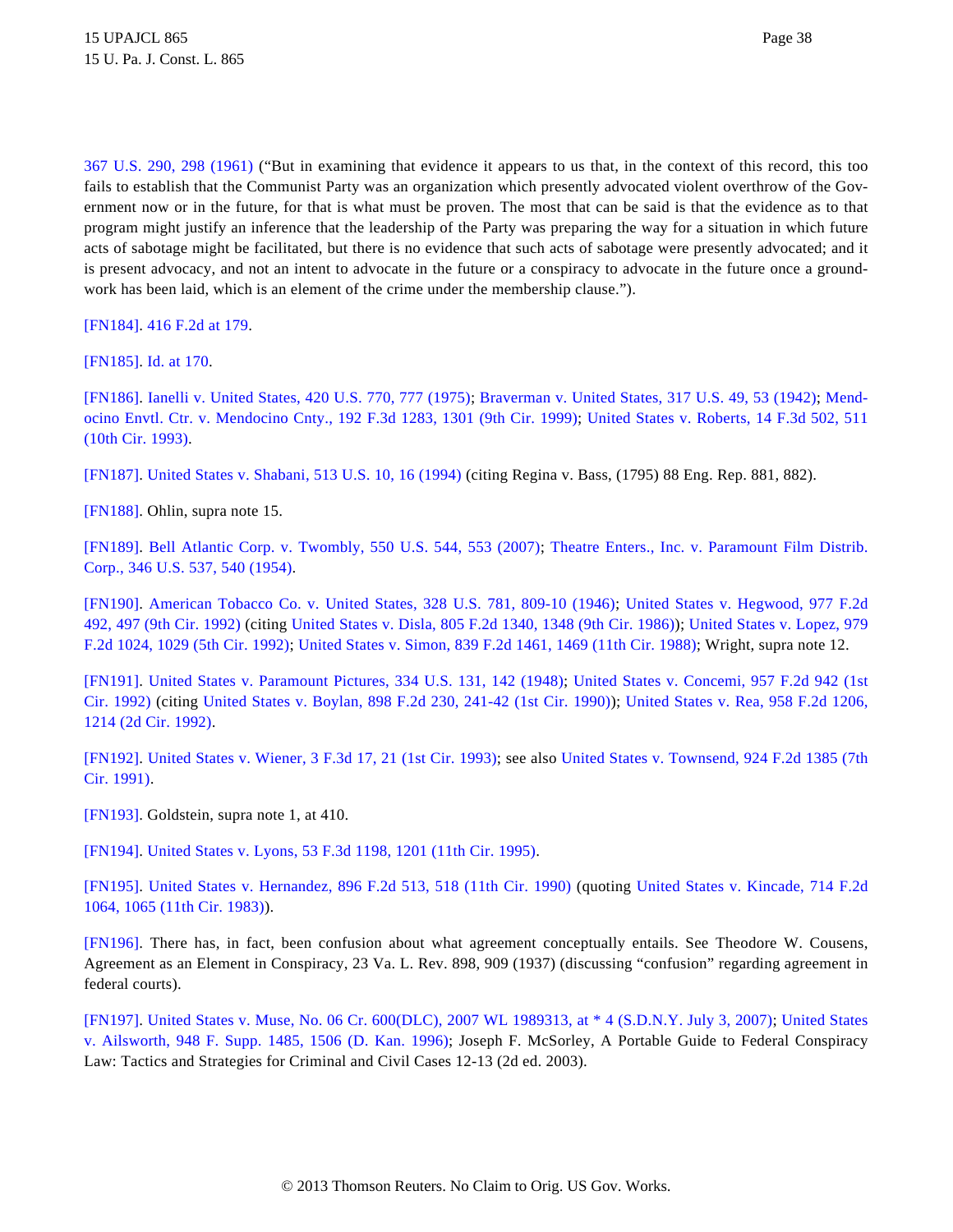<span id="page-38-0"></span>[\[FN198\]](#page-12-7). See Note, Conspiracy and the First Amendment, supra note 1, at 878 (warning that "the volume of evidence produced by a trial of several defendants may overwhelm the jury").

<span id="page-38-1"></span>[\[FN199\]](#page-12-7). See [United States v. Dellosantos, 649 F.3d 109 \(1st Cir. 201](http://www.westlaw.com/Find/Default.wl?rs=dfa1.0&vr=2.0&DB=0000506&FindType=Y&SerialNum=2025871586)1) (describing how a jury was confused by "the plethora of evidence implicating the other sixteen indicted co-defendants"); Emerson, supra note 4, at 410 ("[T] he wide sweep of a conspiracy charge, and the multiplicity of participants, make it possible for the prosecution to claim that broad areas of expression are relevant to the case.").

<span id="page-38-2"></span>[\[FN200\]](#page-12-8). Goldstein, supra note 1, at 412.

<span id="page-38-3"></span>[\[FN201\]](#page-12-9). See [Blumenthal v. United States, 332 U.S. 539, 556-57 \(194](http://www.westlaw.com/Find/Default.wl?rs=dfa1.0&vr=2.0&DB=0000780&FindType=Y&ReferencePositionType=S&SerialNum=1947117971&ReferencePosition=556)7) ( "Secrecy and concealment are essential features of a successful conspiracy.... Hence the law rightly gives room for allowing the conviction of those discovered upon showing sufficiently the essential nature of the plan and their connections with it, without requiring evidence of knowledge of all its details or of the participation of others."); [United States v. Brodie, 403 F.3d 123, 134 \(3d Cir. 20](http://www.westlaw.com/Find/Default.wl?rs=dfa1.0&vr=2.0&DB=0000506&FindType=Y&ReferencePositionType=S&SerialNum=2006445350&ReferencePosition=134)05) (citing [Blumenthal, 332 U.S. at 55](http://www.westlaw.com/Find/Default.wl?rs=dfa1.0&vr=2.0&DB=0000780&FindType=Y&ReferencePositionType=S&SerialNum=1947117971&ReferencePosition=557)7) ("[T]he very nature of the crime of conspiracy is such that it often may be established only by indirect and circumstantial evidence. Thus, '[t]he existence of a conspiracy "can be inferred from evidence of related facts and circumstances from which it appears as a reasonable and logical inference, that the activities of the participants...could not have been carried on except as the result of a preconceived scheme or common understanding."" ' (citation omitted)); [United States v. Dazey, 403 F.3d 1147, 1159 \(10th Cir. 2005](http://www.westlaw.com/Find/Default.wl?rs=dfa1.0&vr=2.0&DB=0000506&FindType=Y&ReferencePositionType=S&SerialNum=2006465189&ReferencePosition=1159)) ("Because '[s]ecrecy and concealment are essential features of successful conspiracy,' direct evidence of conspiracy is often hard to come by. Therefore, conspiracy convictions may be based on circumstantial evidence, and the jury may infer conspiracy from the defendants' conduct and other circumstantial evidence indicating coordination and concert of action." (citations omitted)).

# <span id="page-38-4"></span>[\[FN202\]](#page-12-10). [Fed. R. Evid. 801\(d\)\(2\)\(E\)](http://www.westlaw.com/Find/Default.wl?rs=dfa1.0&vr=2.0&DB=1000607&DocName=USFRER801&FindType=L&ReferencePositionType=T&ReferencePosition=SP_48810000b0914).

<span id="page-38-5"></span>[\[FN203\]](#page-12-10). Blank, supra note 144, at 740-41 (arguing that the War on Terror upends delicate legal balances and thus threatens individual rights).

<span id="page-38-6"></span>[\[FN204\]](#page-12-10). See [California v. Acevedo, 500 U.S. 565, 601 \(1991](http://www.westlaw.com/Find/Default.wl?rs=dfa1.0&vr=2.0&DB=0000780&FindType=Y&ReferencePositionType=S&SerialNum=1991099273&ReferencePosition=601)) (Stevens, J., dissenting) (arguing that the Court has become a "loyal foot soldier" in the war on drugs); [Skinner v. Ry. Labor Execs.' Ass'n, 489 U.S. 602, 641 \(1989\)](http://www.westlaw.com/Find/Default.wl?rs=dfa1.0&vr=2.0&DB=0000780&FindType=Y&ReferencePositionType=S&SerialNum=1989042023&ReferencePosition=641) (Marshall, J., dissenting) (criticizing the majority opinion as incorporating a "drug exception" into the Constitution); [Nat'l Treasury](http://www.westlaw.com/Find/Default.wl?rs=dfa1.0&vr=2.0&DB=0000780&FindType=Y&ReferencePositionType=S&SerialNum=1989042022&ReferencePosition=686) [Emps. Union v. Von Raab, 489 U.S. 656, 686-87 \(1989\)](http://www.westlaw.com/Find/Default.wl?rs=dfa1.0&vr=2.0&DB=0000780&FindType=Y&ReferencePositionType=S&SerialNum=1989042022&ReferencePosition=686) (Scalia, J., dissenting) (arguing that the "war on drugs" does not provide sufficient justification for an invasion of privacy); Wisotsky, supra note 147, at 890 (arguing that Constitutional protections have been eroded by the war on drugs).

<span id="page-38-7"></span>[\[FN205\]](#page-12-11). See, e.g., [Dennis v. United States, 341 U.S. 494, 568-69 \(195](http://www.westlaw.com/Find/Default.wl?rs=dfa1.0&vr=2.0&DB=0000780&FindType=Y&ReferencePositionType=S&SerialNum=1951116953&ReferencePosition=568)1) (Jackson, J., concurring) (rejecting the clear and present danger test when a criminal charge involves "a well-organized, nationwide conspiracy").

<span id="page-38-8"></span>[\[FN206\]](#page-12-12). See Emerson, supra note 4, at 409 ("[T]he use of conspiracy prosecution relaxes the ordinary rules of evidence...and usually affords the prosecuting officials other significant advantages."); Note, Conspiracy and the First Amendment, supra note 1, at 877-78 ("[O]n the theory that conspiratorial agreements are secret and hence seldom susceptible to direct proof, courts relax the normal rules of evidence." (footnote omitted)).

<span id="page-38-9"></span>[\[FN207\]](#page-12-13). This is not always the case. In Title 21 drug conspiracy prosecutions, for example, the state need not prove that the defendant committed an overt act. [United States v. Shabani, 513 U.S. 10, 11 \(1994](http://www.westlaw.com/Find/Default.wl?rs=dfa1.0&vr=2.0&DB=0000780&FindType=Y&ReferencePositionType=S&SerialNum=1994215758&ReferencePosition=11)); [United States v. Pumphrey, 831](http://www.westlaw.com/Find/Default.wl?rs=dfa1.0&vr=2.0&DB=0000350&FindType=Y&ReferencePositionType=S&SerialNum=1987122934&ReferencePosition=308) [F.2d 307, 308 \(D.C. Cir. 1987](http://www.westlaw.com/Find/Default.wl?rs=dfa1.0&vr=2.0&DB=0000350&FindType=Y&ReferencePositionType=S&SerialNum=1987122934&ReferencePosition=308)). Some conspiracies to provide material support to a foreign terrorist organization do not have an overt act requirment either. See [18 U.S.C. §2339B \(2006](http://www.westlaw.com/Find/Default.wl?rs=dfa1.0&vr=2.0&DB=1000546&DocName=18USCAS2339B&FindType=L)); United States v. Abdi, 498 F. Supp. 2d 1048, 1064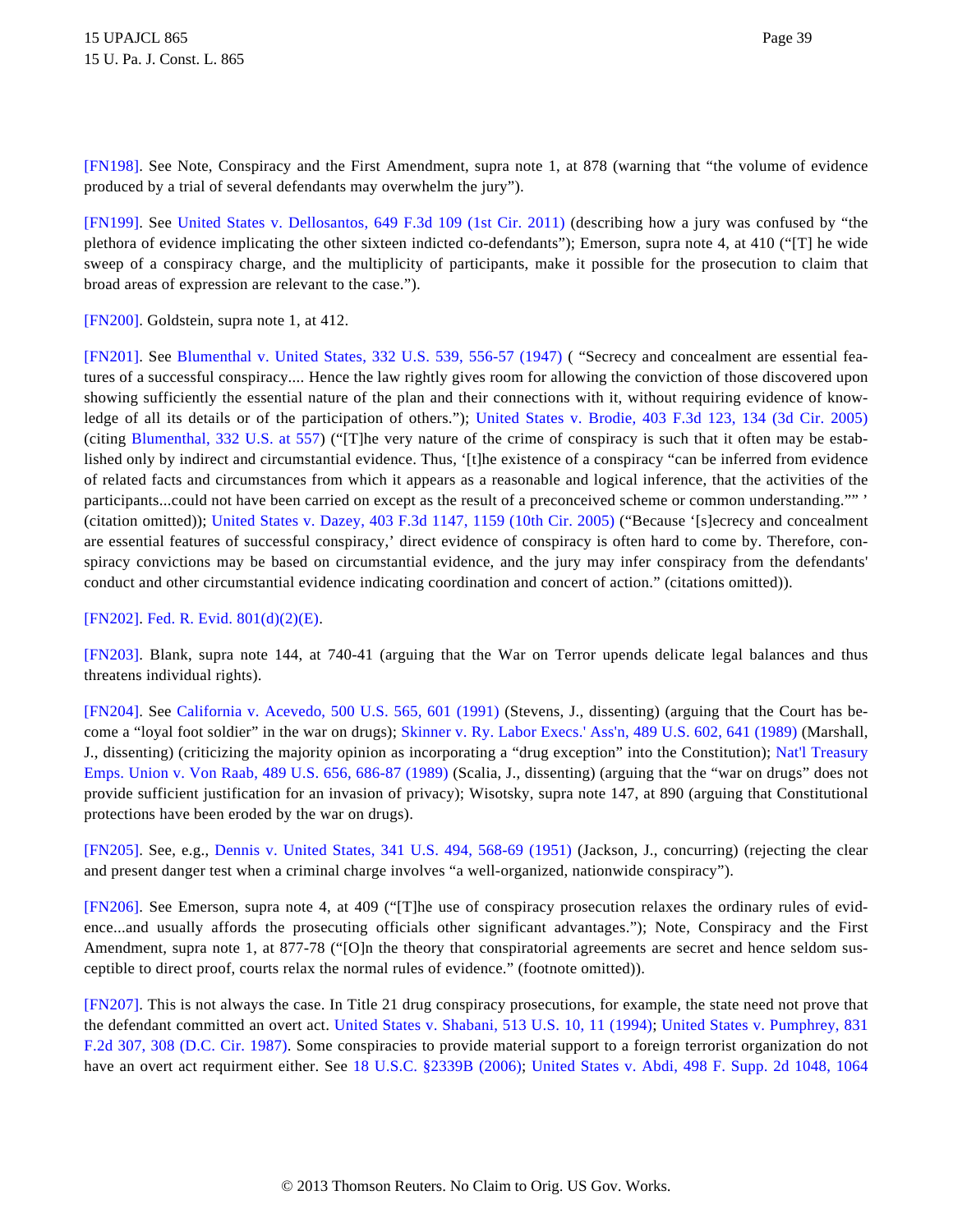[\(S.D. Ohio 2007](http://www.westlaw.com/Find/Default.wl?rs=dfa1.0&vr=2.0&DB=0004637&FindType=Y&ReferencePositionType=S&SerialNum=2012794447&ReferencePosition=1064)) ("In drafting section [§ 2339B](http://www.westlaw.com/Find/Default.wl?rs=dfa1.0&vr=2.0&DB=1000546&DocName=18USCAS2339B&FindType=L), Congress omitted any language requiring an overt act."). Nor do conspiracies to commit money laundering. See [Whitfield v. United States, 543 U.S. 209, 211 \(2005](http://www.westlaw.com/Find/Default.wl?rs=dfa1.0&vr=2.0&DB=0000780&FindType=Y&ReferencePositionType=S&SerialNum=2005945647&ReferencePosition=211)) (holding that conviction for conspiracy to commit money laundering does not require a showing of an overt act).

<span id="page-39-0"></span>[\[FN208\]](#page-12-14). See [United States v. Medina, 761 F.2d 12, 15 \(1st Cir. 1985](http://www.westlaw.com/Find/Default.wl?rs=dfa1.0&vr=2.0&DB=0000350&FindType=Y&ReferencePositionType=S&SerialNum=1985121680&ReferencePosition=15)) (citing [Yates v. United States, 354 U.S. 298, 334](http://www.westlaw.com/Find/Default.wl?rs=dfa1.0&vr=2.0&DB=0000780&FindType=Y&ReferencePositionType=S&SerialNum=1957120376&ReferencePosition=334)) (explaining the function of the overt act requirement is to "show the operation of the conspiracy").

<span id="page-39-1"></span>[\[FN209\]](#page-12-15). See [United States v. Olmstead, 5 F.2d 712, 714 \(W.D. Wash. 1925\)](http://www.westlaw.com/Find/Default.wl?rs=dfa1.0&vr=2.0&DB=0000350&FindType=Y&ReferencePositionType=S&SerialNum=1925125853&ReferencePosition=714) ("The purpose of the overt act is to afford a locus pœnitentiæ, when either or all of the conspirators may abandon the unlawful purpose.");

<span id="page-39-2"></span>[\[FN210\]](#page-12-16). See, e.g., [Bartoli v. United States, 192 F.2d 130, 132 \(4th Cir. 19](http://www.westlaw.com/Find/Default.wl?rs=dfa1.0&vr=2.0&DB=0000350&FindType=Y&ReferencePositionType=S&SerialNum=1951116300&ReferencePosition=132)51) (holding that telephone conversations between defendant and co-conspirators "were all overt acts").

<span id="page-39-3"></span>[\[FN211\]](#page-13-0). See, e.g., [United States v. Scallion, 533 F.2d 903, 911 \(5th Cir. 197](http://www.westlaw.com/Find/Default.wl?rs=dfa1.0&vr=2.0&DB=0000350&FindType=Y&ReferencePositionType=S&SerialNum=1976146038&ReferencePosition=911)6) (holding that "traveling to Las Vegas" was one of a set of actions that constituted an overt act).

<span id="page-39-4"></span>[\[FN212\]](#page-13-0). See, e.g., Second Superseding Indictment at 3, 13, United States v. Mehanna, No. 09-CR-10017-GAO (D. Mass. June 17, 2010) (alleging that defendants commited an overt act when they watched "jihadi videos").

<span id="page-39-5"></span>[\[FN213\]](#page-13-0). See, e.g., [United States v. Stokes, No. 10-00244-04-CR-W-DW, 2011 WL 1585601, at \\*5 \(W.D. Mo. Apr. 25](http://www.westlaw.com/Find/Default.wl?rs=dfa1.0&vr=2.0&DB=0000999&FindType=Y&SerialNum=2025179293), [2011\)](http://www.westlaw.com/Find/Default.wl?rs=dfa1.0&vr=2.0&DB=0000999&FindType=Y&SerialNum=2025179293) (noting, in an order denying motion to sever defendants and granting motion to sever counts, that the prosecution alleged that "us[ing] the internet to send a text message" was an overt act).

<span id="page-39-6"></span>[\[FN214\]](#page-13-1). See [United States v. Rose, 315 F.3d 956, 958 \(8th Cir. 2003](http://www.westlaw.com/Find/Default.wl?rs=dfa1.0&vr=2.0&DB=0000506&FindType=Y&ReferencePositionType=S&SerialNum=2003072777&ReferencePosition=958)) (holding that defendant "carried out overt acts in furtherance of his threats by...finding [the victim's] address, determining its location and obtaining directions to the site); [United States v. Gosselin, 62 M.J. 349, 354 \(C.A.A.F. 2006](http://www.westlaw.com/Find/Default.wl?rs=dfa1.0&vr=2.0&DB=0000509&FindType=Y&ReferencePositionType=S&SerialNum=2008554311&ReferencePosition=354)) (noting that defense counsel conceded at oral argument that "giving directions" was an overt act); [Kang v. Giurbino, No. CV 07-5693-AHM \(RCF\), 2010 WL 3834884, at \\*10 \(C.D](http://www.westlaw.com/Find/Default.wl?rs=dfa1.0&vr=2.0&DB=0000999&FindType=Y&SerialNum=2023218683). [Cal. July 26, 201](http://www.westlaw.com/Find/Default.wl?rs=dfa1.0&vr=2.0&DB=0000999&FindType=Y&SerialNum=2023218683)0) (noting that the jury found defendants committed overt act when they "assaulted [the victim], threatened to kill her, threw her on the bed, bound her hands and feet, [and] forced her to give them her address and directions to her house").

<span id="page-39-7"></span>[\[FN215\]](#page-13-2). See Note, Conspiracy and the First Amendment, supra note 1, at 878 (arguing that the overt act "requirement is seldom more than a formality").

<span id="page-39-8"></span>[\[FN216\]](#page-13-3). See [Fowler v. United States, 131 S. Ct. 2045, 2059 n.2 \(2011](http://www.westlaw.com/Find/Default.wl?rs=dfa1.0&vr=2.0&DB=0000708&FindType=Y&ReferencePositionType=S&SerialNum=2025354675&ReferencePosition=2059)) (Alito, J., dissenting) ("[O]vert acts committed in furtherance of a conspiracy may be sufficient to permit a jury to infer that a conspiratorial agreement was reached....").

<span id="page-39-9"></span>[\[FN217\]](#page-13-4). See [United States v. Dellosantos, 649 F.3d 109, 125 \(1st Cir. 201](http://www.westlaw.com/Find/Default.wl?rs=dfa1.0&vr=2.0&DB=0000506&FindType=Y&ReferencePositionType=S&SerialNum=2025871586&ReferencePosition=125)1) (holding that a jury in a conspiracy trial was unduly influenced by "a plethora of evidence" introduced by the prosecution).

<span id="page-39-10"></span>[\[FN218\]](#page-13-5). Nathan R. Sobel, The Anticipatory Offenses in the New Penal Law: Solicitation, Conspiracy, Attempt and Facilitation, 32 Brook. L. Rev. 257, 264 (1966) ("[P]ractical experience is convincing that the requisite mens rea is extremely difficult to establish absent an overt act which signals the intent to move the project forward from talk to action.").

<span id="page-39-11"></span>[\[FN219\]](#page-13-6). See [United States v. Elliott, 571 F.2d 880, 887 n.4 \(5th Cir. 1978](http://www.westlaw.com/Find/Default.wl?rs=dfa1.0&vr=2.0&DB=0000350&FindType=Y&ReferencePositionType=S&SerialNum=1978102842&ReferencePosition=887)) (noting that words of encouragement may be an overt act).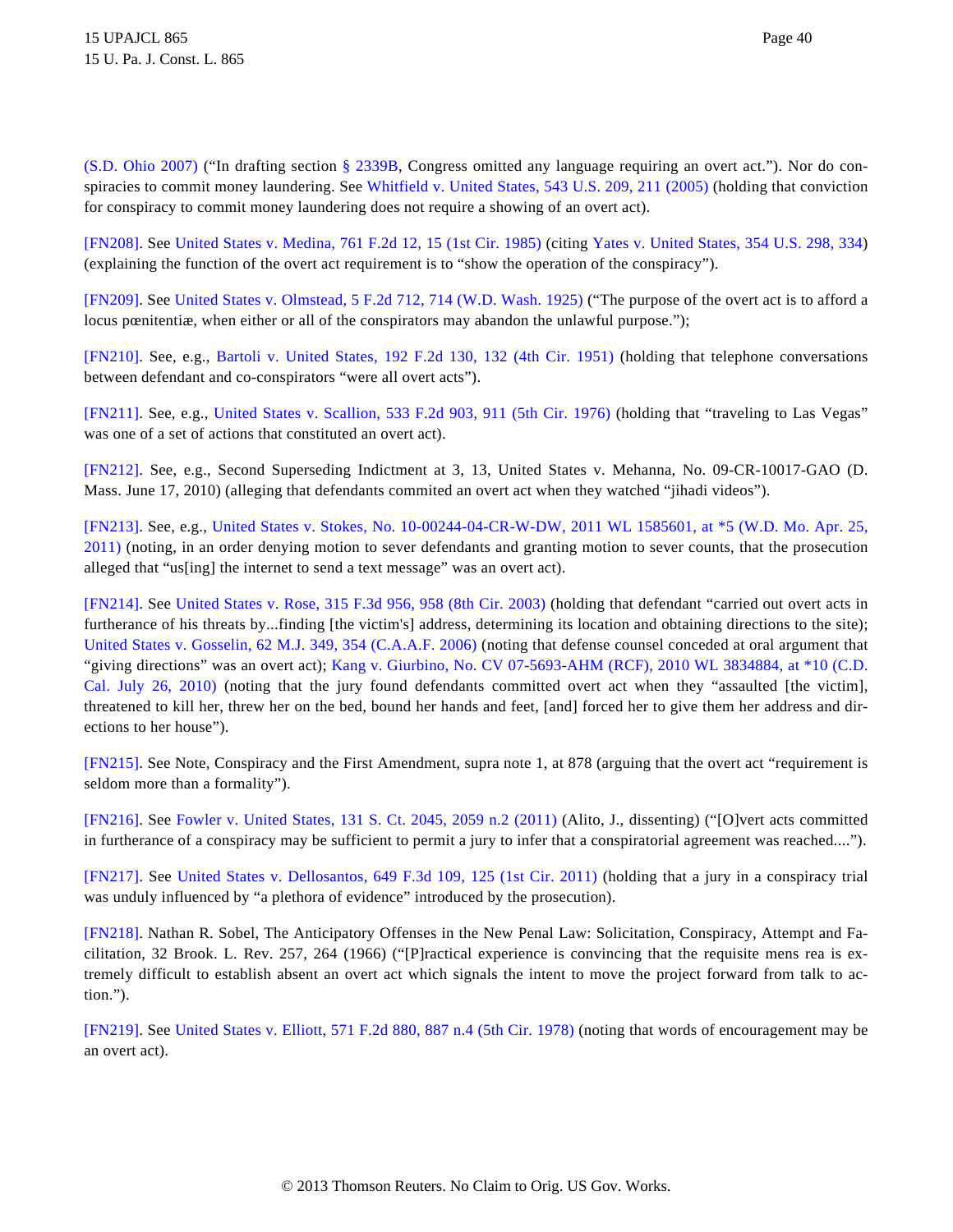<span id="page-40-0"></span>[\[FN220\]](#page-13-6). France, for example, requires one or more "overt acts." Code pénal [C. pén.] art. 450-1 (Fr.).

<span id="page-40-1"></span>[\[FN221\]](#page-13-7). [U.S. Const. art. III, §3, cl.](http://www.westlaw.com/Find/Default.wl?rs=dfa1.0&vr=2.0&DB=1000583&DocName=USCOARTIIIS3CL1&FindType=L) 1 ("No Person shall be convicted of Treason unless on the Testimony of two Witnesses to the same overt Act, or on Confession in open Court.").

<span id="page-40-2"></span>[\[FN222\]](#page-13-8). See Douglas A. Kash, [The United States v. Adam Gadahn: A Case for Treason, 37 Cap. U. L. Rev. 1, 23 \(2008\)](http://www.westlaw.com/Find/Default.wl?rs=dfa1.0&vr=2.0&DB=0002987&FindType=Y&ReferencePositionType=S&SerialNum=0343581920&ReferencePosition=23) ("[O]ne's sentiments of discontent or utterances of disloyal sentiments are not sufficient to support the charge of treason."). But see Tom W. Bell, [Treason, Technology, and Freedom of Expression, 37 Ariz. St. L.J. 999, 1026 \(2005](http://www.westlaw.com/Find/Default.wl?rs=dfa1.0&vr=2.0&DB=0001094&FindType=Y&ReferencePositionType=S&SerialNum=0307793735&ReferencePosition=1026)) ("The World War II propaganda cases leave no doubt that a speech or publication can constitute an overt act sufficient to trigger punishment for treason."); Kristen Eichensehr, [Treason's Return, 116 Yale L.J. Pocket Part 229, 229](http://www.westlaw.com/Find/Default.wl?rs=dfa1.0&vr=2.0&DB=0197617&FindType=Y&SerialNum=0330606445) (2007) (observing that 2006 prosecution of Adam Gadahan for participating in propaganda videos resembled World War II-era treason prosecutions).

<span id="page-40-3"></span>[\[FN223\]](#page-13-9). See [Haupt v. United States, 330 U.S. 631, 645 \(194](http://www.westlaw.com/Find/Default.wl?rs=dfa1.0&vr=2.0&DB=0000780&FindType=Y&ReferencePositionType=S&SerialNum=1947115422&ReferencePosition=645)7) ("The requirement of an overt act is to make certain a treasonable project has moved from the realm of thought into the realm of action."); [Cramer v. United States, 325 U.S. 1,](http://www.westlaw.com/Find/Default.wl?rs=dfa1.0&vr=2.0&DB=0000780&FindType=Y&ReferencePositionType=S&SerialNum=1945114159&ReferencePosition=7) [7 n.7 \(1945](http://www.westlaw.com/Find/Default.wl?rs=dfa1.0&vr=2.0&DB=0000780&FindType=Y&ReferencePositionType=S&SerialNum=1945114159&ReferencePosition=7)) (quoting [United States v. Haupt, 47 F. Supp. 836, 839 \(N.D. Ill. 1942](http://www.westlaw.com/Find/Default.wl?rs=dfa1.0&vr=2.0&DB=0000345&FindType=Y&ReferencePositionType=S&SerialNum=1943119664&ReferencePosition=839)) ("[A]n overt act...means some physical action done for the purpose of carrying out or affecting [sic] the treason." (alteration in original))); [United States v.](http://www.westlaw.com/Find/Default.wl?rs=dfa1.0&vr=2.0&DB=0000348&FindType=Y&ReferencePositionType=S&SerialNum=1918101713&ReferencePosition=710) [Werner, 247 F. 708, 710 \(E.D. Pa. 1918](http://www.westlaw.com/Find/Default.wl?rs=dfa1.0&vr=2.0&DB=0000348&FindType=Y&ReferencePositionType=S&SerialNum=1918101713&ReferencePosition=710)) (quoting [Charge to Grand Jury--Treason, 30 F. Cas. 1034, 1034 \(C.C.S.D.N.Y](http://www.westlaw.com/Find/Default.wl?rs=dfa1.0&vr=2.0&DB=0000349&FindType=Y&SerialNum=1800148530). [1861\)](http://www.westlaw.com/Find/Default.wl?rs=dfa1.0&vr=2.0&DB=0000349&FindType=Y&SerialNum=1800148530)) ("Words oral, written or printed, however treasonable, seditious or criminal of themselves, do not constitute an overt act of treason, within the definition of the crime."); [Ex parte Vallandigham, 28 F. Cas. 874, 886-87 \(Ohio C.](http://www.westlaw.com/Find/Default.wl?rs=dfa1.0&vr=2.0&DB=0000349&FindType=Y&ReferencePositionType=S&SerialNum=1800138242&ReferencePosition=886)C. [1863\)](http://www.westlaw.com/Find/Default.wl?rs=dfa1.0&vr=2.0&DB=0000349&FindType=Y&ReferencePositionType=S&SerialNum=1800138242&ReferencePosition=886) ("[H]ow is it possible that words, merely as such, should 'amount' to treason? The crime requires an overt act.").

<span id="page-40-4"></span>[\[FN224\]](#page-13-10). Indeed, Justice Douglas questioned whether a conspiracy's overt act could be proven by constitutionally protected activity. The question has gone unanswered. See [Epton v. New York, 390 U.S. 29, 31 \(1968\)](http://www.westlaw.com/Find/Default.wl?rs=dfa1.0&vr=2.0&DB=0000780&FindType=Y&ReferencePositionType=S&SerialNum=1968201657&ReferencePosition=31) (Douglas, J., dissenting) (noting that the Court "has never decided whether activities protected by the First Amendment can constitute overt acts for purposes of a conviction for treason"). Courts uniformly acquiesce to the assumption that when speech is used to prove a conspiracy's agreement and overt act, the First Amendment is not implicated. See, e.g., [United States v. El](http://www.westlaw.com/Find/Default.wl?rs=dfa1.0&vr=2.0&DB=0000506&FindType=Y&ReferencePositionType=S&SerialNum=2026633539&ReferencePosition=537)-[Mezain, 664 F.3d 467, 537 \(5th Cir. 2011](http://www.westlaw.com/Find/Default.wl?rs=dfa1.0&vr=2.0&DB=0000506&FindType=Y&ReferencePositionType=S&SerialNum=2026633539&ReferencePosition=537)) (quoting [Wisconsin v. Mitchell, 508 U.S. 476, 489 \(1993](http://www.westlaw.com/Find/Default.wl?rs=dfa1.0&vr=2.0&DB=0000780&FindType=Y&ReferencePositionType=S&SerialNum=1993120520&ReferencePosition=489))) ("It is well established under First Amendment principals that there is no prohibition on 'the evidentiary use of speech to establish the elements of a crime...."')); [United States v. Curtin, 489 F.3d 935, 955 \(9th Cir. 200](http://www.westlaw.com/Find/Default.wl?rs=dfa1.0&vr=2.0&DB=0000506&FindType=Y&ReferencePositionType=S&SerialNum=2012322487&ReferencePosition=955)7) (holding that "reading material" evidence which would otherwise be constitutionally protected could be admitted as evidence); [United States v. Berringer,](http://www.westlaw.com/Find/Default.wl?rs=dfa1.0&vr=2.0&DB=0004637&FindType=Y&ReferencePositionType=S&SerialNum=2018313902&ReferencePosition=978) [601 F. Supp. 2d 976, 978 \(N.D. Ohio 2008](http://www.westlaw.com/Find/Default.wl?rs=dfa1.0&vr=2.0&DB=0004637&FindType=Y&ReferencePositionType=S&SerialNum=2018313902&ReferencePosition=978)) (holding that constitutionally protected pornographic material may be intro-duced as evidence); Joseph J. Anclien, [Crush Videos and the Case for Criminalizing Criminal Depictions, 40 U. Mem. L.](http://www.westlaw.com/Find/Default.wl?rs=dfa1.0&vr=2.0&DB=0105911&FindType=Y&ReferencePositionType=S&SerialNum=0348997969&ReferencePosition=10) [Rev. 1, 10-11 \(2009\)](http://www.westlaw.com/Find/Default.wl?rs=dfa1.0&vr=2.0&DB=0105911&FindType=Y&ReferencePositionType=S&SerialNum=0348997969&ReferencePosition=10) (listing criminal conduct that is not protected by the First Amendment); Mark A. Behrens & Christopher E. Appel, [The Need for Rational Boundaries in Civil Conspiracy Claims, 31 N. Ill. U. L. Rev. 37, 66 \(](http://www.westlaw.com/Find/Default.wl?rs=dfa1.0&vr=2.0&DB=0001625&FindType=Y&ReferencePositionType=S&SerialNum=0359061068&ReferencePosition=66)2010) (arguing that criminal liability "based on relationships in associations may chill the exercise of fundamental constitutional rights, namely, freedom of expression and association" (footnote omitted)); Malick W. Ghachem, [Of "Scalpels" and](http://www.westlaw.com/Find/Default.wl?rs=dfa1.0&vr=2.0&DB=0154029&FindType=Y&ReferencePositionType=S&SerialNum=0357840457&ReferencePosition=52) ["Sledgehammers": Religious Liberty and the Policing of Muslim Charities in Britain and America Since 9/11, 9 UCLA J.](http://www.westlaw.com/Find/Default.wl?rs=dfa1.0&vr=2.0&DB=0154029&FindType=Y&ReferencePositionType=S&SerialNum=0357840457&ReferencePosition=52) [Islamic & Near E. L. 25, 52 n.113 \(2010](http://www.westlaw.com/Find/Default.wl?rs=dfa1.0&vr=2.0&DB=0154029&FindType=Y&ReferencePositionType=S&SerialNum=0357840457&ReferencePosition=52)) ("[I]n certain areas of the law, such as criminal solicitation and conspiracy or securities regulation, the First Amendment is simply held not to apply.") (citing Frederick Schauer, [The Boundaries of](http://www.westlaw.com/Find/Default.wl?rs=dfa1.0&vr=2.0&DB=0003084&FindType=Y&SerialNum=0297700875) [the First Amendment: A Preliminary Exploration of Constitutional Salience, 117 Harv. L. Rev. 1765 \(200](http://www.westlaw.com/Find/Default.wl?rs=dfa1.0&vr=2.0&DB=0003084&FindType=Y&SerialNum=0297700875)4)); Emerson, supra note 4, at 409 ("It can readily be seen that the law of conspiracy reaches far back into inchoate conduct and has serious implications for the system of freedom of expression." (footnote omitted)).

<span id="page-40-5"></span>[\[FN225\]](#page-13-11). [354 U.S. 298, 342 \(1957\)](http://www.westlaw.com/Find/Default.wl?rs=dfa1.0&vr=2.0&DB=0000780&FindType=Y&ReferencePositionType=S&SerialNum=1957120376&ReferencePosition=342) (Black, J., concurring in part and dissenting in part).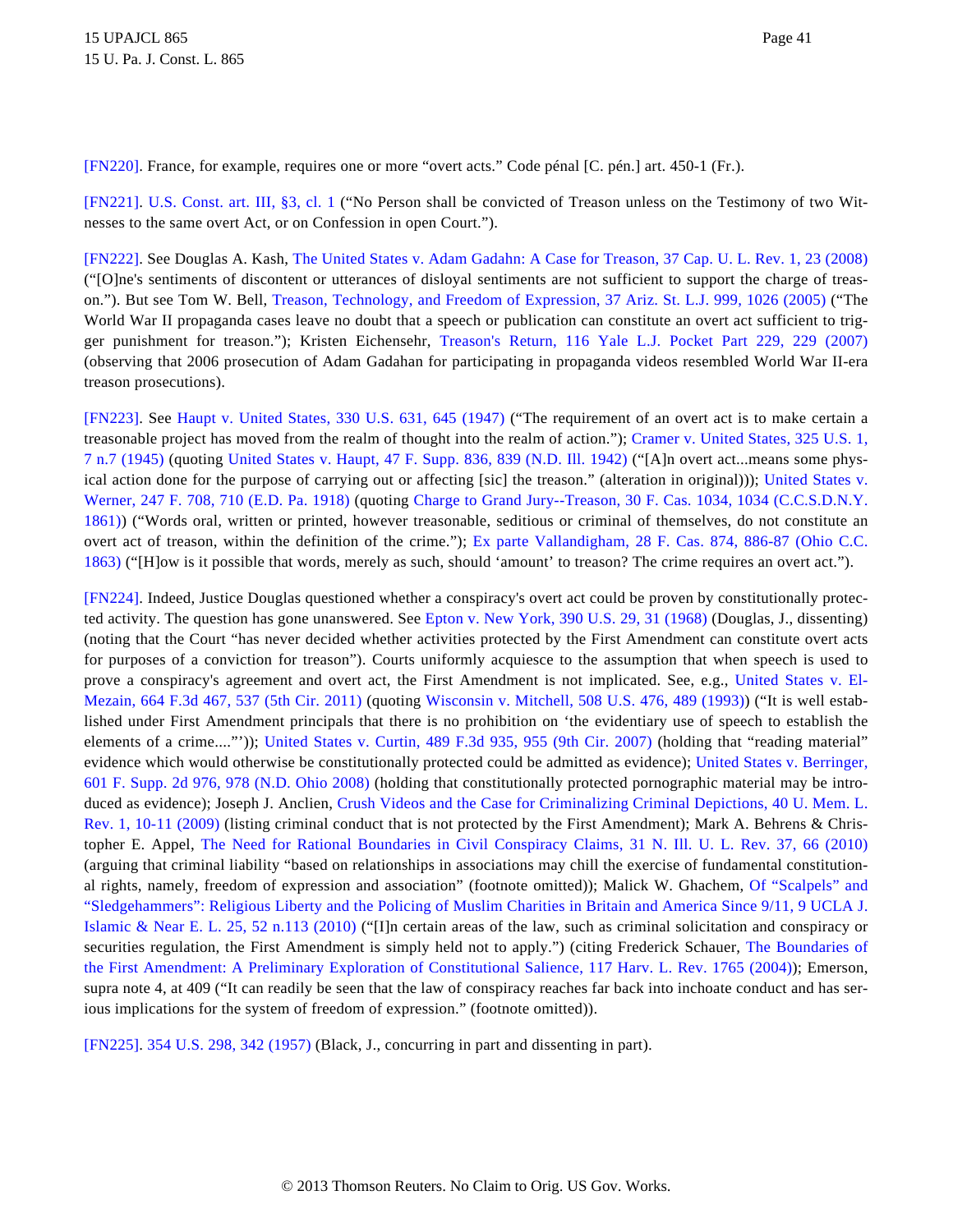<span id="page-41-0"></span>[\[FN226\]](#page-13-12). [Id. at 343](http://www.westlaw.com/Find/Default.wl?rs=dfa1.0&vr=2.0&DB=0000780&FindType=Y&ReferencePositionType=S&SerialNum=1957120376&ReferencePosition=343) (citing [Cramer, 325 U.S. at 48](http://www.westlaw.com/Find/Default.wl?rs=dfa1.0&vr=2.0&DB=0000780&FindType=Y&ReferencePositionType=S&SerialNum=1945114159&ReferencePosition=48)).

<span id="page-41-1"></span>[\[FN227\]](#page-13-13). [390 U.S. 29, 31 \(196](http://www.westlaw.com/Find/Default.wl?rs=dfa1.0&vr=2.0&DB=0000780&FindType=Y&ReferencePositionType=S&SerialNum=1968201657&ReferencePosition=31)8) (Douglas, J., dissenting). See also [Samuels v. Mackell, 401 U.S. 66, 75 \(1](http://www.westlaw.com/Find/Default.wl?rs=dfa1.0&vr=2.0&DB=0000780&FindType=Y&ReferencePositionType=S&SerialNum=1971127017&ReferencePosition=75)971) (Douglas, J., concurring) ("There is a question concerning some of the overt acts--whether...a constitutionally protected right such as speech or assembly may be used as an overt act in furtherance of a conspiracy.").

<span id="page-41-2"></span>[\[FN228\]](#page-13-14). [Epton, 390 U.S. at 31](http://www.westlaw.com/Find/Default.wl?rs=dfa1.0&vr=2.0&DB=0000780&FindType=Y&ReferencePositionType=S&SerialNum=1968201657&ReferencePosition=31) (internal citations omitted).

<span id="page-41-3"></span>[\[FN229\]](#page-13-15). See Bell, supra note 222, at 1030 (noting that the Supreme Court has not decided whether protected speech can constitute an overt act).

<span id="page-41-4"></span>[\[FN230\]](#page-14-0). Edward Coke, The Third Part of The Institutes of the Laws of England: Concerning High Treason, and Other Pleas of the Crown, and Criminal Causes 107 (M. Flesher et al. 1600); Wayne R. LaFave, 1 Substantive Criminal Law § 5.1(a), at 333 (2d ed. 2003).

<span id="page-41-5"></span>[\[FN231\]](#page-14-1). See [People v. Torres, 848 P.2d 911, 914 \(Colo. 1993](http://www.westlaw.com/Find/Default.wl?rs=dfa1.0&vr=2.0&DB=0000661&FindType=Y&ReferencePositionType=S&SerialNum=1993067738&ReferencePosition=914)) (defining mens rea as "a culpable mental state"); [Garnett](http://www.westlaw.com/Find/Default.wl?rs=dfa1.0&vr=2.0&DB=0000162&FindType=Y&ReferencePositionType=S&SerialNum=1993214932&ReferencePosition=800) [v. State, 632 A.2d 797, 800 \(Md. 1993](http://www.westlaw.com/Find/Default.wl?rs=dfa1.0&vr=2.0&DB=0000162&FindType=Y&ReferencePositionType=S&SerialNum=1993214932&ReferencePosition=800)) (defining mens rea as "the guilty mind or mental state accompanying a forbidden act").

<span id="page-41-6"></span>[\[FN232\]](#page-14-2). See, e.g., Jerome Hall, General Principles of Criminal Law 70 (2d. ed. 1960); Douglas N. Husak, Philosophy of Criminal Law 91 (1987).

<span id="page-41-7"></span>[\[FN233\]](#page-14-3). Michael S. Moore, Act and Crime: The Philosophy of Action and Its Implications for Criminal Law 171-77 (1993).

<span id="page-41-8"></span>[\[FN234\]](#page-14-4). Id. at 174 (noting specifically that in complex action crimes, "there is indeed a blending of the actus reus and mens rea requirements in the sense that one cannot have satisfied the actus reus requirement for such crimes without also having satisfied the mens rea requirement of such crimes").

<span id="page-41-9"></span>[\[FN235\]](#page-14-4). Id. at 225.

<span id="page-41-10"></span>[\[FN236\]](#page-14-5). Id. at 220-21.

<span id="page-41-11"></span>[\[FN237\]](#page-14-6). See Jackson, supra note 147, at 527 ("While American criminal law is firmly based on the theory that a defendant must demonstrate the requisite mens rea (the intent to commit a crime) and actus reus (the actual criminal conduct), conspiracy law provides an exception to the act requirement of criminal prosecutions. Critics of conspiracy laws argue that it violates the very foundation of our criminal justice system because it is predominately mental and rises to the level of punishing an individual for thoughts rather than acts." (footnotes omitted)).

<span id="page-41-12"></span>[\[FN238\]](#page-14-7). This is to say nothing of the problem of proving mens rea itself in the context an inchoate crime. See Alexander & Kessler, supra note 181, at 1139 (noting that "[f]or an inchoate crime such as conspiracy, solicitation, or incomplete attempt" criminal codes impose a purpose requirement that is "ambiguous in two respects").

<span id="page-41-13"></span>[\[FN239\]](#page-14-8). Emerson, supra note 4, at 406 ("Perhaps the best formulation that can be made...is that there must be an unusually close connection between the expression and the action, that the expression must be an integral part of the action.").

<span id="page-41-14"></span>[\[FN240\]](#page-14-9). Greenawalt, Speech, Crime, and The Uses of Language, supra note 5, at 43, 57.

<span id="page-41-15"></span>[\[FN241\]](#page-14-10). See [United States v. Stevens, 130 S. Ct. 1577, 1599-1600 \(2010](http://www.westlaw.com/Find/Default.wl?rs=dfa1.0&vr=2.0&DB=0000708&FindType=Y&ReferencePositionType=S&SerialNum=2021786171&ReferencePosition=1599)) (noting that the First Amendment would not,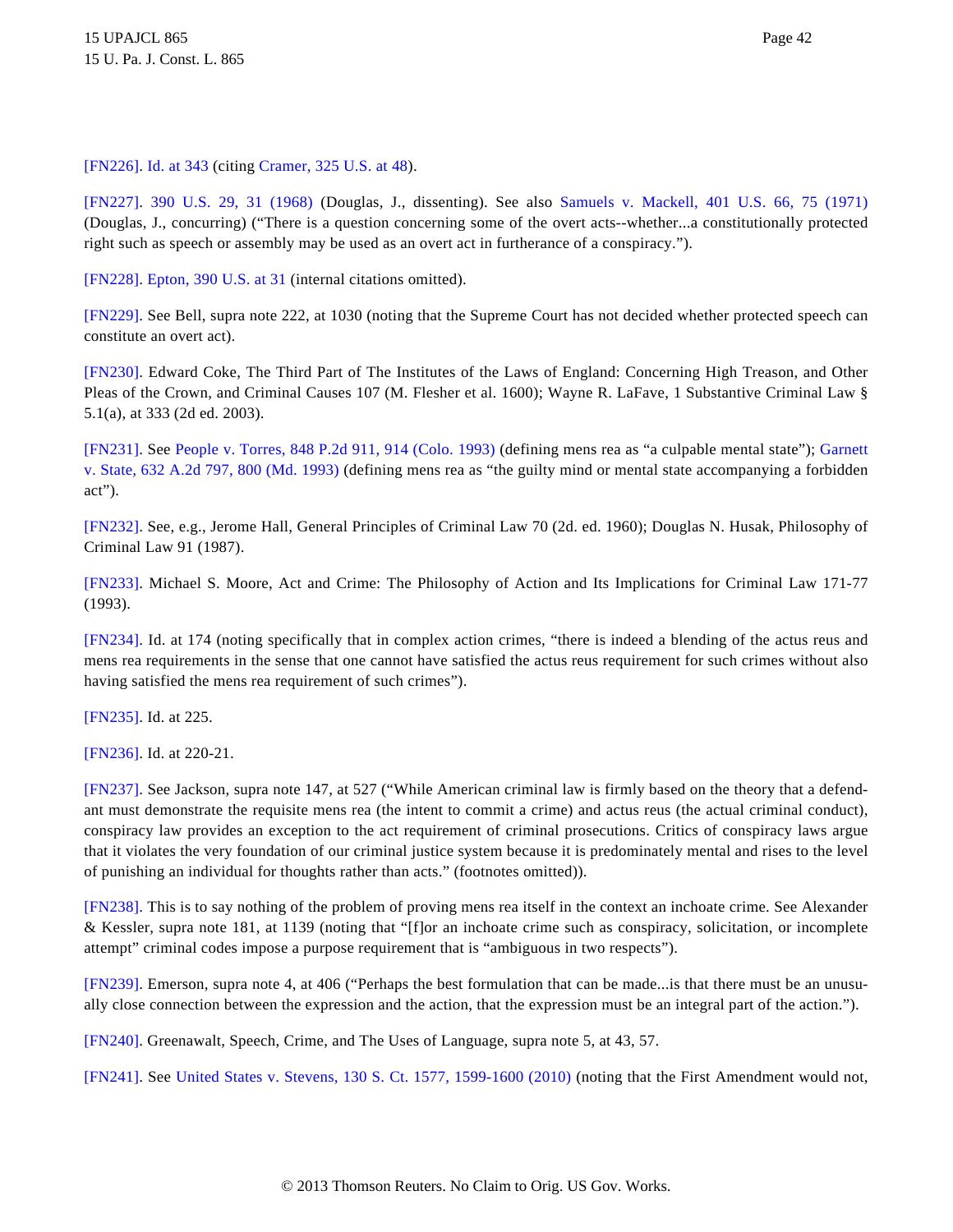in and of itself, be an automatic bar to statutory criminal liability for videographers engaged in a conspiracy to make live recordings to satisfy an underground market for videos of sadistic acts of animal cruelty); see also [Giboney v. Empire](http://www.westlaw.com/Find/Default.wl?rs=dfa1.0&vr=2.0&DB=0000780&FindType=Y&ReferencePositionType=S&SerialNum=1949117033&ReferencePosition=498) [Storage & Ice Co., 336 U.S. 490, 498 \(194](http://www.westlaw.com/Find/Default.wl?rs=dfa1.0&vr=2.0&DB=0000780&FindType=Y&ReferencePositionType=S&SerialNum=1949117033&ReferencePosition=498)9) (in the context of a case involving picketers of a commercial enterprise, noting that it "rarely has been suggested that the constitutional freedom for speech and press extends its immunity to speech or writing used as an integral part of conduct in violation of a valid criminal statute").

<span id="page-42-0"></span>[\[FN242\]](#page-15-0). [Stevens, 130 S. Ct. at 1584](http://www.westlaw.com/Find/Default.wl?rs=dfa1.0&vr=2.0&DB=0000708&FindType=Y&ReferencePositionType=S&SerialNum=2021786171&ReferencePosition=1584); [United States v. Alvarez, 638 F.3d 666, 670, 671 n.4, 683 \(9th Cir. 2011](http://www.westlaw.com/Find/Default.wl?rs=dfa1.0&vr=2.0&DB=0000506&FindType=Y&ReferencePositionType=S&SerialNum=2024822020&ReferencePosition=670)); [Powell's](http://www.westlaw.com/Find/Default.wl?rs=dfa1.0&vr=2.0&DB=0000506&FindType=Y&ReferencePositionType=S&SerialNum=2023085337&ReferencePosition=1212) [Books, Inc. v. Kroger, 622 F.3d 1202, 1212 n.15 \(9th Cir. 201](http://www.westlaw.com/Find/Default.wl?rs=dfa1.0&vr=2.0&DB=0000506&FindType=Y&ReferencePositionType=S&SerialNum=2023085337&ReferencePosition=1212)0); [United States v. White, 610 F.3d 956, 960 \(7th Ci](http://www.westlaw.com/Find/Default.wl?rs=dfa1.0&vr=2.0&DB=0000506&FindType=Y&ReferencePositionType=S&SerialNum=2022396511&ReferencePosition=960)r. [2010\)](http://www.westlaw.com/Find/Default.wl?rs=dfa1.0&vr=2.0&DB=0000506&FindType=Y&ReferencePositionType=S&SerialNum=2022396511&ReferencePosition=960); [Siefert v. Alexander, 608 F.3d 974, 991 \(7th Cir. 20](http://www.westlaw.com/Find/Default.wl?rs=dfa1.0&vr=2.0&DB=0000506&FindType=Y&ReferencePositionType=S&SerialNum=2022292985&ReferencePosition=991)10); [Quiney v. Brooks, 2:10-CV-01676-GMN, 2011 W](http://www.westlaw.com/Find/Default.wl?rs=dfa1.0&vr=2.0&DB=0000999&FindType=Y&SerialNum=2024969935)L [1327856, at \\*3 \(D. Nev. Apr. 5, 201](http://www.westlaw.com/Find/Default.wl?rs=dfa1.0&vr=2.0&DB=0000999&FindType=Y&SerialNum=2024969935)1); [Garcia v. Newtown Twp., 819 F. Supp. 2d 416, 421 \(E.D. Pa. 20](http://www.westlaw.com/Find/Default.wl?rs=dfa1.0&vr=2.0&DB=0004637&FindType=Y&ReferencePositionType=S&SerialNum=2025483426&ReferencePosition=421)11); [United](http://www.westlaw.com/Find/Default.wl?rs=dfa1.0&vr=2.0&DB=0004637&FindType=Y&ReferencePositionType=S&SerialNum=2025932815&ReferencePosition=56) [States v. Kim, 808 F. Supp. 2d 44, 56 \(D.D.C. 2011](http://www.westlaw.com/Find/Default.wl?rs=dfa1.0&vr=2.0&DB=0004637&FindType=Y&ReferencePositionType=S&SerialNum=2025932815&ReferencePosition=56)); [United States v. Larson, 807 F. Supp. 2d 142, 150, 163 \(W.D.N.Y.](http://www.westlaw.com/Find/Default.wl?rs=dfa1.0&vr=2.0&DB=0004637&FindType=Y&ReferencePositionType=S&SerialNum=2025850661&ReferencePosition=150) [2011\)](http://www.westlaw.com/Find/Default.wl?rs=dfa1.0&vr=2.0&DB=0004637&FindType=Y&ReferencePositionType=S&SerialNum=2025850661&ReferencePosition=150); [United States v. Martinez, No. 10-60332-CR, 2011 WL 1099261, at \\*2 \(S.D. Fla. Mar. 22, 2011\)](http://www.westlaw.com/Find/Default.wl?rs=dfa1.0&vr=2.0&DB=0000999&FindType=Y&SerialNum=2024871521); [United States v.](http://www.westlaw.com/Find/Default.wl?rs=dfa1.0&vr=2.0&DB=0004637&FindType=Y&ReferencePositionType=S&SerialNum=2024279962&ReferencePosition=817) [Robbins, 759 F. Supp. 2d 815, 817 n.3 \(W.D. Va. 201](http://www.westlaw.com/Find/Default.wl?rs=dfa1.0&vr=2.0&DB=0004637&FindType=Y&ReferencePositionType=S&SerialNum=2024279962&ReferencePosition=817)1); [Bass v. Hansen, No. 09-CV-1087, 2010 WL 5069690, at \\*](http://www.westlaw.com/Find/Default.wl?rs=dfa1.0&vr=2.0&DB=0000999&FindType=Y&SerialNum=2024068160)8 [\(N.D. Ill. Dec. 7, 2010\)](http://www.westlaw.com/Find/Default.wl?rs=dfa1.0&vr=2.0&DB=0000999&FindType=Y&SerialNum=2024068160); [Policastro v. Tenafly Bd. of Educ., 710 F. Supp. 2d 495, 504 \(D.N.J. 2010\)](http://www.westlaw.com/Find/Default.wl?rs=dfa1.0&vr=2.0&DB=0004637&FindType=Y&ReferencePositionType=S&SerialNum=2021951500&ReferencePosition=504).

<span id="page-42-1"></span>[\[FN243\]](#page-15-1). See, e.g., J. Matthew Barnwell, Note, [Taking a Bite Out of Speech Regulation: The Supreme Court Uphold](http://www.westlaw.com/Find/Default.wl?rs=dfa1.0&vr=2.0&DB=0001190&FindType=Y&ReferencePositionType=S&SerialNum=0364928717&ReferencePosition=1035)s [First Amendment Protection for Depictions of Animal Cruelty in United States v. Stevens, 62 Mercer L. Rev.](http://www.westlaw.com/Find/Default.wl?rs=dfa1.0&vr=2.0&DB=0001190&FindType=Y&ReferencePositionType=S&SerialNum=0364928717&ReferencePosition=1035) 1031, [1035, 1041 \(2011](http://www.westlaw.com/Find/Default.wl?rs=dfa1.0&vr=2.0&DB=0001190&FindType=Y&ReferencePositionType=S&SerialNum=0364928717&ReferencePosition=1035)); Andrew A. Beerworth, United States v. Stevens: A Proposal for Criminalizing Crush Videos Under Current Free Speech Doctrine, 35 Vt. L. Rev. 901, 908, 915, 920 (2011); Clay Calvert, [Fighting Words in the Era o](http://www.westlaw.com/Find/Default.wl?rs=dfa1.0&vr=2.0&DB=0204305&FindType=Y&SerialNum=0358142964)f [Texts, IMs and E-Mails: Can a Disparaged Doctrine Be Resuscitated to Punish Cyber-Bullies?, 21 DePaul J. Art, Tec](http://www.westlaw.com/Find/Default.wl?rs=dfa1.0&vr=2.0&DB=0204305&FindType=Y&SerialNum=0358142964)h. [& Intell. Prop. L. 1, 1 n.3 \(201](http://www.westlaw.com/Find/Default.wl?rs=dfa1.0&vr=2.0&DB=0204305&FindType=Y&SerialNum=0358142964)0); Clay Calvert & Rebekah Rich, [Low-Value Expression, Offensive Speech, and th](http://www.westlaw.com/Find/Default.wl?rs=dfa1.0&vr=2.0&DB=0002988&FindType=Y&ReferencePositionType=S&SerialNum=0362659710&ReferencePosition=11)e [Qualified First Amendment Right to Lie: From Crush Videos to Fabrications about Military Medals, 42 U. Tol. L. Re](http://www.westlaw.com/Find/Default.wl?rs=dfa1.0&vr=2.0&DB=0002988&FindType=Y&ReferencePositionType=S&SerialNum=0362659710&ReferencePosition=11)v. [1, 11 \(2010](http://www.westlaw.com/Find/Default.wl?rs=dfa1.0&vr=2.0&DB=0002988&FindType=Y&ReferencePositionType=S&SerialNum=0362659710&ReferencePosition=11)); Carol Federighi, [Regulating Slate Mailers: Consumer Protection or First Amendment Infringement?,](http://www.westlaw.com/Find/Default.wl?rs=dfa1.0&vr=2.0&DB=0101336&FindType=Y&ReferencePositionType=S&SerialNum=0102579994&ReferencePosition=575) 14 [Hastings Comm. & Ent. L.J. 567, 575 n.51 \(1992\)](http://www.westlaw.com/Find/Default.wl?rs=dfa1.0&vr=2.0&DB=0101336&FindType=Y&ReferencePositionType=S&SerialNum=0102579994&ReferencePosition=575); Beatrice M. Hahn, [The More Things Change, The More They Stay the](http://www.westlaw.com/Find/Default.wl?rs=dfa1.0&vr=2.0&DB=0207983&FindType=Y&ReferencePositionType=S&SerialNum=0358290914&ReferencePosition=114) [Same: Schwarzenegger v. Entertainment Merchants Association, 6 Duke J. Const. L. & Pub. Pol'y Sidebar 111](http://www.westlaw.com/Find/Default.wl?rs=dfa1.0&vr=2.0&DB=0207983&FindType=Y&ReferencePositionType=S&SerialNum=0358290914&ReferencePosition=114), 114 [\(2011\);](http://www.westlaw.com/Find/Default.wl?rs=dfa1.0&vr=2.0&DB=0207983&FindType=Y&ReferencePositionType=S&SerialNum=0358290914&ReferencePosition=114) Thomas B. McAffee, [Overcoming Lochner in the Twenty-First Century: Taking Both Rights and Popular Sover](http://www.westlaw.com/Find/Default.wl?rs=dfa1.0&vr=2.0&DB=0001271&FindType=Y&ReferencePositionType=S&SerialNum=0335523776&ReferencePosition=619)[eignty Seriously as We Seek to Secure Equal Citizenship and Promote the Public Good, 42 U. Rich. L. Rev. 597,](http://www.westlaw.com/Find/Default.wl?rs=dfa1.0&vr=2.0&DB=0001271&FindType=Y&ReferencePositionType=S&SerialNum=0335523776&ReferencePosition=619) 619 [\(2008\);](http://www.westlaw.com/Find/Default.wl?rs=dfa1.0&vr=2.0&DB=0001271&FindType=Y&ReferencePositionType=S&SerialNum=0335523776&ReferencePosition=619) Allen T. McGlynn, [The Constitutional Ramifications of Calling a Police Officer an "Asshole," 16 S. Ill. U. L.](http://www.westlaw.com/Find/Default.wl?rs=dfa1.0&vr=2.0&DB=0001229&FindType=Y&ReferencePositionType=S&SerialNum=0102264621&ReferencePosition=743)J. [741, 743 \(1992\)](http://www.westlaw.com/Find/Default.wl?rs=dfa1.0&vr=2.0&DB=0001229&FindType=Y&ReferencePositionType=S&SerialNum=0102264621&ReferencePosition=743); Isaac Molnar, Comment, [Resurrecting the Bad Tendency Test to Combat Instructional Speech: Militias](http://www.westlaw.com/Find/Default.wl?rs=dfa1.0&vr=2.0&DB=0001216&FindType=Y&ReferencePositionType=S&SerialNum=0110493211&ReferencePosition=1348) [Beware, 59 Ohio St. L.J. 1333, 1348 n.112 \(199](http://www.westlaw.com/Find/Default.wl?rs=dfa1.0&vr=2.0&DB=0001216&FindType=Y&ReferencePositionType=S&SerialNum=0110493211&ReferencePosition=1348)8); Robert Rigg, [The Not-So-Risky Business of High-End Escorts and](http://www.westlaw.com/Find/Default.wl?rs=dfa1.0&vr=2.0&DB=0109834&FindType=Y&ReferencePositionType=S&SerialNum=0356708094&ReferencePosition=26) [the Internet in the 21st Century, 17 Rich. J.L. & Tech. 3, 26 n.47 \(2010](http://www.westlaw.com/Find/Default.wl?rs=dfa1.0&vr=2.0&DB=0109834&FindType=Y&ReferencePositionType=S&SerialNum=0356708094&ReferencePosition=26)); Nadine Strossen, [United States v. Stevens: Re](http://www.westlaw.com/Find/Default.wl?rs=dfa1.0&vr=2.0&DB=0176828&FindType=Y&ReferencePositionType=S&SerialNum=0355464416&ReferencePosition=80)[stricting Two Major Rationales for Content-Based Speech Restrictions, 2010 Cato Sup. Ct. Rev. 67, 80, 81 n.7](http://www.westlaw.com/Find/Default.wl?rs=dfa1.0&vr=2.0&DB=0176828&FindType=Y&ReferencePositionType=S&SerialNum=0355464416&ReferencePosition=80)2, 85; Christina Wells, Regulating Offensiveness: Snyder v. Phelps, Emotion, and the First Amendment, 1 Calif. L. Rev. Circuit 71, 79 n.56 (2010).

<span id="page-42-2"></span>[\[FN244\]](#page-15-2). Molnar, supra note 243, at 1348 n.112.

# <span id="page-42-3"></span>[\[FN245\]](#page-15-3). [Powell's Books, Inc., 622 F.3d at 1212 n.15](http://www.westlaw.com/Find/Default.wl?rs=dfa1.0&vr=2.0&DB=0000506&FindType=Y&ReferencePositionType=S&SerialNum=2023085337&ReferencePosition=1212).

<span id="page-42-4"></span>[\[FN246\]](#page-15-4). I refer to this type of speech as "operational" speech, or speech that effects a change in the position of people, goods, or services. In contrast, I refer to "aspirational" speech, which is speech that is intended to communicate or persuade. "Put all the small bills in a bag and give it to me," for example, is operational and is quasi-conduct because it directly results in a change in the position of the teller, the money, and the bag just as if the bank robber were to have put the money in the bag himself. "If you were to steal money from the bank, you'd be striking a blow at the unjust banking system" is aspirational. It is meant to communicate an idea and persuade opinion, not to effect a specific change in any position. I discuss aspirational and operational speech more in Part IV.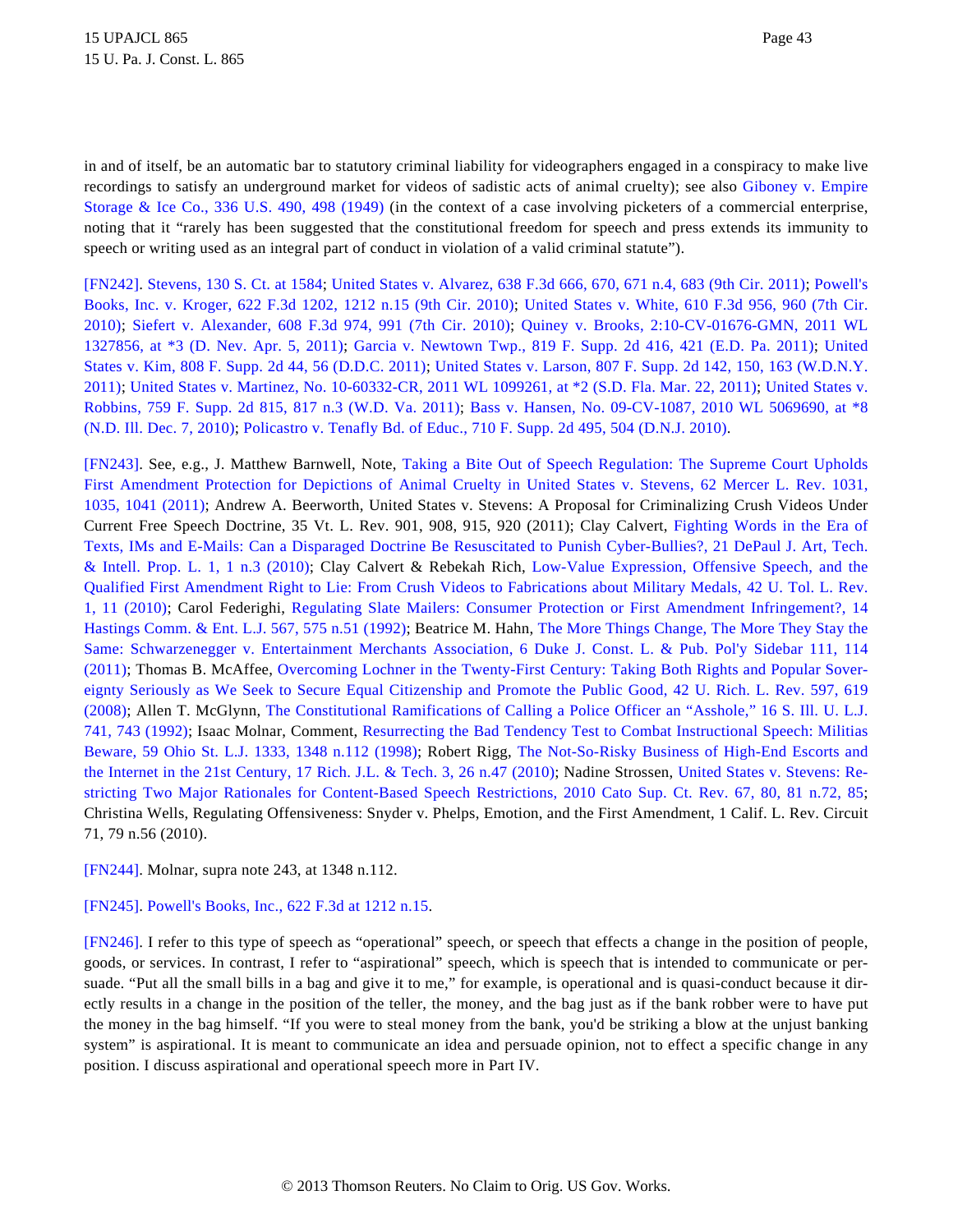<span id="page-43-0"></span>[\[FN247\]](#page-15-5). [Giboney v. Empire Storage & Ice Co., 336 U.S. 490, 498 \(1949\)](http://www.westlaw.com/Find/Default.wl?rs=dfa1.0&vr=2.0&DB=0000780&FindType=Y&ReferencePositionType=S&SerialNum=1949117033&ReferencePosition=498).

<span id="page-43-1"></span>[\[FN248\]](#page-15-6). Id.

<span id="page-43-2"></span>[\[FN249\]](#page-15-7). [United States v. Stevens, 130 S. Ct. 1577, 1577 \(2010\)](http://www.westlaw.com/Find/Default.wl?rs=dfa1.0&vr=2.0&DB=0000708&FindType=Y&SerialNum=2021786171).

<span id="page-43-3"></span>[\[FN250\]](#page-15-7). [New York v. Ferber, 458 U.S. 747 \(1982\)](http://www.westlaw.com/Find/Default.wl?rs=dfa1.0&vr=2.0&DB=0000780&FindType=Y&SerialNum=1982130116).

<span id="page-43-4"></span>[\[FN251\]](#page-15-7). [Ashcroft v. Free Speech Coalition, 535 U.S. 234 \(2002\)](http://www.westlaw.com/Find/Default.wl?rs=dfa1.0&vr=2.0&DB=0000780&FindType=Y&SerialNum=2002243889).

<span id="page-43-5"></span>[\[FN252\]](#page-15-8). [Giboney, 336 U.S. 490](http://www.westlaw.com/Find/Default.wl?rs=dfa1.0&vr=2.0&DB=0000780&FindType=Y&SerialNum=1949117033).

<span id="page-43-6"></span>[\[FN253\]](#page-15-9). [Stevens, 130 S. Ct. at 1582, 1592](http://www.westlaw.com/Find/Default.wl?rs=dfa1.0&vr=2.0&DB=0000708&FindType=Y&ReferencePositionType=S&SerialNum=2021786171&ReferencePosition=1582).

<span id="page-43-7"></span>[\[FN254\]](#page-15-10). [Id. at 1584](http://www.westlaw.com/Find/Default.wl?rs=dfa1.0&vr=2.0&DB=0000708&FindType=Y&ReferencePositionType=S&SerialNum=2021786171&ReferencePosition=1584).

<span id="page-43-8"></span>[\[FN255\]](#page-15-11). Id.

<span id="page-43-9"></span>[\[FN256\]](#page-15-12). [458 U.S. 747 \(1982\)](http://www.westlaw.com/Find/Default.wl?rs=dfa1.0&vr=2.0&DB=0000780&FindType=Y&SerialNum=1982130116).

<span id="page-43-10"></span>[\[FN257\]](#page-15-13). [Stevens, 130 S. Ct. at 1586](http://www.westlaw.com/Find/Default.wl?rs=dfa1.0&vr=2.0&DB=0000708&FindType=Y&ReferencePositionType=S&SerialNum=2021786171&ReferencePosition=1586) (citing [Ferber, 458 U.S. at 759](http://www.westlaw.com/Find/Default.wl?rs=dfa1.0&vr=2.0&DB=0000780&FindType=Y&ReferencePositionType=S&SerialNum=1982130116&ReferencePosition=759)).

<span id="page-43-11"></span>[\[FN258\]](#page-15-14). [Ferber, 458 U.S. at 761 n.13](http://www.westlaw.com/Find/Default.wl?rs=dfa1.0&vr=2.0&DB=0000780&FindType=Y&ReferencePositionType=S&SerialNum=1982130116&ReferencePosition=761) ("The act of selling these materials is guaranteeing that there will be additional abuse of children." (quotation marks omitted)).

<span id="page-43-12"></span>[\[FN259\]](#page-15-15). [Stevens, 130 S. Ct. at 1601](http://www.westlaw.com/Find/Default.wl?rs=dfa1.0&vr=2.0&DB=0000708&FindType=Y&ReferencePositionType=S&SerialNum=2021786171&ReferencePosition=1601).

<span id="page-43-13"></span>[\[FN260\]](#page-15-16). See Volokh, Speech as Conduct, supra note 9, at 1325 (discussing Ferber, Volokh noted that "not all speech that provides a motive for illegal conduct can be outlawed simply because it is 'an integral part of conduct in violation of a valid criminal statute"').

<span id="page-43-14"></span>[\[FN261\]](#page-15-17). See [United States v. Spock, 416 F.2d 165, 170 \(1st Cir. 1969](http://www.westlaw.com/Find/Default.wl?rs=dfa1.0&vr=2.0&DB=0000350&FindType=Y&ReferencePositionType=S&SerialNum=1969120268&ReferencePosition=170)) (offering that by default, the court would "start with the assumption that the defendants were not to be prevented from vigorous criticism of the government's program merely because the natural consequences might be to interfere with it, or even to lead to unlawful action" (footnote omitted)).

<span id="page-43-15"></span>[\[FN262\]](#page-15-18). [535 U.S. 234, 258 \(2002\)](http://www.westlaw.com/Find/Default.wl?rs=dfa1.0&vr=2.0&DB=0000780&FindType=Y&ReferencePositionType=S&SerialNum=2002243889&ReferencePosition=258).

<span id="page-43-16"></span>[\[FN263\]](#page-15-19). [Id. at 241](http://www.westlaw.com/Find/Default.wl?rs=dfa1.0&vr=2.0&DB=0000780&FindType=Y&ReferencePositionType=S&SerialNum=2002243889&ReferencePosition=241).

<span id="page-43-17"></span>[\[FN264\]](#page-15-20). Id. See [Holder v. Humanitarian Law Project, 130 S. Ct. 2705, 2727 \(2010](http://www.westlaw.com/Find/Default.wl?rs=dfa1.0&vr=2.0&DB=0000708&FindType=Y&ReferencePositionType=S&SerialNum=2022339668&ReferencePosition=2727)) ("That evaluation of the facts by the Executive, like Congress's assessment, is entitled to deference."); [Turner Broad. Sys., Inc. v. FCC, 520 U.S. 180, 24](http://www.westlaw.com/Find/Default.wl?rs=dfa1.0&vr=2.0&DB=0000780&FindType=Y&ReferencePositionType=S&SerialNum=1997078723&ReferencePosition=247)7 [\(1997\)](http://www.westlaw.com/Find/Default.wl?rs=dfa1.0&vr=2.0&DB=0000780&FindType=Y&ReferencePositionType=S&SerialNum=1997078723&ReferencePosition=247) (O'Connor, J., dissenting) ("Congress' reasonable conclusions are entitled to deference....").

<span id="page-43-18"></span>[\[FN265\]](#page-15-21). [Ashcroft, 535 U.S. at 250](http://www.westlaw.com/Find/Default.wl?rs=dfa1.0&vr=2.0&DB=0000780&FindType=Y&ReferencePositionType=S&SerialNum=2002243889&ReferencePosition=250).

<span id="page-43-19"></span>[\[FN266\]](#page-15-22). [United States v. Stevens, 130 S. Ct. 1577, 1584 \(2010\)](http://www.westlaw.com/Find/Default.wl?rs=dfa1.0&vr=2.0&DB=0000708&FindType=Y&ReferencePositionType=S&SerialNum=2021786171&ReferencePosition=1584); [New York v. Ferber, 458 U.S. 747, 762 \(1982\)](http://www.westlaw.com/Find/Default.wl?rs=dfa1.0&vr=2.0&DB=0000780&FindType=Y&ReferencePositionType=S&SerialNum=1982130116&ReferencePosition=762).

<span id="page-43-20"></span>[\[FN267\]](#page-16-0). [Giboney v. Empire Storage & Ice Co., 336 U.S. 490 \(1949\)](http://www.westlaw.com/Find/Default.wl?rs=dfa1.0&vr=2.0&DB=0000780&FindType=Y&SerialNum=1949117033).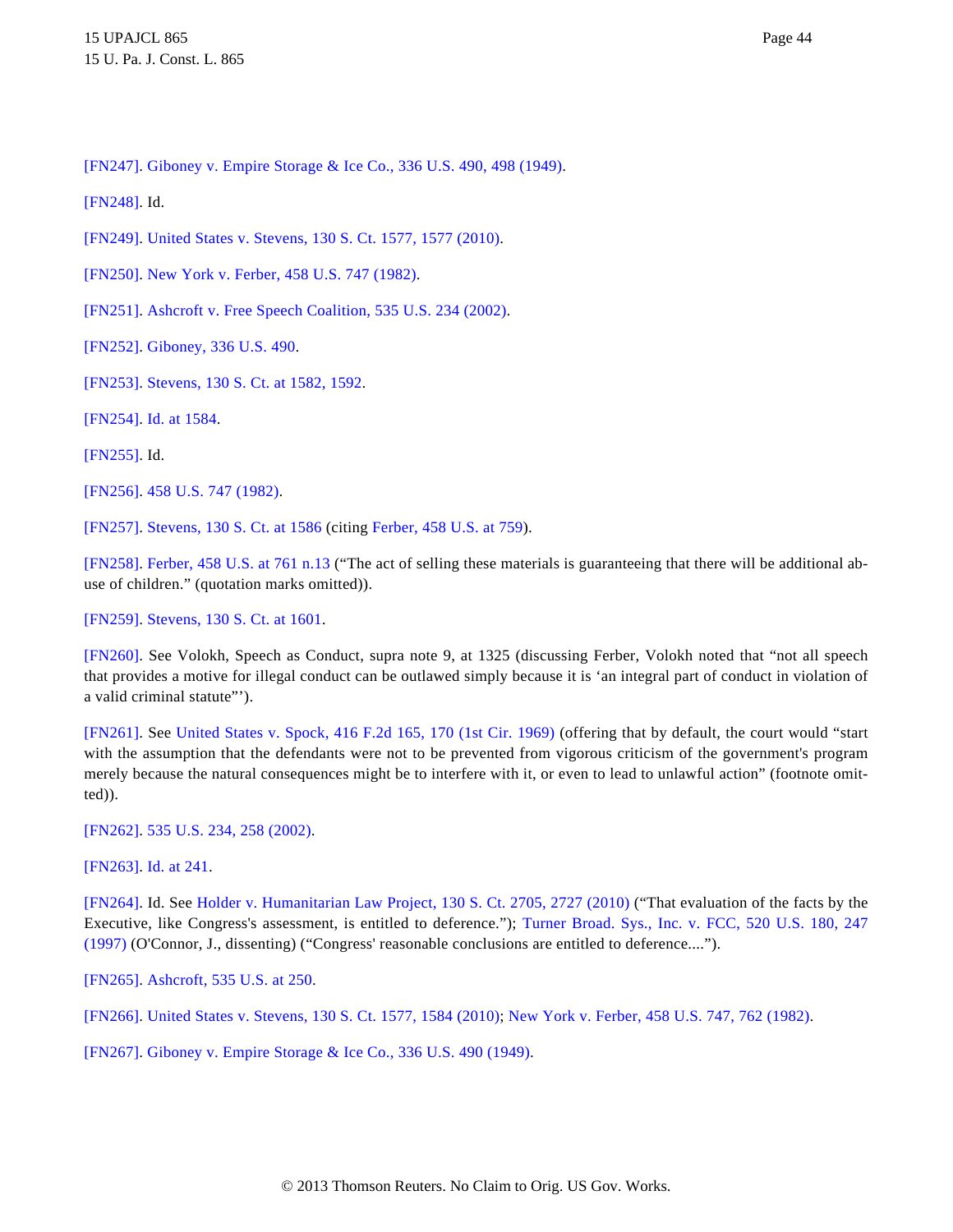<span id="page-44-0"></span>[\[FN268\]](#page-16-1). [Id. at 491](http://www.westlaw.com/Find/Default.wl?rs=dfa1.0&vr=2.0&DB=0000780&FindType=Y&ReferencePositionType=S&SerialNum=1949117033&ReferencePosition=491).

<span id="page-44-1"></span>[\[FN269\]](#page-16-1). [Id. at 493-94, 498](http://www.westlaw.com/Find/Default.wl?rs=dfa1.0&vr=2.0&DB=0000780&FindType=Y&ReferencePositionType=S&SerialNum=1949117033&ReferencePosition=493).

<span id="page-44-2"></span>[\[FN270\]](#page-16-2). Id. at 491-92.

<span id="page-44-3"></span>[\[FN271\]](#page-16-3). Id. at 498.

<span id="page-44-4"></span>[\[FN272\]](#page-16-4). Id.

<span id="page-44-5"></span>[\[FN273\]](#page-16-5). Id.

<span id="page-44-6"></span>[\[FN274\]](#page-16-6). Id.

<span id="page-44-7"></span>[\[FN275\]](#page-16-7). Id. at 502 ("Nor can we say that the publication here should not have been restrained because of the possibility of separating the picketing conduct into illegal and legal parts.").

<span id="page-44-8"></span>[\[FN276\]](#page-16-8). [United States v. Spock, 416 F.2d 165, 173 \(1st Cir. 1969](http://www.westlaw.com/Find/Default.wl?rs=dfa1.0&vr=2.0&DB=0000350&FindType=Y&ReferencePositionType=S&SerialNum=1969120268&ReferencePosition=173)) (describing the First Circuit's limited use of speech which, "responds to the legitimate apprehension...that the evil must be separable from the good without inhibiting legitimate association in an orderly society"); Volokh, Speech as Conduct, supra note 9, at 1317 ("If the course of conduct includes illegality, the theory would go, then the speech part of the course of conduct would be just as illegal as the action that the speech brings about. This might fit the facts of Giboney--in which the speaker was trying to pressure the employer into acting illegally--and of some of the lower court cases that cite Giboney. But such a reading would be inconsistent with Brandenburg, and with the modern repudiation of cases such as Schenck and Debs." (footnote omitted)).

<span id="page-44-9"></span>[\[FN277\]](#page-16-9). [Cohen v. California, 403 U.S. 15, 27 \(1971\)](http://www.westlaw.com/Find/Default.wl?rs=dfa1.0&vr=2.0&DB=0000780&FindType=Y&ReferencePositionType=S&SerialNum=1971127088&ReferencePosition=27) (Blackmun, J., dissenting).

<span id="page-44-10"></span>[\[FN278\]](#page-16-10). [Ohralik v. Ohio State Bar Ass'n, 436 U.S. 447, 456 \(1978](http://www.westlaw.com/Find/Default.wl?rs=dfa1.0&vr=2.0&DB=0000780&DocName=436US447&FindType=Y&ReferencePositionType=S&ReferencePosition=456)) (quoting [Giboney v. Empire Storage & Ice Co., 336](http://www.westlaw.com/Find/Default.wl?rs=dfa1.0&vr=2.0&DB=0000780&FindType=Y&ReferencePositionType=S&SerialNum=1949117033&ReferencePosition=502) [U.S. 490, 502 \(1949](http://www.westlaw.com/Find/Default.wl?rs=dfa1.0&vr=2.0&DB=0000780&FindType=Y&ReferencePositionType=S&SerialNum=1949117033&ReferencePosition=502))) ("[I]t has never been deemed an abridgement of freedom of speech or press to make a course of conduct illegal merely because the conduct was in part initiated, evidenced, or carried out by means of language, either spoken, written, or printed."); see [Rice v. Paladin Enters., Inc., 128 F.3d 233, 243 \(4th Cir. 1997](http://www.westlaw.com/Find/Default.wl?rs=dfa1.0&vr=2.0&DB=0000506&FindType=Y&ReferencePositionType=S&SerialNum=1997225398&ReferencePosition=243)) (relying on Giboney in allowing liability for publishing a book that described how to commit contract murders); see also [United States v. Savoie,](http://www.westlaw.com/Find/Default.wl?rs=dfa1.0&vr=2.0&DB=0000345&FindType=Y&ReferencePositionType=S&SerialNum=1984146617&ReferencePosition=682) [594 F. Supp. 678, 682, 685-86 \(D. La. 1984](http://www.westlaw.com/Find/Default.wl?rs=dfa1.0&vr=2.0&DB=0000345&FindType=Y&ReferencePositionType=S&SerialNum=1984146617&ReferencePosition=682)) (relying on Giboney in issuing an injunction against, among other things, the distribution of any document explaining how taxpayers could "avoid the payment of, or to obtain the refund of, federal income taxes...based on the false proposition that wages, salaries or other forms of compensation for labor or services not specifically excluded from taxation under Title 26 of the United States Code are not taxable income").

<span id="page-44-11"></span>[\[FN279\]](#page-16-11). See [Missouri v. Nat'l Org. for Women, 620 F.2d 1301, 1324 n.15 \(8th Cir.](http://www.westlaw.com/Find/Default.wl?rs=dfa1.0&vr=2.0&DB=0000350&FindType=Y&ReferencePositionType=S&SerialNum=1980117928&ReferencePosition=1324) 1980) (Gibson, J., dissenting) (arguing, citing Giboney, that the National Organization for Women's advocacy of a boycott of Missouri businesses, aimed at getting Missouri to ratify the Equal Rights Amendment, might be constitutionally punishable as an antitrust law violation); [Searle v. Johnson, 646 P.2d 682, 685 \(Utah 198](http://www.westlaw.com/Find/Default.wl?rs=dfa1.0&vr=2.0&DB=0000661&FindType=Y&ReferencePositionType=S&SerialNum=1982127754&ReferencePosition=685)2) (holding, citing Giboney, that the state Humane Society's advocacy of a tourist boycott of a county, aimed at getting the county to improve its dog pound, could be constitutionally punishable as interference with prospective business advantage).

<span id="page-44-12"></span>[\[FN280\]](#page-16-12). Kent Greenawalt, Fighting Words: Individuals, Communities, and Liberties of Speech (1995) [hereinafter Greenawalt, Fighting Words]; Greenawalt, Speech, Crime, and The Uses of Language, supra note 5; Kent Greenawalt, [Free Speech in the United States and Canada, 55 Law & Contemp. Probs. 5, 12-13 \(199](http://www.westlaw.com/Find/Default.wl?rs=dfa1.0&vr=2.0&DB=0001464&FindType=Y&ReferencePositionType=S&SerialNum=0102108289&ReferencePosition=12)2) [hereinafter Greenawalt, Free Speech]; Kent Greenawalt, [Insults and Epithets: Are They Protected Speech?, 42 Rutgers L. Rev. 287, 290](http://www.westlaw.com/Find/Default.wl?rs=dfa1.0&vr=2.0&DB=0002999&FindType=Y&ReferencePositionType=S&SerialNum=0101386836&ReferencePosition=290) (1990)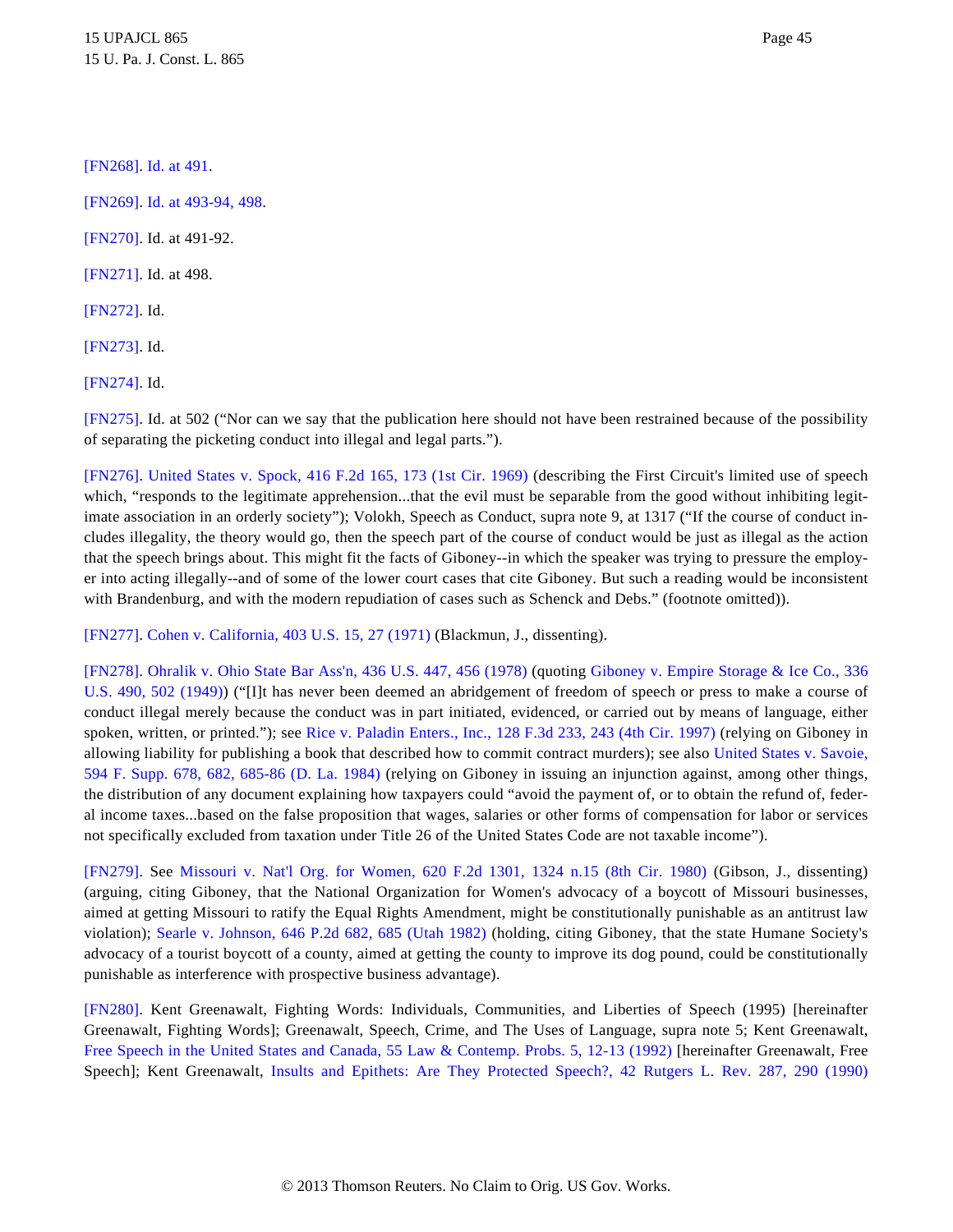[hereinafter Greenawalt, Insults].

- <span id="page-45-0"></span>[\[FN281\]](#page-16-13). Greenawalt, Fighting Words supra note 280, at 7; Greenawalt, supra note 5, at 43, 57.
- <span id="page-45-1"></span>[\[FN282\]](#page-16-14). Greenawalt, Speech, Crime, and The Uses of Language, supra note 5, at 57.
- <span id="page-45-2"></span>[\[FN283\]](#page-16-15). Greenawalt, Free Speech, supra note 280, at 13.
- <span id="page-45-3"></span>[\[FN284\]](#page-16-16). Greenawalt, Insults, supra note 280, at 290.
- <span id="page-45-4"></span>[\[FN285\]](#page-16-17). Greenawalt, Speech, Crime, and The Uses of Language, supra note 5, at 57.

<span id="page-45-5"></span>[\[FN286\]](#page-16-18). Id.

- <span id="page-45-6"></span>[\[FN287\]](#page-16-19). Greenawalt, Fighting Words, supra note 280, at 6.
- <span id="page-45-7"></span>[\[FN288\]](#page-16-19). Greenawalt, Speech, Crime, and The Uses of Language, supra note 5, at 69.
- <span id="page-45-8"></span>[\[FN289\]](#page-17-0). Kent Greenawalt, Speech, Crime & The Uses of Language 69 (1989).

<span id="page-45-9"></span>[\[FN290\]](#page-17-1). Id. at 43.

- <span id="page-45-10"></span>[\[FN291\]](#page-17-2). Id.
- <span id="page-45-11"></span>[\[FN292\]](#page-17-3). Id. at 47.
- <span id="page-45-12"></span>[\[FN293\]](#page-17-4). Id. at 58.

<span id="page-45-13"></span>[\[FN294\]](#page-17-5). Greenawalt, Insults, supra note 280, at 290.

<span id="page-45-14"></span>[\[FN295\]](#page-17-6). Greenawalt, Speech, Crime, and The Uses of Language, supra note 5, at 69.

<span id="page-45-15"></span>[\[FN296\]](#page-17-7). See id. at 57 ("The terrain divides itself into two large categories: what I call situation-altering utterances, on the one hand, and requests and encouragements, or what I call weak imperatives, on the other. With some strain, all my examples might be pressed into the 'situation-altering' category, but to do so would be to obscure how requests and pure encouragements differ critically from other uses I discuss.").

<span id="page-45-16"></span>[\[FN297\]](#page-17-8). See Volokh, Speech as Conduct, supra note 9, at 1328 (discussing, for example, how a newspaper editorial could affect an individual's behavior not necessarily because of the facts contained in the editorial but because of their assertive tone).

<span id="page-45-17"></span>[\[FN298\]](#page-17-9). Greenawalt, Speech, Crime, and The Uses of Language, supra note 5, at 40.

<span id="page-45-18"></span>[\[FN299\]](#page-17-10). See, e.g., William James, Pragmatism's Conception of Truth, in The Nature of Truth: Classic and Contemporary Perspectives 211, 213, 217 (Michael P. Lynch ed., 2001).

<span id="page-45-19"></span>[\[FN300\]](#page-17-11). Greenawalt, Speech, Crime, and The Uses of Language, supra note 5, at 81 (hypothesizing that a group of young men who agree not to submit to the draft do not necessarily depend on each other's involvement to commit the crime, but that conspiracy could be proven nonetheless).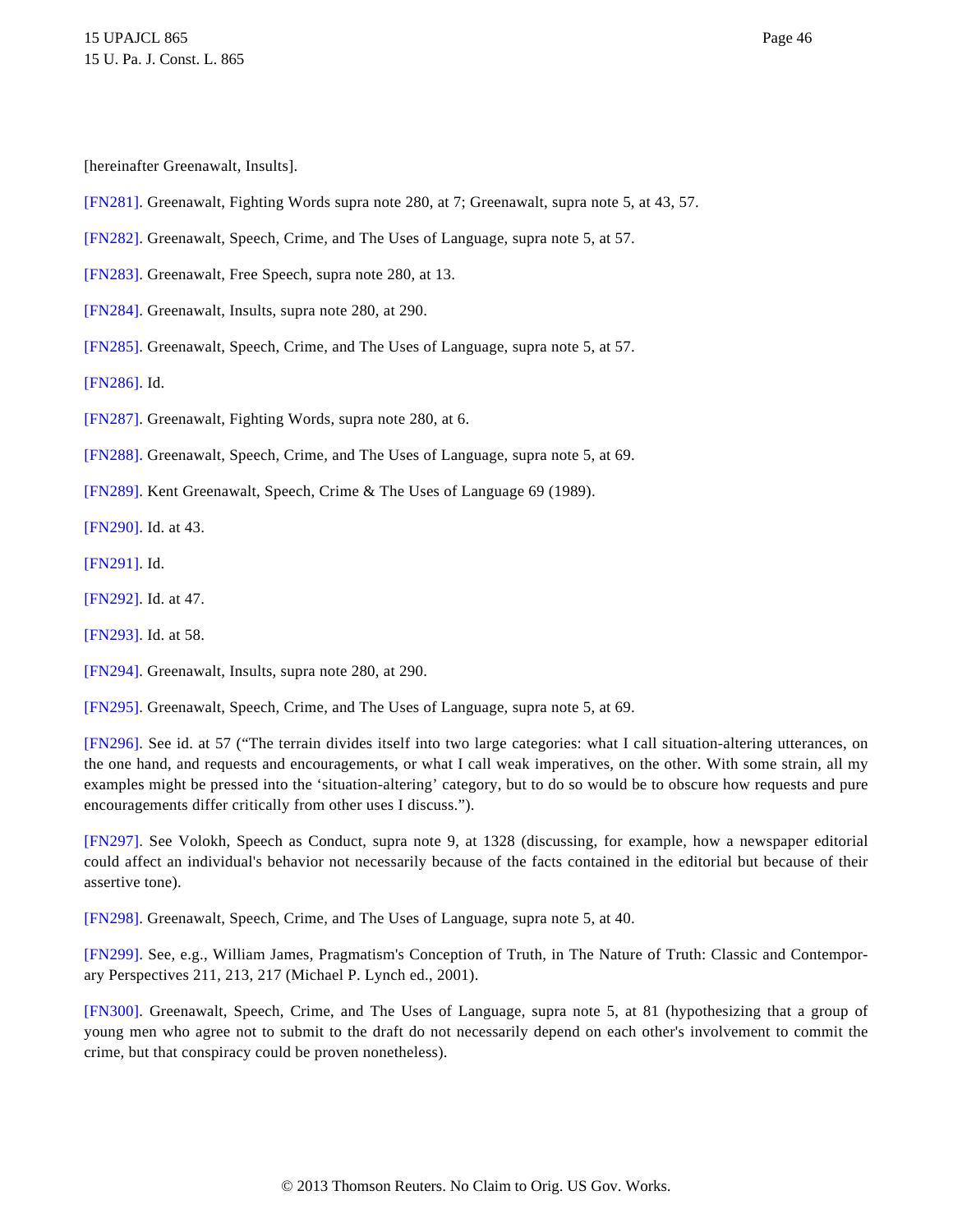<span id="page-46-0"></span>[\[FN301\]](#page-17-12). Id.

<span id="page-46-1"></span>[\[FN302\]](#page-17-13). Id. at 245.

<span id="page-46-2"></span>[\[FN303\]](#page-17-14). Id.

<span id="page-46-3"></span>[\[FN304\]](#page-18-0). Id. at 81.

<span id="page-46-4"></span>[\[FN305\]](#page-18-1). Id. at 245.

<span id="page-46-5"></span>[\[FN306\]](#page-18-2). Id.

<span id="page-46-6"></span>[\[FN307\]](#page-18-3). Id. at 47.

<span id="page-46-7"></span>[\[FN308\]](#page-18-4). Id. at 43 (explaining the assertions of fact and value should be protected because "[c]laims about general facts are critical for people's understanding of the world they inhabit, for their choices about how to live, and for their decisions on public issues. The truth-discovery justification applies strongly to general factual statements, and suppression of such statements would undermine independence of judgment and personal development").

<span id="page-46-8"></span>[\[FN309\]](#page-18-5). See [United States v. Khamsomphou, 111 F. App'x 937, 939 \(9th Cir. 2004\)](http://www.westlaw.com/Find/Default.wl?rs=dfa1.0&vr=2.0&DB=0006538&FindType=Y&ReferencePositionType=S&SerialNum=2005393329&ReferencePosition=939).

<span id="page-46-9"></span>[\[FN310\]](#page-18-6). Note, Conspiracy and the First Amendment, supra note 1, at 894.

<span id="page-46-10"></span>[\[FN311\]](#page-18-7). Greenawalt, Speech, Crime, and The Uses of Language, supra note 5, at 240.

<span id="page-46-11"></span>[\[FN312\]](#page-18-8). [United States v. Fernandez, 559 F.3d 303, 328 \(5th Cir. 2009\)](http://www.westlaw.com/Find/Default.wl?rs=dfa1.0&vr=2.0&DB=0000506&FindType=Y&ReferencePositionType=S&SerialNum=2018120776&ReferencePosition=328).

<span id="page-46-12"></span>[\[FN313\]](#page-18-9). This is akin to Thomas I. Emerson's "action" speech. Emerson, supra note 11, at 917 ("Expression often takes place in a context of action, or is closely linked with it, or is equivalent in its impact.").

<span id="page-46-13"></span>[\[FN314\]](#page-18-9). This concept is related to Thomas I. Emerson's notion of expression. Emerson, supra note 4, at 8.

<span id="page-46-14"></span>[\[FN315\]](#page-18-10). Indeed, Thomas I. Emerson suggested as much. Emerson, supra note 11, at 955 ("[T]he essence of a system of freedom of expression lies in the distinction between expression and action."). Eugene Volokh also may have implied this two-part structure. See Volokh, Crime-Facilitating Speech, supra note 10, at 1217; Volokh, Speech as Conduct, supra note 9, at 1284 ("Expression can generally be regulated to prevent harms that flow from its noncommunicative elements (noise, traffic obstruction, and the like), but not harms that flow from what the expression expresses." (footnote omitted)).

<span id="page-46-15"></span>[\[FN316\]](#page-19-0). This view reflects Thomas I. Emerson's two-part typology of group association, dividing it, as he did, between "expression" and "action." Emerson, supra note 3, at 24-25.

<span id="page-46-16"></span>[\[FN317\]](#page-19-1). Greenawalt, Speech, Crime, and The Uses of Language, supra note 5, at 240.

<span id="page-46-17"></span>[\[FN318\]](#page-19-2). Id. at 246.

<span id="page-46-18"></span>[\[FN319\]](#page-19-3). See Volokh, Speech as Conduct, supra note 9, at 1285 ("[T]here are many examples of speech that alters people's felt moral obligations, but that nonetheless seems to be pure speech rather than conduct.").

<span id="page-46-19"></span>[\[FN320\]](#page-19-3). Id. at 1328.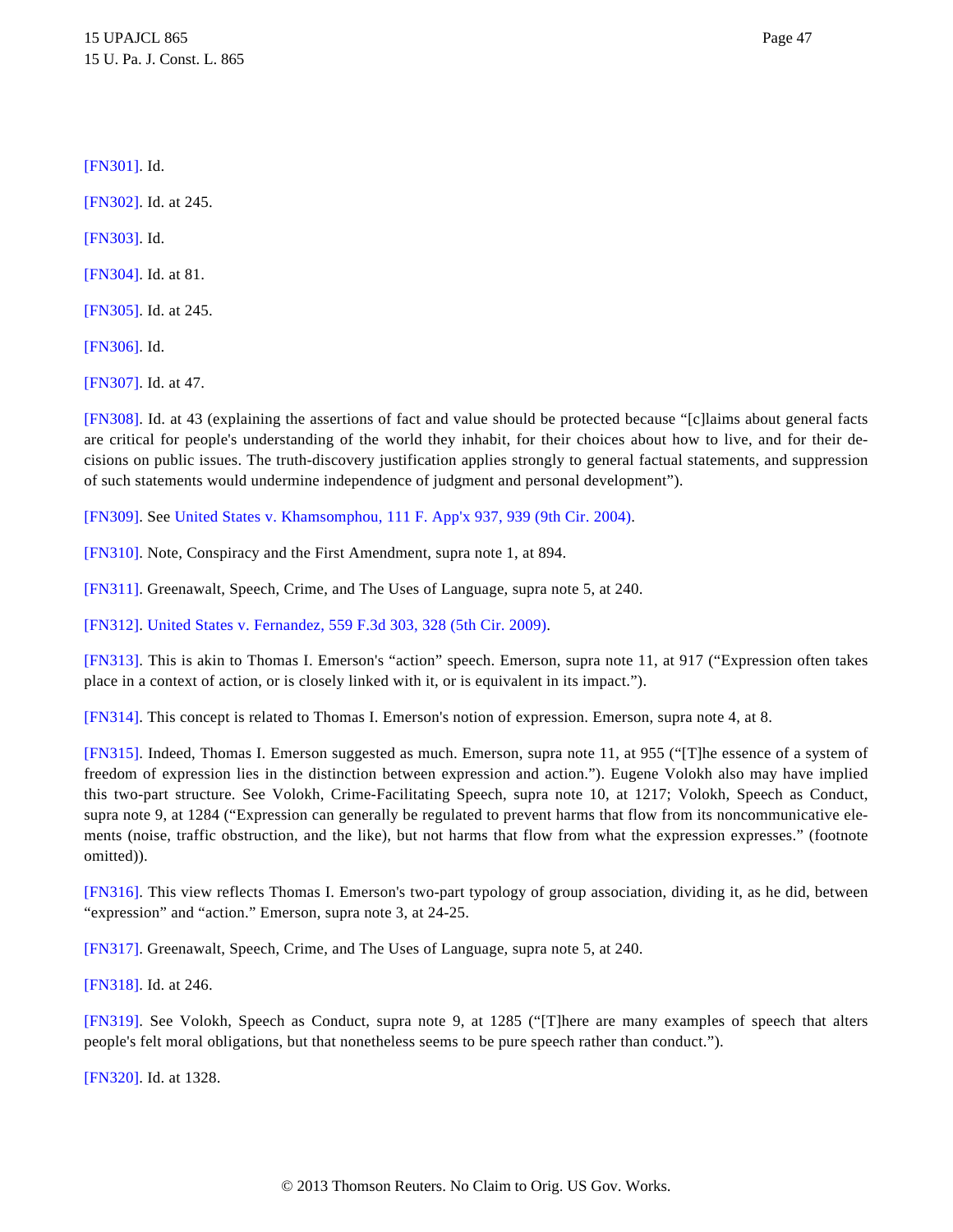<span id="page-47-0"></span>[\[FN321\]](#page-19-4). [Dennis v. United States, 341 U.S. 494, 579 \(1951\)](http://www.westlaw.com/Find/Default.wl?rs=dfa1.0&vr=2.0&DB=0000780&FindType=Y&ReferencePositionType=S&SerialNum=1951116953&ReferencePosition=579) (Black, J., dissenting).

<span id="page-47-1"></span>[\[FN322\]](#page-19-5). Id.

<span id="page-47-2"></span>[\[FN323\]](#page-19-6). [Yates v. United States, 354 U.S. 298, 303-04, 318 \(1957\)](http://www.westlaw.com/Find/Default.wl?rs=dfa1.0&vr=2.0&DB=0000780&FindType=Y&ReferencePositionType=S&SerialNum=1957120376&ReferencePosition=303).

<span id="page-47-3"></span>[\[FN324\]](#page-19-7). [Id. at 326](http://www.westlaw.com/Find/Default.wl?rs=dfa1.0&vr=2.0&DB=0000780&FindType=Y&ReferencePositionType=S&SerialNum=1957120376&ReferencePosition=326).

<span id="page-47-4"></span>[\[FN325\]](#page-19-8). Thomas I. Emerson unintentionally alluded to the confluence of these two structures. See Emerson, supra note 4, at 406 ("Perhaps the best formulation that can be made...is that there must be an unusually close connection between the expression and the action, that the expression must be an integral part of the action....").

<span id="page-47-5"></span>[\[FN326\]](#page-20-0). Greenawalt, Speech, Crime, and The Uses of Language, supra note 5, at 240, 246.

<span id="page-47-6"></span>[\[FN327\]](#page-20-1). See Note, Conspiracy and the First Amendment, supra note 1, at 894 (arguing that "[w]hen the non-expressive objective of a group has been accomplished or attempted by means of both expression and action not incidental to that expression...dismissal of the indictment" is not required).

<span id="page-47-7"></span>[\[FN328\]](#page-20-1). William Van Alstyne, [A Graphic Review of the Free Speech Clause, 70 Calif. L. Rev. 107, 141 \(19](http://www.westlaw.com/Find/Default.wl?rs=dfa1.0&vr=2.0&DB=0001107&FindType=Y&ReferencePositionType=S&SerialNum=0103053008&ReferencePosition=141)82). Of course, this Article challenges this common sense position, arguing that even high-value political, religious, or artistic speech can be probative or at least appear to be probative.

<span id="page-47-8"></span>[\[FN329\]](#page-20-2). See Greenawalt, Speech, Crime, and The Uses of Language, supra note 5, at 58 ("My essential claim...is that [situation-altering] utterances...are outside the scope of a principle of free speech.").

<span id="page-47-9"></span>[\[FN330\]](#page-20-3). Huq, supra note 9.

<span id="page-47-10"></span>[\[FN331\]](#page-20-4). [Watts v. United States, 394 U.S. 705, 706 \(1969](http://www.westlaw.com/Find/Default.wl?rs=dfa1.0&vr=2.0&DB=0000780&FindType=Y&ReferencePositionType=S&SerialNum=1969141744&ReferencePosition=706)) (holding that petitioner's similar statement in regards to President Johnson were crude political hyperbole and not a knowing and willful threat).

<span id="page-47-11"></span>[\[FN332\]](#page-20-5). Greenawalt, Speech, Crime, and The Uses of Language, supra note 5, at 16.

<span id="page-47-12"></span>[\[FN333\]](#page-20-5). [Garrison v. Louisiana, 379 U.S. 64, 75 \(1964\)](http://www.westlaw.com/Find/Default.wl?rs=dfa1.0&vr=2.0&DB=0000780&FindType=Y&ReferencePositionType=S&SerialNum=1964124884&ReferencePosition=75).

<span id="page-47-13"></span>[\[FN334\]](#page-20-6). [Abrams v. United States, 250 U.S. 616, 630 \(1919\)](http://www.westlaw.com/Find/Default.wl?rs=dfa1.0&vr=2.0&DB=0000780&FindType=Y&ReferencePositionType=S&SerialNum=1919100515&ReferencePosition=630) (Holmes, J., dissenting).

<span id="page-47-14"></span>[\[FN335\]](#page-20-6). Lee C. Bollinger, The Tolerant Society: Freedom of Speech and Extremist Speech in America 4 (1986).

<span id="page-47-15"></span>[\[FN336\]](#page-20-6). Rodney A. Smolla, Free Speech in an Open Society 9 (1992).

<span id="page-47-16"></span>[\[FN337\]](#page-20-7). See Richard A. Posner, The Speech Market and the Legacy of Schenck, in Eternally Vigilant: Free Speech in the Modern Era, supra note 2, at 120, 132.

<span id="page-47-17"></span>[\[FN338\]](#page-20-8). See [Chaplinsky v. New Hampshire, 315 U.S. 568, 571-72 \(194](http://www.westlaw.com/Find/Default.wl?rs=dfa1.0&vr=2.0&DB=0000780&FindType=Y&ReferencePositionType=S&SerialNum=1942122060&ReferencePosition=571)2) ( "There are certain well-defined and narrowly limited classes of speech, the prevention and punishment of which have never been thought to raise any Constitutional problem." (footnote omitted)); [R.A.V. v. City of St. Paul, 505 U.S. 377, 382-83 \(199](http://www.westlaw.com/Find/Default.wl?rs=dfa1.0&vr=2.0&DB=0000780&FindType=Y&ReferencePositionType=S&SerialNum=1992111890&ReferencePosition=382)2) ("[O]ur society...has permitted restrictions upon the content of speech in a few limited areas, which are 'of such slight social value as a step to truth that any benefit that may be derived from them is clearly outweighed by the social interest in order and morality."' (quoting [Chaplinsky, 315 U.S. at 572](http://www.westlaw.com/Find/Default.wl?rs=dfa1.0&vr=2.0&DB=0000780&FindType=Y&ReferencePositionType=S&SerialNum=1942122060&ReferencePosition=572))); see also [Frohwerk v. United States, 249 U.S. 204, 206 \(1919](http://www.westlaw.com/Find/Default.wl?rs=dfa1.0&vr=2.0&DB=0000780&FindType=Y&ReferencePositionType=S&SerialNum=1919100361&ReferencePosition=206)) ("[W]e have de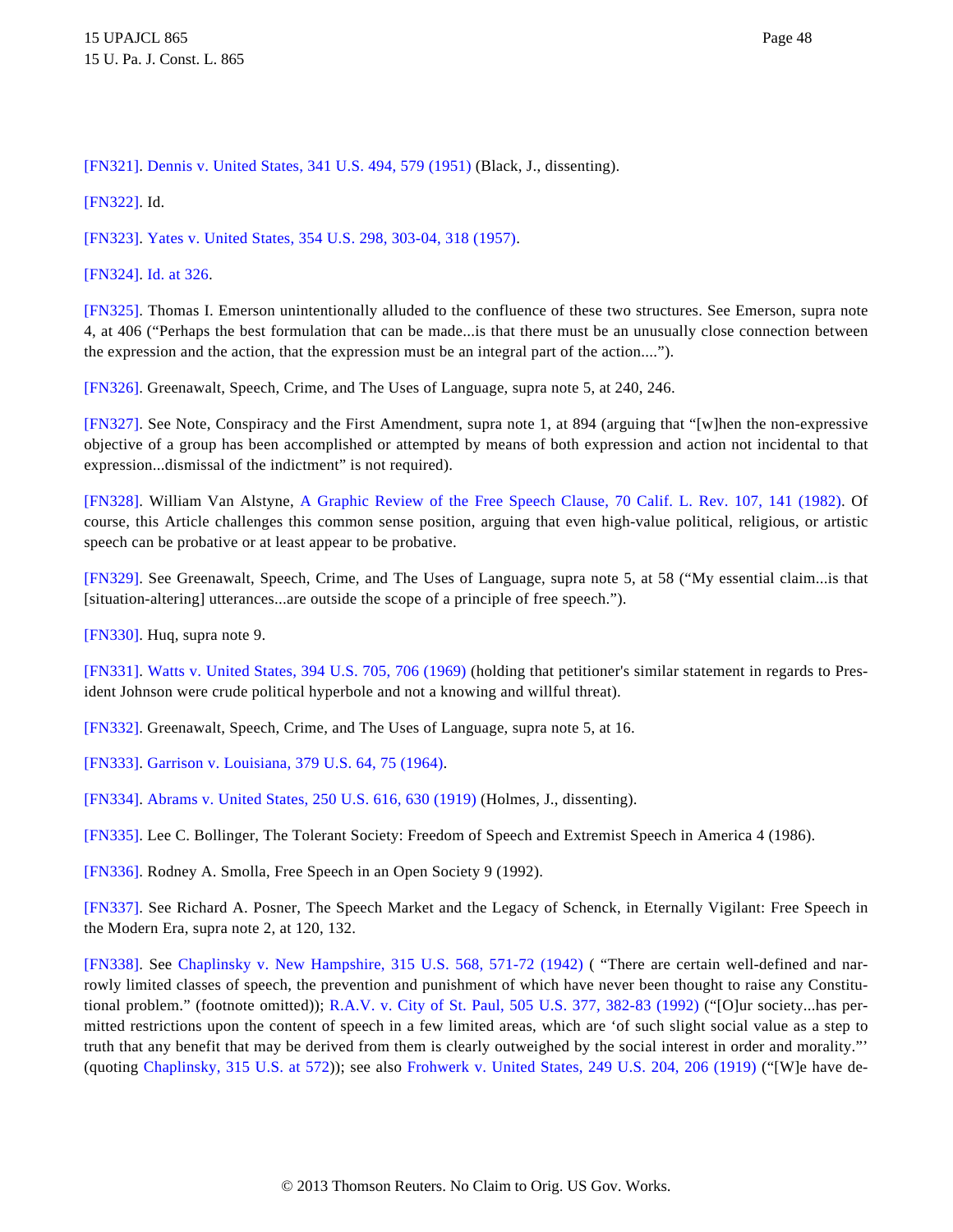cided...that a person may be convicted of a conspiracy to obstruct recruiting by words of persuasion." (emphasis added)).

<span id="page-48-0"></span>[\[FN339\]](#page-20-9). West, supra note 38, at 1049-50.

<span id="page-48-1"></span>[\[FN340\]](#page-20-9). [R.A.V., 505 U.S. at 422](http://www.westlaw.com/Find/Default.wl?rs=dfa1.0&vr=2.0&DB=0000780&FindType=Y&ReferencePositionType=S&SerialNum=1992111890&ReferencePosition=422) (Stevens, J., concurring).

<span id="page-48-2"></span>[\[FN341\]](#page-20-9). See, e.g., Daniel Winik, Note, [Citizens Informed: Broader Disclosure and Disclaimer for Corporate Electora](http://www.westlaw.com/Find/Default.wl?rs=dfa1.0&vr=2.0&DB=0001292&FindType=Y&ReferencePositionType=S&SerialNum=0357670632&ReferencePosition=654)l [Advocacy in the Wake of Citizens United, 120 Yale L.J. 622, 654 \(20](http://www.westlaw.com/Find/Default.wl?rs=dfa1.0&vr=2.0&DB=0001292&FindType=Y&ReferencePositionType=S&SerialNum=0357670632&ReferencePosition=654)10); Eugene Volokh, [The Trouble with "Public](http://www.westlaw.com/Find/Default.wl?rs=dfa1.0&vr=2.0&DB=0001359&FindType=Y&ReferencePositionType=S&SerialNum=0363573716&ReferencePosition=572) [Discourse" as a Limitation on Free Speech Rights, 97 Va. L. Rev. 567, 572 \(2011\)](http://www.westlaw.com/Find/Default.wl?rs=dfa1.0&vr=2.0&DB=0001359&FindType=Y&ReferencePositionType=S&SerialNum=0363573716&ReferencePosition=572).

<span id="page-48-3"></span>[\[FN342\]](#page-20-9). Cass R. Sunstein, [Pornography and the First Amendment, 1986 Duke L.J. 589, 602-04 \(198](http://www.westlaw.com/Find/Default.wl?rs=dfa1.0&vr=2.0&DB=0001133&FindType=Y&ReferencePositionType=S&SerialNum=0101984070&ReferencePosition=602)6); Christopher S. Yoo, [Technologies of Control and the Future of the First Amendment, 53 Wm. & Mary L. Rev. 747, 748 \(2011\)](http://www.westlaw.com/Find/Default.wl?rs=dfa1.0&vr=2.0&DB=0002984&FindType=Y&ReferencePositionType=S&SerialNum=0368485159&ReferencePosition=748).

<span id="page-48-4"></span>[\[FN343\]](#page-20-10). Arizona Free Enter. [Club's Freedom Club PAC v. Bennett, 131 S. Ct. 2806, 2816-17 \(2011\)](http://www.westlaw.com/Find/Default.wl?rs=dfa1.0&vr=2.0&DB=0000708&FindType=Y&ReferencePositionType=S&SerialNum=2025554474&ReferencePosition=2816).

<span id="page-48-5"></span>[\[FN344\]](#page-20-10). [Snyder v. Phelps, 131 S. Ct. 1207, 1215 \(2011\)](http://www.westlaw.com/Find/Default.wl?rs=dfa1.0&vr=2.0&DB=0000708&FindType=Y&ReferencePositionType=S&SerialNum=2024695209&ReferencePosition=1215).

<span id="page-48-6"></span>[\[FN345\]](#page-20-10). Douglas Laycock, [High-Value Speech and the Basic Educational Mission of a Public School: Some Prelimin](http://www.westlaw.com/Find/Default.wl?rs=dfa1.0&vr=2.0&DB=0184049&FindType=Y&ReferencePositionType=S&SerialNum=0337640226&ReferencePosition=113)[ary Thoughts, 12 Lewis & Clark L. Rev. 111, 113 \(2008\)](http://www.westlaw.com/Find/Default.wl?rs=dfa1.0&vr=2.0&DB=0184049&FindType=Y&ReferencePositionType=S&SerialNum=0337640226&ReferencePosition=113).

<span id="page-48-7"></span>[\[FN346\]](#page-20-11). Paul Dyson, [Frying Up the First Amendment: A Look at the Effects of Frye v. Kansas City on Your Freedo](http://www.westlaw.com/Find/Default.wl?rs=dfa1.0&vr=2.0&DB=0100490&FindType=Y&ReferencePositionType=S&SerialNum=0328979580&ReferencePosition=297)m [of Speech, 48 S. Tex. L. Rev. 283, 297 \(2006\)](http://www.westlaw.com/Find/Default.wl?rs=dfa1.0&vr=2.0&DB=0100490&FindType=Y&ReferencePositionType=S&SerialNum=0328979580&ReferencePosition=297).

<span id="page-48-8"></span>[\[FN347\]](#page-20-11). [Sorrell v. IMS Health Inc., 131 S. Ct. 2653, 2672 \(2011\)](http://www.westlaw.com/Find/Default.wl?rs=dfa1.0&vr=2.0&DB=0000708&FindType=Y&ReferencePositionType=S&SerialNum=2025536619&ReferencePosition=2672).

<span id="page-48-9"></span>[\[FN348\]](#page-20-12). [Miller v. California, 413 U.S. 15, 23-24 \(1973\)](http://www.westlaw.com/Find/Default.wl?rs=dfa1.0&vr=2.0&DB=0000780&FindType=Y&ReferencePositionType=S&SerialNum=1973126439&ReferencePosition=23).

<span id="page-48-10"></span>[\[FN349\]](#page-20-12). See Julia K. Wood, Note, [Truth, Lies, and Stolen Valor: A Case for Protecting False Statements of Fact Unde](http://www.westlaw.com/Find/Default.wl?rs=dfa1.0&vr=2.0&DB=0001133&FindType=Y&ReferencePositionType=S&SerialNum=0367718155&ReferencePosition=474)r [the First Amendment, 61 Duke L.J. 469, 474 \(201](http://www.westlaw.com/Find/Default.wl?rs=dfa1.0&vr=2.0&DB=0001133&FindType=Y&ReferencePositionType=S&SerialNum=0367718155&ReferencePosition=474)1) (discussing "restrictions on expression that have been accepted as essential to the orderly function of society, such as...the solicitation of murder").

<span id="page-48-11"></span>[\[FN350\]](#page-20-13). Van Alstyne, supra note 328, at 141.

<span id="page-48-12"></span>[\[FN351\]](#page-20-14). See, e.g., [United States v. Stevens, 130 S. Ct. 1577, 1580 \(2010](http://www.westlaw.com/Find/Default.wl?rs=dfa1.0&vr=2.0&DB=0000708&FindType=Y&ReferencePositionType=S&SerialNum=2021786171&ReferencePosition=1580)) (holding that "speech integral to criminal con-duct" is unprotected); [Giboney v. Empire Storage & Ice Co., 336 U.S. 490, \(1](http://www.westlaw.com/Find/Default.wl?rs=dfa1.0&vr=2.0&DB=0000780&FindType=Y&SerialNum=1949117033)949) ("The constitutional freedom of speech and press does not immunize speech or writing used as an integral part of conduct in violation of a valid criminal statute.").

<span id="page-48-13"></span>[\[FN352\]](#page-21-0). See Emerson, supra note 4, at 21 ("[That] maintenance of a system of freedom of expression requires recognition of the distinction between those forms of conduct which should be classified as 'expression' and those which should be classified as 'action'....").

<span id="page-48-14"></span>[\[FN353\]](#page-21-1). Alexander, supra note 27, at 79 ("I believe that none of these attempts to sever incitement and solicitation from advocacy succeeds. Incitement and solicitation are no more or less 'acts' than any other speech that may cause a harmful response." (footnote omitted)); C. Edwin Baker, Human Liberty and Freedom of Speech 71 (1989) ("If the distinction is between 'expressing' and 'doing,' most conduct falls into both categories. Most consciously undertaken actions are at least self-expressive; and many...can be primarily intended to communicate something to others.").

<span id="page-48-15"></span>[\[FN354\]](#page-21-2). Gonzales, supra note 151.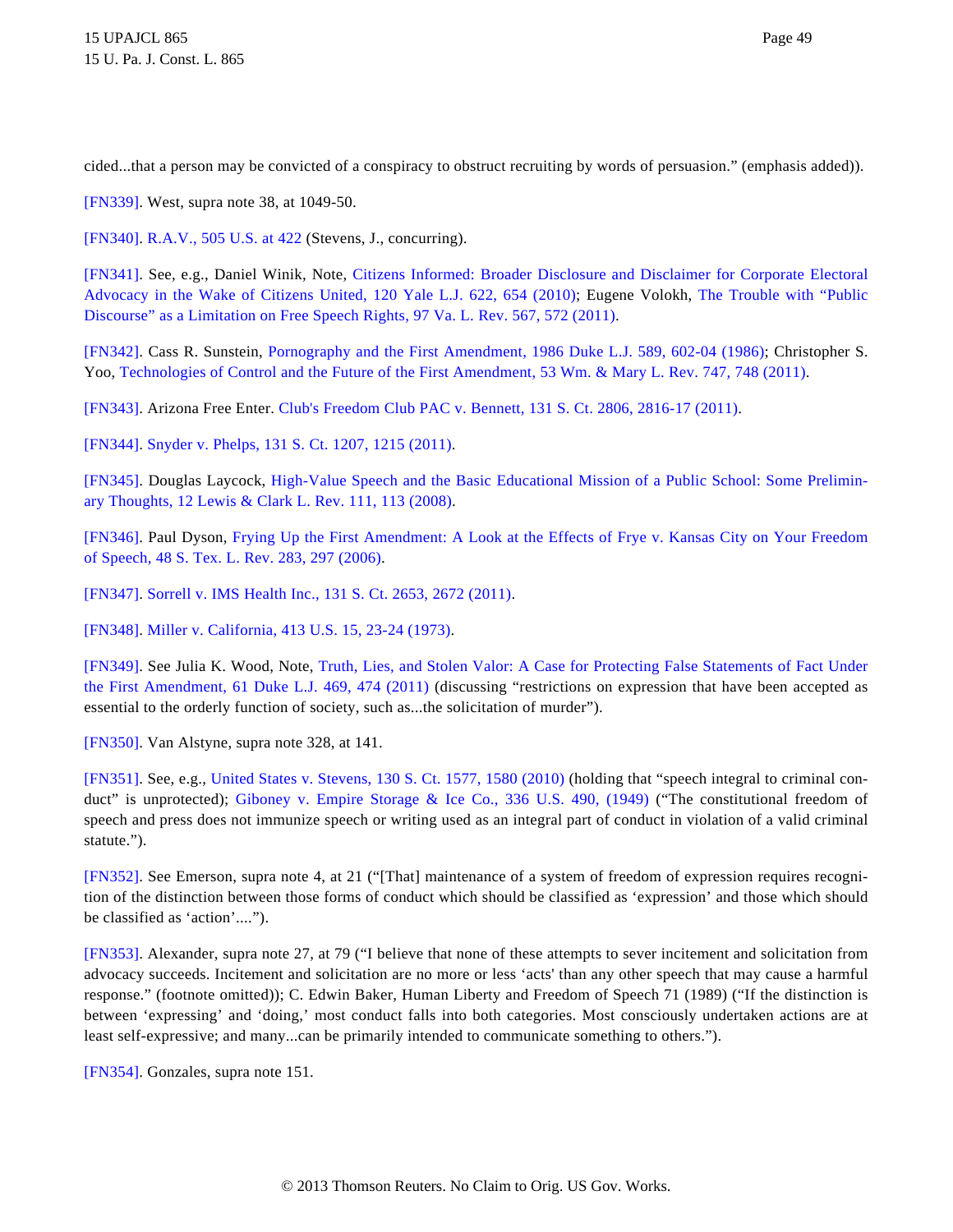<span id="page-49-0"></span>[\[FN355\]](#page-21-3). See Pollack, supra note 1, at 339 ("It is natural...that the crime of conspiracy should have its origin in a time of social unrest, revolutionary activity, and general insecurity of the powers in control.").

<span id="page-49-1"></span>[\[FN356\]](#page-21-4). [Harrison v. United States, 7 F.2d 259, 263 \(2d Cir. 1925\)](http://www.westlaw.com/Find/Default.wl?rs=dfa1.0&vr=2.0&DB=0000350&FindType=Y&ReferencePositionType=S&SerialNum=1925122399&ReferencePosition=263).

<span id="page-49-2"></span>[\[FN357\]](#page-21-5). Michael Kent Curtis, Free Speech, "The People's Darling Privilege": Struggles for Freedom of Expression in American History 4 (2000).

<span id="page-49-3"></span>[\[FN358\]](#page-21-6). Bollinger, supra note 335, at 3; Frederick Schauer, First Amendment Opportunism, in Eternally Vigilant: Free Speech in the Modern Era, supra note 2, at 175, 175-76.

<span id="page-49-4"></span>[\[FN359\]](#page-22-1). See Baker, supra note 353, at 161 (arguing that "[n]ot all laws that have the effect of restricting some speech or assembly amount to an abridgement" under the First Amendment).

<span id="page-49-5"></span>[\[FN360\]](#page-22-2). Kent Greenawalt, "Clear and Present Danger" and Criminal Speech, in Eternally Vigilant: Free Speech in the Modern Era, supra note 2, at 97, 111 ("It is far preferable to say that orders deserve no protection whatever." (footnote omitted)); Van Alstyne, supra note 328, at 141; see also [Chaplinsky v. New Hampshire, 315 U.S. 568, 571-72 \(1942\)](http://www.westlaw.com/Find/Default.wl?rs=dfa1.0&vr=2.0&DB=0000780&FindType=Y&ReferencePositionType=S&SerialNum=1942122060&ReferencePosition=571).

<span id="page-49-6"></span>[\[FN361\]](#page-22-3). Kent Greenawalt, "Clear and Present Danger" and Criminal Speech, in Eternally Vigilant: Free Speech in the Modern Era, supra note 2, at 97, 113-19.

<span id="page-49-7"></span>[\[FN362\]](#page-22-4). Lee C. Bollinger & Geoffrey R. Stone, Dialogue to Eternally Vigilant: Free Speech in the Modern Era, supra note 2, at 1, 21.

<span id="page-49-8"></span>[\[FN363\]](#page-22-5). [Dennis v. United States, 341 U.S. 494, 505 \(1951\)](http://www.westlaw.com/Find/Default.wl?rs=dfa1.0&vr=2.0&DB=0000780&FindType=Y&ReferencePositionType=S&SerialNum=1951116953&ReferencePosition=505).

<span id="page-49-9"></span>[\[FN364\]](#page-22-6). See Alexander, supra note 27, at 76 ("Brandenburg v. Ohio sets forth a test for when advocacy of harmful acts can be punished without violation of the First Amendment." (footnote omitted)).

<span id="page-49-10"></span>[\[FN365\]](#page-22-7). [Brandenburg v. Ohio, 395 U.S. 444, 447 \(1969\)](http://www.westlaw.com/Find/Default.wl?rs=dfa1.0&vr=2.0&DB=0000780&FindType=Y&ReferencePositionType=S&SerialNum=1969133007&ReferencePosition=447).

<span id="page-49-11"></span>[\[FN366\]](#page-22-8). [Dennis, 341 U.S. at 51](http://www.westlaw.com/Find/Default.wl?rs=dfa1.0&vr=2.0&DB=0000780&FindType=Y&ReferencePositionType=S&SerialNum=1951116953&ReferencePosition=511)1; [Yates v. United States, 354 U.S. 298, 324 \(19](http://www.westlaw.com/Find/Default.wl?rs=dfa1.0&vr=2.0&DB=0000780&FindType=Y&ReferencePositionType=S&SerialNum=1957120376&ReferencePosition=324)59); Larry Alexander & Kimberly Kessler Ferzan, Danger: The Ethics of Preemptive Action, 9 Ohio St. J. Crim. L. (forthcoming 2012) (manuscript at 8) (on file with author), available at http://ssrn.com/abstract=192434.

<span id="page-49-12"></span>[\[FN367\]](#page-22-9). [Abrams v. United States, 250 U.S. 616, 630 \(1919](http://www.westlaw.com/Find/Default.wl?rs=dfa1.0&vr=2.0&DB=0000780&FindType=Y&ReferencePositionType=S&SerialNum=1919100515&ReferencePosition=630)) (Holmes, J., dissenting) ("[W]e should be eternally vigilant against attempts to check the expression of opinions that we loathe and believe to be fraught with death, unless they so imminently threaten immediate interference with the lawful and pressing purposes of the law that an immediate check is required to save the country.").

<span id="page-49-13"></span>[\[FN368\]](#page-22-9). [Whitney v. California, 274 U.S. 357, 376 \(1927\)](http://www.westlaw.com/Find/Default.wl?rs=dfa1.0&vr=2.0&DB=0000780&FindType=Y&ReferencePositionType=S&SerialNum=1927124508&ReferencePosition=376) (Brandeis, J., concurring).

<span id="page-49-14"></span>[\[FN369\]](#page-22-10). [Terminiello v. City of Chicago, 337 U.S. 1, 4 \(1949\)](http://www.westlaw.com/Find/Default.wl?rs=dfa1.0&vr=2.0&DB=0000780&FindType=Y&ReferencePositionType=S&SerialNum=1949118900&ReferencePosition=4).

<span id="page-49-15"></span>[\[FN370\]](#page-22-11). [R.A.V. v. City of St. Paul, 505 U.S. 377, 414 \(1992\)](http://www.westlaw.com/Find/Default.wl?rs=dfa1.0&vr=2.0&DB=0000780&FindType=Y&ReferencePositionType=S&SerialNum=1992111890&ReferencePosition=414) (White, J., concurring).

<span id="page-49-16"></span>[\[FN371\]](#page-22-12). Nor should speech alleged to be related to a criminal conspiracy be self-defined as unprotected. Much of this speech is part of the public discourse on core First Amendment issues, as in the Al-Hussayen and Mehanna cases. Ipse dixit declarations that such speech is unprotected may be arbitrary and unresponsive to principles of free speech. Alexan